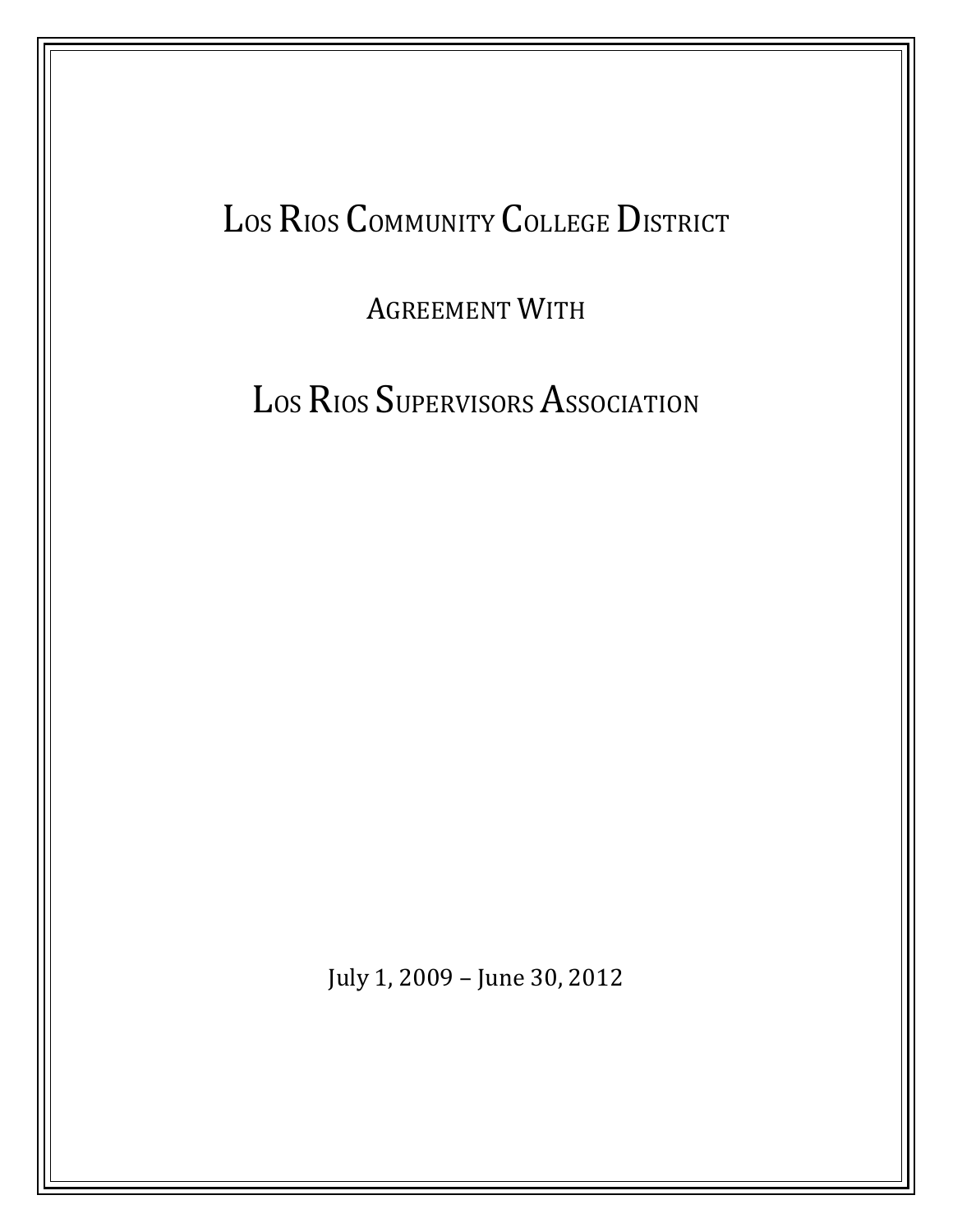# **Table of Contents**

| Article 1:  | Information on the definition of the bargaining unit and its members.                                                                                                                                                                       |
|-------------|---------------------------------------------------------------------------------------------------------------------------------------------------------------------------------------------------------------------------------------------|
| Article 2:  | Statement on the Association's commitment to avoid strikes during the duration<br>of the Agreement.                                                                                                                                         |
| Article 3:  | Information on the rights reserved by management.                                                                                                                                                                                           |
| Article 4:  | Information on organizational security, LRSA dues, LRSA representatives.                                                                                                                                                                    |
| Article 5:  | Information on appointment, probation, transfers, reassignments, performance<br>evaluation, employee discipline, demotion, examination of records, professional growth,<br>staff development leave, adjunct faculty teaching assignments.   |
| Article 6:  | Information on the work year, work week and academic calendar.                                                                                                                                                                              |
| Article 7:  | .20<br>Information on work schedules, overtime, call backs, work schedule changes, and<br>vehicle assignment and usage.                                                                                                                     |
| Article 8:  | 23<br>Information on sick leave, vacation, personal business, personal necessity, jury duty,<br>critical illness, bereavement, and other leaves of absence with pay.                                                                        |
| Article 9:  | 36                                                                                                                                                                                                                                          |
|             | Information on leaves without pay including long-term health, long-term military, family<br>care, personal, education (full-time and part-time) and peace corps.                                                                            |
| Article 10: | 38<br>Information on funding sources for salary and benefit improvements, salary schedule,<br>initial salary placemen, service and longevity increments, working out of class, shift<br>differential, and repayment of money owed district. |
| Article 11: | . 42<br>Information on medical and dental insurance, dependent care assistance, flexible<br>spending account, disability income protection, unemployment insurance, parking<br>fees, and health care benefits for retirees.                 |
| Article 12: | Information on the grievance process and dispute resolution.                                                                                                                                                                                |
| Article 13: | 50<br>Information on safety including safety committees, safety equipment and classes,<br>illness/injury prevention plan, and police, facilities management and custodial uniforms.                                                         |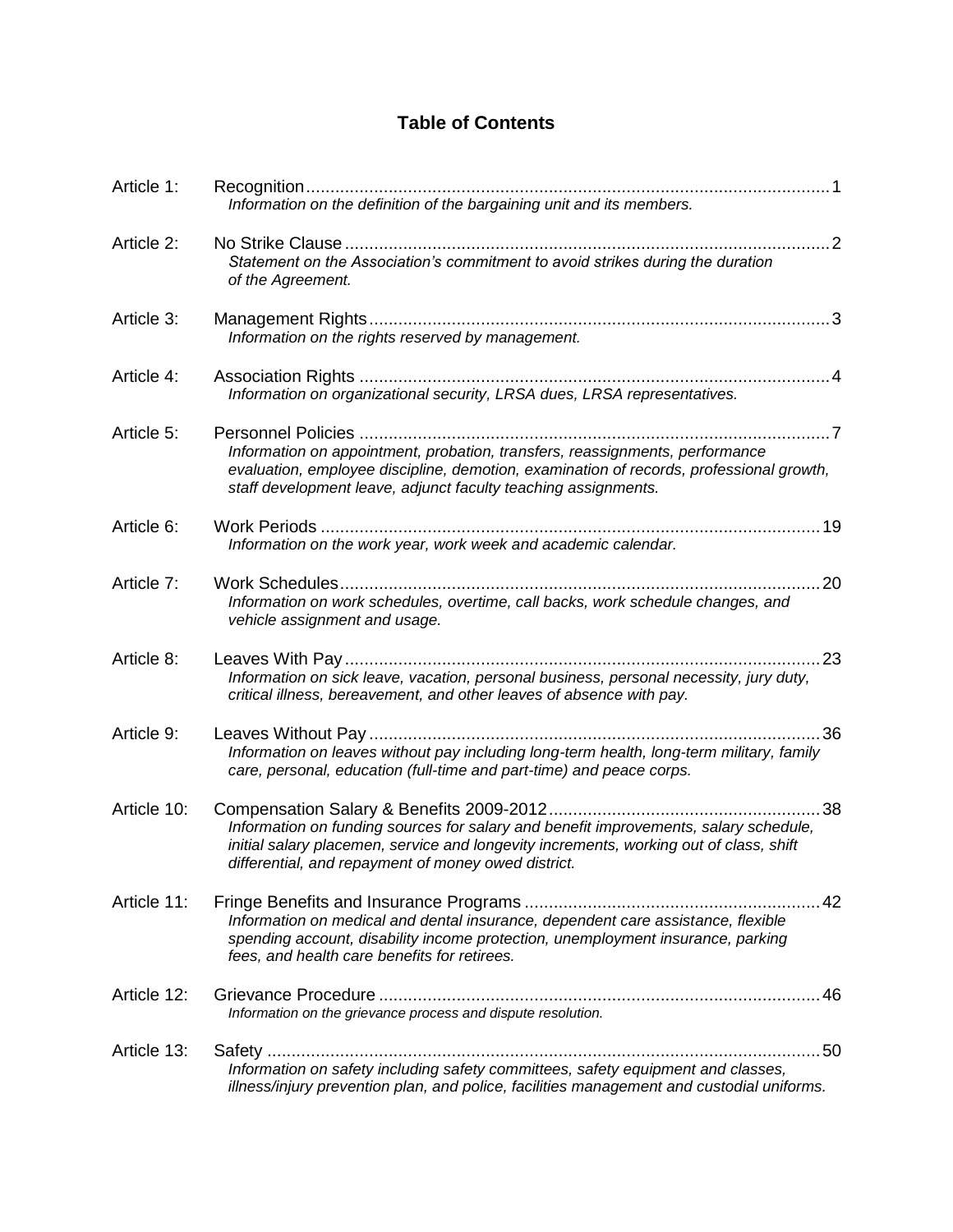| Article 14: |  |                                                                                                                                                                            |  |
|-------------|--|----------------------------------------------------------------------------------------------------------------------------------------------------------------------------|--|
|             |  | Statement on the integrity of the contract when a specific provision has been invalidated<br>by a court of law and the process of renegotiating any invalidated provision. |  |
| Article 15: |  | Statement on the mutual commitment of the District and the Association to non-<br>discrimination.                                                                          |  |
| Article 16: |  |                                                                                                                                                                            |  |
| Article 17: |  |                                                                                                                                                                            |  |
| Article 18: |  |                                                                                                                                                                            |  |
|             |  |                                                                                                                                                                            |  |
|             |  |                                                                                                                                                                            |  |
|             |  | Attachment 1: Calculation of Available Growth Revenues & Related Growth                                                                                                    |  |
|             |  |                                                                                                                                                                            |  |
|             |  |                                                                                                                                                                            |  |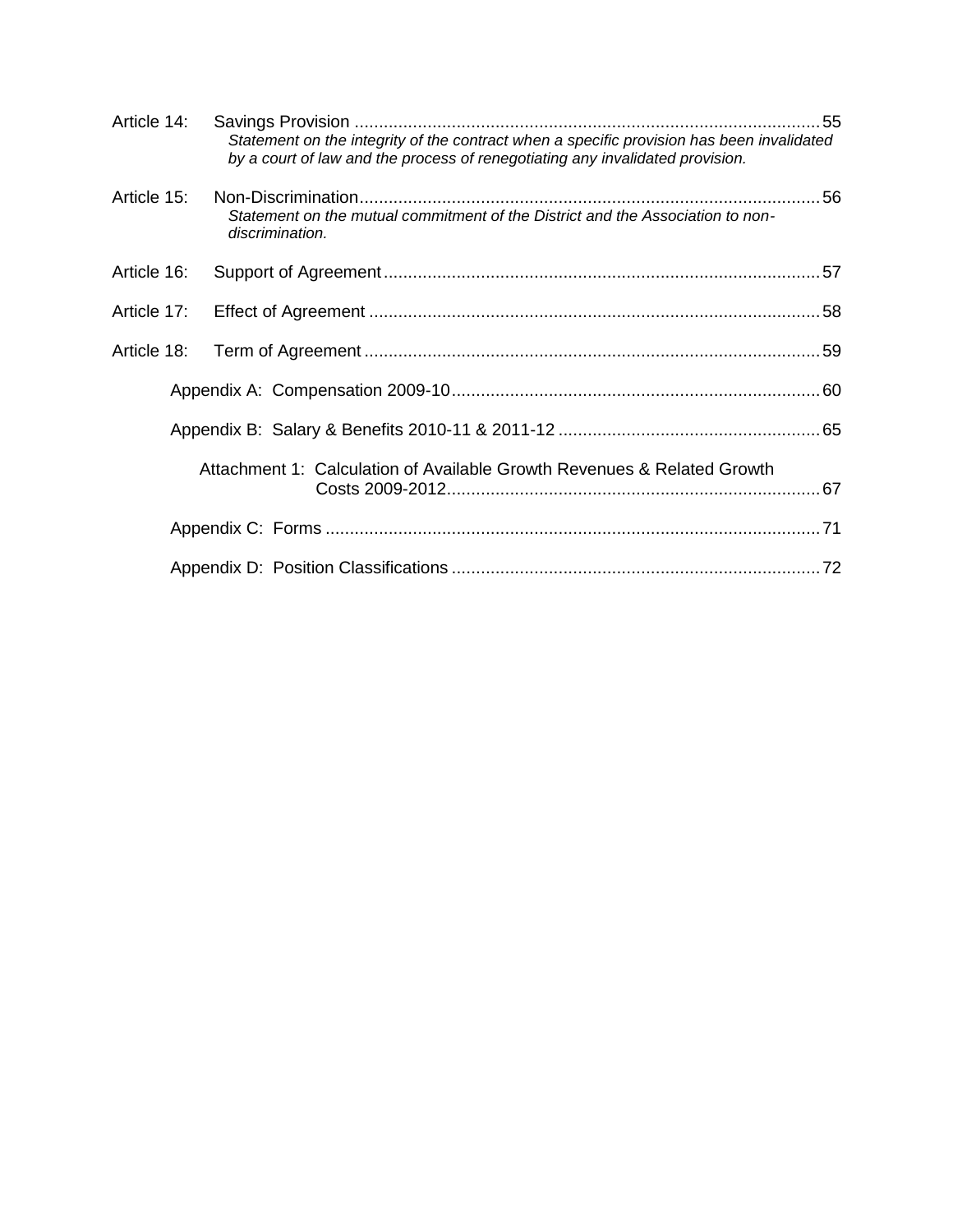# **Article 1: Recognition**

- <span id="page-3-0"></span>1.1 The Los Rios Community College District, hereinafter referred to as the "District" or the "Employer," confirms its recognition of the Los Rios Supervisors Association, hereinafter referred to as the "Association" or "LRSA," as the exclusive representative for employees in the supervisory bargaining unit as certified by the Public Employment Relations Board (PERB) on July 23, 1977, as amended by mutual agreement. This unit includes supervisors in position classifications as listed in Appendix D attached hereto and incorporated by reference as part of this Agreement. The bargaining unit may be expanded to other classes.
- 1.2 The bargaining unit shall not have any classifications removed from it without express written agreement by LRSA.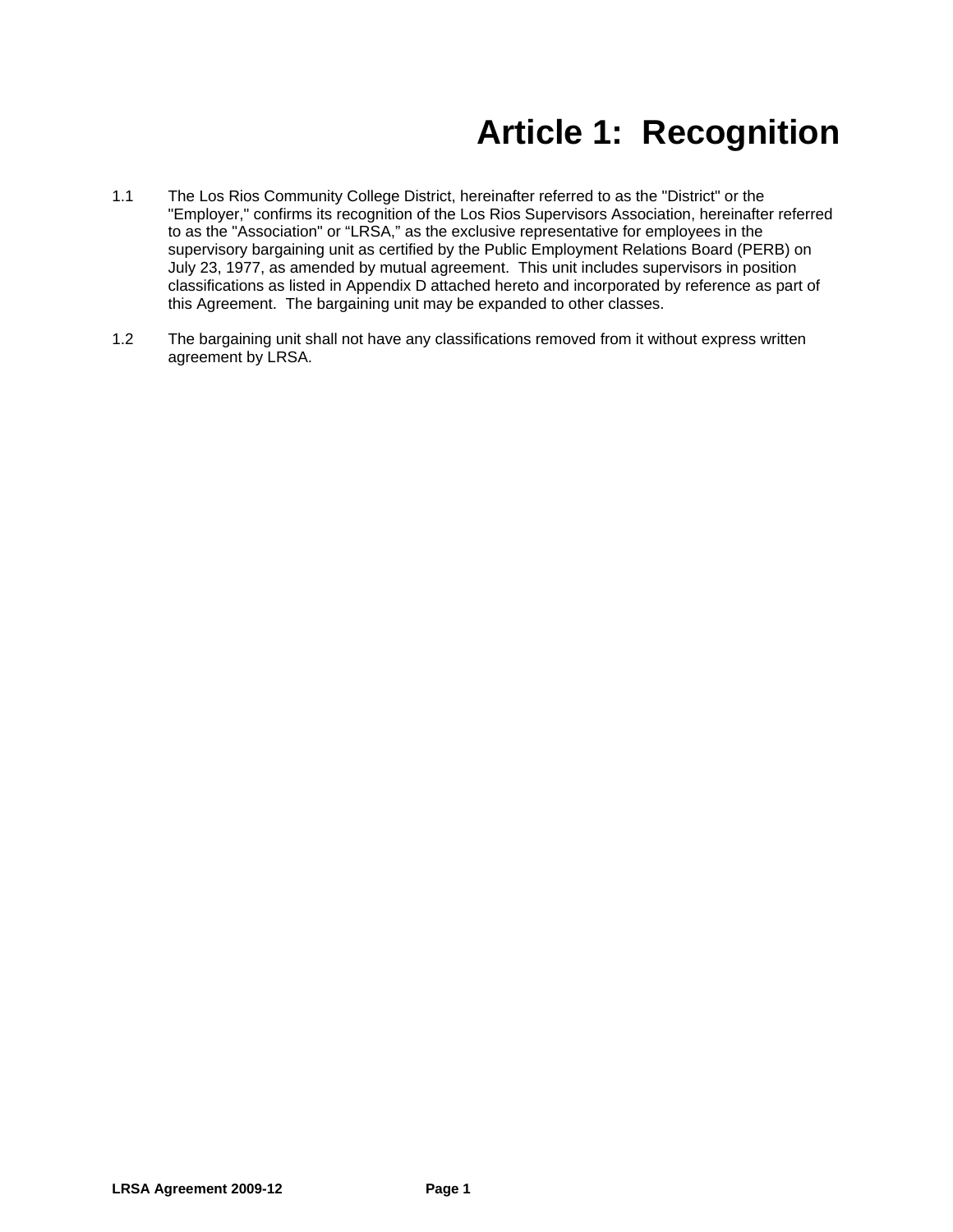# **Article 2: No Strike Clause**

- <span id="page-4-0"></span>2.1 The Association agrees not to sanction or participate in any strike, work stoppage, slow-down, picketing, or refusal or failure to fully and faithfully perform job functions and responsibilities, or other interference with the operations of the District, including compliance with requests by other labor organizations to do so, during the term of this Agreement. Similarly, the District agrees that it will not conduct a lock-out during the term of this Agreement.
- 2.2 The Association agrees to actively and in good faith encourage unit members to return to work in the event of any of the above-mentioned happenings.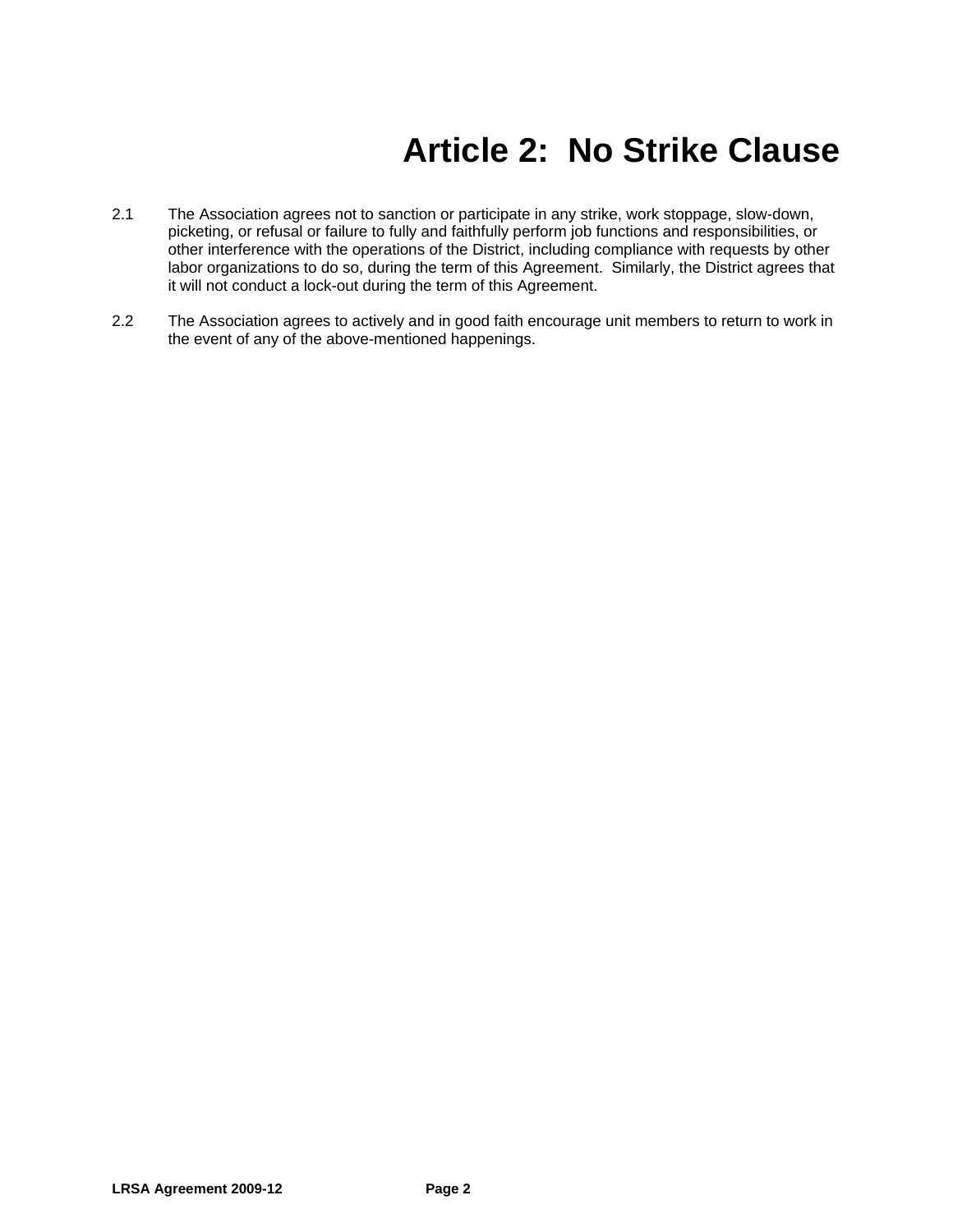# **Article 3: Management Rights**

- <span id="page-5-0"></span>3.1 It is understood and agreed that the District retains all of its powers and authority to direct, manage and control to the full extent of the law. Included in, but not limited to, those duties and powers are consistent with the terms of this Agreement and with applicable law, the exclusive right to: determine its organization; direct the work of its employees; determine the times and hours of operation; determine the kinds and levels of services to be provided and the methods and means of providing them; establish its educational policies, goals and objectives; insure the rights and educational opportunities of students; determine staffing patterns; determine the number and kinds of personnel required; maintain the efficiency of District operations; build, move or modify facilities; establish budget procedures and determine the methods of raising revenues; and take action on any matter in the event of an emergency. In addition, the Board retains the right to hire, classify, assign, evaluate, promote, terminate and discipline employees consistent with the terms of this Agreement and with applicable law.
- 3.2 The exercise of the foregoing powers, rights, authority, duties and responsibilities by the District, the adoption of policies, rules regulations and practices in furtherance thereof, and the use of judgment and discretion in connection therewith shall be limited only by the specific and express terms of the agreement, and then only to the extent such specific and express terms are in conformance with law.
- 3.3 The District retains its right to amend, modify, or rescind policies and practices referred to in this Agreement in cases of emergency and only as long as the said emergency exists. The term "cases of emergency" as used above specifically refers to any Act of God, natural disaster, or other calamity affecting the District. The determination of whether or not an emergency exists is solely within the discretion of the Board. However, before the Board determines that an emergency exists, the Board must state a factual basis which justifies its determination and such action must be reasonably necessary.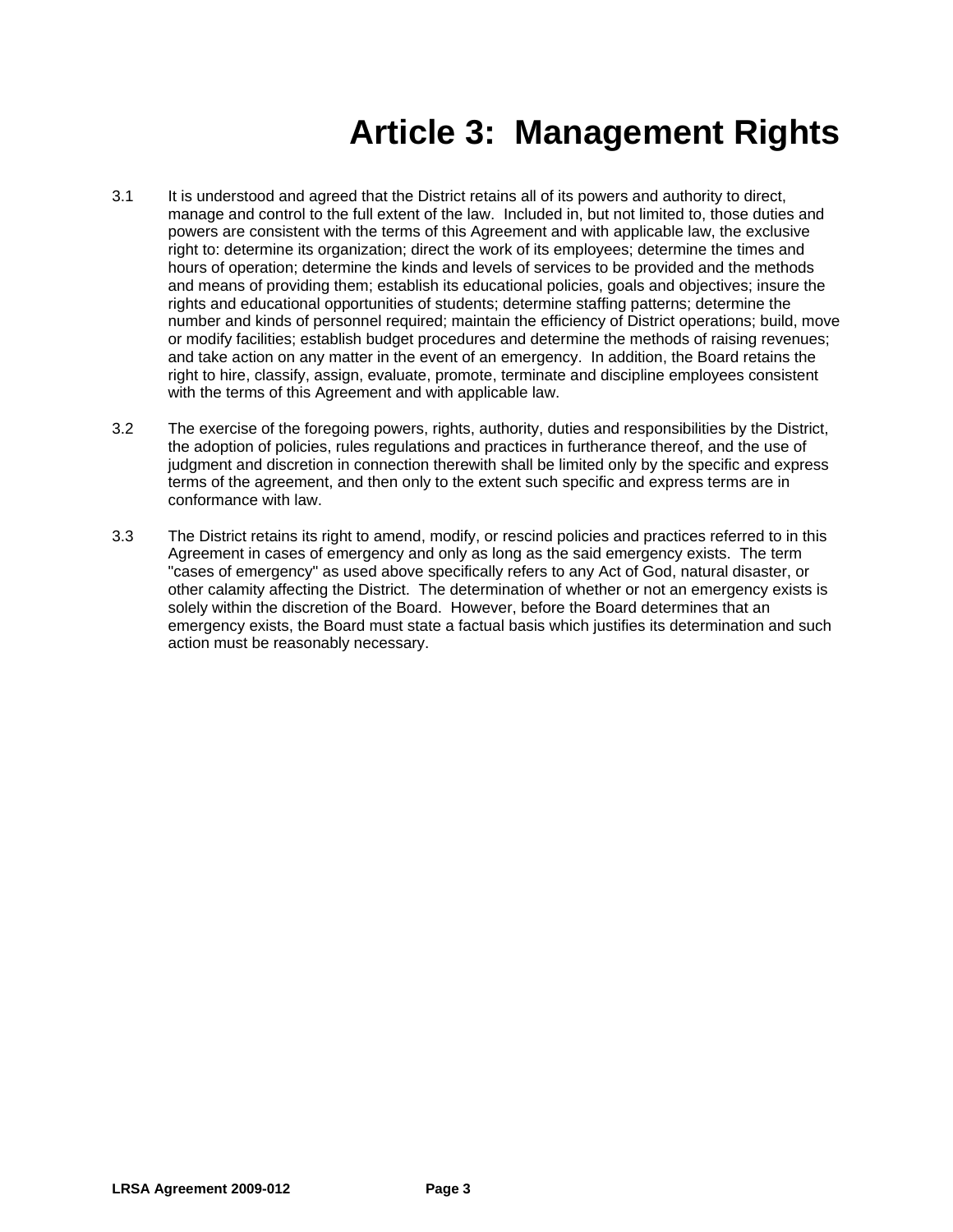# **Article 4: Association Rights**

# <span id="page-6-0"></span>4.1 **Organizational Security**

- 4.1.1 This provision shall be voted upon separately by all employees covered by this Agreement in accordance with rules and regulations promulgated by the Public Employment Relations Board. Upon such a vote, this provision will become effective only if a majority of the employees covered by this Agreement voting approve this provision. Such vote shall not be deemed to either ratify or defeat the remaining provisions of this Agreement.
- 4.1.2 All employees covered by this Agreement as of its effective date and upon satisfaction of the provision above shall not be required as a condition of employment to become members of the Association.
	- 4.1.2.1 Unit members who are not members of the Los Rios Supervisors Association shall pay to LRSA a fair share (agency) fee. This fair share fee shall be the minimum amount necessary for the LRSA to carry out the representational obligations imposed by Educational Employment Relations Act (EERA) on the Association as exclusive representative and shall be based on the direct cost of negotiating and administering the collective bargaining contract, settling grievances, and meeting and negotiating with the employer on matters within the scope of representation. The LRSA shall provide the District the method for computing the fee.
- 4.1.3 During the term of this Agreement, each new employee covered by this Agreement shall, as a condition of continued employment, thirty-one (31) calendar days after employment, pay to the Association initiation fees and dues required by the Association.
- 4.1.4 An employee covered by this Agreement may object to said deductions on the grounds of a conscientious objection. The employee then will be required to inform the District and the Association of his/her objection. The employee shall have an amount deducted monthly from his/her paycheck equivalent to the monthly Association dues with such deduction deposited to a scholarship fund established by the District.
- 4.1.5 Pursuant to PERB Regulation 32992, the exclusive representative shall provide annual written notice to each non-member who is required to pay an agency fee: (a) the amount of the agency fee which is to be expressed as a percentage of the annual dues per member based upon chargeable expenditures identified in detail by the notice; (b) the basis for the calculation of the agency fee; and (c) a procedure for appealing all or any part of the agency fee.

# 4.2 **LRSA Dues**

- 4.2.1 The District agrees to deduct from each employee's wages the amount of the Association dues/fees and initiation fees as specified by the Association. The Association shall provide the District with a schedule of dues for employees covered by this Agreement. Individual employees will be required to submit written authorization to the District for payroll deductions of dues.
- 4.2.2 The Association agrees to indemnify and hold the District harmless against any and all claims, suits, orders of judgments brought or issued against the District as a result of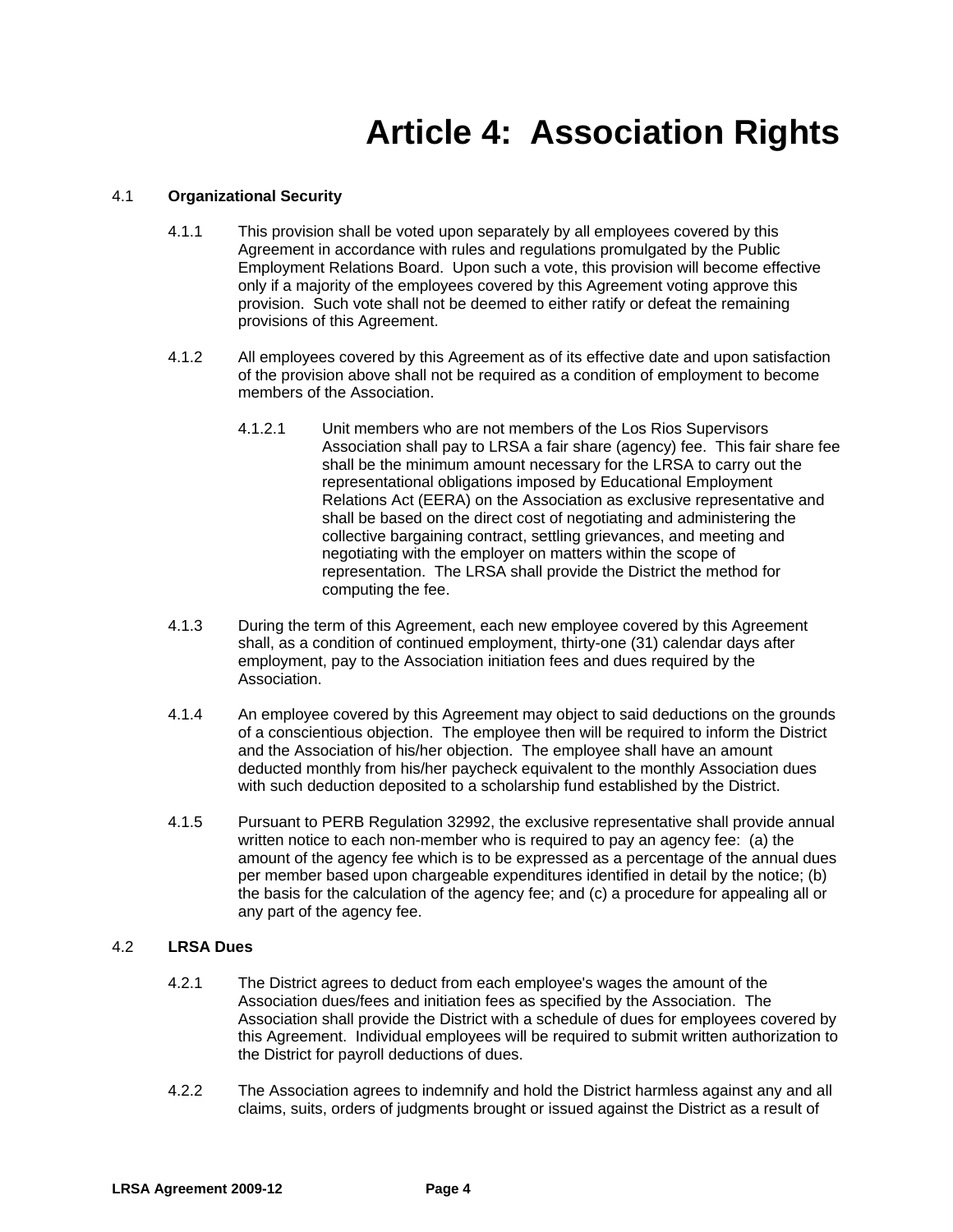any action taken by the District's agents or members of the Board of Trustees under the provisions of this Article.

#### 4.3 **General**

- 4.3.1 When such use, as verified in advance by the administrative representative, will not interfere with school programs and/or duties of any employee of the District, the Association shall have reasonable access to and use of office equipment and facilities. The Association shall reimburse the District for reasonable costs related thereto involving security, clean-up, materials, repairs, and so forth. Any other use of equipment and facilities shall be subject to the standard chart of costs.
- 4.3.2 In accordance with applicable laws, the District agrees that it shall not interfere with, intimidate, restrain, coerce, or discriminate against employees because of membership, participation, or holding office in the LRSA.

#### 4.4 **Postings, Mailings and Information**

- 4.4.1 It is also understood and agreed that the Association may use the school mailboxes and bulletin board spaces designated by the administrative representative subject to the following: (a) all postings for bulletin boards must contain the date of posting and the identification of the organization; (b) a copy of such posting must be delivered to the administrative representative at the same time as posting; and (c) the Association will not post information which is an untrue or misleading statements regarding the District or its personnel.
- 4.4.2 The Association may use the established District email system in a reasonable manner to communicate with union members and District administration. Such usage is subject to District policies and regulations related to computer use and related privacy expectations for such use. Use of District email for Association business shall not interfere with regular District business conducted with the email system. Use of the District email system does not ensure that all members will have access to a personal computer or a District assigned individual email account.

#### 4.4.3 *Other Information*

The District shall provide, in a timely manner and as mutually agreed by the parties, other information that is generally available to it and to which the LRSA has a legal right to access.

# 4.5 **Distribution of Agreement**

4.5.1 The Human Resources Office at the District Office shall have copies of this Agreement available upon request by bargaining unit members.Members shall have the option of receiving their copies in CD-ROM searchable format and the Agreement will be posted within the District's web site.

#### 4.6 **LRSA Representatives**

- 4.6.1 An Association representative shall be granted reasonable release time to attend meetings with administrators for the express purpose of working towards the resolution of the grievance of a unit member.
- 4.6.2 Once formal negotiations have commenced, members of the Association negotiation team shall be granted up to two (2) hours per week release time for the purpose of preparing for negotiations. The LRSA negotiating team shall not exceed more than seven (7) members.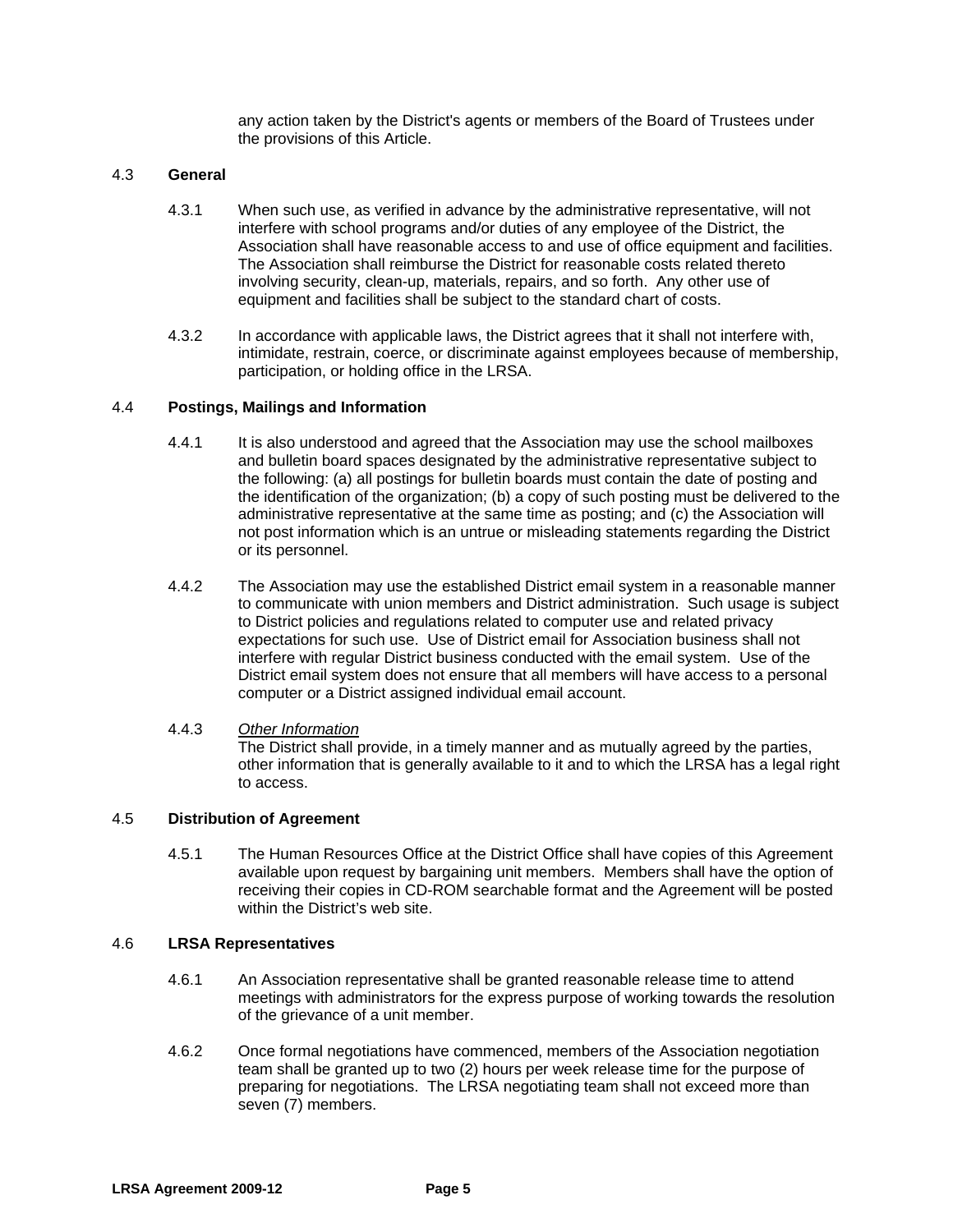Upon request the District will provide the LRSA with a list of unit members on a semiannual basis. The list will include the name, home address, and phone number(s) for all unit members, unless a member has a written request on file with the Human Resources Office that such information not be released, such form to be mutually agreed upon by the District and the LRSA. If the LRSA requests additional copies, the LRSA will reimburse the District for the actual cost of providing additional copies.

- 4.6.3 For a given fiscal year, up to ninety-six (96) hours of release time shall be provided to the Association officers and executive board members for their attendance at conferences, conventions, and workshops relevant to representation issues and association business. Up to eight (8) hours of release time may be provided to each of these individuals and can be used in minimum blocks of four (4) hours. Association members are to make their request for their release time to their immediate supervisor. This allocation may accumulate to a maximum of one hundred fifty (150) hours.
- 4.6.4 The District will act in good faith in granting said time for association meetings, training and conferences. An association member's request for such release time will be made seventy-two (72) hours in advance or as soon as is practical in writing to the employee's immediate supervisor. The Associate Vice Chancellor of Human Resources will track and maintain record of the amount of release time used by association members.

# 4.7 **Notification** *–* **Job Classification/Description**

The District shall provide the LRSA the opportunity to comment on and agree to notify the LRSA whenever a new job classification within the unit is being created or modified. The response time from the LRSA shall be no more than ten (10) working days from initial notification date. The District agrees to involve the LRSA in determining job classification salary range assignments following the Ewing Study guidelines.

# 4.8 **LRSA Notification**

The LRSA President shall be forwarded in either print or electronic format one (1) copy of the complete public agenda of the Board of Trustees and one (1) copy of the official minutes of the Board of Trustees. Additionally, the LRSA Treasurer shall be mailed one (1) copy of the complete public agenda of the Board of Trustees and official minutes of the Board of Trustees. Both the public agenda and official minutes are intended to provide notification of new hires, resignations, and reassignments. The LRSA President and Treasurer shall each be provided one (1) copy of the strength report prepared semi-annually by the District Human Resources Office.

4.9 Within a reasonable time following the processing, the District will provide the LRSA Treasurer with a copy of a form signed by a new hire verifying that he/she has been provided a copy of this Agreement, the discipline process manual, management handbook, and information relative to the annual new manager/supervisor orientation.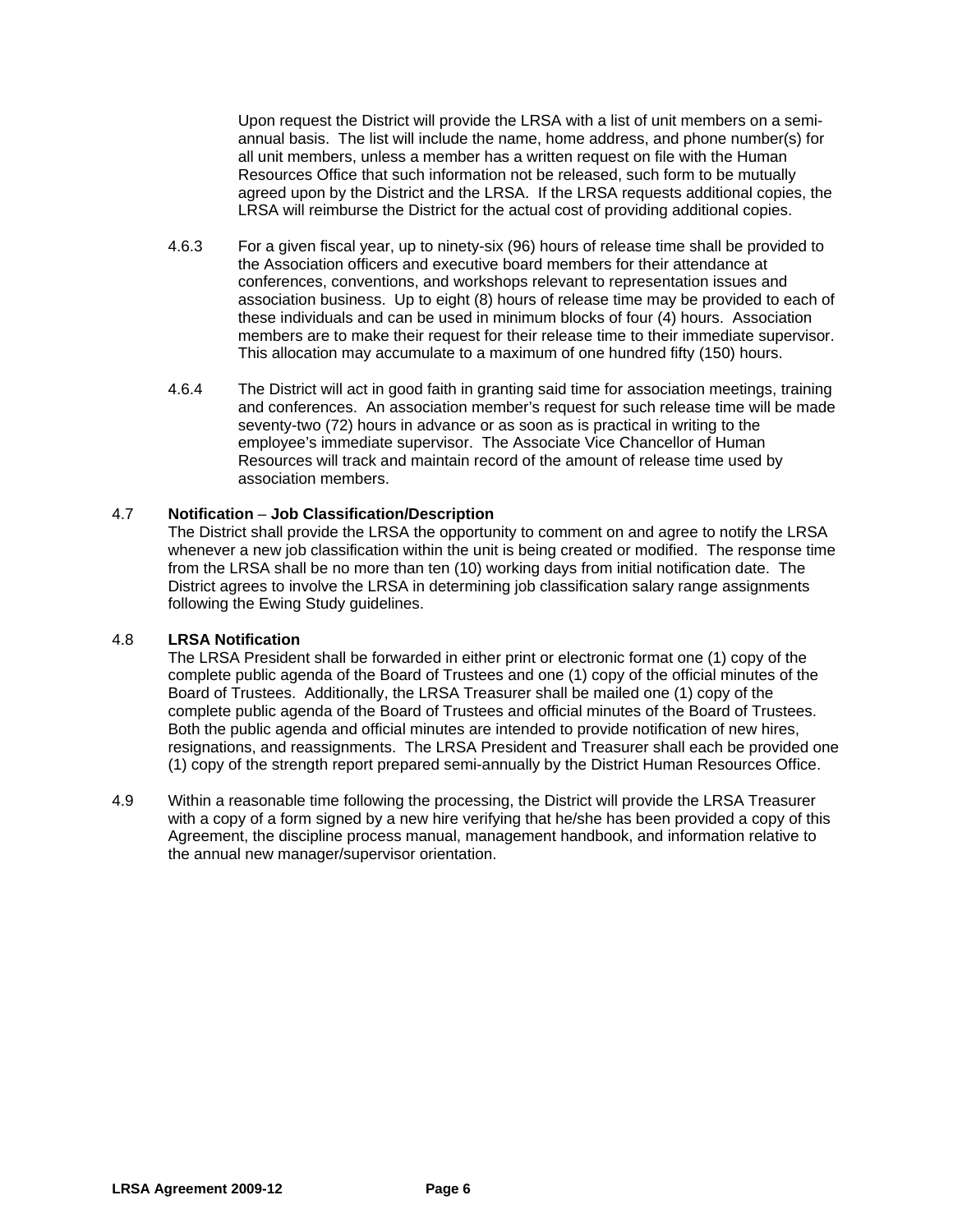# **Article 5: Personnel Policies**

# <span id="page-9-0"></span>5.1 **Duties of Supervisory Employees**

The Chancellor shall fix the duties of all supervisory positions in accordance with procedures determined by the governing board.

5.1.1 In situations where supervisors work with faculty coordinators, the supervisor is responsible for directing the functions of the classified support personnel as defined in Government Code 3540.1 and in accordance with the District policies and collective bargaining agreements. It is recognized that best practices indicate the benefit of the coordinator and supervisor working together on the program and its impact on the classified support staff workload.

# 5.2 **Appointment/Probation**

- 5.2.1 Each person appointed to a regular supervisory position shall serve a probationary period of one (1) year. At designated times during the probationary period, the performance of the unit member shall be reviewed by those having the responsibility for recommending permanent status. Failure by the District to timely reject on probation a unit member at the end of the probation period shall automatically result in that employee gaining permanent status. (Education Code 88010)
- 5.2.2 Upon satisfactory completion of the required probationary period, a regular unit member shall achieve permanent status in the class in which he/she served the probationary period.
- 5.2.3 Time spent in a service in substitute and short-term positions does not count toward a probationary period in a regular position. (Education Code 88127)
- 5.2.4 A regular unit member who is reassigned/transferred to a regular position of higher classification shall serve in a conditional (probationary) period of one (1) year. The person's work performance will be evaluated periodically (at least twice) during this conditional period. In the event the employee is unsuccessful in the new position, the individual shall be entitled to reinstatement in his/her former position or a position in the former classification, if the employee held permanent status in the former position and had received satisfactory evaluations. This section will apply even if this action results in a layoff.
- 5.2.5 At the time of appointment to a position within the bargaining unit, individuals will participate in an orientation and processing at the District Human Resources Office. Individuals will be provided copies of the LRSA contract, training materials from previous supervisory training modules and other materials to assist the supervisor in the day-to-day supervision of personnel (i.e., FRISK manual, evaluation training materials, progressive discipline training materials).

# 5.3 **Transfers/Reassignments**

- 5.3.1 *Definitions*
	- 5.3.1.1 *Administrative Transfer* A transfer initiated by the District. It may be a mutual interest. An administrative transfer cannot be to lower classification.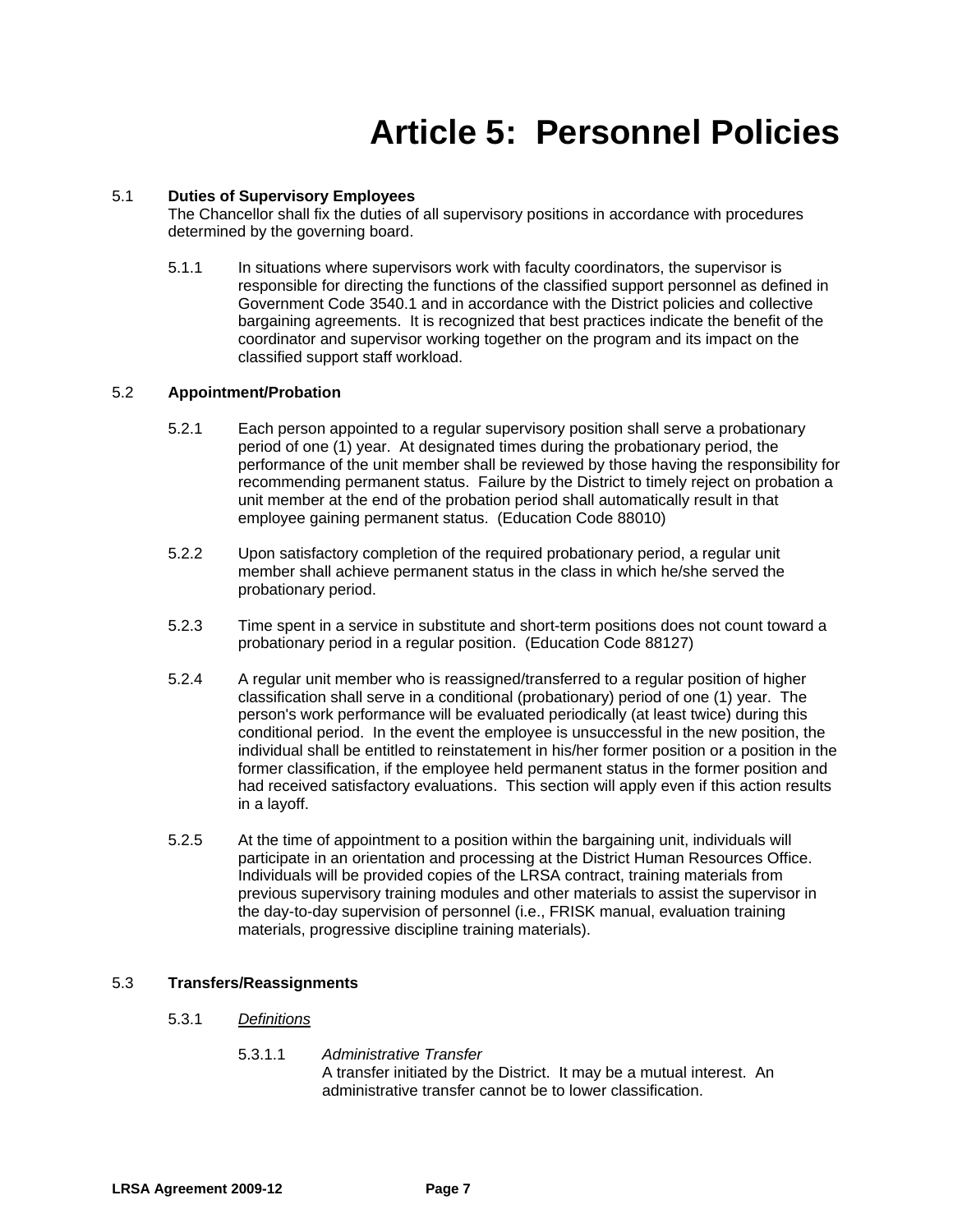- 5.3.1.2 *Voluntary Transfer* A transfer initiated by the employee.
- 5.3.1.3 *Reassignment* A (lateral) transfer to another position or operating unit within the work location. A change in work shift is not a reassignment.
- 5.3.1.4 *Work Locations*  For purposes of this Agreement, work locations are defined as follows: (a) American River College and all satellites; (b) Cosumnes River College and all satellites; (c) Folsom Lake College and all satellites; (d) Sacramento City College and all satellites; and (e) District Office/Facilities Management and all satellites
- 5.3.1.5 *Operating Unit* Any department/division within a work location.
- 5.3.1.6 *Vacancy*

Any unit position that the District intends to fill.

5.3.2 *Employee-Initiated Transfer/Reassignment/Promotion*

The District recognizes the interests of its employees in seeking voluntary transfers/promotions. Accordingly, at least five (5) working days before a position is advertised externally, unit members meeting the minimum qualifications will be given consideration for voluntary transfer/promotion within the LRSA unit. To be considered for voluntary transfer/promotion, the unit member must submit a current application and a letter of interest to be considered for the vacant position to the Human Resources Office by the closing of the fifth working day. The unit member will be afforded an interview with the appropriate administrator and notified by the Human Resources Office of the results of the interview. When more than three (3) unit members request a transfer/promotion, the interviews may be limited to only the three (3) most qualified based on screening of applications. If none of the applicants for voluntary transfer/promotion are recommended for the position, their applications will be included in the general applicant pool for the position. However, this does not guarantee that they will be granted a second interview.

# 5.3.3 *Administratively Initiated Transfer*

Administratively initiated transfers will be based on the following reasons: Overage in staff and/or critical need for special preparation in specific position classes, or as may otherwise be provided under official Board policies. In most cases, a transfer made because of critical need shall continue for the duration of said need. A supervisor affected by an administratively initiated transfer shall be given a fifteen (15) working day notice unless other arrangements are mutually agreed upon. A conference will be held between the appropriate management designee and the employee prior to the effective date of the transfer. In the event that the administratively transferred unit member's former position becomes vacant, the employee may apply for reinstatement in the position and shall be granted an interview before other applicants are considered.

 5.3.3.1 Employees who believe that an administrative transfer is unwarranted may appeal the decision to the next level of supervision beyond the immediate supervisor and to the administrative officer.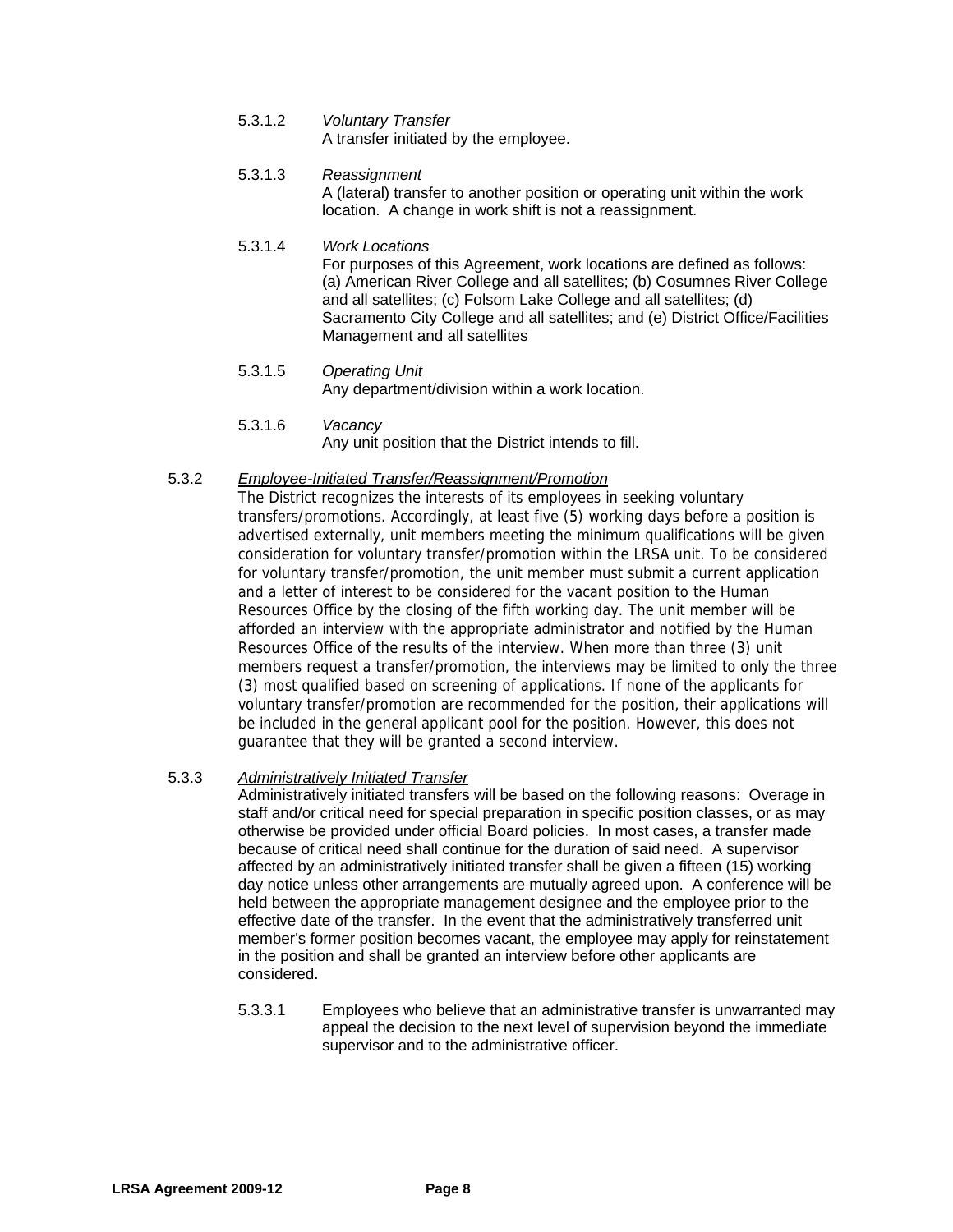# 5.3.4 *Employment Status*

A unit member reassigned or transferred to a position of the same class shall retain permanent status in that class if permanent status has been acquired. When a unit member who has not completed a one-year probationary period with the District is granted a transfer or reassignment to another position, that person will complete his/her initial probationary period in the new assignment and will be considered permanent in the classification into which the employee was originally appointed at the conclusion of one (1) full year of service with the District. The unit member will serve an additional conditional (probationary) period in the new assignment that when added to the remainder of his/her initial probationary period will equal one (1) year. The employee will be considered permanent in the new assignment only after completion of the conditional period of one (1) year, including the overlap from the original probationary period.

# 5.3.5 *Salary Status*

When a unit member is reassigned to a position of the same salary range as the employee's present placement, the unit member will continue to be paid at the currently assigned salary.

# 5.4 **Performance Evaluation**

# 5.4.1 *Principles of Evaluation of Supervisors*

- 5.4.1.1 All supervisory employees shall be evaluated on the performance of duties and responsibilities contained in the job description, other current assignments, and established goals and objectives.
- 5.4.1.2 The supervisor's evaluation provides a basis on which to assess the skills of the supervisor and the effectiveness with which he/she uses these skills.
- 5.4.1.3 While the supervisor has responsibility for his/her own performance, there may be other elements within the working environment over which the supervisor exercises little or no control that may impact performance outcomes.
- 5.4.1.4 Persons served by a supervisor and his/her office may be asked to participate in providing information about the effectiveness of these services. The perspective of the supervisor's colleagues and other appropriate members of the college/district faculty and staff may be considered in the supervisor's evaluation.
- 5.4.1.5 The supervisor's manager is the primary evaluator and is responsible for completing the evaluation.
- 5.4.1.6 Self-evaluation may be part of the supervisor's evaluation.
- 5.4.1.7 Though formal evaluation occurs on a cyclical basis, informal evaluation occurs on a continuous, ongoing basis, and, as such, feedback from the manager to supervisor should also be continuous and ongoing.

# 5.4.2 *Evaluation Components*

5.4.2.1 The evaluation shall consist of a completed final Report of Performance form for supervisors. The evaluation may also include the Supervisor's Self-Evaluation/Staff Feedback Survey form obtained from appropriate college/district contacts. The primary rater may also ask the supervisor to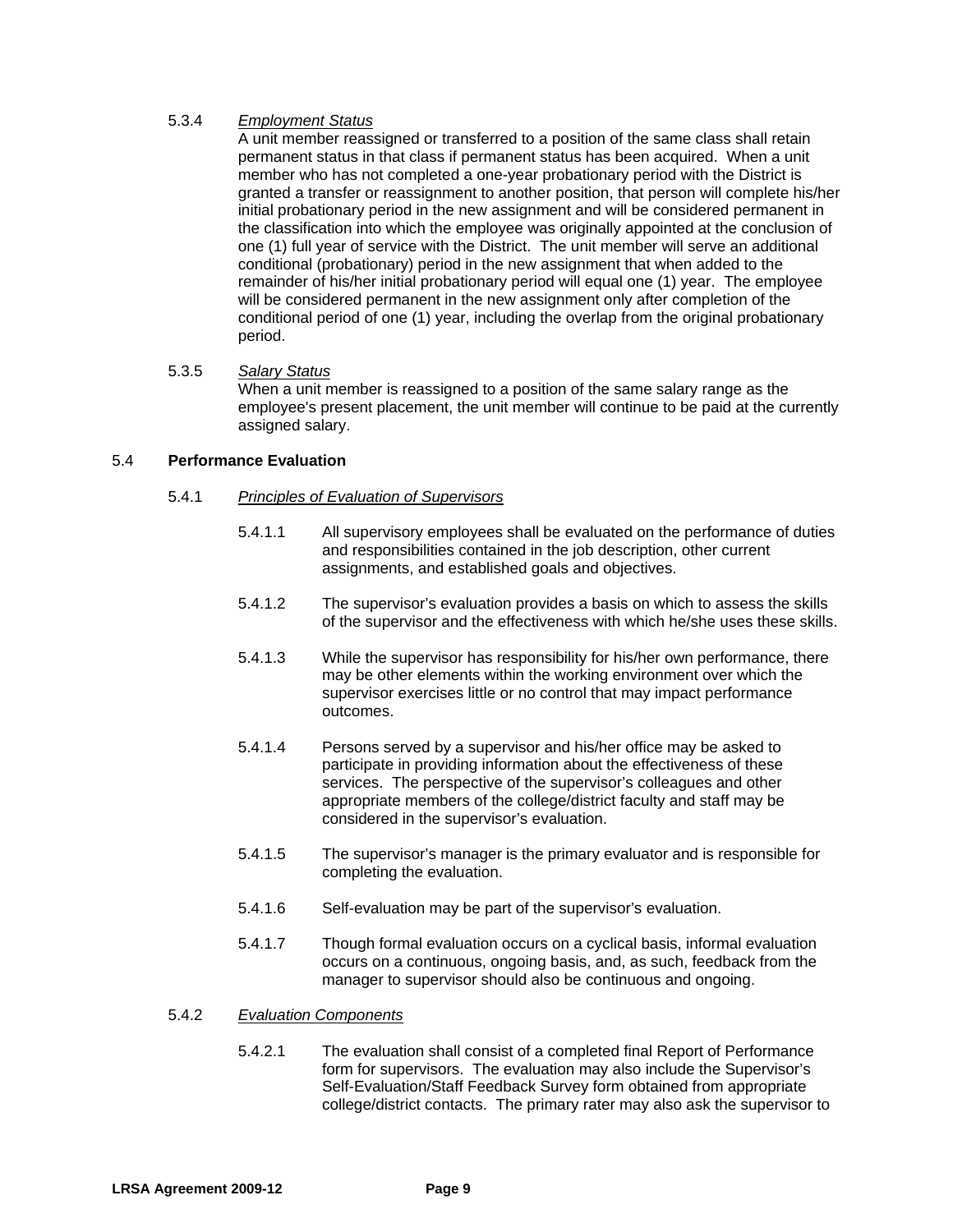complete one of the Supervisor's Self-Evaluation/Staff Feedback Survey forms.

- 5.4.2.2 The final evaluation will be completed by the manager based on his/her observation and findings, as well as the results of the Supervisor's Self-Evaluation/Staff Feedback Survey, if included.
- 5.4.2.3 The audience for the Staff Feedback Survey will be mutually agreed upon by the manager and supervisor; the survey will be distributed to a sample of persons served by the supervisor and his/her office. Such surveys may be distributed to other supervisors, managers, faculty, and classified staff with whom the supervisor interacts.
- 5.4.2.4 The immediate manager shall be responsible for conducting the supervisor's survey, but the manager may designate another person to distribute the survey with the approved cover memo. The surveys and Scantron forms (if available) will be returned to the office of the manager where the survey ratings and written comments will be summarized.
- 5.4.2.5 The ratings may be categorized separately by employee groups (supervisor, classified, faculty, management) if five (5) or more responses are received from each of the groups; otherwise, the ratings will be combined into one (1) category.
- 5.4.2.6 Self-Evaluation

The supervisor's self-evaluation (not to be confused with the Self-Evaluation/Staff Feedback Survey) shall consist of a brief narrative with respect to his/her job performance based on the job description, annual goals and objectives, and assignments. The supervisor may also complete a Supervisor Self Evaluation/Staff Feedback form if requested by the manager.

5.4.2.7 The supervisor's Report of Performance should include both commendations and recommendations. The recommendations should include suggestions for improvement and, where appropriate, specific performance development activities (e.g. mentoring, job shadowing, workshops, conferences etc.).

# 5.4.3 *Evaluation Categories*

Evaluation categories shall include, but not be limited to, the following:

- a. Performance of job duties: ability to perform responsibilities and achieve objectives of the supervisor's current assignment; job knowledge; ability to achieve unit workloads; make appropriate and effective work assignments; administer rules and regulations.
- b. Leadership: Planning and organizing; judgment; decision making; achieving goals and mission of department.
- c. Human relations: Fairness and impartiality; disciplinary control; evaluating performance; support and development of subordinates.
- d. Communication: Motivating, training, instructing, listening; resolving conflicts; providing feedback.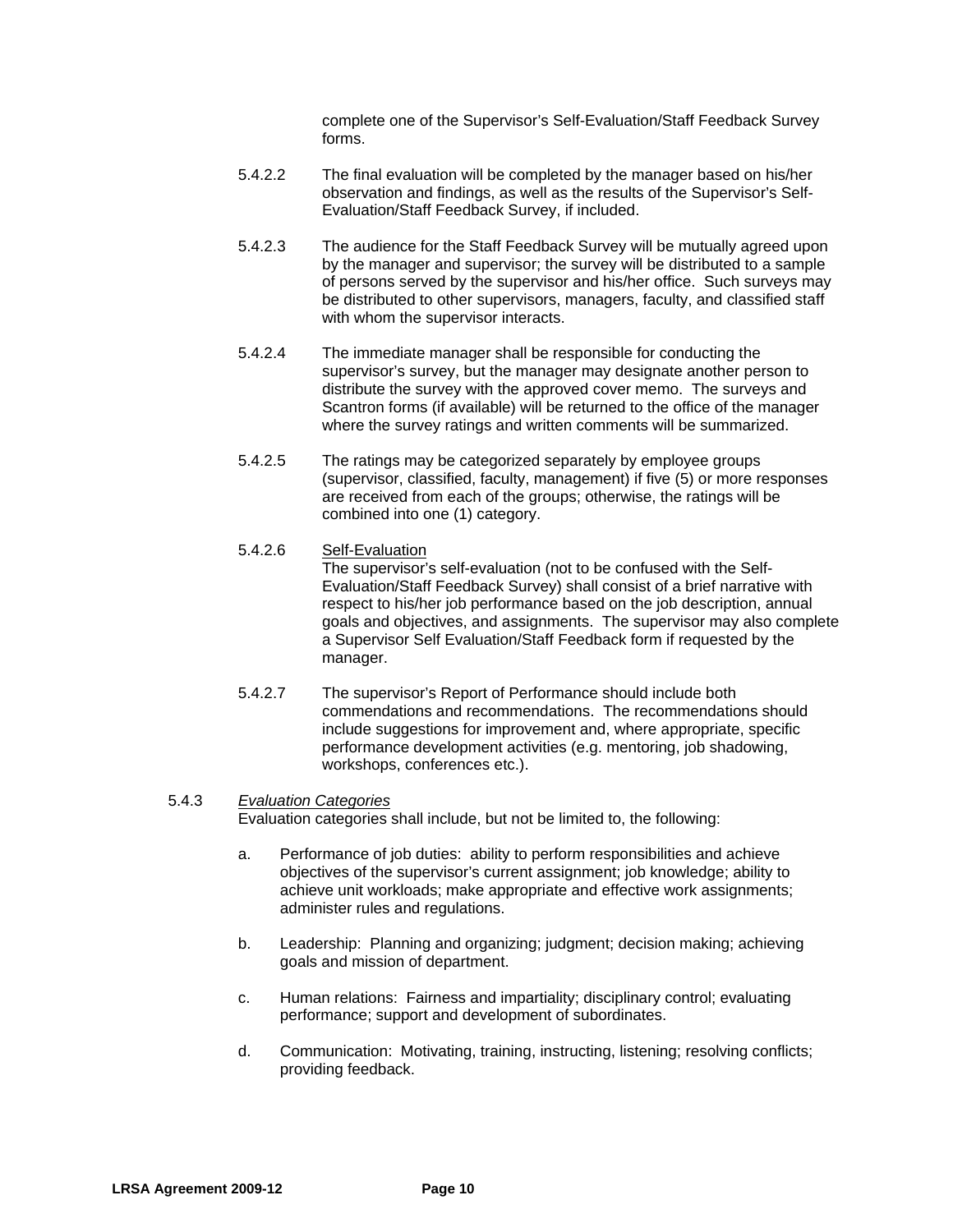- e. Personal qualities: Effectiveness under pressure; initiative; adaptability to new and unforeseen situations.
- f. Professional growth/staff development: what the supervisor has done to improve his/her own performance/job knowledge, etc.

# 5.4.4 *Evaluation Categories*

- 5.4.4.1 Unit members who have completed an initial one-year probationary period satisfactorily shall have a performance evaluation every two (2) years prior to their anniversary date. The evaluation has as a major goal the improvement of services in support of the educational program. If performance deteriorates before the two-year anniversary date, a special evaluation may be conducted.
- 5.4.4.2 The purpose of the performance evaluation is to reflect the unit member's proficiency in the job; promote self-improvement; develop leadership; assist employees to meet full potential; identify the areas in which the individual is performing satisfactorily, as well as the areas where improvement is desirable; identify department goals and objectives; establish goals and objectives for the supervisor for the ensuing year; determine how well the pre-established goals and objectives were met; and meet legal requirements.
- 5.4.4.3 Probationary unit members shall be rated three (3) times in the first year of employment, usually at the end of the fourth, eighth, and eleventh month of employment. The final rating will carry a recommendation regarding status for the supervisory employee.
- 5.4.4.4 Any evaluation that is less than satisfactory shall include a written explanation of the reasons for such a rating. The immediate manager shall meet with the unit member to discuss specific performance problems and make written recommendations for improvement. The unit member shall have the right to respond in writing and to attach that response to the evaluation.
- 5.4.4.5 One copy of the evaluation will be given to the unit member; another will be placed in the unit member's permanent personnel records.
- 5.4.4.6 A permanent unit member who disagrees with his/her performance evaluation may appeal such evaluation in writing to the VPA/site administrator within fifteen (15) days of date of review.
- 5.4.4.7 The process used for the evaluation of a unit member is subject to the grievance procedure. However, the standards employed and the judgments rendered, while subject to the appeals process mentioned above, are not subject to the grievance procedure.
- 5.4.4.8 The contents of all documents shall remain confidential, except as requested by law and prudent employment practices.

# 5.5 **Special Evaluations**

An employee or a supervisor may request a special evaluation based upon a change in position, change in responsibilities (programs), or less than satisfactory performance. Prior to an employee receiving a special evaluation for less than satisfactory performance, the employee must have received a verbal notification and a memo outlining the employee's deficiency(ies). A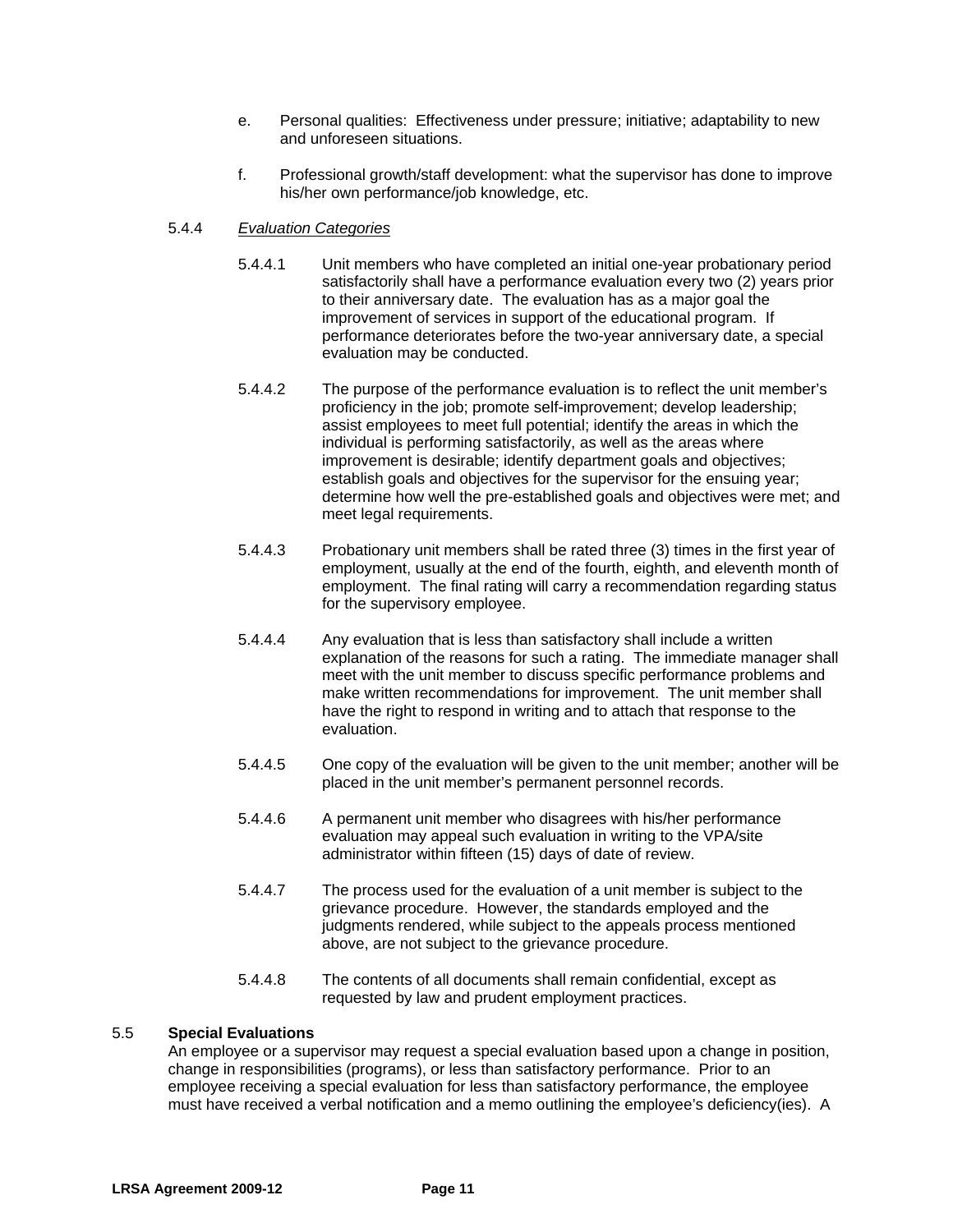manager shall provide the unit member with a memo stating the beginning and ending dates of the evaluation period and the reason(s) for the evaluation. If the special evaluation is for performance concerns, a specific work plan is required with expectations identified. The special evaluation process shall be conducted according to the principles and procedures defined in Section 5.4.

# 5.6 **Employee Discipline**

In the event of a demotion resulting from poor performance/disciplinary reasons, the District shall abide by the following provisions both leading up to and including the imposition of discipline.

5.6.1 The District shall not interview and/or question any employee in the bargaining unit, formally or informally, with the intent to impose discipline without the employee being advised of his/her right to have their LRSA representative present during the meeting as per Board Regulation 6914, Section 2.1.5.

> When the District determines that the disciplinary action is warranted, it will proceed by the following provisions in Board Policy P-6911: Definitions, P-6912: Just Causes for Discipline, P-6913; Counseling Memo/Letter of Reprimand, P-6914: Severe Disciplinary Action, P-6915; Appeal Process: Board Regulation R-6913: Counseling Memo/Letter of Reprimand and R-6914: Severe Disciplinary Action.

# 5.7 **Demotions**

# 5.7.1 *Definition*

A demotion is the reassignment or transfer of a unit member to another position with a lower classification in the same or a different operating unit within the District.

# 5.7.2 *Administratively-Initiated Demotion*

An administratively-initiated demotion, except those caused by reduction in force, will be based on evaluation reports below standard. Demotions due to reduction in force shall be based upon sound management principles.

# 5.7.3 *Salary Placement Upon Demotion*

When a unit member is demoted to a regular position at a lower position classification, the unit member will be assigned to the appropriate range and step nearest the unit member's present rate of pay without exceeding it. In no case will the unit member's salary exceed the top step of the appropriate range.

# 5.7.4 *Sole District Option*

In the event of a demotion resulting from a reduction in force, the District may, at its sole option, allow the unit member's salary to remain frozen at its then current rate until such time as it is exceeded by the top range and step of the newly assigned position.

# 5.8 **Examination of Records**

5.8.1 There shall be one (1) official personnel file for each unit member. Such file shall be maintained in the District Human Resources Office. In accordance with current labor and public records laws (state and federal), a unit member may review any materials in his/her permanent personnel file. Such review shall be completed at a time mutually convenient to the unit member and the District Human Resources Office. A unit member may, upon request, obtain copies of documents contained in his/her personnel file.Such materials do not include ratings, reports, or records which (a) were obtained prior to the employment of the person involved or (b) were obtained in connection with a promotional examination.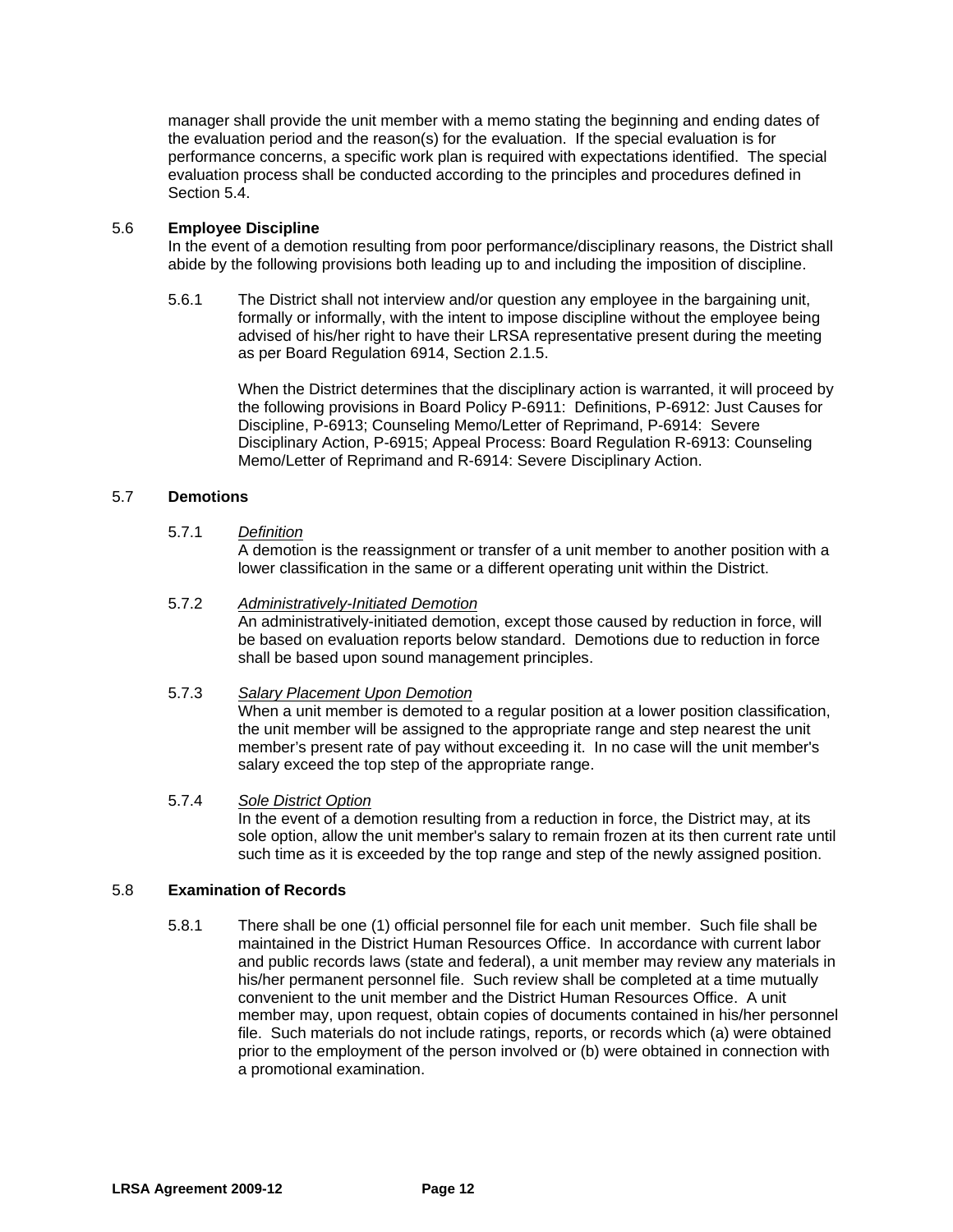- 5.8.2 Information of a derogatory nature shall not be entered into the permanent file until the employee is given a reasonable opportunity to review and comment thereon, and/or appeal to the administrative officer. An employee shall have the right to enter, and have attached to any such derogatory statement, his/her own comments thereon. Materials not included in an employee's permanent personnel file may not be used in any disciplinary proceeding. Such review shall take place during normal business hours and the employee shall be granted reasonable release time from duty for this purpose without salary reduction.
- 5.8.3 A unit member may, upon written authorization, designate an LRSA representative to review the file. Access to the official personnel file is limited to administrators, managers, and authorized Human Resources Office staff.

# 5.9 **Professional Growth**

- 5.9.1 Unit members are encouraged to increase their job knowledge and effectiveness through classes, workshops and other training/educational opportunities. To this end, flexible work schedules may be permitted with authorization of the immediate manager and administrative officer provided such flexible work schedules do not adversely affect the supervisor's professional responsibilities.
- 5.9.2 The District will reimburse enrollment fees, including the Universal Transit Pass and Student Representation Fee, and the cost of books, not to exceed \$900 per Los Rios Fiscal year, for any member of the Supervisors' unit who enrolls in any of the District colleges and outreach centers. Classes must be taken at times that do not adversely affect the supervisor's job responsibilities. Books must be purchased at a Los Rios bookstore and required for the class(es) taken and completed under this section. Receipts and grade reports or transcripts must accompany the request for reimbursement. Any amount received from selling back the book should be deducted from the original cost of the books. No lifetime cap will apply for reimbursement of enrollment fees or the cost of books when classes are taken at a District college or outreach center. The District Reimbursement of Tuition form must be completed.
- 5.9.3 The District will reimburse tuition fees up to \$1,000.00 per unit member per lifetime for any member who enrolls in and completes approved classes with a grade of "C" or higher at any accredited college provided the following criteria have been met:
	- a. the class has been approved in advance by the appropriate administrative officer and the Director of Human Resources;
	- b. the class is related to the unit member's current position or would contribute toward potential promotional opportunities in the District;
	- c. the class does not adversely affect the supervisor's job-related responsibilities;
	- d. the class is not offered through one (1) of the Los Rios colleges and/or outreach centers; and
	- e. the employee has submitted the appropriate receipt(s) and transcript(s) or certification of completion at the required grade level with the request for reimbursement. This reimbursement may be taken all at once or spread out over several years.
	- f. The District Reimbursement of Tuition form (Section 1) must be completed for prior approval and after the classes are completed (Section 2) for reimbursement.
- 5.9.4 Additional funding for professional growth is available through Partnership for Excellence (PFE) Classified Staff Development funds. For the term of this contract, a one-time only amount of \$75,000.00 (accrued from unused prior year PFE staff development allocations) is available for LRSA members to utilize for additional growth activities. Use of these funds is contingent upon the commitment of the unit member to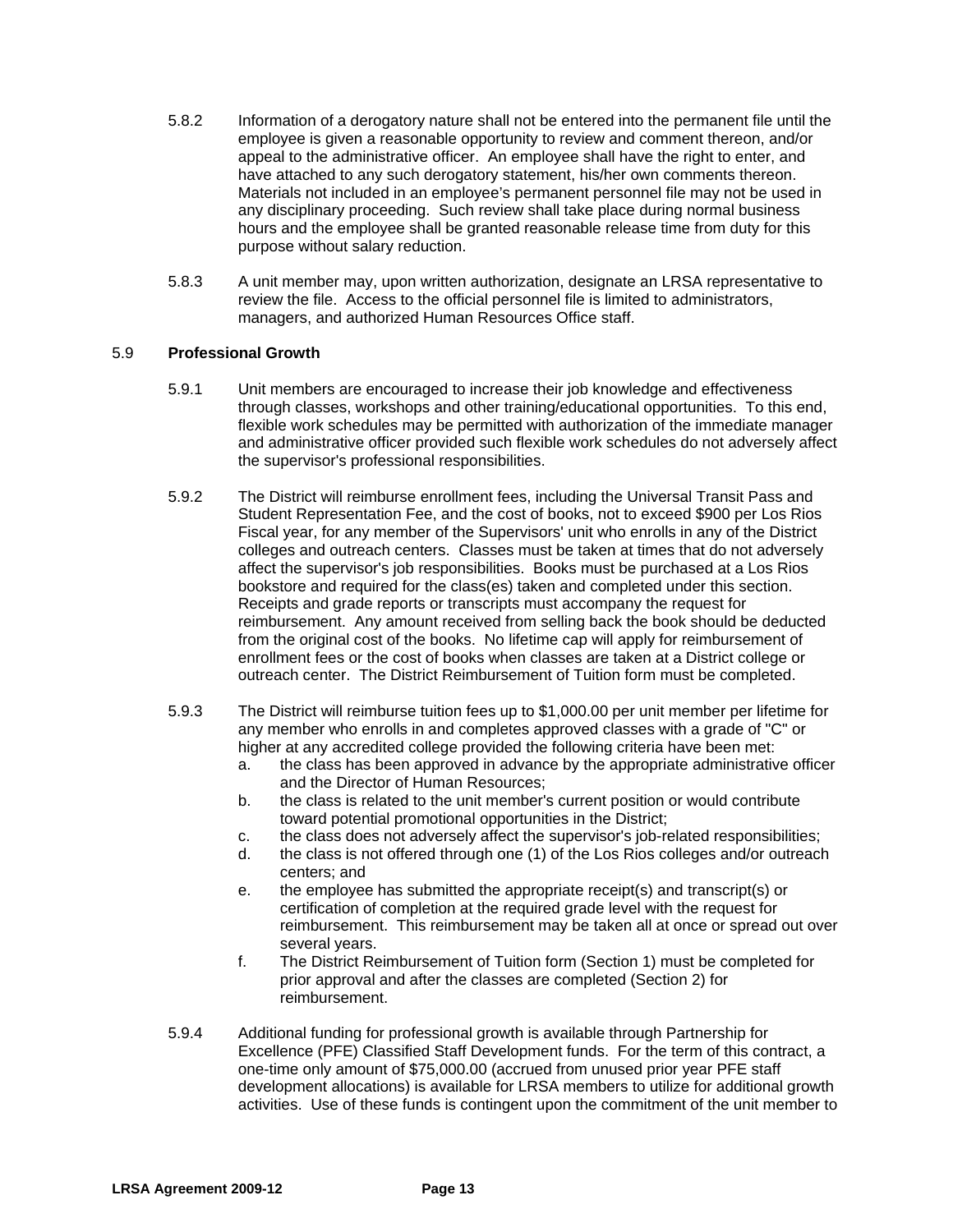remain employed by the District for a minimum of three (3) years after the completion of the professional development activity. Should a unit member leave the District prior to the completion of the three (3) year commitment, one-third (1/3) of the expenditure shall be reimbursed for each year/partial year of the three (3) year commitment.

- 5.9.4.1 PFE Classified Staff Development Funds may be used for tuition reimbursement after the District tuition reimbursement has been exhausted. A unit member may request a maximum of \$2,500.00 per lifetime, subject to the same guidelines found in Section 5.9.3.
- 5.9.4.2 PFE Classified Staff Development Funds may be used for other training or conference registration fees and materials.
	- 5.9.4.2.1 Unit members may submit requests for job-related conferences and other professional development activities. Requests may include registration fees and travel costs subject to the District's travel reimbursement policies and regulations.
	- 5.9.4.2.2 The unit member will prepare a District Travel Authorization and Reimbursement Claim with approval of their immediate supervisor. The form will then be forwarded to the Vice President of Administration or the Associate Vice Chancellor of Finance. The Vice President of Administration or the Associate Vice Chancellor of Finance will confer with the LRSA unit representative for the site regarding the request. If authorized, the request will be forwarded to the Fiscal Services Office of the District Office for processing. Fiscal Services will then return the Travel Authorization and Reimbursement Claim to the College Business Office or appropriate site for the unit member to complete upon conclusion of the activity.
	- 5.9.4.2.3 No more than two (2) activities per fiscal year per member may be authorized.

# 5.10 **Staff Development Leave Program**

A Staff Development Leave Program was established for eligible LRSA unit members in 1999-00. The program is available to LRSA members as described below. The application for Staff Development Leave is available online at the following web page: http://www.losrios.edu/hr/HumanResourcesForms.htm.

# 5.10.1 *Nature and Purpose*

 A Supervisor's Staff Development Leave Program provides a unit member with the opportunity to enhance his/her value to the District through further job-related education, the upgrading of skills or retraining for a different career path which is available at the District. The employee is totally released from his/her regular duties during the duration of the approved staff development leave to allow the unit member to engage in studies, projects, courses, or other beneficial activities which do not fall within his/her regular responsibilities during his/her regular work period. The leave may be used to complete interrupted studies, learn by observing methods used in industry or other educational institutions, or for the employee to get a substantial start on a goal of a better education.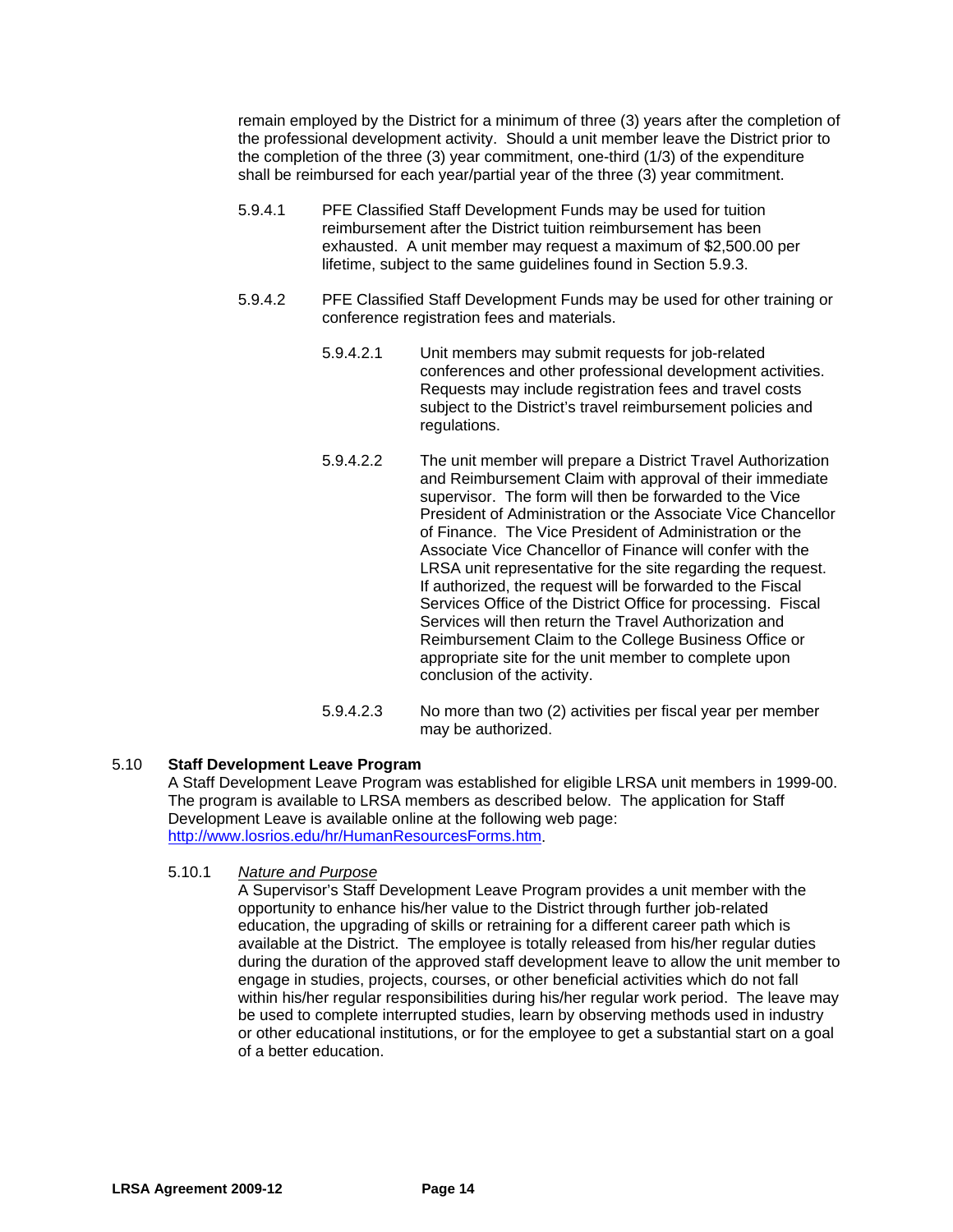# 5.10.2 *Duration and Timing of Leaves*

A Staff Development Leave is available to an eligible member for a period from one (1) to five (5) months at eighty five percent (85%) of the employee's regular pay during the approved leave period that is scheduled during the employee's regularly assigned work period. Such leaves may be taken in one-quarter or one (1) semester increments. The minimum approved leave is one (1) month.

# 5.10.3 *Eligibility for Leave*

 Any employee who has a work assignment of at least seventy five percent (.75 FTE) of a full-time twelve-month employee and has satisfactorily completed a sequence of seven full-time equivalent (FTE) years of service with the District is eligible for a Staff Development Leave. The leave program is intended to fully release the employee from all regular assignments and responsibilities. A partial reduction in workload is not permitted. In addition, there must be seven (7) full-time equivalent (FTE) years of satisfactory service between leaves granted to one (1) individual regardless of the length of the leave period that was previously granted (one to five months).

# 5.10.4 *Criteria*

 Application for leaves will be considered according to one (1) or more of the following criteria:

- 5.10.4.1 Retraining of the applicant to allow for future new assignment in a needed area as determined by District priorities.
- 5.10.4.2 Studies, projects, or activities that provide the employee with opportunities to upgrade skills and knowledge for current or future assignments.
- 5.10.4.3 Complete uninterrupted studies which will benefit the employee, the District, other employees and students.
- 5.10.4.4 Other activities which will enhance the employee's knowledge and value to the District, to other employees, and to students.
- 5.10.5 *Application Procedures*

The Leave Committee (Section 5.10.6) shall determine the application process requirements and the responsibilities of the LRSA Staff Development Leave Committee which shall, at a minimum, include the following:

- 5.10.5.1 The application must receive the recommendation of the immediate supervising administrator as well as the LRSA President or designee. It is expected that the deadline for applications shall provide for a minimum seven (7) months elapsed time from the application submission deadline date to the start of the approved leave.
- 5.10.5.2 If the applicant intends to enroll in school, the application must identify the educational institution, the academic term, and a list of courses with course descriptions. The application shall include the precise dates from the beginning and ending of the school term/session and the requested leave period. It is expected that if the requested leave is for five (5) months that the leave period will follow the District's or the applicable educational institution's academic term/semester.
- 5.10.5.3 An outline of the planned program containing a statement of purpose and objectives and a detailed description of the activities proposed should be stated. In addition, an appropriate method of evaluation and the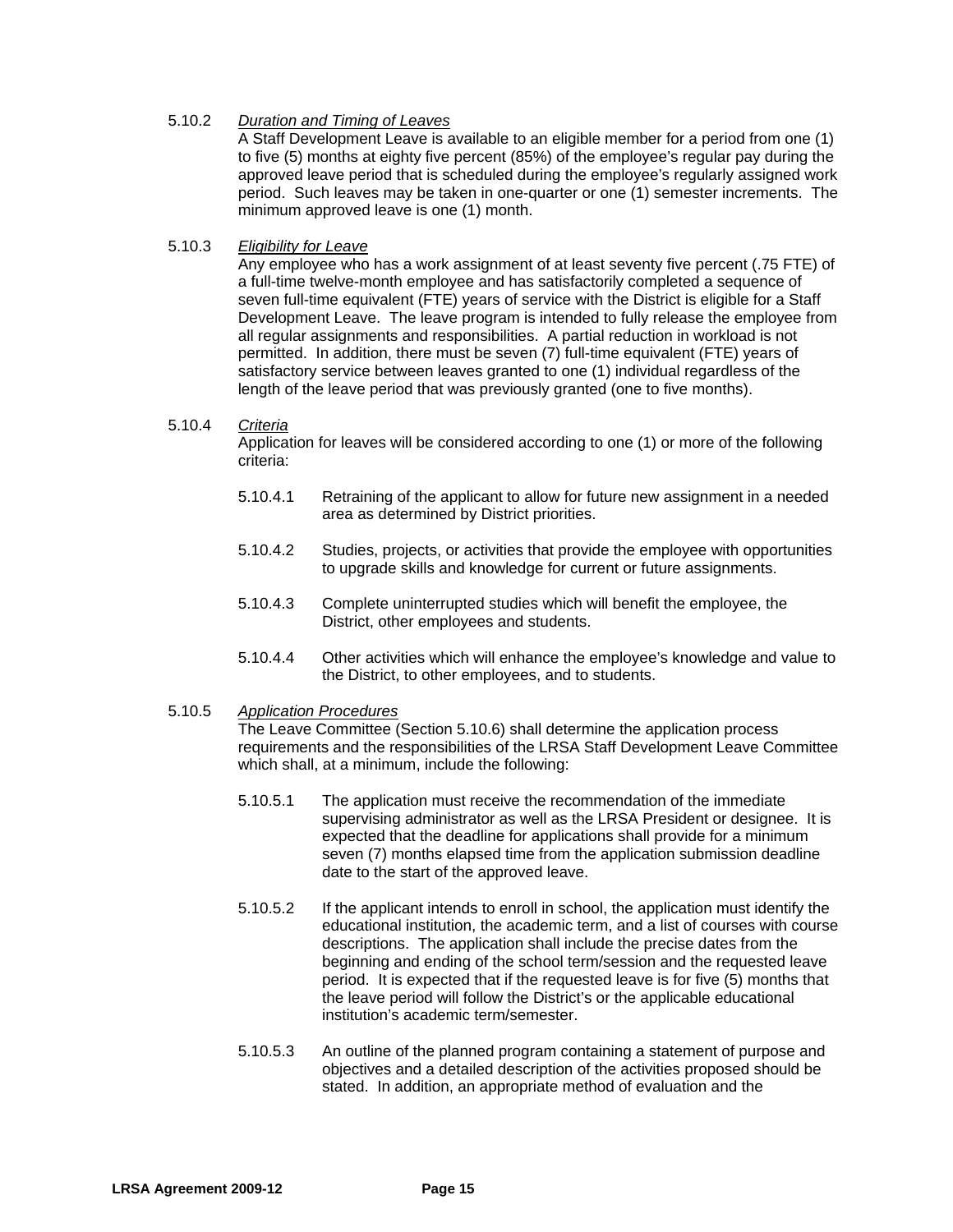employee's plans for sharing the results of the studies, projects, or activities must be described.

- 5.10.5.4 The supervising administrator must provide in writing on a separate document how the on-going responsibilities of the applicant will be fulfilled during the period of leave.
- 5.10.5.5 The employee may apply for educational assistance as defined in Section 5.9 and as modified or enhanced by policies and regulations developed by the Leave Committee.
- 5.10.6 *Selection of Candidates*

The Staff Development Committee shall meet as needed to review, evaluate, and recommend individuals in compliance with District policy 6370. LRSA's E-Board shall appoint three members and the District shall appoint three managers to the Staff Development Leave Committee.

- 5.10.6.1 The LRSA Staff Development Leave Committee responsibilities shall include the review of all applications received in a timely manner. The Committee shall develop procedures to determine which leaves shall be recommended to the Chancellor for submission to the Board of Trustees. The Committee shall establish procedures and criteria to reduce the number of recommended applications to the number of authorized leaves as defined in Section 5.10.8.
- 5.10.6.2 The Committee shall submit by the predetermined deadline recommended applicants who meet the established leave criteria to the District Human Resources Office for consideration of the applicants by the Chancellor and the Board of Trustees. The final selection among recommended candidates shall rest with the Board of Trustees.
- 5.10.6.3 Should the Chancellor (or designee) disagree with the Committee's selection, the reasons shall be given in writing and forwarded to the Committee within two (2) weeks after submission. Any employee who is recommended for a leave by the Staff Development Committee and is not recommended by the Chancellor shall have the right to appeal to the Board of Trustees.

# 5.10.7 *Reporting Process*

The LRSA Staff Development Leave Committee shall establish specific reporting requirements for the employee provided the opportunity for a Staff Development Leave. Such report shall be prepared by the employee and shall be provided to the Committee within two (2) months after returning to work. In addition, the Committee shall review the report submitted by the employee and shall recommend approval or disapproval to the College President or Deputy Chancellor (or designee). Upon approval, the report shall be transmitted to the Chancellor.

- 5.10.7.1 The Committee shall develop detailed procedures if the report prepared by the employee is not satisfactory. Expected time lines for submission of additional information or development of the revised report shall be determined by the Committee and stated in proposed District policies and regulations for the leave program.
- 5.10.7.2 If the employee attended school/college during the leave, he/she shall also submit a transcript or other appropriate documentation showing satisfactory attendance and successful completion of the course work as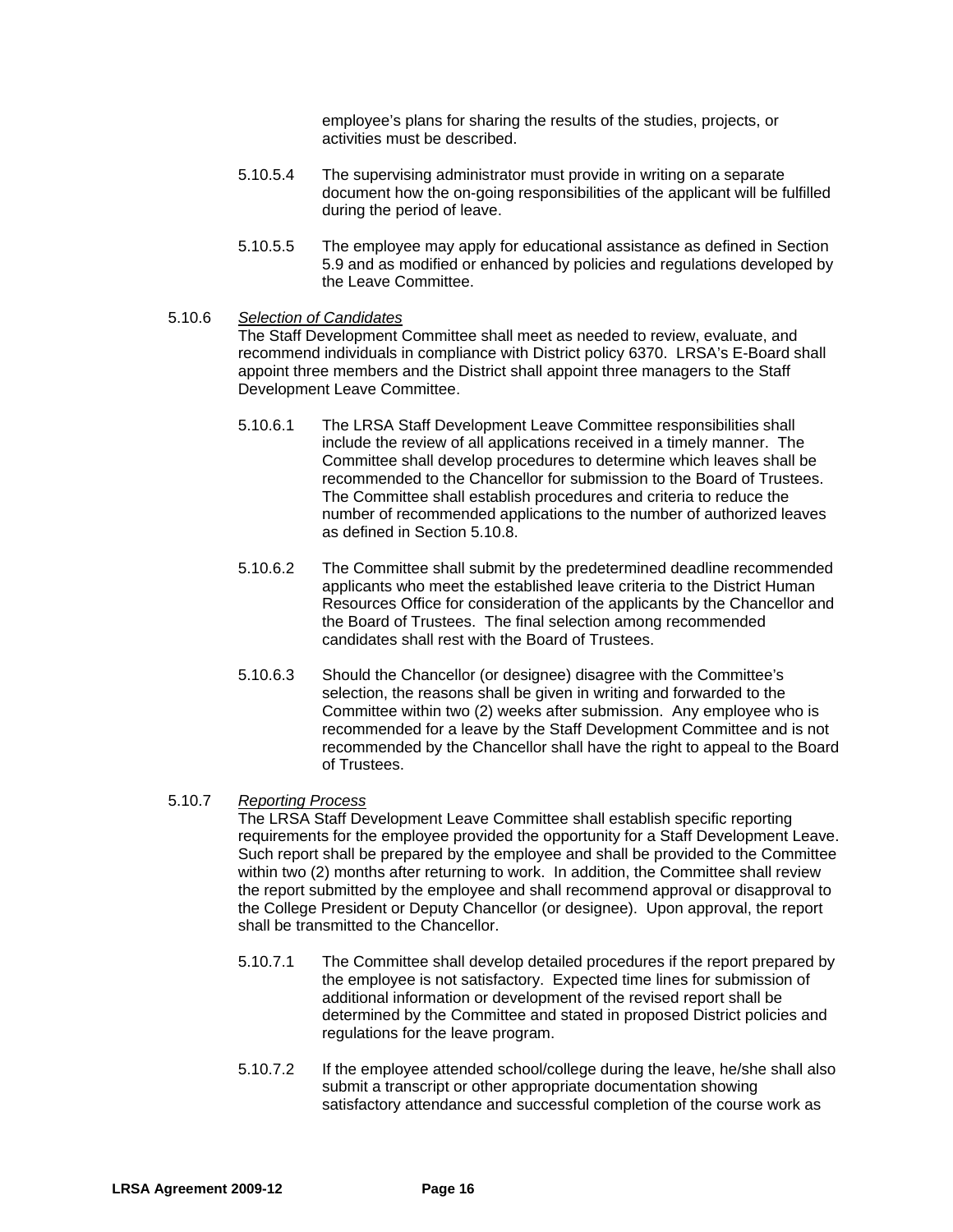soon as reasonably possible. Policies related to unsatisfactory completion of such studies shall be developed by the Committee.

5.10.8 *Number of Leaves per Year*

The maximum number of leaves that will be available in a fiscal year is one (1) five (5) month leave or .41 FTE. If applicants are requesting less than a five (5) month leave period, additional supervisory applicants may be provided the opportunity for a Staff Development Leave. In no event shall the maximum leave for all recommended applicants exceed .41 FTE per year, plus the amount of any unused leave (FTE) from the previous year.

- 5.10.8.1 Leaves shall be available to all eligible LRSA unit members.
- 5.10.8.2 Beginning with the 2000-03 contract period, any Staff Development Leaves (FTE) which are not used or committed by the end of any fiscal year shall be carried over to the next fiscal year. Such carryover FTE shall be available to eligible employees and the selection shall follow the same procedures as defined in this section.
- 5.10.9 *Service Agreement with the District* The successful applicant shall agree in writing to serve the District for a period of time which is equal to twice the period of the leave and shall begin his/her regular duties immediately after the completion of the leave.
	- 5.10.9.1 If the required employment/service or other terms of the service agreement are not fulfilled, the employee shall be required to repay to the District the cost of salary and benefits, including health benefit premiums, which were provided to the employee during the period of the leave. If the employee completes a portion of required service, a ratio shall be calculated based upon the amount of unserved time/service bears to the total required service period. Such ratio shall be applied to the total salary and benefit costs incurred by the District during the leave period and shall be owed to the District by the employee.
	- 5.10.9.2 This financial obligation shall not be required if death or permanent disability prevents fulfilling the work period required by the service agreement.
- 5.10.10 *Salary and Benefits*

The District shall provide eighty five percent (85%) of the employee's regular pay during the period of leave as long as the leave period falls within the assigned or regular work period of the employee. Monthly salary payment to the employee shall be provided in the same manner but at the reduced amount. The employee shall also receive the same level of health benefits or the District contribution amount towards medical, dental and long-term disability coverage that is provided during his/her regular assignment when actively employed.

- 5.10.10.1 The leave shall be considered as service time with the District for salary schedule purposes provided that all requirements of the leave are fulfilled.
- 5.10.10.2 During the period of the leave, the employee shall earn eighty-five percent (85%) of the normal credit for sick leave. Vacation days shall not be earned during the period of the leave.
- 5.10.10.3 Accrued sick leave may not be used to extend the leave period.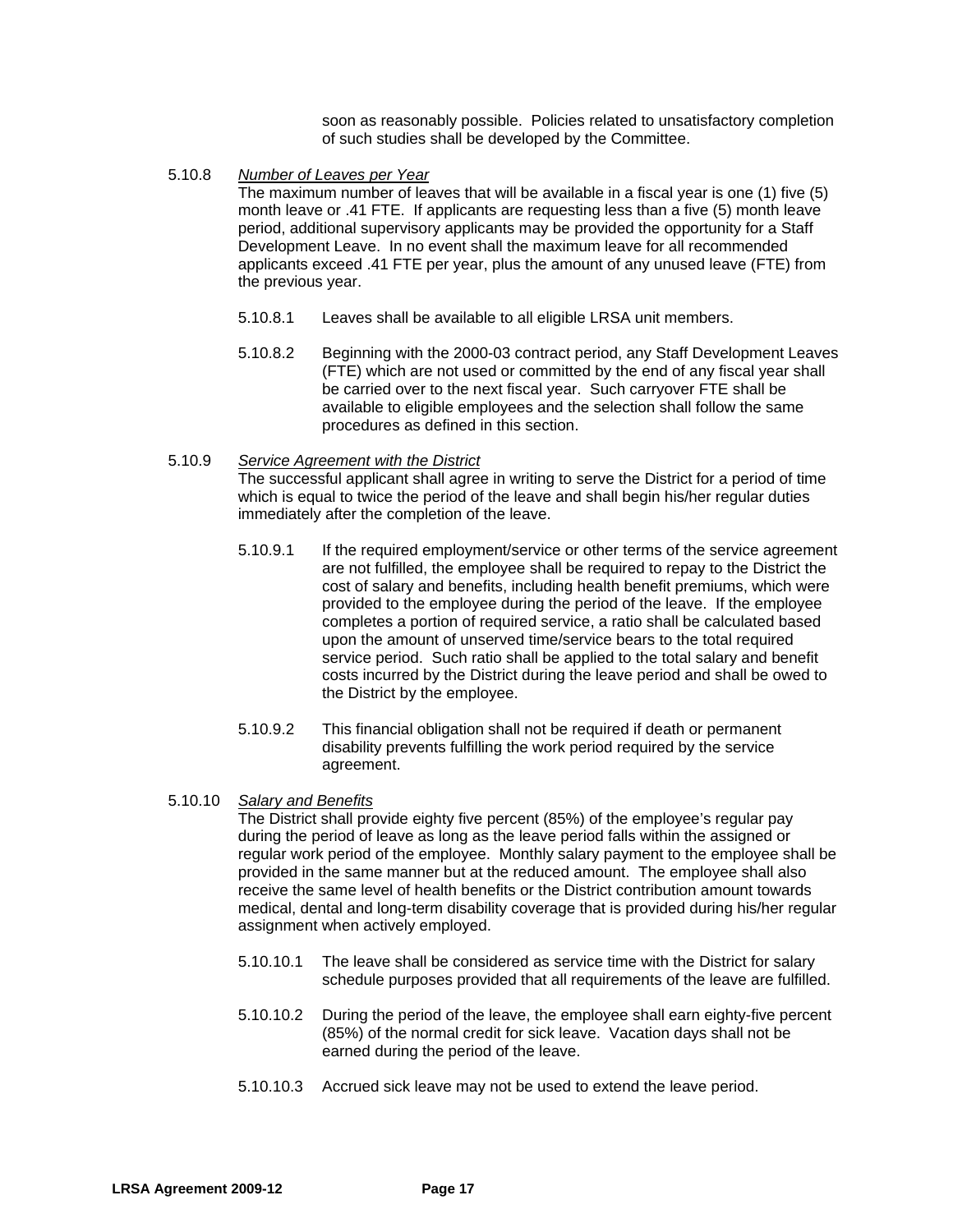# 5.10.11 *Retirement Service Credit*

The employee shall receive eighty-five percent (85%) of his/her regular credit for service credited with Public Employees Retirement System (PERS). The employee may, however, arrange to make a contribution to PERS to ensure full service credit for the period of the leave as provided by PERS regulations.

# 5.11 **Adjunct Faculty Assignments**

Bargaining unit members are permitted to teach as adjunct professors as indicated in District Regulation R-6326, Section 7.0, and, as supervisors, may not be subject to Section 7.5.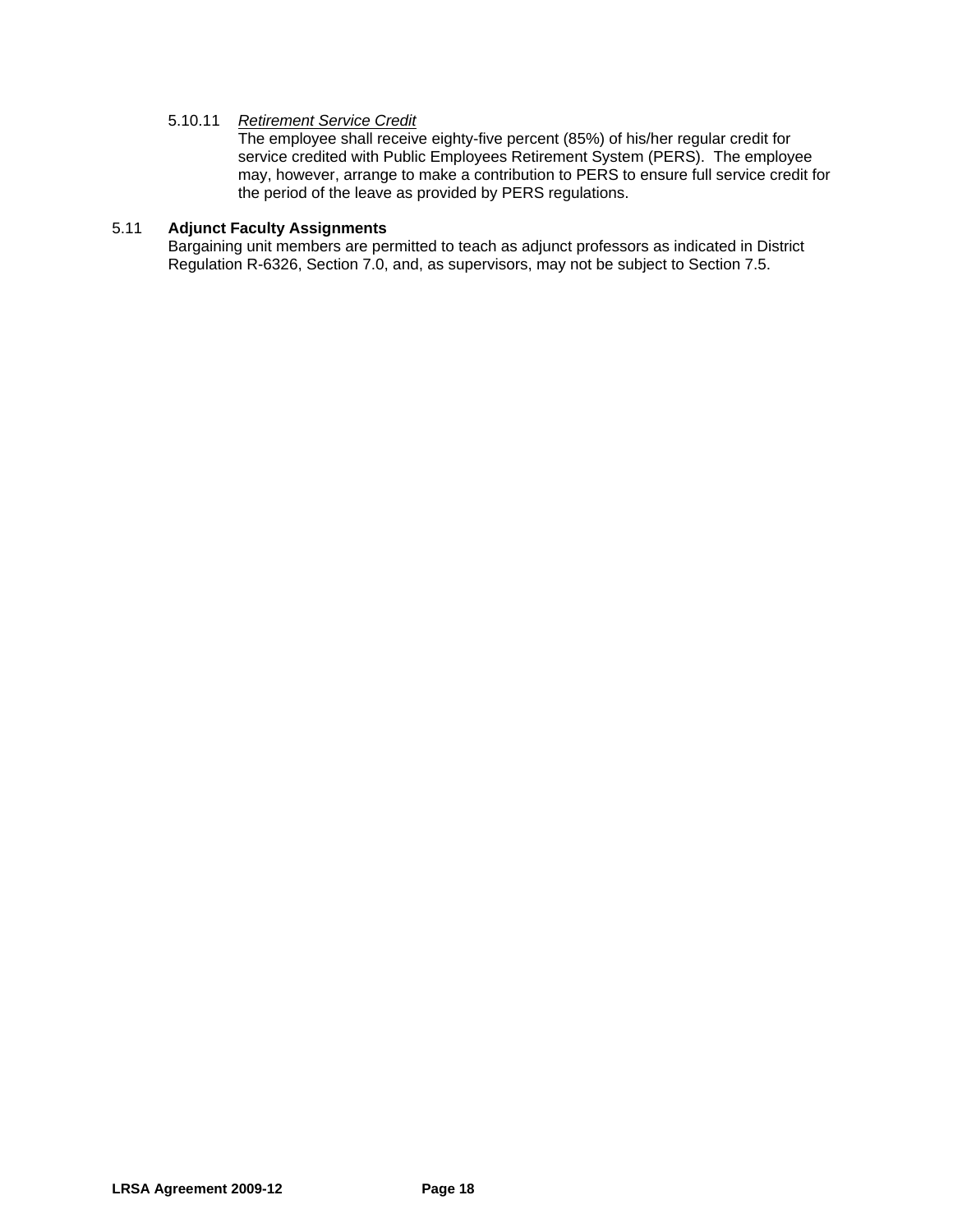# **Article 6: Work Periods**

# <span id="page-21-0"></span>6.1 **Work Year** *–* **Twelve-Month Positions**

The fiscal year, July 1 to June 30, shall constitute the work year for all twelve-month positions.

# 6.2 **Work Year** *–* **Eleven-Month Positions**

Those positions designated as having eleven (11) months of service shall be assigned for the period of August 1 to June 30 with the month of July off or such other arrangement as will allow one (1) full month without pay.

# 6.3 **Work Week**

The work week for all members of the classified supervisors' unit shall be from 6:00 am, Saturday, through 5:59 am, the following Saturday.

# 6.4 **Academic Calendar**

The District will share the academic calendar options under consideration with the LRSA President and seek the input of LRSA regarding these options prior to the adoption of the academic calendar. The District shall meet and negotiate with LRSA over the effect of the school calendar on work schedules for the District prior to the adoption of any such calendar.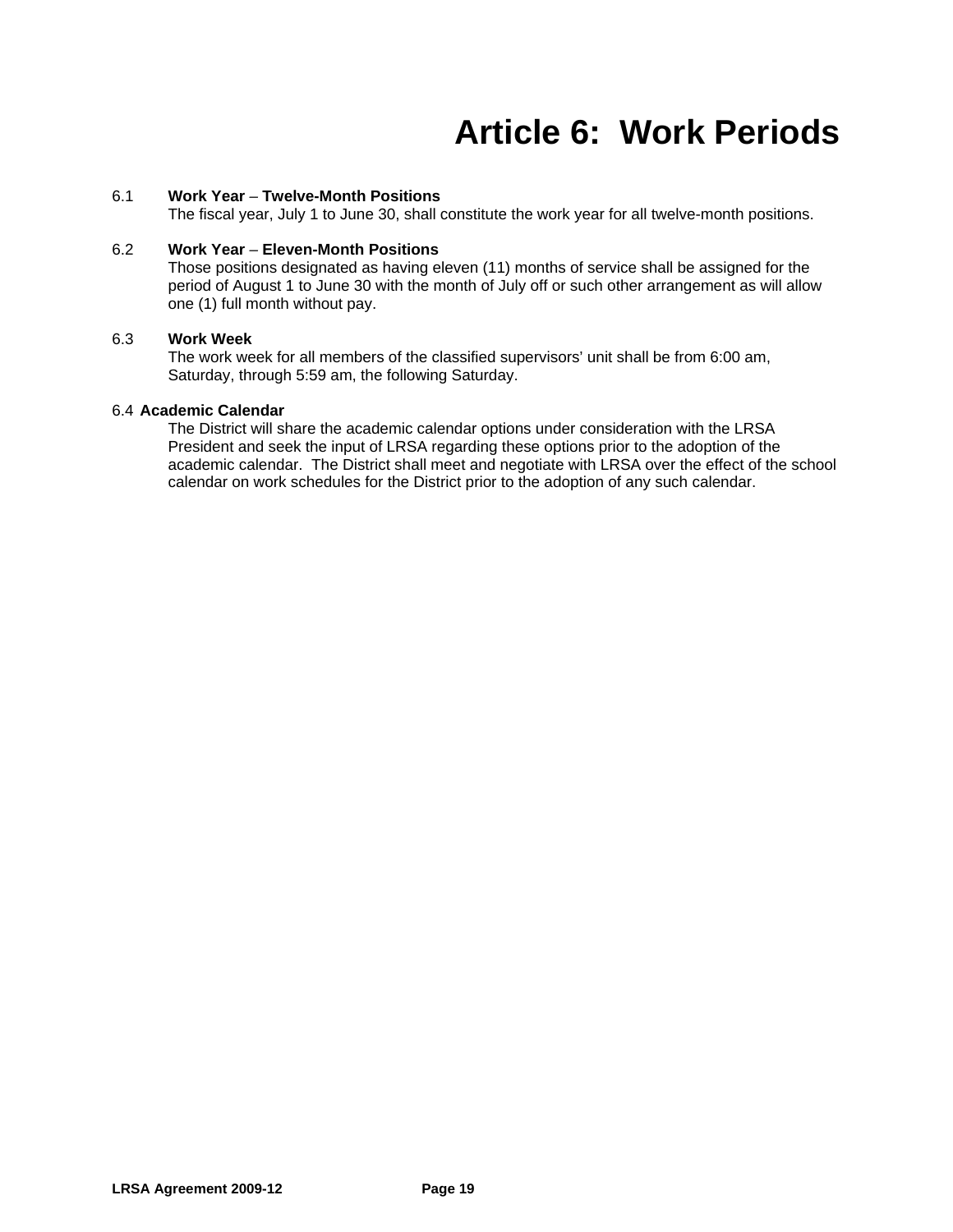# **Article 7: Work Schedules**

# <span id="page-22-0"></span>7.1 **Work Schedule**

The District retains the right to establish or modify schedules or hours of work consistent with State and Federal statutes. All members of the supervisors' unit are overtime exempt employees per Educational Code Section 88029 and the PERB unit determination.

7.1.1 Criteria established by the Fair Labor Standards Act will be used as a guide whenever other suitable criteria is unavailable. Unit members are, on occasion, expected to work overtime and they shall not be compensated for such overtime worked during the regular work week. However, providing that the unit member receives the advanced consent of the administrative officer, schedules allowing for flexible work hours for a given work day may be granted at the option of the District.

# 7.2 **Supervisor's Overtime and Call Back Criteria and Related Compensation**

- 7.2.1 Supervisory positions are considered exempt positions as defined by the Fair Labor Standards Act (FLSA) rules and regulations and shall not be compensated for hours worked in excess of eight (8) hours per day or forty (40) hours per week of the regular work week. And, on occasion, supervisors are expected to work beyond their regular work schedule, when needed.
	- 7.2.1.1 With the advance consent of the immediate first level manager or administrative officer, a supervisor may be provided flexibility in the scheduling of his/her regular work hours for a given work day.
- 7.2.2 Overtime pay for supervisors will be provided under the following conditions:
	- 7.2.2.1 Hours worked during the sixth and/or seventh work day of the employee's work week; or
	- 7.2.2.2 Hours worked on a holiday or Board-granted day off where the employee is not scheduled for work; and
	- 7.2.2.3 Hours worked with the expressed approval of management.
	- 7.2.2.4 Overtime hours worked on the sixth and/or seventh day shall be compensated at the employee's regular hourly rate of pay for each hour worked. Overtime hours worked on a holiday or Board-granted holiday shall be compensated at the rate of one and one-half (1 ½) hours for each hour worked. Compensatory time off may be used instead of receiving payment for such overtime as further described in Section 7.2.4 below.
- 7.2.3 A call-back time for unit members will be recognized subject to the following conditions:
	- 7.2.3.1 The call-back work occurred on the sixth or seventh work day of the employee's work week; or
	- 7.2.3.2 The call-back work occurred on a holiday or Board-granted day off when the employee is not scheduled to work; and
	- 7.2.3.3 The call-back to work of the supervisor was unplanned or unscheduled and was due to an emergency situation at one (1) or more District properties.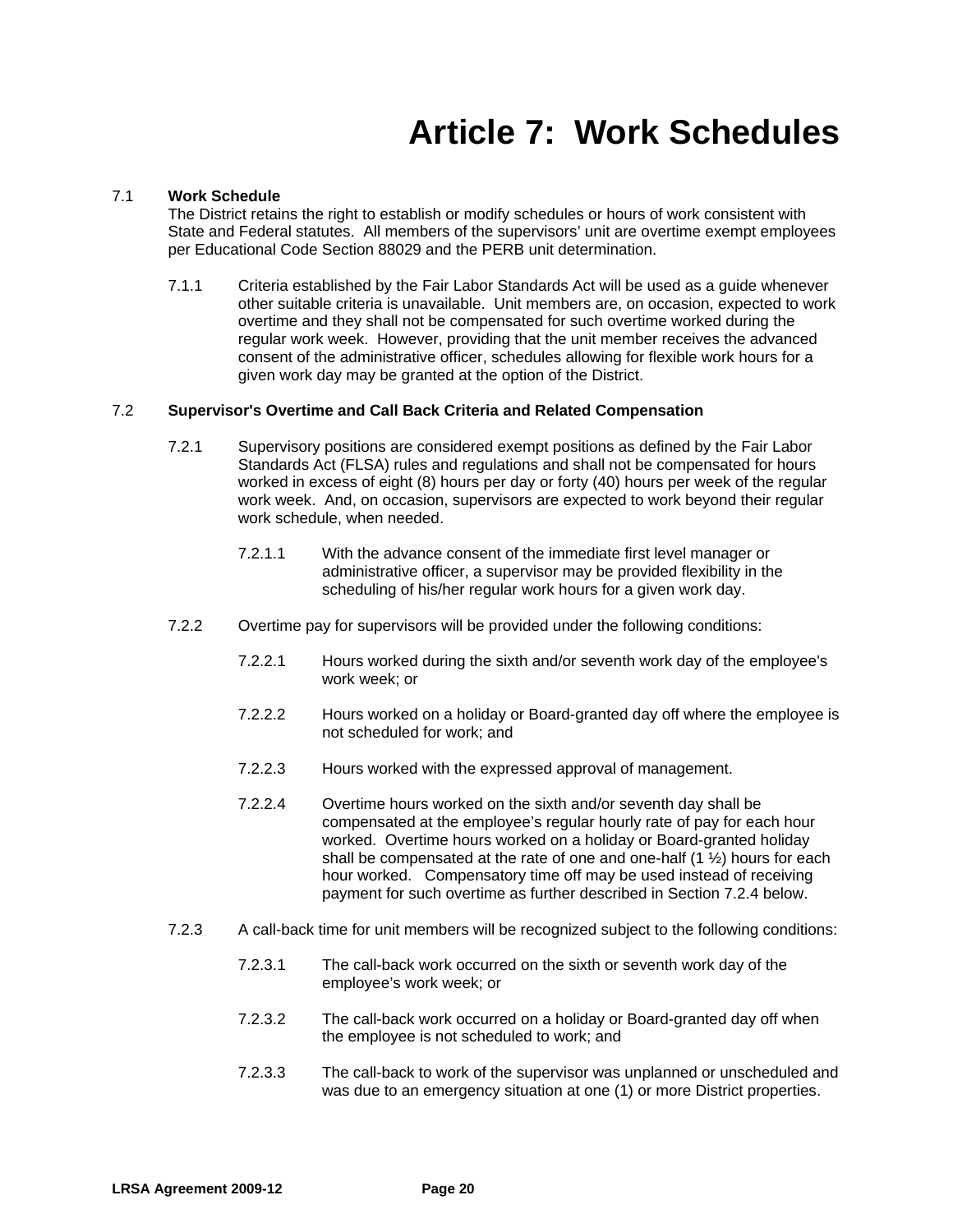- 7.2.3.4 A minimum of four (4) hour*s* of paid wages or compensatory time off shall apply to each call-back incident subject to this section.
- 7.2.4 It is the option of management whether recognition is given in compensatory time off or paid wages. However, if compensatory time is to be given, it must be taken within three (3) calendar months following the month in which the call-back occurred.
	- 7.2.4.1 If such compensatory time off is not taken within the three (3) month period, the employee shall be paid for the overtime worked.
	- 7.2.4.2 Compensatory time earned, taken and/or submitted for payment shall be reported on the applicable District form.

# 7.3 **Notification of Work Schedule Changes**

- 7.3.1 Work schedules and/or changes thereto will be based upon reasonable District needs. Unit members will be given reasonable advance notice of any change in the regular work schedule unless the change has been deemed an emergency by the administrative officer.
- 7.3.2 The administrative officer or first level manager shall meet and discuss the work schedules or proposed changes to the work schedule with the affected employee(s).
	- 7.3.2.1 The administrative officer or first level manager shall then provide notification, in writing, two (2) weeks (ten working days) in advance of the change.
- 7.3.3 Changes to work schedules which do not require formal notification to employee are:
	- 7.3.3.1 employee initiated work schedule changes that are mutually agreed to between the employee and the supervisor (first level manager);
	- 7.3.3.2 temporary work schedule changes such as a summer schedule, vacation staffing or vacancy due to sick leave;
	- 7.3.3.3 any other work schedule changes that are mutually agreed to between the unit member and the supervisor/first level manager.
- 7.3.4 Employees shall have the right to Association representation. When the schedule change will affect a significant group of employees, the Association will be notified of the change. On request by the Association, the District will discuss the planned work schedule changes with Association representatives.
- 7.3.5 Should the District implement a year-round calendar, other major changes and/or course offerings which result in access issues to facilities and grounds, temporarily or permanently, work shift changes may be implemented.
	- 7.3.5.1 The District and the LRSA representatives shall meet to discuss the planned work schedule change(s) required to maintain, enhance or improve the delivery of services for the maintenance, repairs, renovation, security and cleaning of the District plant. Such work schedule changes shall be the result of requirements that are the result of facility access needs and/or other needs that are in the best interest of serving students of the District.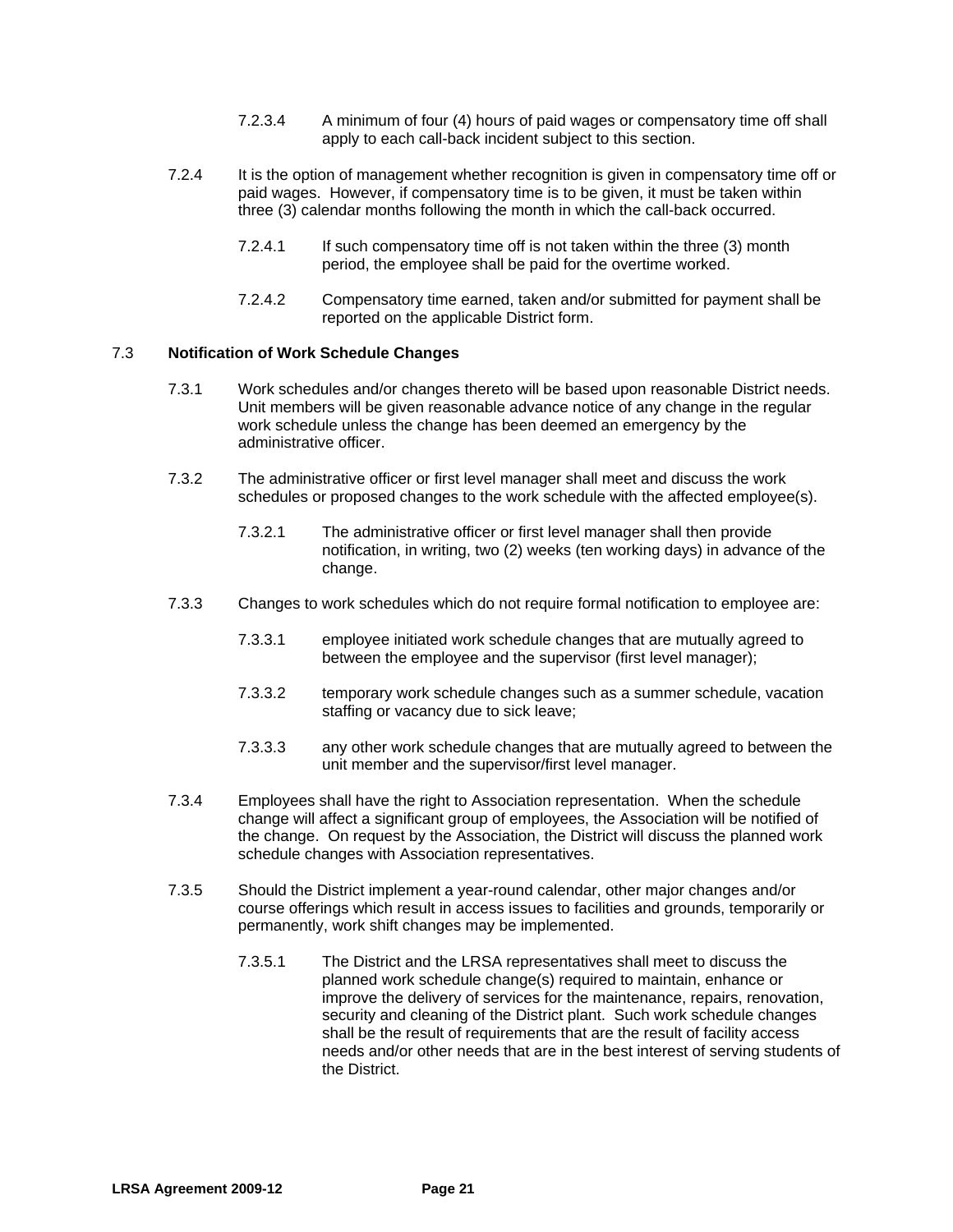- 7.3.5.2 Such work day or work week changes may include, but are not limited to, work shift changes which are scheduled during certain weeks or months of the fiscal year.
- 7.3.5.3 Notification to employees for work shift changes during a fiscal year shall follow the provisions of this section.
- 7.3.5.4 Shift differential provisions as stated in Article 10, Section 10.8 shall apply.
- 7.3.6 No employee shall be required to work a split shift on a consistent basis unless it is mutually agreed to by the employee and the District.
- 7.3.7 Work schedules are reissued each year by the District's Human Resources Office as part of the notice of employment.
- 7.3.8 If the District offers an alternative summer work schedule for employees covered by this Agreement, the District and the LRSA agree to meet and negotiate over the terms and conditions of the alternate summer work schedule by approximately May 1 of each fiscal year.

# 7.4 **Vehicle Assignment and Usage**

- 7.4.1 Effective April 1, 2001, District vehicles shall not be taken home on a regular basis at night or after the workday unless prior arrangements are made with the first-level supervisor or administrative officer. Exceptions to this provision shall follow District policies and regulations established for District vehicle usage.
- 7.4.2 The District's policies and regulations developed for vehicle assignment and usage shall be reviewed by the LRSA and any comments, suggestions or recommended amendments or changes to those policies and regulations provided by the LRSA after its review shall be reviewed and considered by the District prior to presentation to the governing board.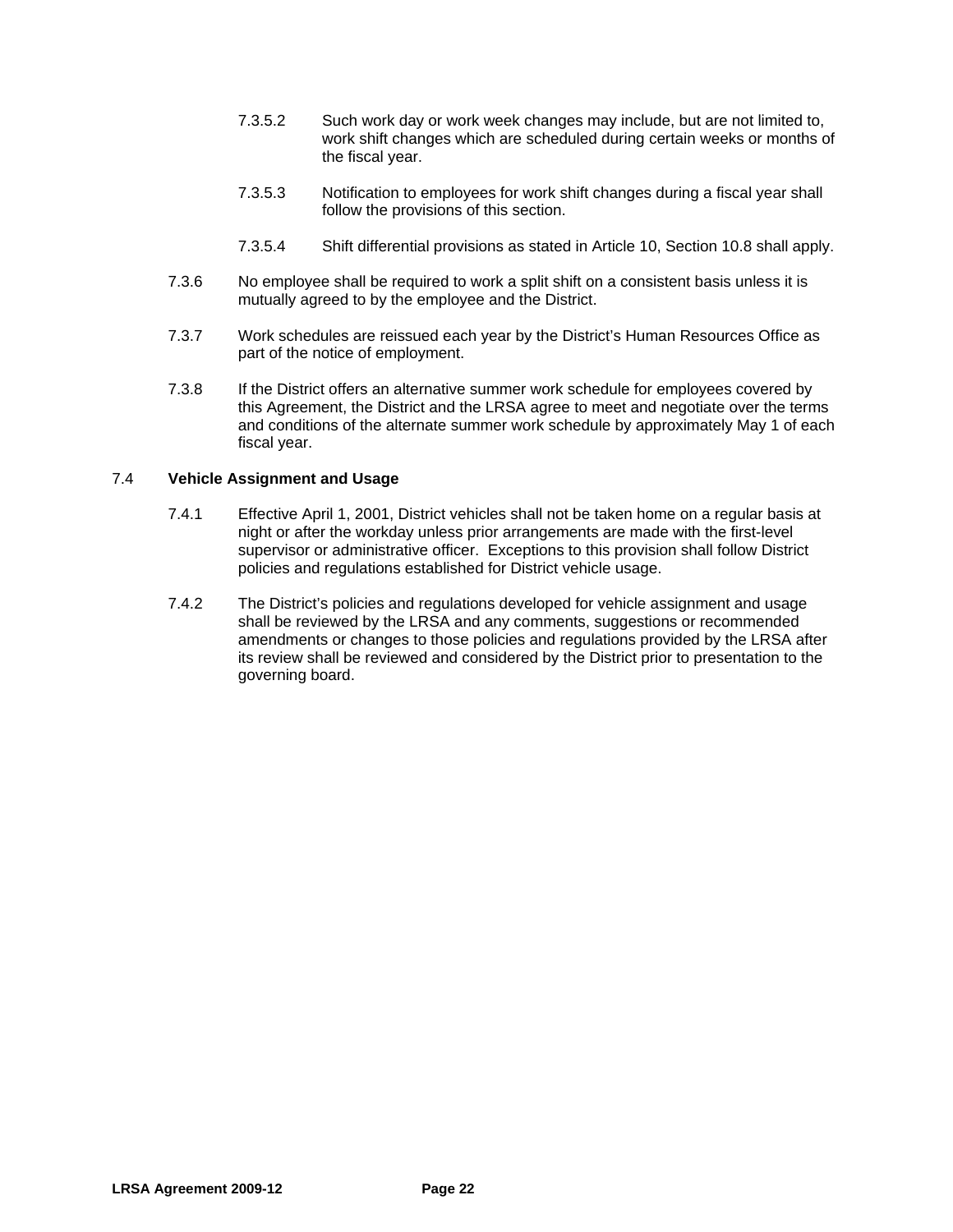# **Article 8: Leaves with Pay**

# <span id="page-25-0"></span>8.1 **Sick Leave – Personal Illness**

8.1.1 *Accrual*

A regular full-time classified unit member earns one (1) day of sick leave for each full month of completed service (75 percent or more of the paid status days in a calendar month).

# 8.1.2 *Use of Accrued Sick Leave*

Use of earned or advanced sick leave will be allowed when a unit member is unable to work because of illness, pregnancy, or off-the-job injuries. Unused sick leave may be accrued indefinitely. Accrued sick leave will be converted to service credit for retirement purposes based on the appropriate retirement system regulations and formula.

- 8.1.2.1 A unit member with more than six (6) months of service who has used all accrued sick leave will be advanced as much sick leave as the person could earn during the remainder of the fiscal year. A unit member with six (6) or less months of service will be advanced the remainder of six (6) days of earnable sick leave.
- 8.1.2.2 A unit member who, at time of termination, has taken more sick leave than he/she has accrued, shall reimburse the District for the value of the difference. Whenever an employee is reemployed within a twelve-month period following termination, unused sick leave from the prior period of employment shall be reinstated.

# 8.1.3 *Advance Notification*

The unit member shall notify the appropriate immediate supervisor or manager of his/her illness prior to 8:00 am for day and 6:00 pm for evening and night shifts. Upon return to work, the unit member shall complete the report of absence stating the reason for the absence.

- 8.1.3.1 The District shall protect the privacy of employees and insure the personal and confidential nature of each employee's medical information and records in accordance with all applicable state and federal laws and rules including, but not limited, to California Civil Code Sections 56.20 et seq.
- 8.1.3.2 If the employee knows in advance that the absence may reasonably be expected to last ten (10) or more days (pregnancy, scheduled surgery, etc.), then the employee may submit a written physicians statement to the supervisor (or designee) prior to beginning the sick leave in lieu of daily notification. The physician's statement shall include the beginning date and the anticipated ending date of said illness.
- 8.1.3.3 The member's supervisor will be responsible for forwarding the physician's statement to the site administrative officer. The administrative officer will forward the information to the District Employee Benefits Office.

# 8.1.4 *Physician Statement*

8.1.4.1 A physician is any person licensed as a physician, surgeon, or psychiatrist by the Medical Board of California or by the California Board of Dental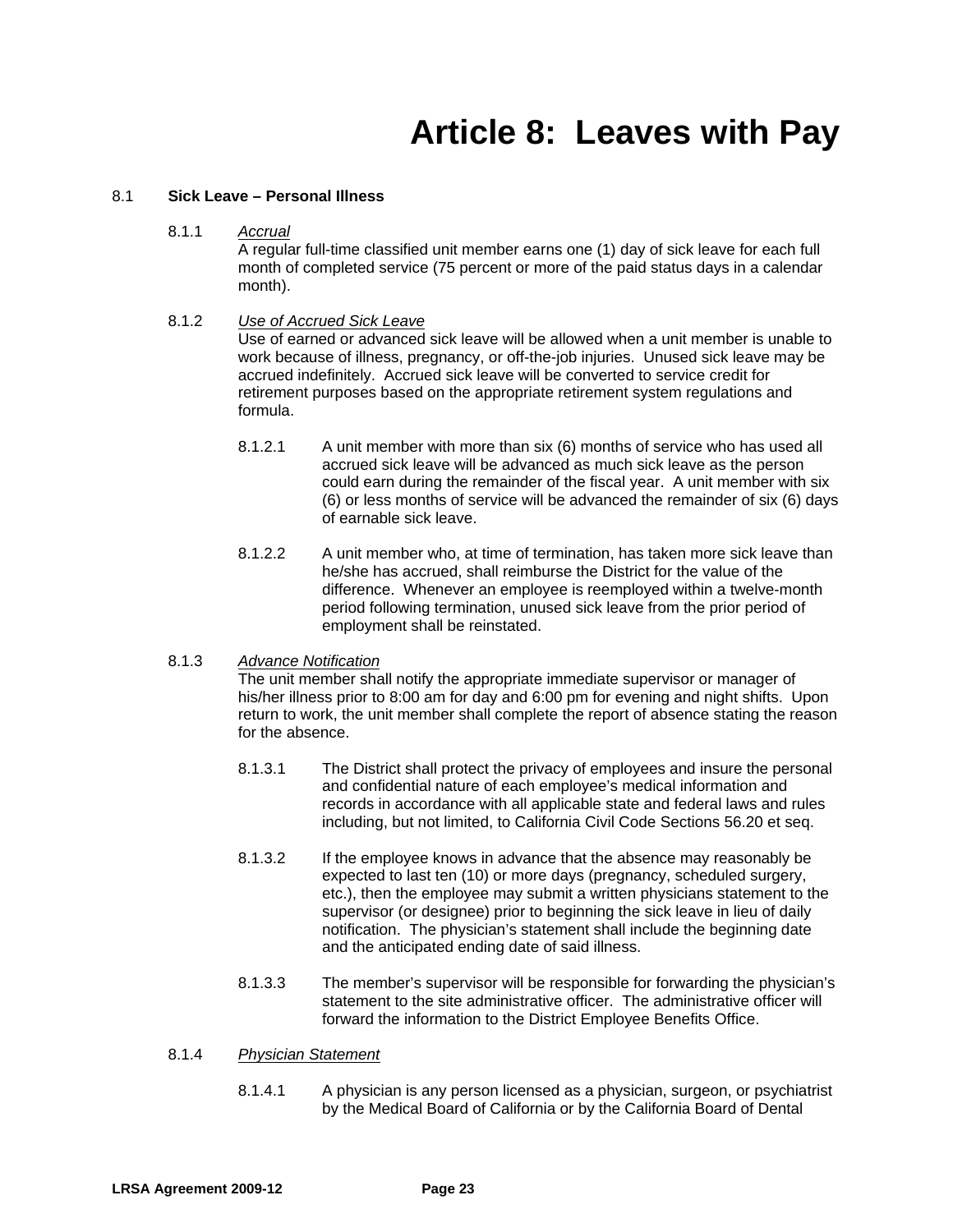Examiners to practice medicine and to prescribe controlled medications. Also covered is treatment by a chiropractor as specified in the Labor Code. "Physician" does not include psychologists or licensed clinical social workers.

- 8.1.4.2 When the absence lasts for ten (10) or more consecutive working days, the unit member shall submit a physician's written statement verifying the illness. Upon request, the unit member shall submit a physician's written statement verifying the need for continued absence for any extended illness and the approximate date when the unit member may be expected to return to work.
- 8.1.4.3 The administrative officer may request a physician's statement to verify any illness absence. The physician's statement shall include a statement that in the doctor's opinion the employee could not work and dates of illness. When requesting the use of "Other Sick Leave," the physician's statement shall include a diagnosis (medical condition).
- 8.1.4.4 The District may request a physician's statement to verify any illness to ensure that an employee is able to resume the duties of the position before allowing him/her to return to work.

# 8.1.5 *Sick Leave Pay*

Pay for any day of absence chargeable to sick leave shall be the pay rate which the unit member would have received had the unit member served during the day.

# 8.2 **Use of Accrued Sick Leave for Maternity, Paternity, Birth of Child**

- 8.2.1 A classified employee may use accrued sick leave for illness or injury resulting from pregnancy, miscarriage, childbirth, and recovery therefrom. A unit member shall submit to the site administrative officer for forwarding to the Employee Benefits Office a physician's statement verifying the period of time with beginning and ending dates that the unit member was temporarily disabled, ill, or injured because of pregnancy, miscarriage, childbirth, and recovery therefrom.
- 8.2.2 A classified employee may use up to ten (10) days of accrued sick leave for absences to care for his/her newborn child or the mother of the newborn child without prior medical verification. The use of this accrued sick leave is intended for the employee not covered under Section 8.2.1 above. Whenever possible, employees shall provide advance notice for use of this leave. When advance notice is not possible, the employee will notify his/her supervisor within twenty-four (24) hours of the commencement of the leave.
- 8.2.3 A classified employee who is adopting a child may use up to ten (10) days of accrued sick leave for the purpose of caring for the needs of the newly adopted child.
- 8.2.4 One (1) day of absence with pay will be granted to an employee at the birth of his/her child or at the time of legal adoption of a child or the day of adoptive placement of a child. This leave is in addition to the leave provided in Sections 8.2.1, 8.2.2, and 8.2.3 above.
- 8.2.5 The District shall comply with all applicable state and federal laws pertaining to family care leaves and as more specifically expressed in the Family Medical Leave Act (FLMA), California Family Rights Act (CFRA), and Pregnancy Disability Leave (PDL) provisions.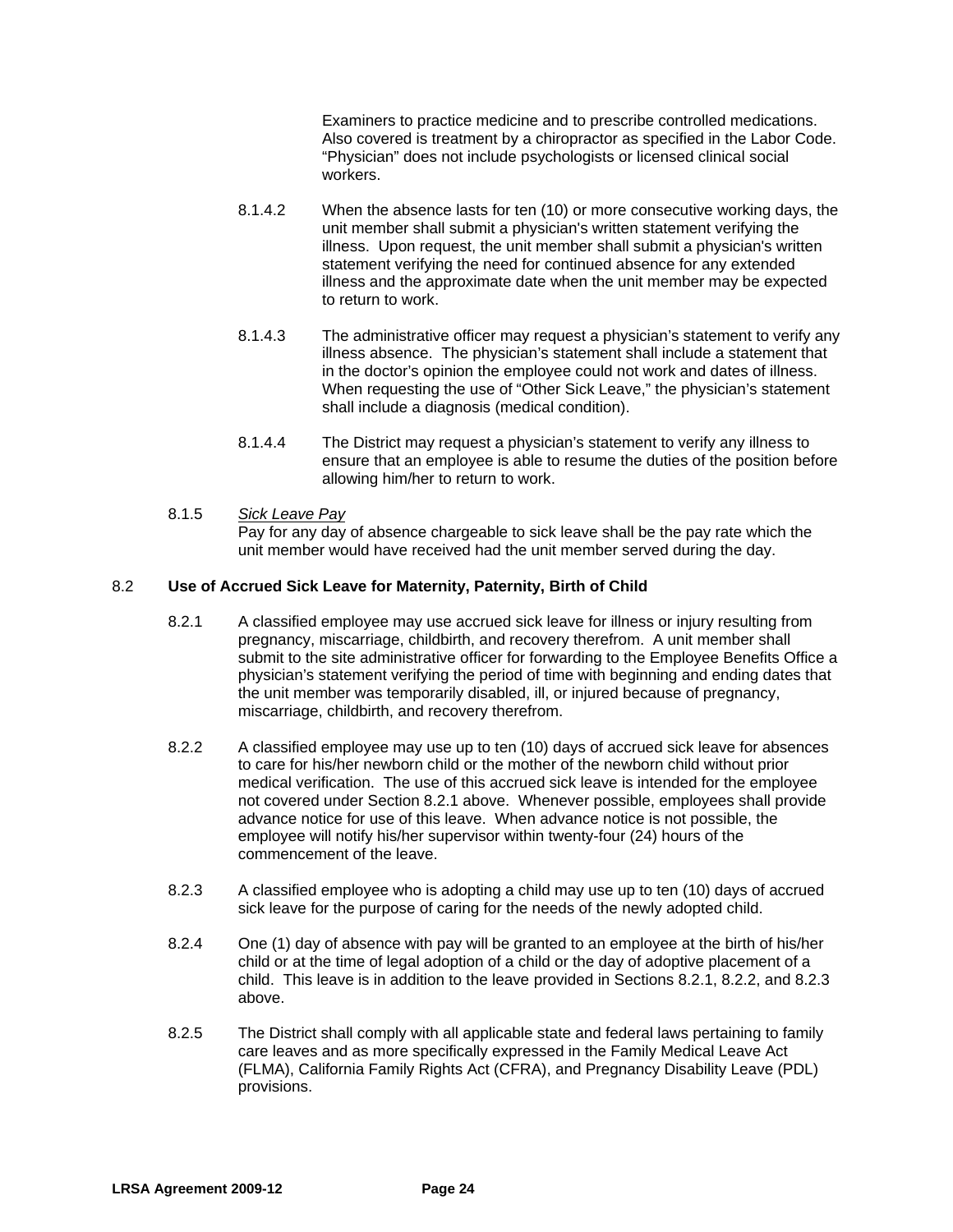# 8.3 **Use of Accrued Sick Leave for Personal Necessity**

- 8.3.1 Seven (7) days of accrued sick leave may be used by an employee during a fiscal year for the following personal necessity reasons: death of immediate family members when leave beyond that allowed by bereavement leave is required; accident involving the unit member or his/her property or an accident involving a member of the employee's immediate family; appearance in court when the unit member is required to appear as a litigant or witness; religious observances of a unit member's faith; serious illness of a member of the immediate family; funeral for a very close friend or relative not included in section 8.3.3; imminent danger to the home of the unit member (such as danger occasioned by flood, fire, or earthquake or of such a serious nature that the unit member could not reasonably be expected to disregard it); inability to get to one's assigned place of duty because of transportation failure (mechanical); or prohibitive weather.
- 8.3.2 Medical and dental appointments of the employee's dependents that cannot reasonably be scheduled at times other than working hours may be charged to personal necessity leave.
- 8.3.3 Immediate family includes: mother, father, grandparent or grandchild of the employee or of the employee's spouse or domestic partner; and step-mother, step-father, spouse, domestic partner, son, son-in-law, step-son, daughter, daughter-in-law, step-daughter, brother, brother-in-law, sister, sister-in-law, aunt or uncle of the employee; child or sibling of domestic partner; wife or husband or domestic partner's child; or any person living in the immediate household of the employee.

# 8.4 **Transfer of Accrued Sick Leave – Between Employers**

A regular unit member who has been employed by another public school district within the State of California for a period of one (1) calendar year or more, whose employment has been terminated for reasons other than action initiated by the employer for cause, and who accepts employment with Los Rios within one (1) year of termination with the former district, may have transferred all illness absence credit (sick leave) accumulated with the former district. In any case where an employee was terminated as a result of action initiated by the employer for cause, such a transfer may be made if agreed to by the Board of Trustees. The employee must initiate the transfer of sick leave and the transfer must be accomplished within one (1) year of the termination of his/her former employment. (Education Code 88202)

# 8.5 **Advance Sick Leave and Other Sick Leave (Five Month Law)**

- 8.5.1 In addition to accrued sick leave, a permanent unit member will be advanced sick leave up to the number of days allowable in the current fiscal year.
- 8.5.2 Furthermore, each fiscal year a total of one hundred (100) days of sick leave, including the accrued sick leave provided in Section 8.1 and Education Code 88191, will be credited to each member of the unit. Each day of "other sick leave" shall be compensated at the rate of fifty percent (50%) of the employee's regular salary. The paid sick leave provided in this section shall be in addition to any other paid leave and shall be used after the exhaustion of the leaves provided in Education Code 88191 and 88192.
	- 8.5.2.1 Allowable "other sick leave" shall not be accumulative from year to year, nor shall an employee be credited with more than one (1) entitlement to "other sick leave" for a single illness or injury. Section 88196.5 of the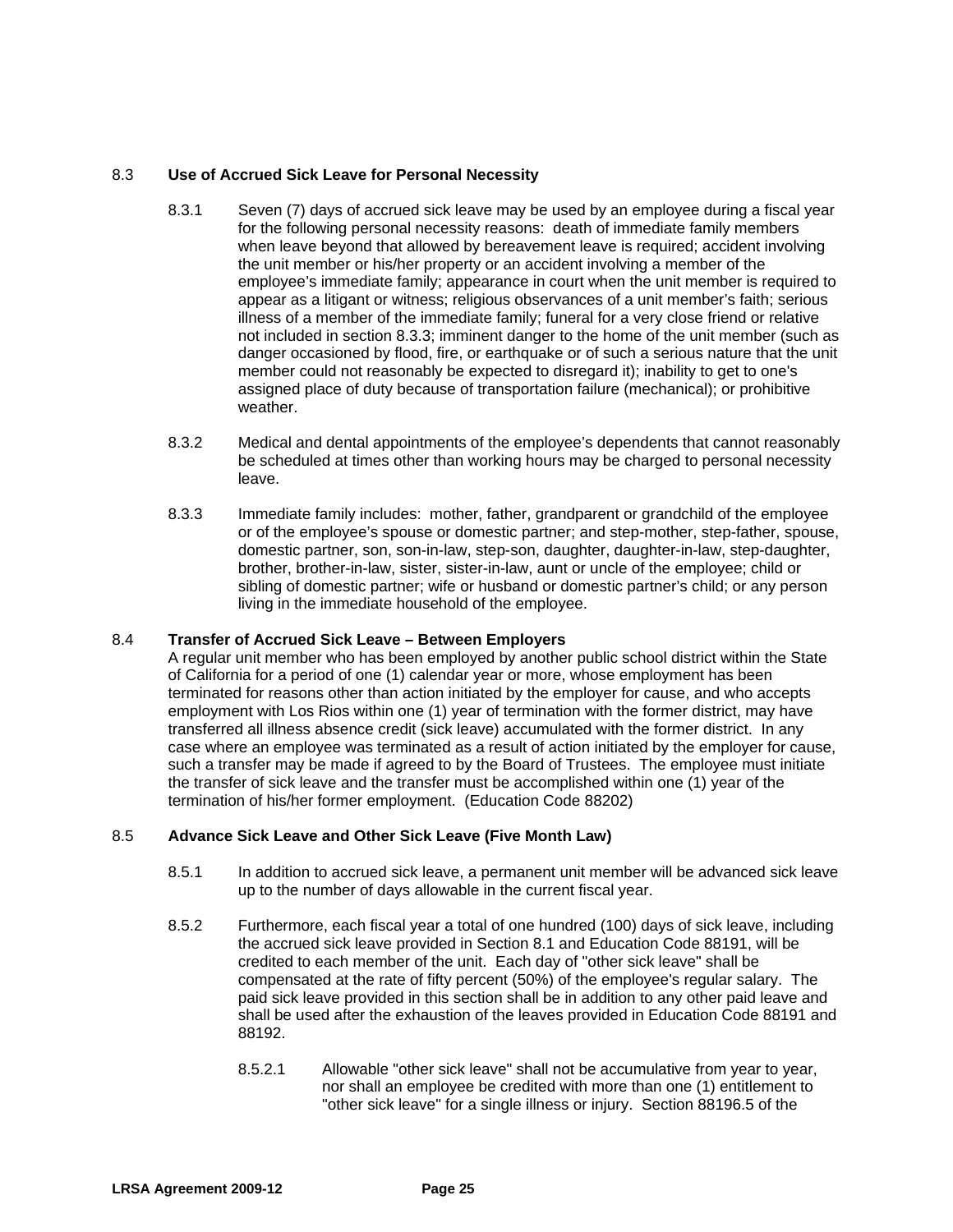Education Code is hereby referenced and considered included herein. Use of this five (5) month law requires submission of a physician's statement (see Section 8.1.4).

8.5.2.2 Under the terms of this section, provisions of the "other sick leave" may only be used for long-term illnesses of five (5) consecutive days or more, except that follow-up medical treatments related to the original illness may be credited to sick leave under "other sick leave" on an hour-for-hour basis. In order to apply this provision, the employee must be eligible for this sick leave under the terms and conditions cited above.

# 8.6 **Use of Vacation for Illness Absence**

Whenever the unit member uses all allowable sick leave**,** further absence will be charged against accrued vacation; or, with administrative approval, the employee may take loss of pay rather than vacation.

# 8.7 **Industrial Accident and Illness**

The District is self-insured for the benefit of the regular unit member who sustains a personal injury in the performance of the job. Industrial accident or illness is defined as an illness or injury supported by a physician's certificate and qualifying as being work-connected under the Labor Code.

# 8.8 **Allowable Days of Compensated Absence**

- 8.8.1 All regular unit members with three (3) full years of District service shall be granted industrial accident and illness absences with full pay for each such accident or illness. Allowable leave shall not exceed sixty (60) working days for the same accident. Allowable leave shall not be cumulative from year to year. When an industrial accident or illness occurs at a time when the full sixty (60) days will overlap into the next fiscal year, the employee shall be entitled to only that amount remaining at the end of the fiscal year in which the injury or illness occurred.
- 8.8.2 Industrial accident or illness absence shall commence on the first day of absence from work and shall be reduced by one (1) day for each day of authorized absence regardless of any temporary disability award.

# 8.9 **Education Code Restriction on Travel (Education Code 88192)**

During industrial accident and illness absence, the unit member must remain within the State of California unless specifically authorized to travel elsewhere by the Chancellor.

# 8.10 **Catastrophic Illness or Injury Leave Program**

The purpose of the Catastrophic Illness or Injury Leave Program is to establish a program where employees may donate eligible leave credits to a Catastrophic Illness or Injury Leave Bank that may be used by an eligible employee when that employee or a member of his or her immediate family suffers from a catastrophic illness or injury. The bank will be a pool available to any eligible employee from a participating bargaining unit or employee group. For purposes of administering the program, the Catastrophic Illness or Injury Leave Program shall operate on a cycle of three years. The first cycle of the program shall commence on July 1, 2008 and end on June 30, 2011. Unless otherwise agreed, the Catastrophic Illness or Injury Leave Program shall automatically renew for an additional three year cycle upon the conclusion of a cycle.

# 8.10.1 Definitions

For purposes of this section, the following terms are defined as follows: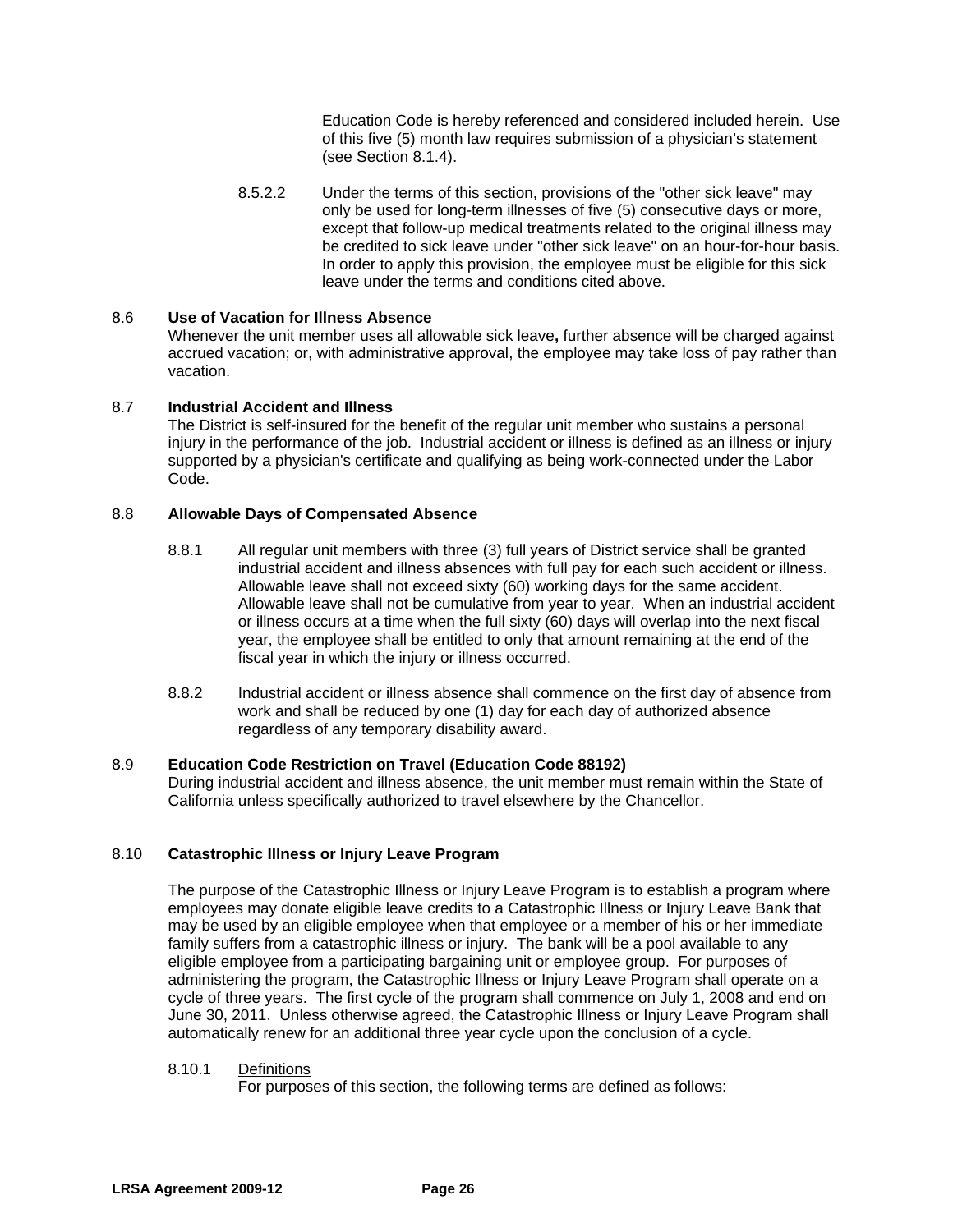# 8.10.2 Catastrophic Illness or Injury

Catastrophic illness or injury means an illness or injury that is expected to incapacitate an employee from work for an extended period of time, or that incapacitates a member of the employee's immediate family which incapacity requires the employee to take time off from work for an extended period of time to care for that family member, and taking extended time off work creates a financial hardship for the employee because he or she has exhausted all of his or her eligible sick leave, vacation, and other paid time off and is in less than full pay status.

# 8.10.3 Eligible Employee

An eligible employee is a permanent employee of the District who is not receiving benefits under the District's Industrial Accident and Illness program and who is not eligible for or receiving benefits from the District's Disability Income Protection program. To receive benefits from the Catastrophic Illness or Injury Leave Program, an eligible employee must be vested in the Catastrophic Illness or Injury Leave Program, pursuant to Section 1.4.1, and not be in probationary status. An eligible employee is further defined as an employee who due to catastrophic illness or injury is in less than full pay status.

# 8.10.4 Immediate Family

The immediate family of an employee for the purposes of the Catastrophic Illness or Injury Leave Program is defined as: mother, father, son, daughter, step-son, stepdaughter, grandparent or grandchild of the employee; spouse or domestic partner of the employee; son or daughter of the domestic partner of the employee; brother or sister of the employee; or legal dependent of the employee.

# 8.10.5 Eligible Leave Credits

Eligible leave credits are accrued, unused vacation hours vested to a permanent employee or a probationary employee who has completed six (6) months or more of service.

#### 8.10.6 Catastrophic Illness or Injury Leave Bank A Catastrophic Illness or Injury Leave Bank shall be maintained by the District as follows:

# 8.10.7 Donations

A permanent employee or a probationary employee who has completed six (6) months or more of service may donate accrued, unused vacation leave to the Catastrophic Illness or Injury Leave Bank. Donations must be in a minimum block of three (3) hours but not more than forty (40) hours per solicitation. A donation once made shall be irrevocable. Donations may only be made upon an official solicitation by the District.

# 8.10.8 Probationary Employee Restriction

A probationary employee who has completed six (6) or more months of service may donate to the Catastrophic Illness or Injury Leave Bank but is not vested in the Catastrophic Illness or Injury Leave Program until he or she satisfactorily completes his or her probationary period. In the event the probationary employee does not complete his or her probationary period, his or her vacation donation will be restored to the employee.

# 8.10.9 Solicitation of Donations

Annually, the District shall solicit donations to the Catastrophic Illness or Injury Leave Bank. The annual solicitation shall occur in April. More frequent solicitations by the District may be made if the Catastrophic Illness or Injury Committee deems it appropriate.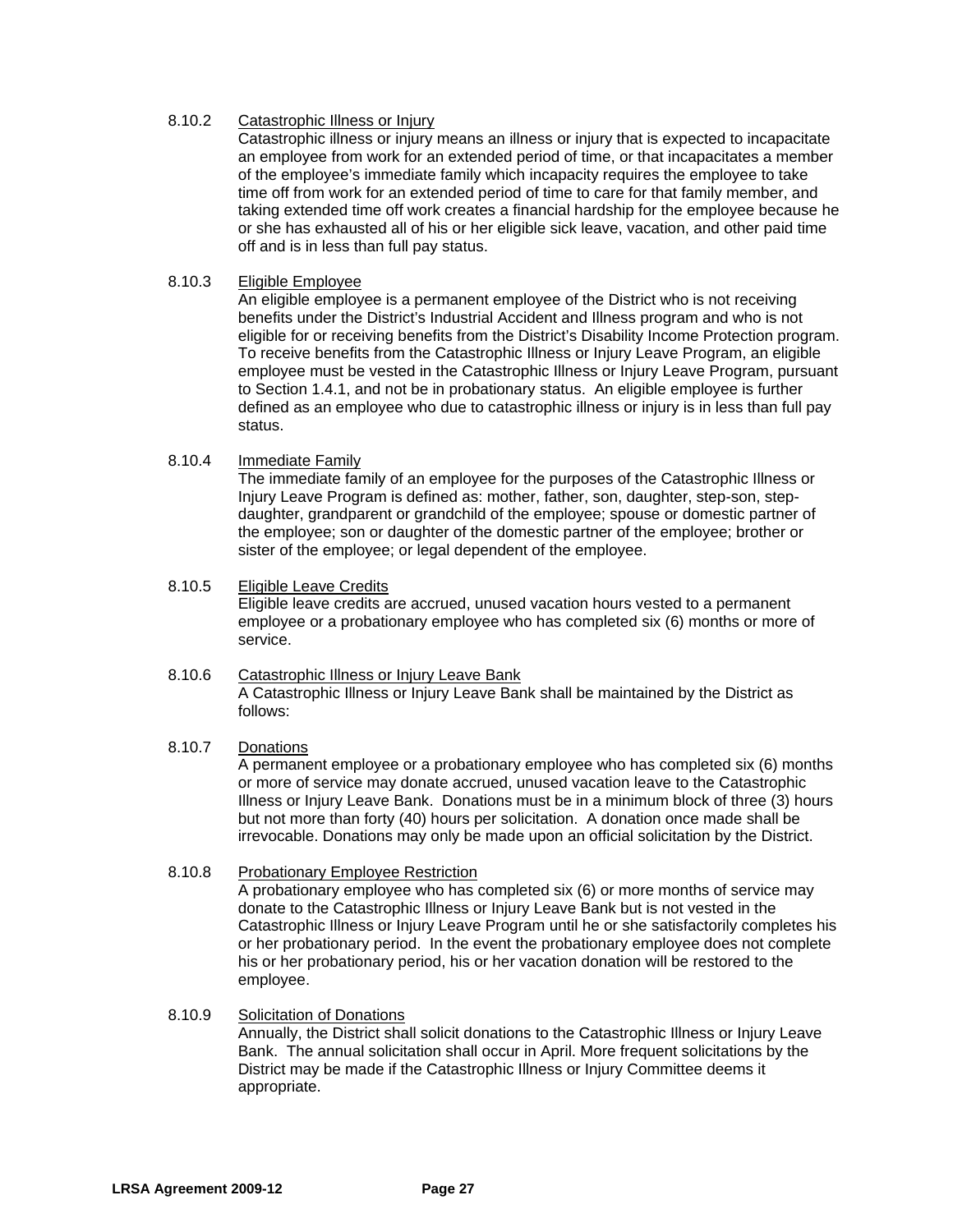- 8.10.10 Accounting for Donations Donations shall be converted to a dollar amount based upon the donating employee's current rate of pay. The District shall maintain a separate accounting of the Catastrophic Illness or Injury Leave Bank.
- 8.10.11 Catastrophic Illness or Injury Committee A Catastrophic Illness or Injury Committee shall be established to oversee the Catastrophic Illness or Injury Leave Program.
- 8.10.12 Committee Composition

The Committee shall be composed of five (5) voting members with one member each appointed by the LRCEA, SEIU, LRSA, Management and Confidential units. The Director of Human Resources or designee shall serve as the non-voting chair of the Committee. The Committee shall have access to resource staff as deemed appropriate by the Committee in discharging their responsibility.

# 8.10.13 Release Time

Committee members will be provided release time without loss of compensation and benefits, including a reasonable amount of travel time to and from the member's work location, to attend official meetings of the Committee.

# 8.10.14 Committee Charge

The Committee will be charged with oversight of the Catastrophic Illness or Injury Leave Program, including approval or disapproval of applications for Catastrophic Illness or Injury Leave. The decisions of the Committee shall be final. Committee deliberations are confidential and decisions on approving or disapproving a requested leave shall be made by majority, secret vote of members present. In order to approve or disapprove a requested leave a quorum of the Committee, defined as three (3) or more voting members, must be present to vote. The Committee shall also be responsible for determining if additional solicitations other than the annual solicitation in April are needed.

# 8.10.15 Committee Limitation

The Committee may not approve a Catastrophic Illness or Injury Leave that exceeds the available funding in the Catastrophic Illness or Injury Leave Bank.

# 8.10.16 Application for Catastrophic Illness or Injury Leave

An eligible employee who is vested in the Catastrophic Illness or Injury Leave Program and who has satisfactorily completed his or her probationary period may apply for Catastrophic Illness or Injury Leave by submitting an application for such leave to the Director of Human Resources. Applications for Catastrophic Illness or Injury Leave will be reviewed and acted upon by the Catastrophic Illness and Injury Committee. In order for an application to be acted upon, a Release of Medical Information form must accompany the application.

# 8.10.17 Eligible Employee Vesting

An eligible employee must be vested in the Catastrophic Illness or Injury Leave Program prior to receiving a Catastrophic Illness or Injury Leave. To be vested, an eligible employee must have donated a minimum of three (3) accrued, unused vacation hours within each cycle, as defined in Section 1.0 of the Catastrophic Illness or Injury Leave Program. The employee must be vested in the cycle of the Catastrophic Illness or Leave Program in which they apply for a Catastrophic Illness or Injury Leave.

# 8.10.18 Physician Statement Required

A physician's statement verifying the employee's incapacitation or the incapacitation of a member of the employee's immediate family which incapacity requires the employee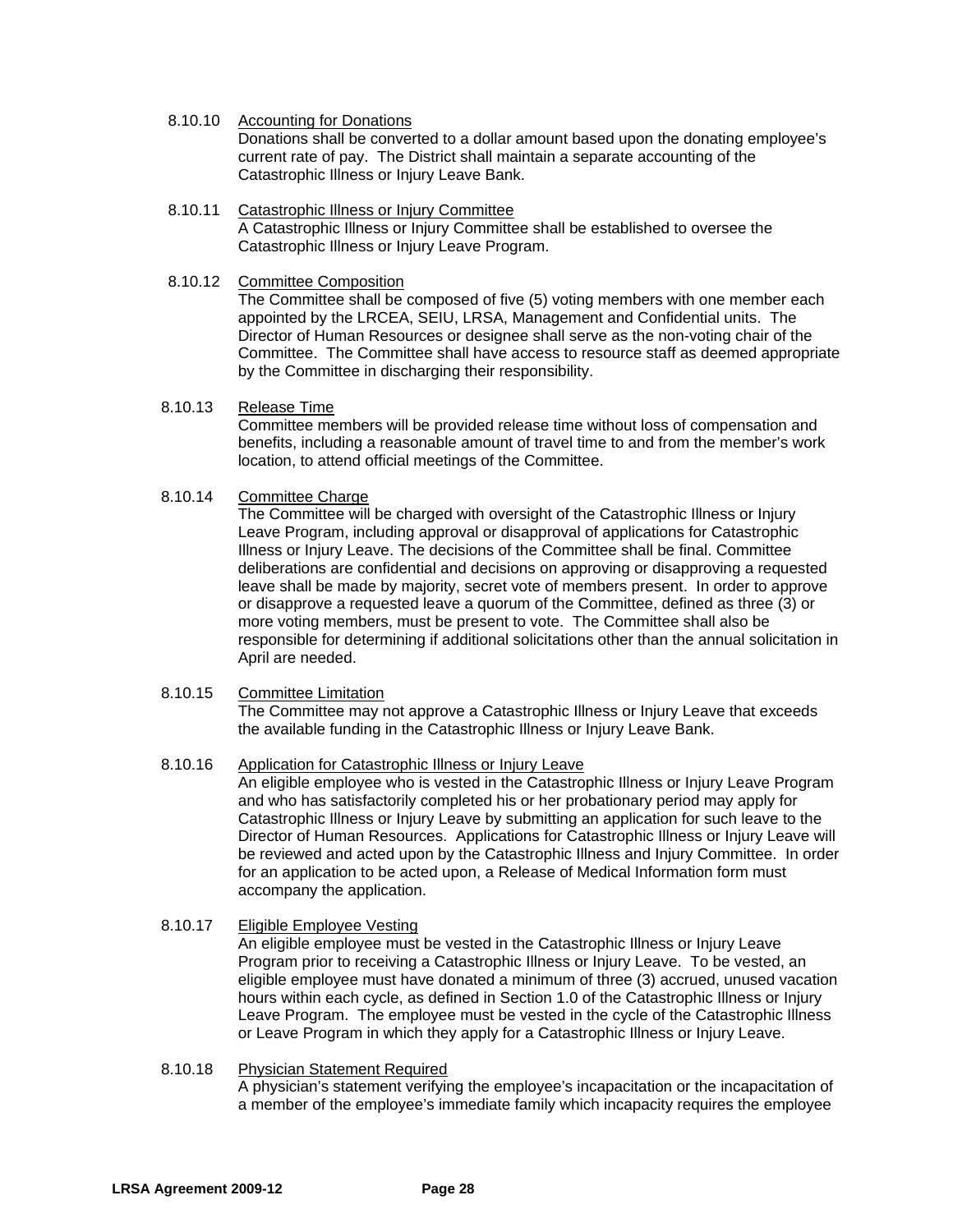to take time off from work to care for that family member must accompany the application for Catastrophic Illness or Injury Leave.

- 8.10.19 Length of Leave The length of a Catastrophic Illness or Injury Leave shall not exceed ninety (90) calendar days commencing from the first day that the employee is in less than full pay status.
- 8.10.20 Requirement to Exhaust All Eligible Paid Leaves An eligible employee must have exhausted all eligible paid leaves, including accrued vacation and sick leave, and be in less than full pay status to qualify for a Catastrophic Illness or Injury Leave. Other Sick Leave (Five Month Law) and Catastrophic Illness or Injury Leave may be coordinated.

#### 8.11 **Reporting Industrial Accident or Illness**

- 8.11.1 Employees are expected to exercise due care in performing their duties and to report all hazardous conditions to their immediate supervisor. Should an employee sustain a personal injury on the job, the employee shall notify his or her immediate supervisor, or their supervisor, if the immediate supervisor is not available, immediately or as soon as he or she is physically capable of doing so and request that an industrial accident form be completed. It is the immediate supervisor's responsibility to see that an accident form is filled out and forwarded to the administrative officer on the same day that the accident occurs so that a report may be filed with the District Office within twenty-four (24) hours of the time of the accident.
	- 8.11.1.1 Initial Examination by Physician Benefits cannot be paid to an injured employee under any circumstances unless the report of the accident has been filed by the employee, or if unable, by his or her representative with the immediate supervisor and the District Office, and the employee has been examined by a physician within a reasonable period following the accident.
	- 8.11.1.2 Examination by Designated Physician The District has the right to have the employee examined by a physician designated by the District to assist in determining the length of time during which the employee will be temporarily unable to perform assigned duties, and the degree to which a disability is attributable to the "injury involved."

# 8.11.2 *Use of Earned Illness Leave*

- 8.11.2.1 When entitlement to industrial accident/illness leave has been exhausted, entitlement to earned sick leave will then be used.
- 8.11.2.2 If a unit member is receiving a compensation award, the person shall be entitled to use only as much sick leave or vacation as, when added to the compensation award, will provide for a full day's gross pay.

# 8.11.3 *Indemnity Checks*

During any paid industrial accident, the unit member shall endorse to the District the temporary disability indemnity checks received because of industrial accident or illness. The District, in turn, shall issue the unit member appropriate warrants for the payment of not more than full salary and shall deduct normal retirement and other authorized contributions.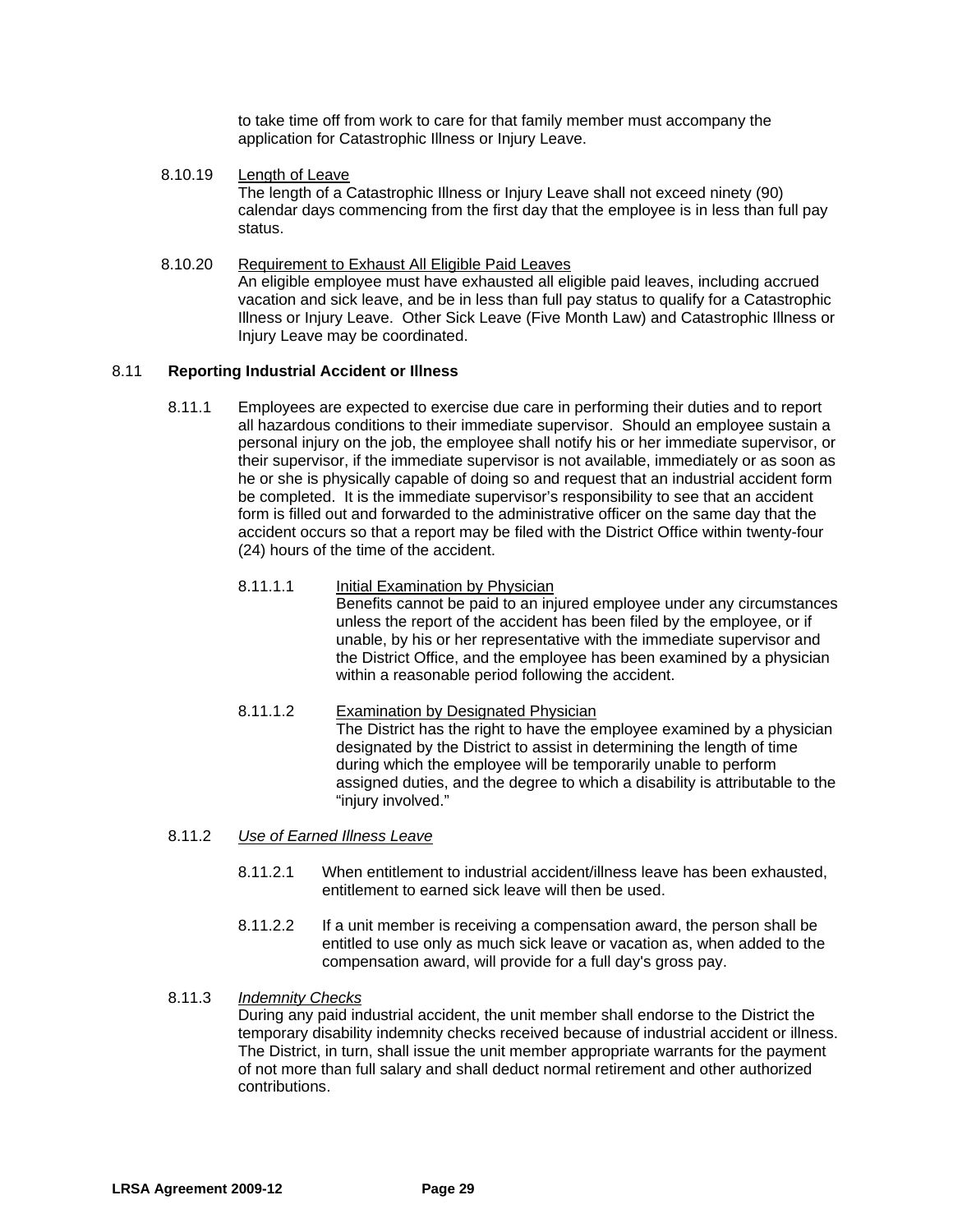- 8.11.4 *Employee Status During Industrial Injury Absence/Leave* Periods of paid industrial injury absence/leave shall not be considered a break in service.
- 8.11.5 *Physician's Determination Regarding Employee's Health* The extent and duration of an employee's eligibility to receive compensation during industrial injury leave is subject to medical review and determination per the terms and conditions of the insurance contract, except that no contract shall provide less than required by Education Code 88192.
	- 8.11.5.1 With administrative approval and with the physician's authorization, modified work schedules or work assignments may be accommodated for employees who are eligible for industrial accident/illness provisions.
- 8.11.6 *Reemployment List*

If, at the conclusion of all leaves of absence, paid or unpaid, the unit member is still unable to assume the duties of his/her position, he/she shall be placed on a reemployment list for a period of thirty-nine (39) months. At any time during the thirtynine (39) months the unit member is able to assume the duties of his/her position, the unit member shall be reemployed in the first vacancy in the classification of his/her previous assignment. The unit member's re-employment will take preference over all other applicants except those laid off for lack of work or funds, in which case he/she shall be ranked according to his/her seniority. The unit member may, subject to administrative approval, be given the opportunity to accept any available position for which the unit member qualifies. Should the unit member decline an offer once able to resume duties, the District's obligation will have been met and no further opportunities will be provided.

# 8.11.7 *Designated Medical Facility for Workers' Compensation Treatment*

Employees have the right to receive medical care at any of the facilities "Designated Medical Facility for Workers' Compensation Treatment" and to receive temporary disability indemnity, permanent disability indemnity, vocational rehabilitation services, and death benefits. An employee may predesignate his/her own physician if they file the "Predesignation of Personal Physician or Personal Chiropractor" form prior to any injury. If an employee does not predesignate a physician, a District designated Workers' Compensation physician will provide the first thirty (30) days of medical care, or until such time after thirty (30) days that the employee designates a physician.

#### 8.11.8 *Association Notification of Injury* The employee will receive copies of the claim form and can forward one (1) copy to the LRSA if he/she so desires.

# 8.12 **Short-Term Military Leave**

- 8.12.1 Regular unit members whose District service and recent military service total one (1) full year may be granted a short-term leave for the period of ordered duty providing it does not exceed one hundred eighty (180) calendar days (including time involved in going to and returning from such duty) in one (1) fiscal year.
- 8.12.2 When an employee is temporarily called to active military duty to attend military field training exercises, he or she shall be entitled to be paid the difference in his or her regular salary and his or her military duty pay. This differential will be paid for the work days he or she is absent during the first thirty (30) calendar days, providing the absence is during the employee's regular annual work schedule.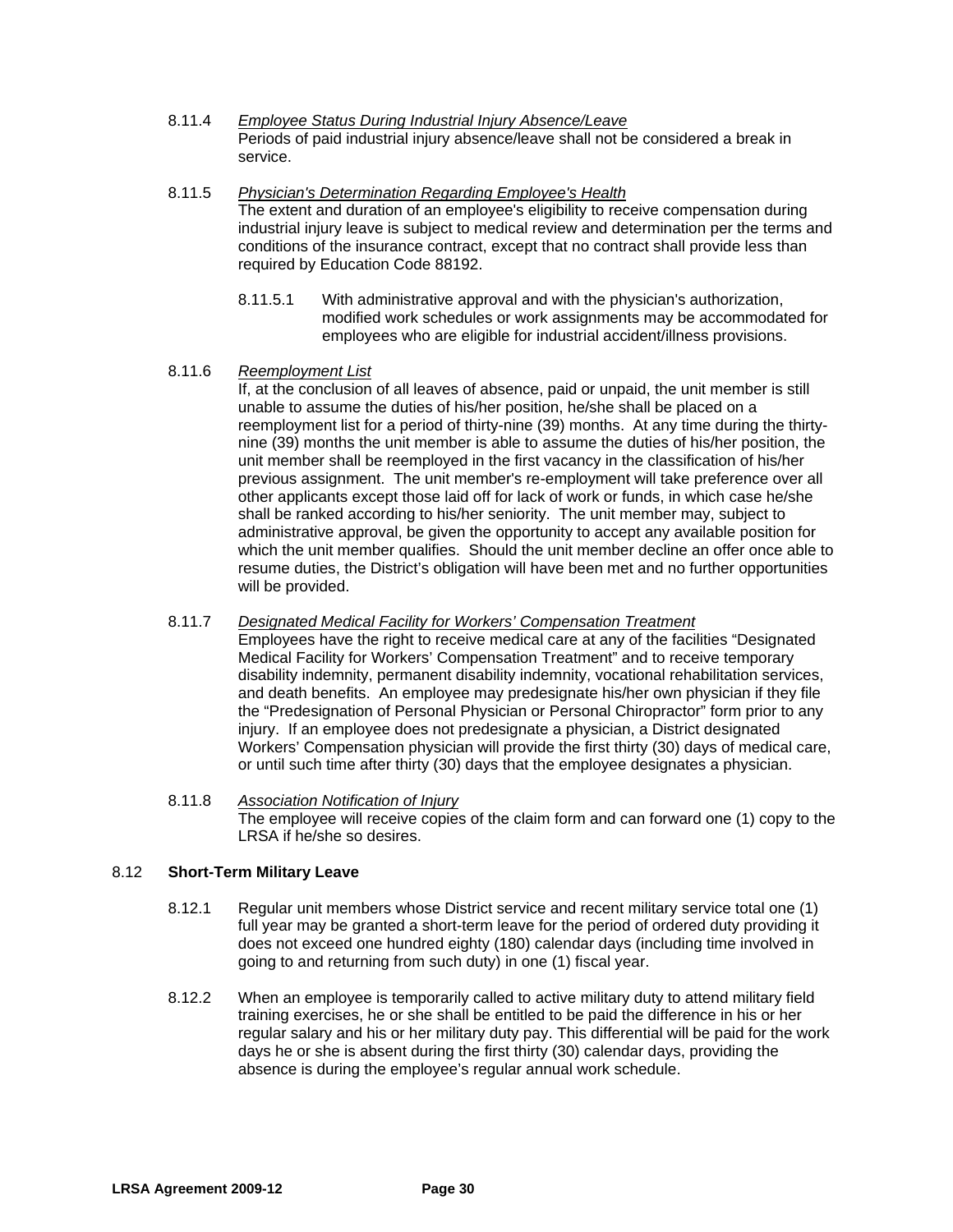8.12.3 To qualify for the benefits provided, the unit member must forward a written request for leave accompanied by a copy of the field order to the site administrative officer for forwarding to the District Human Resources Office prior to reporting for training or duty unless ordered to report immediately.

# 8.13 **Jury Duty**

- 8.13.1 A unit member who is called for jury duty shall be granted the necessary time off with pay, and, if necessary, will be temporarily reassigned to a work shift that coincides with the time the employee is required to serve on jury duty to fulfill this obligation. This is not applicable to any voluntary service. The unit member serving as a member of a jury will receive full pay from the District provided the person signs over and remits to the District all compensation received for such jury duty exclusive of mileage, meals and/or parking expenses.
- 8.13.2 For purposes of this section only, when an employee is required to report for jury duty, the employee's normal work schedule will be adjusted to reflect that the employee's work hours fall within the hours of 8:00 am to 5:00 pm.
- 8.13.3 If an employee is released from jury duty prior to having completed the regular number of work hours for that day, the employee is expected to return to work and complete his/her work hours for that day.
- 8.13.4 The employee is expected to return to work whenever it is not necessary to be absent the entire day providing the return does not create unreasonable expectations of the employee.

# 8.14 **Bereavement Leave**

Every regular unit member shall be granted necessary leave with pay, not to exceed three (3) days or five (5) days if out-of-state travel is required, in the event of the death of any member of the employee's immediate family (as defined in Section 8.3.3). One (1) additional day may be taken for in-state travel in excess of three hundred fifty (350) miles one way from Sacramento. The employee will furnish the immediate manager with the destination, name of the deceased, and the relationship to the employee. In addition to immediate members as defined in Section 8.3.3, nieces and nephews of the employee will be considered members of immediate family for bereavement leave only.

8.14.1 To document bereavement leave, the employee must record on their monthly absence report the name of the deceased and their relationship to the deceased.

# 8.15 **Personal Business**

- 8.15.1 Any unit member, including employees who work an alternate work schedule, may be granted necessary time off with pay, not to exceed two (2) days (16 hours) per year, to resolve personal matters which require attention during work hours and which are the responsibility and rightful concern of the individual. Personal business leave must be approved in advance by the appropriate supervisor. Unused personal business leave does not accrue from one year to the next.
- 8.15.2 Personal business leave is to be used for activities that the employee could not reasonably be expected to accomplish during non-duty times. Financial or legal appointments are appropriate uses of personal business leave. Vacation and/or recreational activities and related travel are not appropriate uses of personal business leave. Personal business leave taken shall be a minimum block of one (1) hour or more.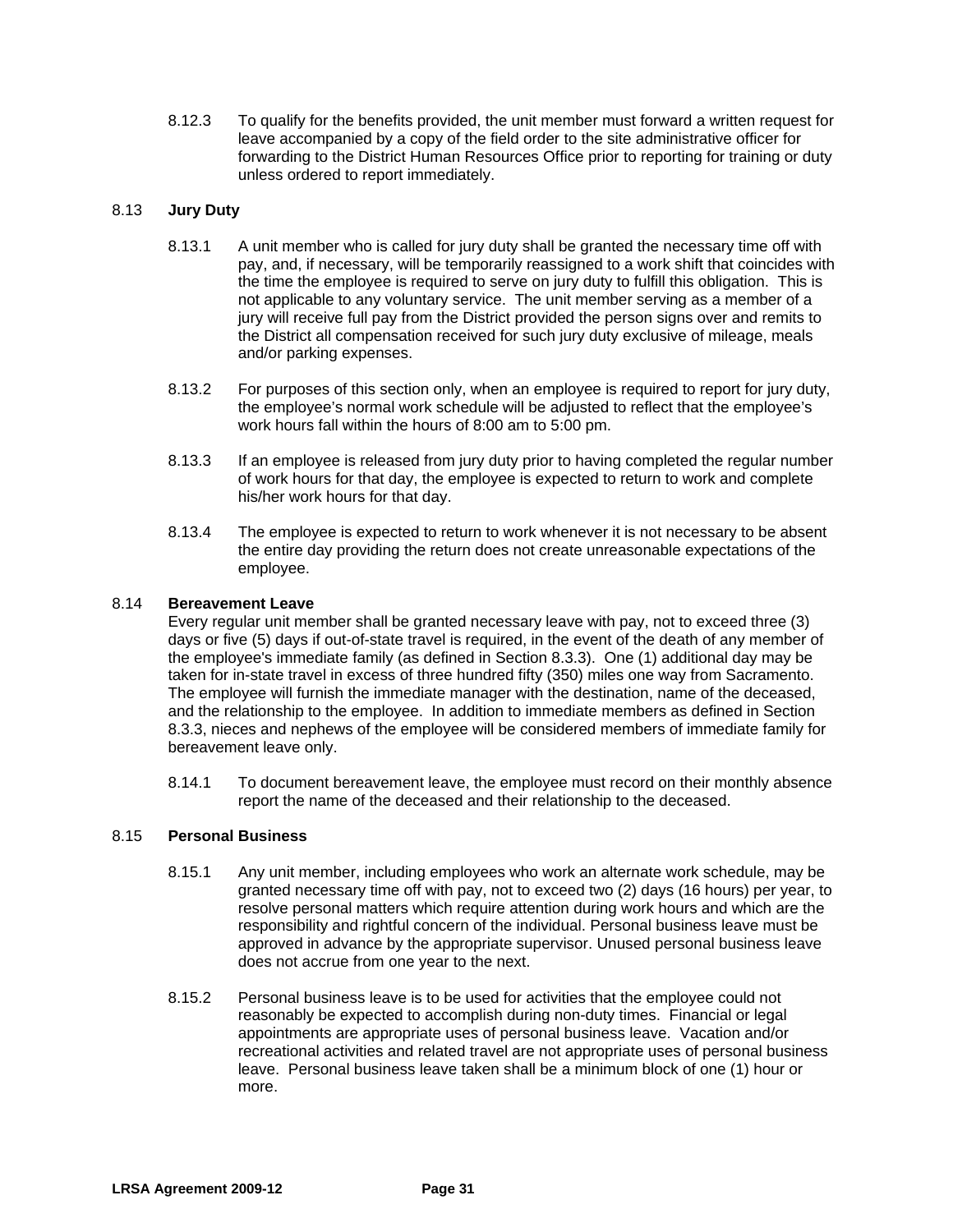# 8.16 **Critical Illness**

Three (3) days per year with pay shall be granted in the case of critical illness or accident to a member of the employee's immediate family as defined in Section 8.3.3. A statement by the physician verifying the illness or accident is life threatening and the need for the employee to be present with the immediate family member shall be attached to the employee's Cumulative Absence Report form prior to submitting to his or her immediate supervisor. To qualify for critical illness leave, the situation must be or relate to an illness or condition involving the danger of death.

# 8.17 **Quarantine**

An employee whose place of residence is officially quarantined by the officer of competent jurisdiction shall receive full salary during the period of enforced quarantine. If the employee is personally sick, the days of quarantined absence shall be counted against accumulated and current sick leave credited to the employee. If the employee is not ill, no deduction will be made from accrued sick leave.

# 8.18 **Required Court Appearance**

- 8.18.1 One (1) day of absence per year, with pay, will be allowed for a unit member to appear as a witness in court if subpoenaed as a litigant or to respond to an official order from another governmental jurisdiction for reasons not brought about through the connivance or misconduct of the employee. An exception is to be made if the unit member is acting in the capacity of witness at the request of the District's legal counsel on behalf of the District. In such instances, the unit member will be treated as if in paid status (e.g., as if attending a workshop).
- 8.18.2 A copy of the subpoena must be attached to the Cumulative Absence Report form submitted by the employee.
- 8.18.3 The employee is expected to return to work whenever it is not necessary to be absent the entire day providing the return does not create unreasonable expectations of the employee.

# 8.19 **Vacation**

Full-time classified unit members earn vacation days at the rate of 1.75 working days per month or twenty-one (21) working days each fiscal year.

# 8.19.1 *Eligibility for Vacation*

- 8.19*.*1.1 A regular classified unit member must have served the District six (6) calendar months and be in paid status seventy-five percent (75%) of the working days in each calendar month to be eligible to use vacation.
- 8.19.1.2 Regular classified unit members who are in paid status less than seventyfive percent (75%) of the working days in the month will earn vacation in proportion to the time served.
- 8.19.1.3 Earned vacation shall not become a vested right until completion of the initial six (6) months of employment. (Education Code 88197e)
- 8.19.1.4 No vacation shall be used prior to the time it is earned.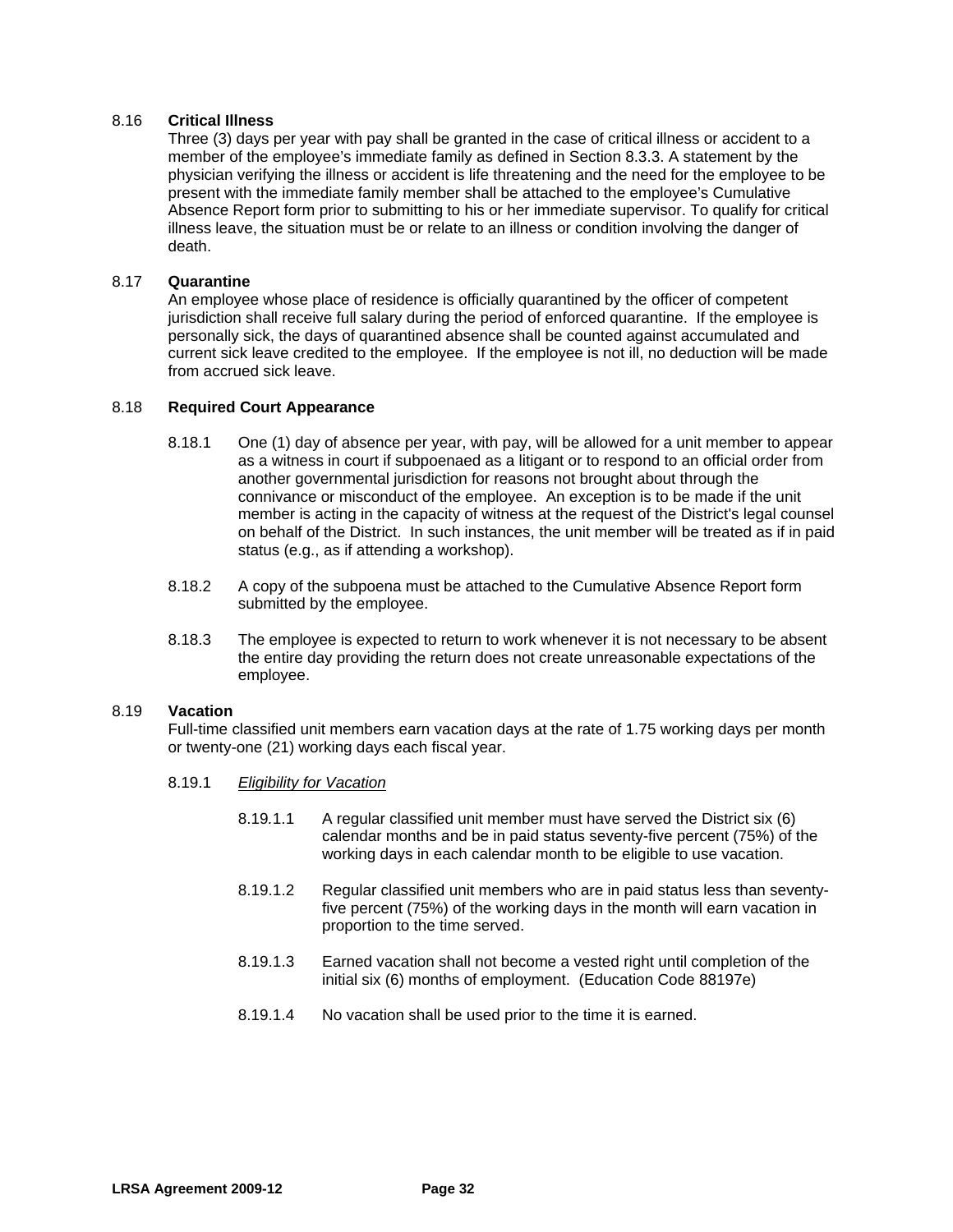#### 8*.*19*.*2 *Pay for Earned Vacation*

- 8*.*19*.*2.1 Unit members earn vacation pay at the range and step of the pay rate for the position to which the unit member is regularly assigned at the time the vacation is commenced.
- 8.19.2.2 Upon separation from service (after six (6) months of employment or more), the unit member shall be entitled to lump-sum compensation for all earned and unused vacation.
	- 8.19.2.2.1 Payment for accrued vacation days upon retirement or resignation shall not exceed sixty (60) days plus the maximum number of days that may be earned from September 1, to the month of retirement/resignation.

#### 8.19.3 *Scheduling Vacations*

- 8.19.3.1 Vacations must be approved in advance by the appropriate administrator at the convenience of the operating unit.
- 8.19.3.2 Vacation time cannot be used by unit members for a period of less than one (1) hour.
- 8*.*19*.*3.3 An LRSA member may accrue up to 480 hours (60 days) of unused vacation as of September 1. The District will provide written notification to the LRSA members of their vacation balances at six (6) month intervals. If an approved written request for use of accrued vacation days is subsequently denied and the days cannot be rescheduled during the remainder of the year, the employee will be allowed to carry the requested amount as excess to the above stated amount into the following year.
- 8.19.3.4 The manager of an employee who may exceed the maximum accrual limit in Section 8.19.3.3 and who has not submitted a vacation request by September 30 will meet with the unit member to establish a vacation plan to be in compliance with the accrual maximum.
- 8.19.3.5 The District may allow permanent unit members to interrupt or terminate vacation in order to begin another type of paid leave without a return to active service provided the employee supplies adequate notice or relative supporting information regarding the basis of such interruption or termination.

#### 8.19.4 *Holidays Observed*

- 8.19*.*4.1 All unit members shall be entitled to legal holidays with pay providing the holiday falls during their normal work year and they are in paid status during any portion of the working day immediately before or after the holiday.
	- 8.19.4.1.1 New employees whose first day of employment is the day after a holiday do not receive pay for that preceding holiday.
	- 8.19.4.1.2 Employees who resign or terminate shall not be eligible for any holidays after the last day worked.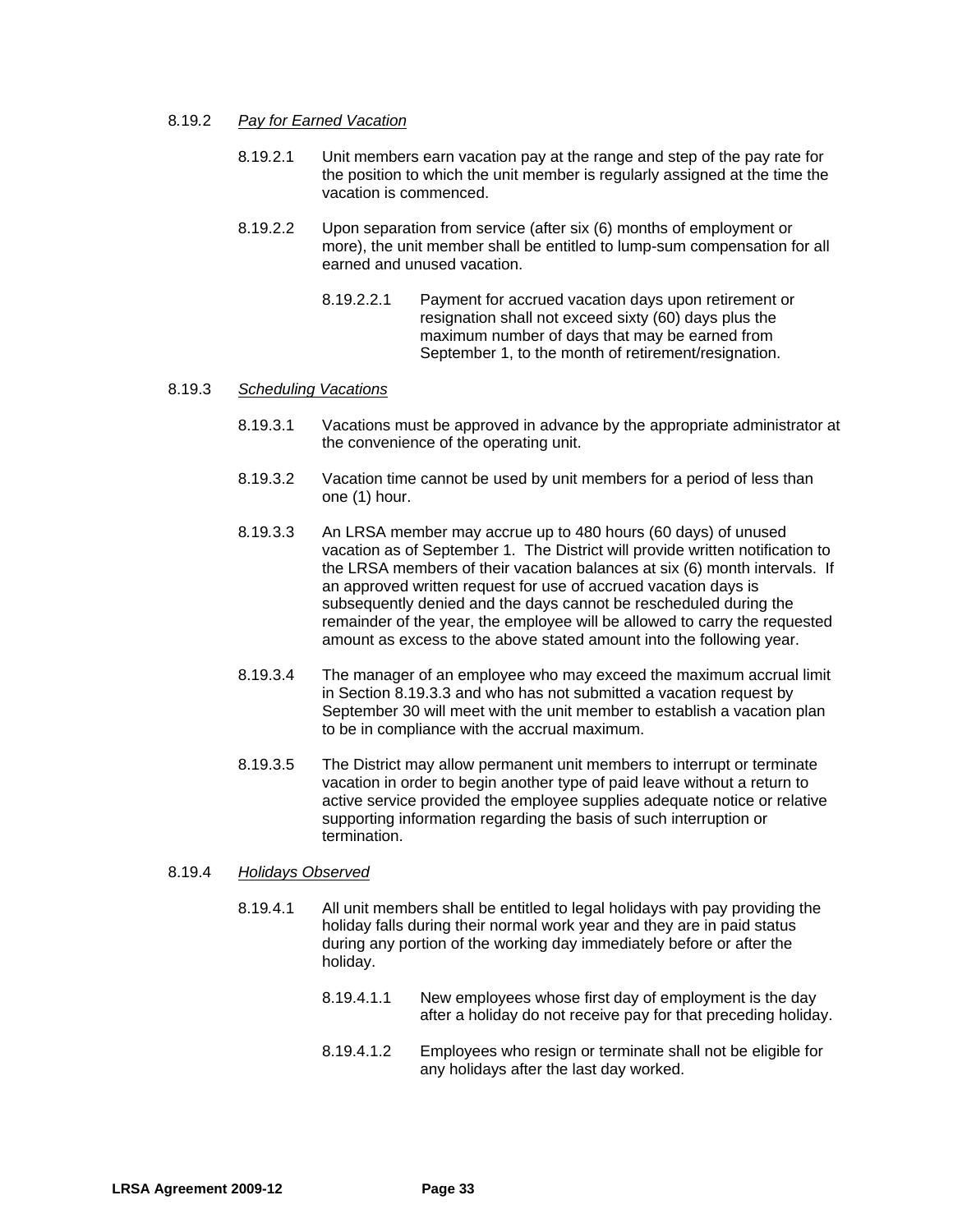- 8.19.4.2 The following legal holidays will be observed: Independence Day; Labor Day; Admission Day (if colleges close on that day); Veterans' Day; Thanksgiving Day; Christmas Day; New Year's Day; Martin Luther King's Holiday; Lincoln's Day; Washington's Day; Memorial Day. (Education Code 88203)
- 8.19.4.3 Other school closure days appointed by the President or Governor as holidays for a public fast, thanksgiving, or other celebration.
- 8.19.4.4 When a holiday herein listed falls on a Sunday, the following Monday shall be deemed to be the holiday in lieu of the day observed. When a holiday herein listed falls on a Saturday, the preceding Friday shall be deemed to be the holiday in lieu of the day observed.
- 8.19.4.5 When it is permissible under the Education Code to observe a holiday on alternative dates, the District will determine the specific date to be observed.

## 8.19.5 *Board-Granted Days Off*

All regular employees shall be entitled to Board-granted days off with pay provided the days fall within their normal work year and they are in paid status during any portion of a working day immediately before or after the holiday. The Board-granted days off to be observed will be Friday after Thanksgiving; Friday during spring recess; and a minimum of seven (7) days between the end of the fall semester and January  $2<sup>nd</sup>$  of the next calendar year. The minimum (7) day winter break includes the two (2) legal holidays and the in-lieu of day that fall within this period.

## 8.19.6 *Compensation for Holidays and Board-Granted Days Off Worked*

Should a holiday or Board-granted day(s) off occur while an employee is absent from work because of sick leave, vacation, or other paid leave of absence, the holiday shall be considered as time worked and shall not be deducted from any other paid leave of absence.

## 8.20 **LRSA Conferences**

- 8.20.1 For a given fiscal year, a maximum of ninety-six (96) hours of release time shall be provided to Association executive board members, representatives and other Association authorized individuals for their attendance at conferences, conventions, and workshops relevant to representation issues and other Association business. Up to eight (8) hours of release time shall be provided to each individual and may be used in minimum blocks of four (4) hours and up to eight (8) hours release time.
- 8.20.2 Unit members must request such leave in advance, in writing, to the Director of Human Resources and have prior approval of their immediate supervisor.

## 8.21 **General Conditions Governing Leaves With Pay**

## 8.21.1 *Notification to First Level Manager*

The unit member shall notify the first level manager of the reason for the leave and the amount of time to be involved. When the absence cannot be anticipated in advance, the first level manager and the administrative officer shall be notified of the reason for the absence and the estimated time required at the unit member's earliest reasonable opportunity.

8.21.1.1 Unit members shall not be required to secure advance permission for leave taken for any of the following reasons: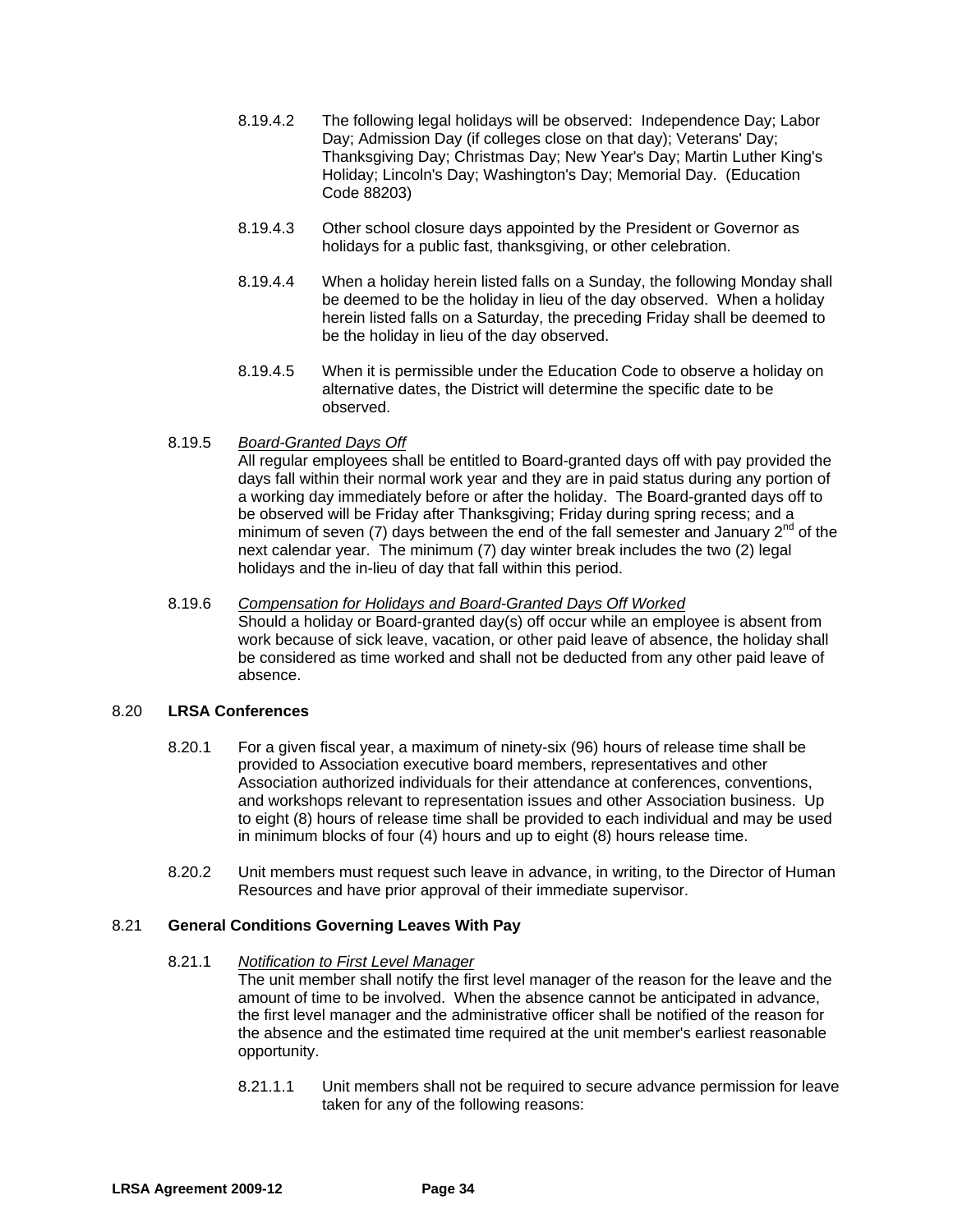- 8.21.1.1.1 Death or serious illness of a member of his/her immediate family.
- 8.21.1.1.2 Accident involving the unit member or his/her property or an accident involving a member of the employee's immediate family.
- 8.21.1.1.3 Imminent danger to the home of the unit member when the danger requires the attention of the unit member during his/her assigned hours of duty. Such danger may be occasioned by flood, fire, earthquake or be of other serious nature and under such circumstances as cannot reasonably be disregarded by the unit member.
- 8.21.1.2 The unit member shall notify the first level manager or site administrator within a reasonable period of time unless there are extenuating circumstances beyond the employee's control of such leave.
- 8.21.2 The District may require documentation supporting the employee's need for absence.
- 8.21.3 *Report of Absence*
	- 8.21.3.1 Administrative officer means the Vice President of Administration (or designee) at the college and the Deputy Chancellor (or designee) at District Office/Facilities Management.
	- 8.21.3.2 Upon termination of absence, the unit member shall complete the report of absence form stating the reason for the absence.
- 8.21.4 *Gainful Employment Disallowed*

A unit member shall not be allowed to undertake any gainful employment while absent unless specifically authorized by the Board of Trustees. The unit member may be required to certify that he/she was not gainfully employed.

#### 8.21.5 *Salary Compensation* Unit members who are absent from work during required periods of service shall be entitled to salary compensation during the period of such absence as expressly provided by this Agreement.

#### 8.21.6 *Failure to Return to Duty*

A unit member who fails to return to duty upon completion of a leave of absence may be dismissed by the District unless such unit member was unable due to causes beyond his/her control to return to duty in which event the unit member must report the circumstances as soon as he/she is able to do so.

8.21.7 *Effect of Paid Leave on Continuity of Service* Periods of paid leave shall not be considered a break in service.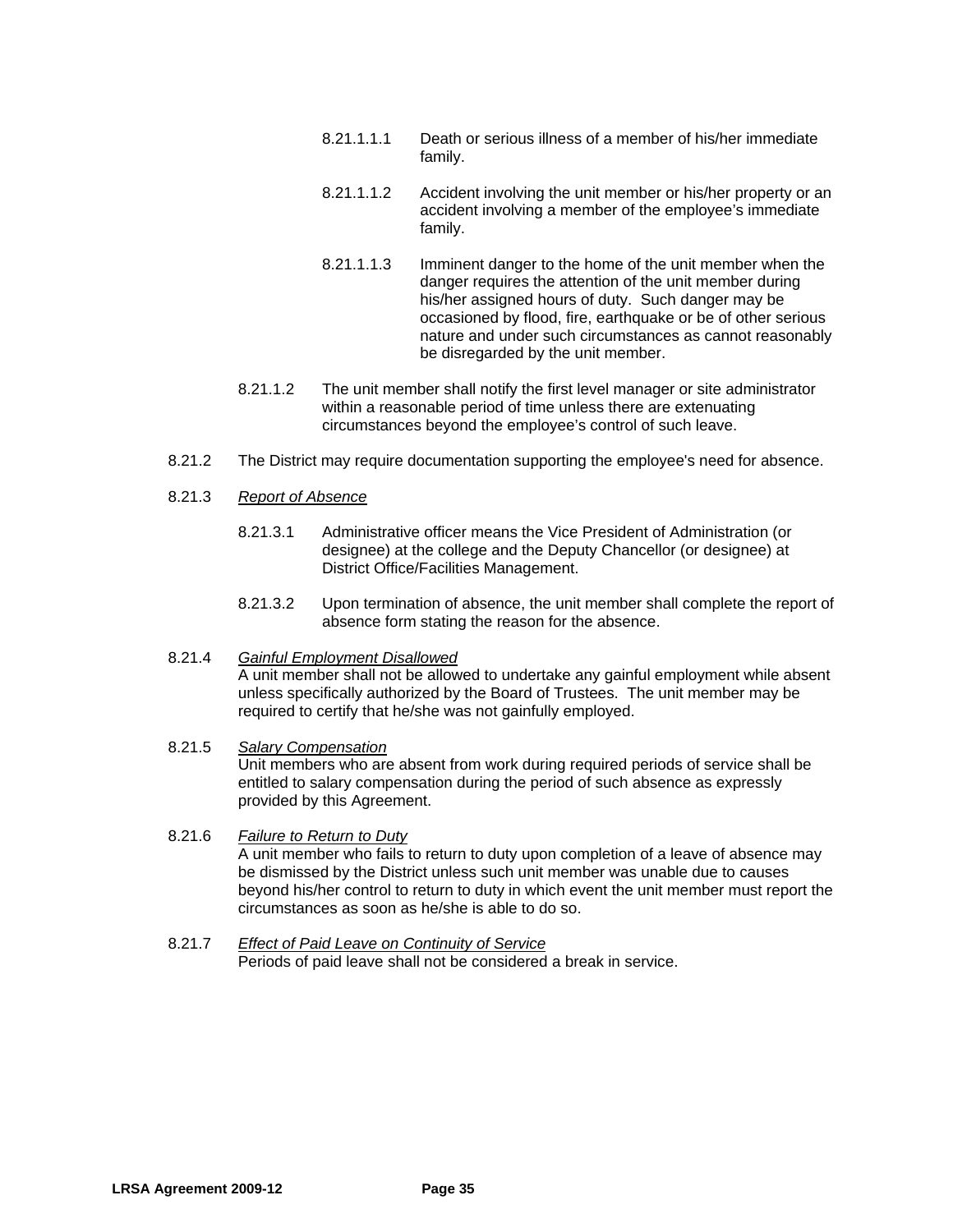# **Article 9: Leaves Without Pay**

## 9.1 **Conditions for Leaves Without Pay**

- 9.1.1 A unit member will need to submit a request for leave without pay along with supporting reasons and/or documents to the administrative officer at least one (1) month prior to the date of the leave. Two (2) weeks prior to the effective ending date of the leave (as originally requested); the unit member must notify the administrative officer of the intent to return to work (or request an extension of the leave).
- 9.1.2 A unit member on leave without pay earns no benefits, except as expressly mandated by law, including time toward seniority standing. To earn a service increment, a regular employee must work seventy-five percent (75%) or more of the working time between anniversary dates.
- 9.1.3 Gainful employment, unless specifically authorized by the Board of Trustees, is disallowed during leaves of absence. Consideration will be given in the event an employee requests permission to obtain gainful employment.

## 9.2 **Long-Term Health Leave**

- 9.2.1 A permanent unit member who has used all entitlement to sick leave and vacation or other available paid leave and who must be absent because of accident or illness may be granted a long-term unpaid health leave for a maximum period of one (1) year.
- 9.2.2 A unit member, upon ability to resume the duties of a position within the class to which he/she was assigned, may do so by notifying the site administrative officer in writing for forwarding to the District Human Resources Office two (2) weeks prior to the planned return providing that the attending physician verifies that the unit member is fully able to assume all the duties of the position. The District may pay and appoint a non-attending physician to examine the employee if the District believes there is just cause. Time lost shall not be considered a break in service.
- 9.2.3 If, at the conclusion of the leave of absence, the unit member is still unable to assume the duties of his/her position, he/she shall be placed on a reemployment list for a period of thirty-nine (39) months.
- 9.2.4 If, during the prescribed thirty-nine (39) months, the unit member is fully able to assume the duties of his/her position (as verified by the attending physician), the unit member shall be reemployed in the first vacancy in the classification of his/her previous assignment. The District may pay and appoint a non-attending physician to examine the employee if the District believes there is just cause. Upon the resumption of his/her duties, the break in service will be disregarded and he/she shall be fully restored as a permanent employee. The unit member may, subject to administrative approval, be given the opportunity to accept any available position for which he/she is qualified.

## 9.3 **Long-Term Military Leave**

Military leave without pay may be granted to a permanent unit member for a period for one (1) year and extended upon request as substantiated by military field orders; however, such leave shall not continue more than one (1) year beyond the date such military service becomes voluntary on the part of the unit member.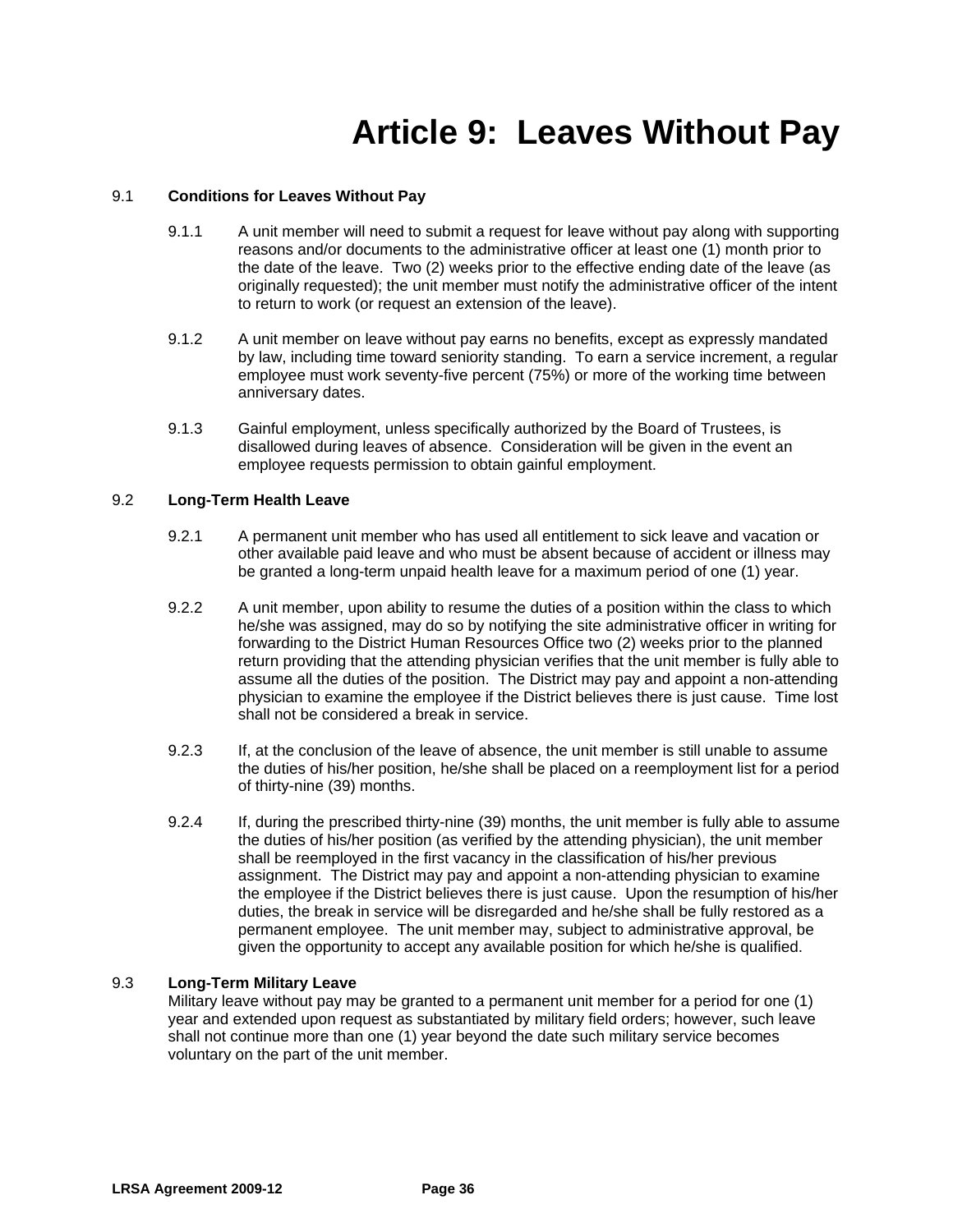## 9.4 **Family Care Leave**

- 9.4.1 The District shall comply with all applicable State and Federal laws relating to Family Care Leave.
- 9.4.2 A child care leave without pay for a maximum length of one (1) year may be granted to a permanent unit member. The one (1) year period shall include leave time provided by the Family Care Leave program.
- 9.4.3 A permanent employee may be granted additional unpaid leave immediately following the birth or adoption of a child that when added to the Family Care Leave provisions does not exceed one (1) year.

## 9.5 **Personal Leave**

A permanent unit member who has used all entitled vacation time and who must be absent from work because of pressing personal reasons may be granted a personal leave without pay for a specified period of time not to exceed twelve (12) months.

## 9.6 **Full-Time Educational Leave**

- 9.6.1 A full-time educational leave without pay for a maximum length of one (1) year may be granted to a permanent unit member who has worked for the District for seven (7) consecutive years when it has been determined by the College President or the appropriate Deputy Chancellor (or designee) to be in the best interests of the District.
- 9.6.2 Eligible employees may also apply for and participate in the Staff Development Leave Program (paid leave) described in Section 5.10. Both leaves (paid and unpaid) may be combined for a maximum length of one (1) year.

## 9.7 **Part-Time Educational Leave**

A part-time educational leave, without pay, may be granted to a unit member who has served the District for three (3) consecutive years, upon request of the unit member and the administrative officer with the approval of the College President {or Deputy Chancellor (or designee) for District Office employees}. The following conditions shall be given consideration:

- a. The course or training session is a part of a program approved by the administrative officer to improve the unit member's performance in the position he/she holds;
- b. The unit member and the administrative officer can work out a schedule so that the department's work load will not be adversely affected by the employee's absence;
- c. Additional funds will not be required.

## 9.8 **Peace Corps Leave**

Permanent unit members who become Peace Corps volunteers may request a leave without pay for the period of their service in the Peace Corps not to exceed one (1) year.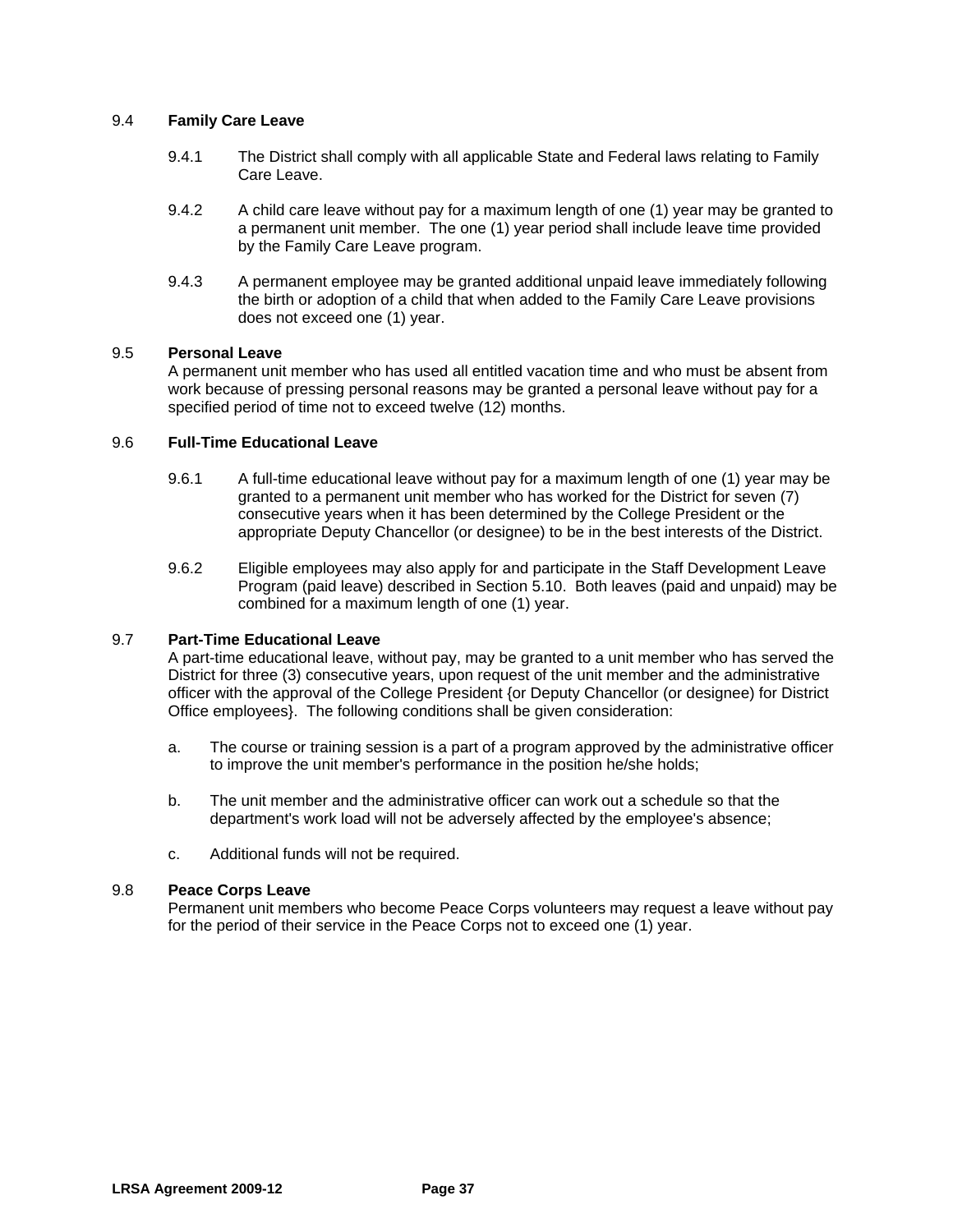# **Article 10: Compensation Salary & Benefits 2009-2012**

## 10.1 **Funding Sources for Salary & Benefit Improvements**

The bargaining unit shall receive its proportionate share of eighty percent (80%) of certain new or increased unrestricted revenue which is above an established base amount. Such revenues and related base amounts are defined in Appendices A and B.

## 10.2 **Salary Schedules**

Salary schedules for all job classifications assigned to the supervisory unit are identified as per the salary schedule.

## 10.3 **Initial Salary Placement**

All regular supervisors, at the time of employment, will be placed on the first step of the appropriate salary range of the classified supervisor salary schedule. Under extenuating circumstances, the Chancellor may authorize a higher step.

## 10.4 **Service Increment**

On the anniversary date, a regular supervisor will be advanced to the next higher step increment of the salary range assigned to his/her position classification until Step 5 of the range is reached if the following conditions are satisfied: (1) the supervisor must have served seventy-five percent (75%) of the required working days; i.e., one hundred ninety-five (195) working days including holidays, paid sick leave, vacation, and other paid absences or leaves; and (2) the supervisor's report of performance evaluation must show an overall rating of "satisfactory" or better.

- 10.4.1 When the employee's report of performance evaluation is not such to warrant the step increase, the employee will be reevaluated in ninety (90) calendar days through the use of an additional performance evaluation as identified in Board Regulation 6141, Section 2.1.3. If the employee's special performance evaluation is no longer below the necessary standard for a step increment, the employee will be granted the step increment retroactively to his/her anniversary date. If performance is not meeting the necessary standard after the two (2) performance reviews, a step increase will not occur until the next successful review (refer to Article 5.4).
- 10.4.2 For anyone hired from the 1<sup>st</sup> through the 15<sup>th</sup> of the month, the anniversary date will be the first of that month; for anyone hired from the  $16<sup>th</sup>$  through the  $31<sup>st</sup>$  of the month, the anniversary date will be the first of the following month.

## 10.5 **Longevity Increment**

- 10.5.1 A regular supervisor who has satisfactorily served the District ten (10) full years of paid service will be granted a longevity step not to exceed the equivalent of a one-step increment.
- 10.5.2 Step 6 of the salary schedule is the ten (10) year longevity step for any member of the Supervisor's unit who attains ten (10) full years of paid service and has reached Step 5 of the salary schedule. No member of the Supervisor's unit shall advance to Step 6 of the salary schedule until he/she has completed ten (10) full years of District service.
- 10.5.3 A regular supervisor who has satisfactorily served the District for fifteen (15) full years will be provided an additional four percent (4%) for the fifteen (15) year longevity step.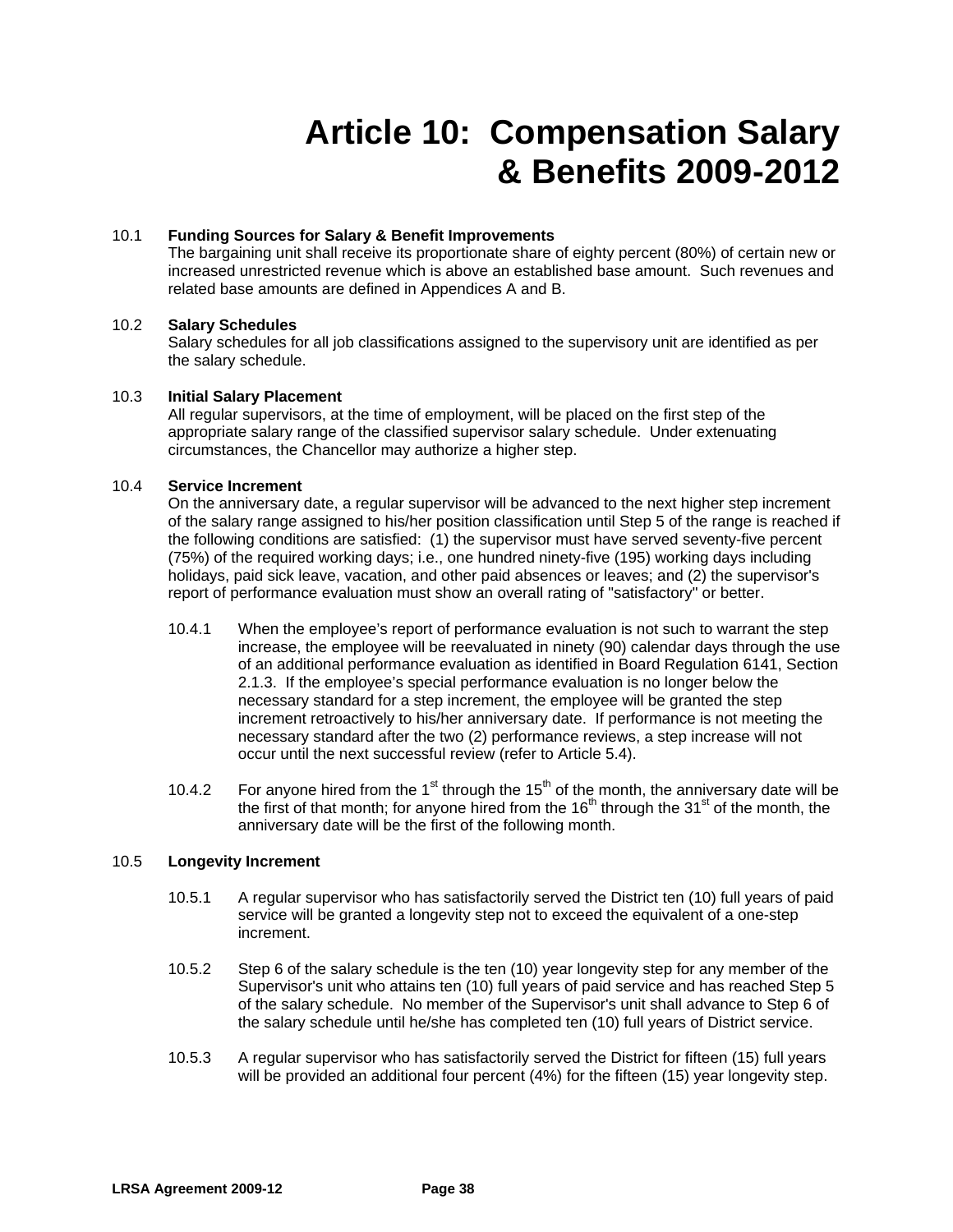In 1994-95, the fifteen (15) year longevity increment replaced the twenty (20) full years of service requirement/eligibility.

10.5.4 After funding all other continuing costs as defined in Appendix A, Section A.9, including a continuing salary schedule improvement for all members at a minimum of two percent (2%) that is implemented, any remaining funds will be used to add a third longevity increment of two percent (2%) for twenty (20) full years of service. In the event that remaining funds are not sufficient to fund the full increment, then those funds will be set aside to be combined with any residual funds as defined above in subsequent years until sufficient funds are available for implementation. The increment will be effective in the year that the total amount needed is available and will be retroactive to either July 1 or the date the employee achieves the increment. If additional continuing funds remain after funding the minimum salary schedule improvement and the additional longevity step, those will be distributed as per Appendix A. Set aside funds will be distributed as one-time only until implementation occurs.

## 10.6 **Longevity Earned – Across Units**

10.6.1 *Eligibility for Longevity Increments Across Units*

In accordance with collective bargaining provisions, employees of the Los Rios Community College District are categorized into the following units: White Collar; Blue Collar; Supervisors; Confidential/Management; and Faculty. Each unit is represented within the parameters of the law either by an exclusive representative or by an association.

- 10.6.1.1 The District provides a longevity service increment to regular employees at either ten (10), fifteen (15) or twenty (20) years of service with the District, or a combination of two (2) service increments. Eligibility for the longevity service increment is defined in each of the collective bargaining agreements with Los Rios Community College District. For purposes of determining eligibility for a longevity service increment, qualifying years of paid service as defined in the applicable collective bargaining agreement apply.
- 10.6.1.2 If a unit member transfers to another employee unit of the District, cumulative years of regular paid service for the longevity service credit which was earned by the employee in this District under another unit's collective bargaining contract are retained and shall be combined with other qualifying service years within the new unit to determine overall eligibility for longevity service credit.

## 10.7 **Working Out of Classification within the LRSA Unit**

- 10.7.1 A supervisor who is required to work out of classification (i.e., perform duties and assume responsibilities in a position class above or different from those outlined in the job specifications for the employee's regularly assigned position) for six (6) days or more within a fifteen-calendar-day period shall be paid an increased salary for the entire period of the temporary assignment.
- 10.7.2 Supervisors so assigned will be paid at Step 1 of the appropriate range for the position that the employee is filling on a temporary basis or at an increase of one (1) step or four percent (4%) above the monthly salary earned in his/her regularly assigned position, whichever is greater.
- 10.7.3 The supervisor working out of classification will be returned to regular classification with attending changes in rate of pay upon completion of the temporary assignment or in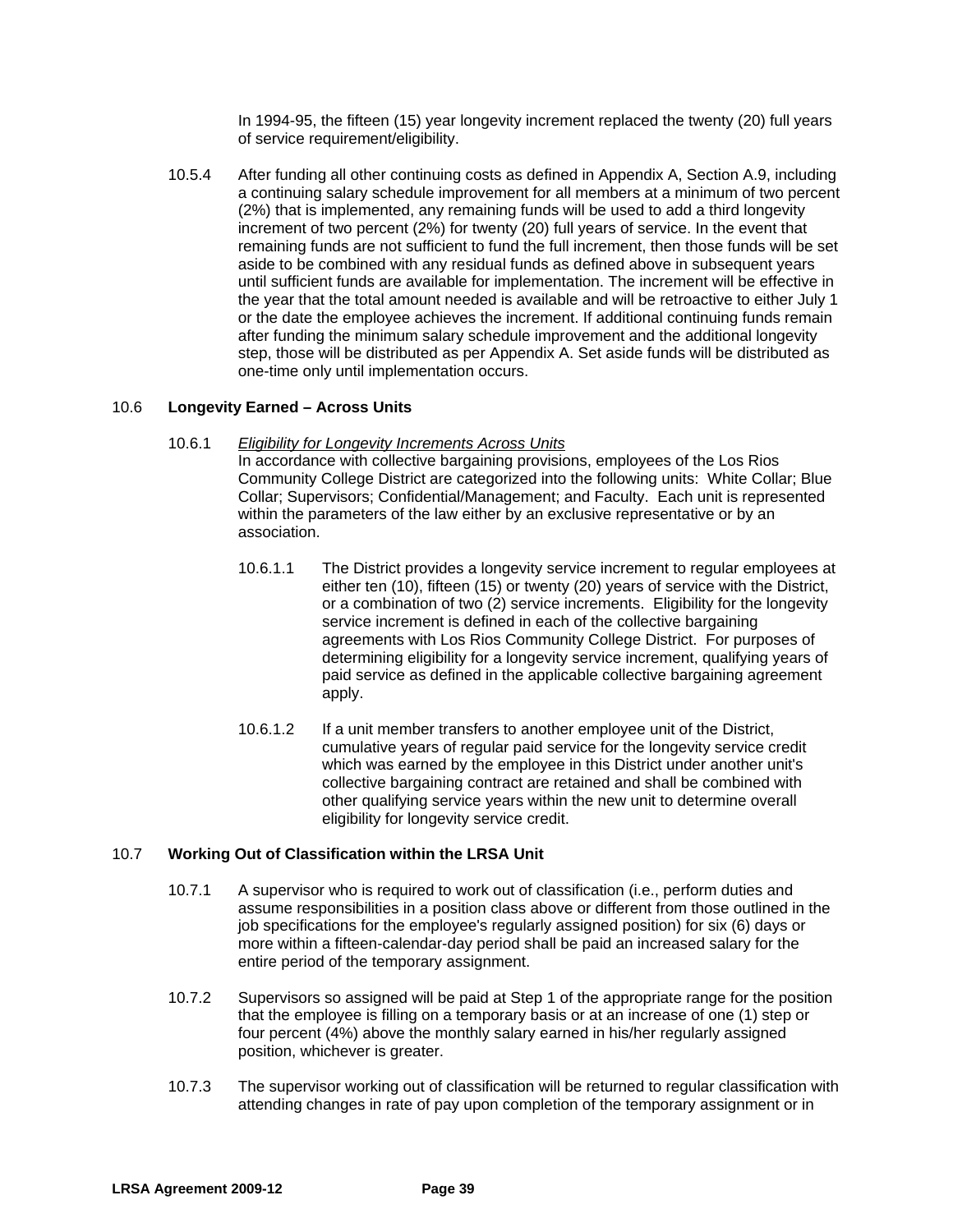case it is necessary to replace the temporarily assigned employee because of illness or vacation.

- 10.7.4 Holidays and Board-granted days off falling within the out of classification period will be paid at the out of classification rate.
- 10.7.5 Intermittent sick leave used during the out of classification period will be compensated at the out of classification rate, provided the leave is properly authorized and another regular placement is not required.
- 10.7.6 A written request from an employee for out of classification pay shall be made to the employee's immediate manager. The manager shall respond within ten (10) work days of receipt of the written request.
- 10.7.7 Should a request for out of classification pay be denied, the employee and/or the LRSA may grieve the matter pursuant to the established grievance procedure.

#### 10.8 **Shift Differential**

- 10.8.1 Supervisors who are regularly assigned to work ten (10) or more hours of their weekly scheduled shift between 6:30 pm and 12:30 am shall receive the equivalent of one (1) range shift differential (4%). Typically, this work shift is called "swing shift."
- 10.8.2 Supervisors who are regularly assigned to work twenty (20) or more hours of their weekly scheduled shift between 12:30 am and 6:30 am shall receive the equivalent of two (2) range shift differentials. This work shift is called the "graveyard shift."
- 10.8.3 Supervisors who are temporarily or intermittently assigned to a swing shift or graveyard shift shall receive the appropriate shift differential stated in Sections 10.8.1 or 10.8.2. The supervisor must have been assigned the different shift for a fifteen (15) calendar day period and work a minimum six (6) days at the different shift.

#### 10.9 **Repayment of Money Owed District**

- 10.9.1 If monies are paid to an employee in excess of the appropriate amount due the employee, the employee is liable and responsible for payment of the monies owed to the District. The employee shall bring the overpayment to the attention of the District Payroll Office as soon as it is discovered by the employee.
- 10.9.2 When the District discovers the error, the Payroll Office shall notify the employee of the amount and nature of the overpayment. The District will collect the overpayment that occurred in the previous four (4) years measured from the date the employee is notified and Civil Code statute of limitations for the District regarding underpayments except in cases of fraud or other criminal intent.
- 10.9.3 If any one of the following conditions apply, the money owed to the District shall be deducted from the next warrant due to the employee:
	- 10.9.3.1 Any overpayments of \$200 or less.
	- 10.9.3.2 When the error is discovered and the employee is notified within seven (7) working days of the overpayment followed by written confirmation.
	- 10.9.3.3 When the overpayment is the result of overuse of leave privileges.
	- 10.9.3.4 Overpayment of extraordinary amounts that the employee would reasonably be expected to recognize.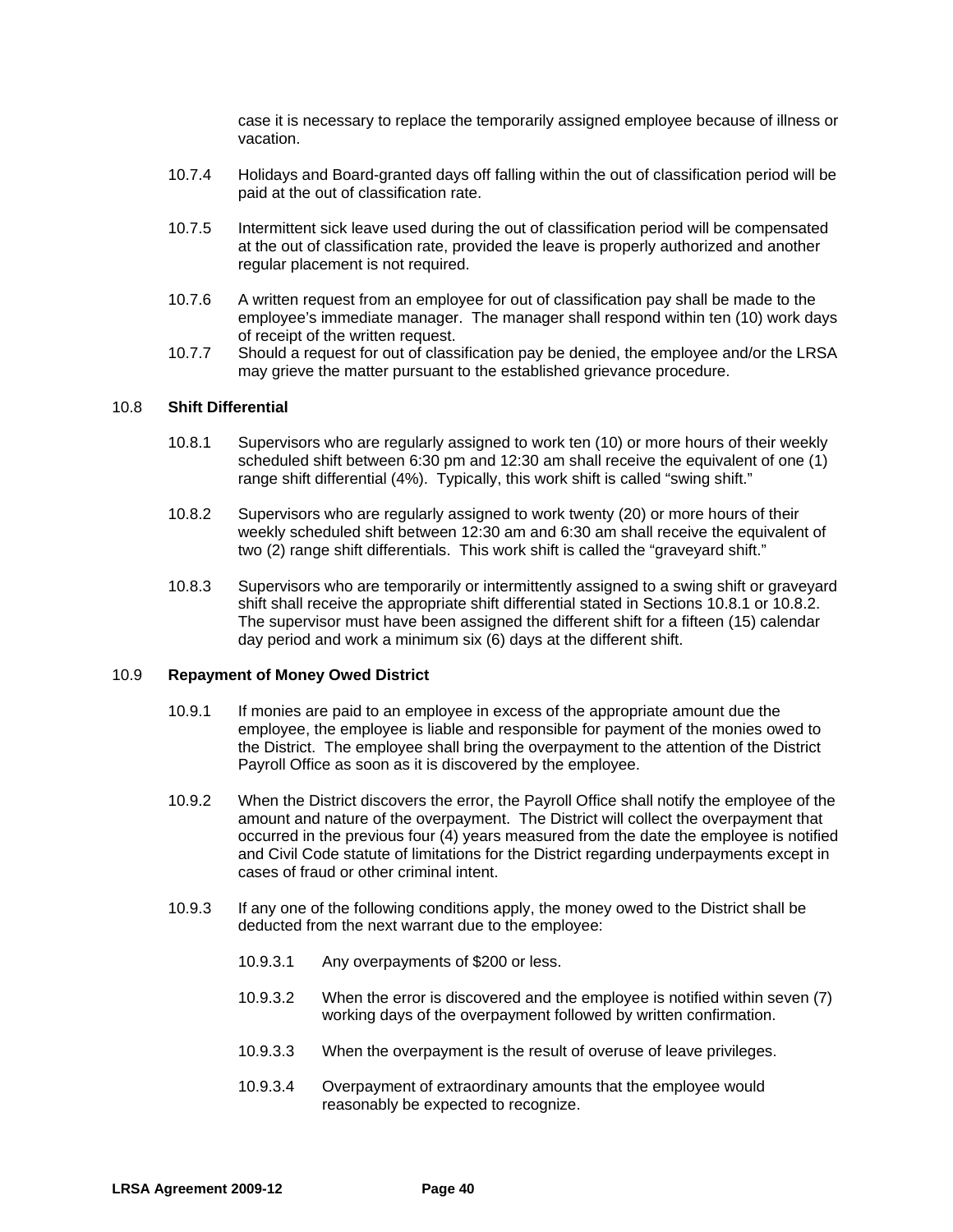- 10.9.4 Any amounts due not falling into any of the above categories will be deducted from future salary warrants at a rate of twenty percent (20%) of the employee's gross pay, but not less than \$200 per pay period until all money is repaid unless other arrangements as stipulated in Section 10.9.5 have been agreed to.
	- 10.9.4.1 If an employee terminates employment with the District before the overpayment has been repaid, the remaining balance will be deducted in full from the final pay warrant. If the amount owed exceeds the final pay warrant, the remaining amount due shall be repaid to the District within thirty (30) days.
	- 10.9.4.2 Regular eleven-month employees will continue any repayment plan during their non-scheduled month by remitting the appropriate payment to the District Payroll Office by the first day of each month.
- 10.9.5 Requests for alternate payment plans may be submitted to the Director of Accounting Services. The decision to allow an alternate payment plan shall be based on any factors deemed relevant by the Director of Accounting Services at the District Office.
- 10.9.6 Disputes regarding overpayments shall be subject to the grievance procedure through Level III, as outlined in Section 12.6.3. Once an employee files a grievance, no payroll withholding or deduction of the employee's pay shall occur until such time that the grievance is abandoned, resolved, or until the Level III response is provided.

This section shall not apply to necessary adjustments when employees have overused available leaves, in which case corrections to pay are made immediately.

- 10.9.7 The District and/or the employee, without LRSA representation, may pursue other legal methods of resolution of a dispute regarding the debt.
- 10.9.8 Nothing in this section shall preclude an employee from agreeing to repayment of the debt in larger increments provided the employee agrees to do so voluntarily.

## 10.10 **Facilities Management Supervisor Compensation**

- 10.10.1 Effective July 1, 2005, Facilities Management supervisors listed in Section 10.11.1.1 will receive \$130 in additional compensation. These positions are recognized as regularly responding to two (2) or more calls per week after or before hours.
	- 10.10.1.1 a. Facilities Management Supervisor
		- b. Grounds Supervisor
		- c. HVAC Supervisor
		- d. Structures Supervisor
		- e. Utility Systems Supervisor
		- f. Transportation Supervisor
- 10.10.2 Funding for the base \$130 will come from PDF funds. Retroactive continuing and onetime salary schedule improvements in 2005-06 and thereafter will be funded from LRSA's proportionate share.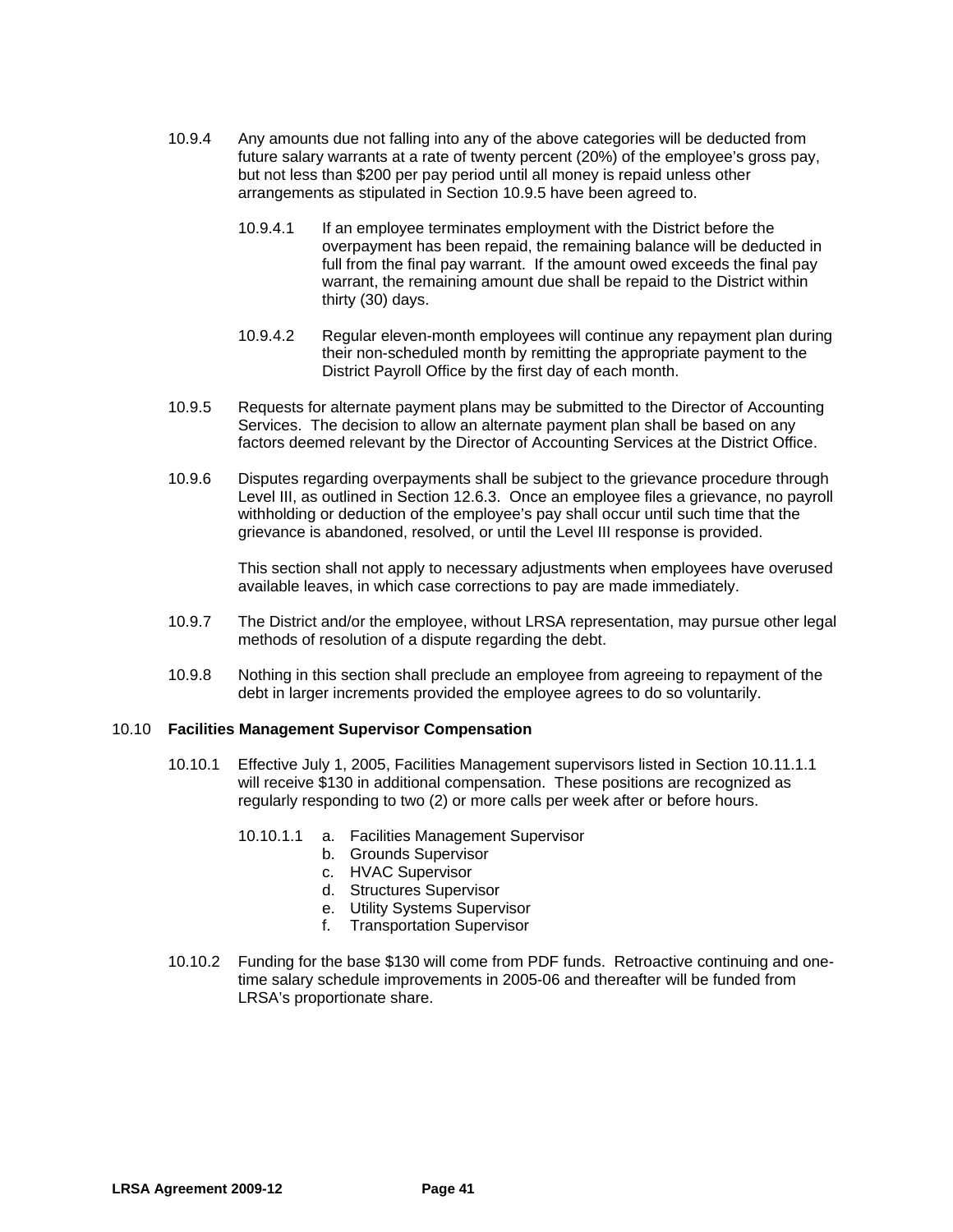# **Article 11: Fringe Benefits and Insurance Programs**

## 11.1 **Health and Welfare Benefits**

The District will provide coverage for health and welfare benefits for members of the unit through plans recommended by the District Insurance Review Committee (IRC) and adopted by the District. The Los Rios Supervisors Association may appoint a unit member as their representative to this committee.

## 11.2 **Medical Insurance**

The District medical premium contribution for 2008-2009 is \$746.66 per month for full-time (12 months) unit members who elect coverage. Any increases above this level during the term of this contract shall be funded from defined revenues described in Appendices A and B.

- 11.2.1 The District contribution for medical plans will be made to one (1) of the following health plans currently offered as selected by the unit member:
	- a. Kaiser Health Plan
	- b. Health Net Plan(s)
	- c. PacifiCare Health Plan; or
	- d. other District plans and packages recommended by the District Insurance Review **Committee**
- 11.2.2 The maximum District contribution for medical premiums shall be based upon the lowest monthly premium established by the District carriers.

## 11.3 **Dental Insurance**

The District's self-funded dental premium for 2008-09 is \$117.00 per month for full-time (12 months) unit members who elect coverage under the District's program. Any increases above this level during the term of this contract shall be funded from defined revenues described in Appendices A and B.

## 11.4 **District Contributions for Less Than Full-Time Unit Members for Medical and Dental**

For less than full-time members of the unit, the District shall contribute on a pro-rata basis the percentage of part-time to full-time monthly contribution rate. The full-time equivalent factor is based upon an assigned twelve (12) month work year and forty (40) hours per week.

## 11.5 **Benefits Upon Separation from the District**

Unit members who resign or retire will be offered Consolidated Omnibus Budget Reconciliation Act of 1985 (COBRA) continuation benefits. COBRA is a federally mandated program providing the right to continuation of medical and/or dental coverage for up to eighteen (18) months at group rates plus a small administrative fee. The District will continue to comply with any federally mandated modifications to COBRA.

## 11.6 **Section 125 Plan – Premium Only Plan, Dependent Care Assistance Program and Flexible Spending Accounts**

## 11.6.1 *Medical and Dental Premiums (Premium Only Plan)*

The payroll calculations used by the District considers the pre-tax effect for medical and dental premium out-of-pocket costs paid by LRSA members and other District employees.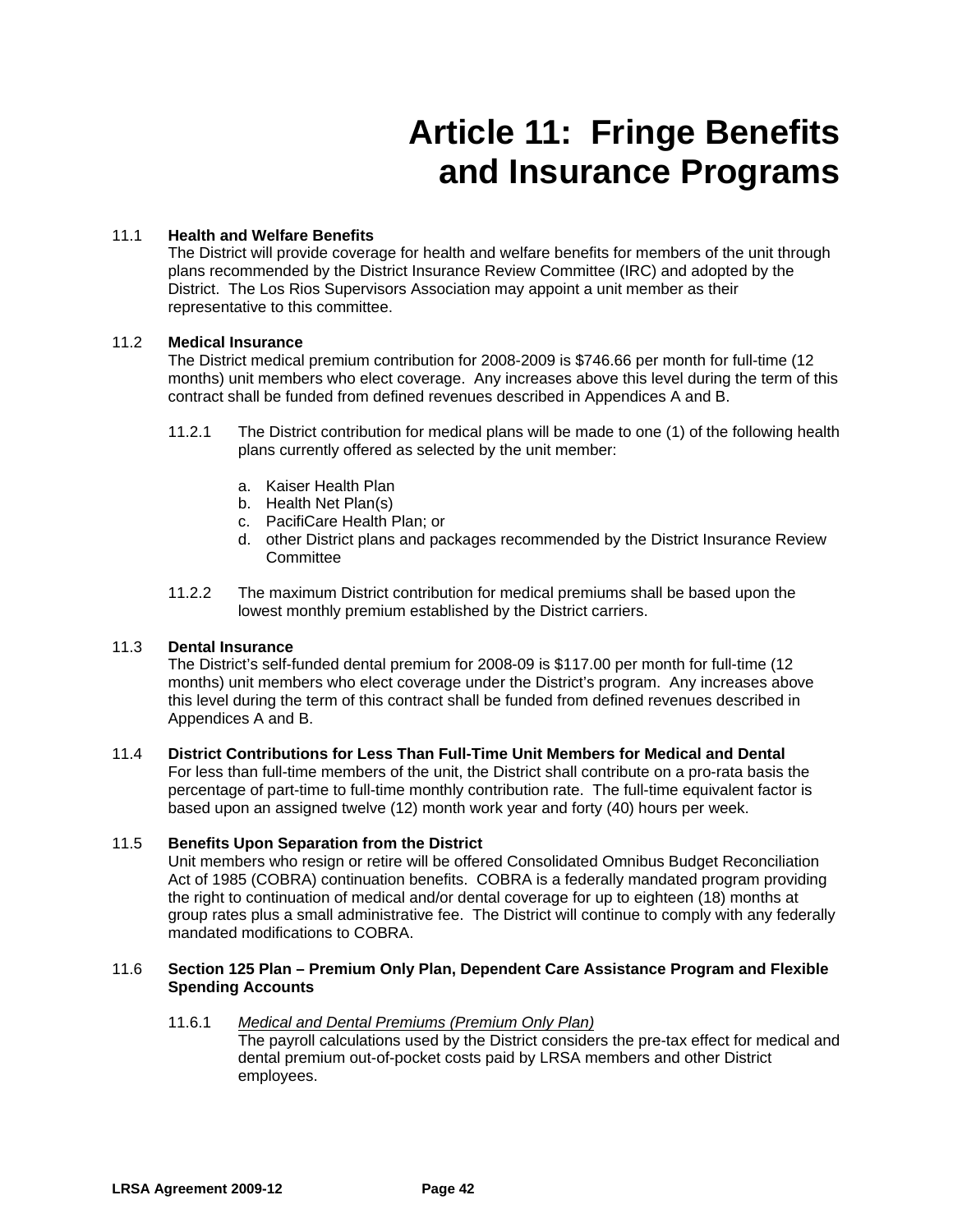11.6.2 *Section 125 Plan – Dependent Care Assistance Program and Medical Expense Flexible Spending Account*

A Dependent Care Assistance Program is provided to employees as permitted by Internal Revenue Code 125. This plan allows employees to annually elect to have a specified amount withheld from the salary payments for dependent care costs before income taxes are calculated. Employees must file claims for reimbursement with the District when eligible costs have been incurred which then allows employees to pay for dependent care costs with pre-tax dollars. The District also has a Medical Expense Flexible Spending Account (FSA) plan. The plan enables employees to fund eligible uncovered medical/dental/vision expenses with pre-tax dollars.

- 11.6.3 If an employee's monthly pay is not adequate to allow for the dependent care or FSA deduction, that month's deduction will be skipped.
- 11.6.4 The District may charge participants a fee to cover the costs of administering the program should a third party administrator be engaged. LRSA shall participate in the selection of a third party administrator through the District Insurance Review Committee.
- 11.6.5 A detailed description of plan benefits, eligible costs, and requirements can be obtained by contacting the Los Rios Employee Benefits Office. Employees should review this literature before electing to participate in either the Dependent Care Assistance Plan or the Medical Expense FSA.
- 11.6.6 Participation in the plan requires an annual election made at the time of hire or during the open enrollment period each year held in conjunction with the medical/dental open enrollment period. There are no other opportunities during the year for employees to elect to participate in or withdraw from the plan.
- 11.6.7 Continuation of this plan is subject to the Internal Revenue Code. Should the code be changed or modified in any way, the plan shall be amended to comply with any federal/state changes and as determined by the District and LRSA through the District Insurance Review Committee.

## 11.7 **Life Insurance**

- 11.7.1 The District shall provide \$50,000 of term life insurance and accidental death and dismemberment coverage for regular employees of the unit through plans recommended by the District Insurance Review Committee and adopted by the District.
- 11.7.2 This coverage is provided to regular unit members with a permanent assignment of fifty percent (50%) or more and is effective upon meeting the eligibility requirements at no out-of-pocket cost to the participants.

Any premium increases after the initial three-year term shall be borne by the unit's proportionate share.

## 11.8 **Payroll Deductions Schedule**

11.8.1 The District will continue to pay the established amount for medical and dental insurance coverage for the employee as long as he/she remains in paid status. Any out-of-pocket costs for the selected insurances shall be deducted over the pay period of the employee.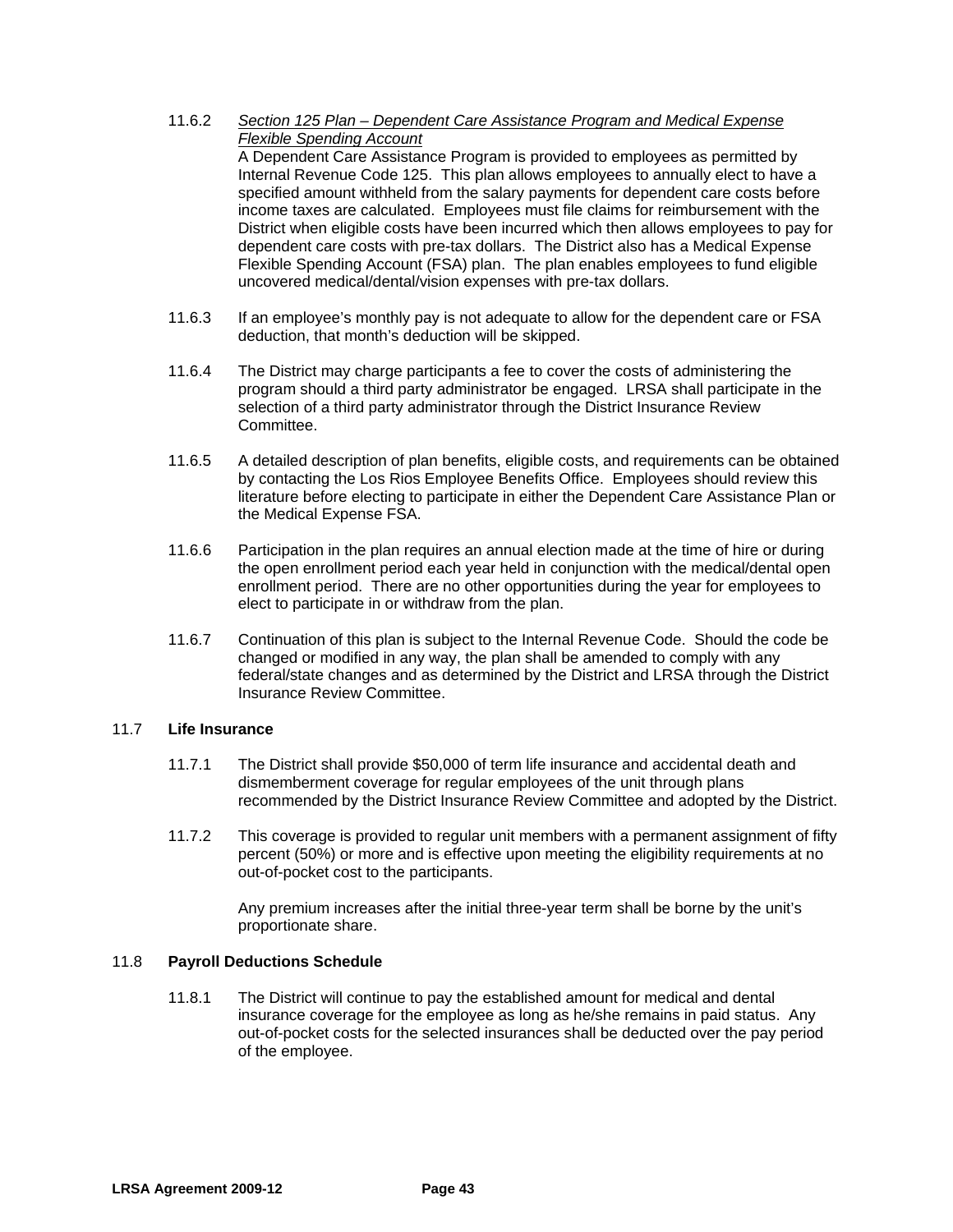## 11.9 **Disability Income Protection**

The District shall maintain its current contribution and coverage level for long-term disability insurance for the life of this contract for unit members who work fifty percent (50%) or more of fulltime. For purposes of disability income coverage, fifty percent (50%) or more is based upon a minimum twenty (20) hours or more a week.

- 11.9.1 Such coverage is generally defined as two-thirds (2/3) of the unit member's monthly salary to a maximum of \$10,000 disability income per month, whichever is less.
- 11.9.2 Unit members who receive payment under the terms of the policy of the District's disability income protection plan shall be provided the same level of District medical benefits that they were receiving at the time of disability for the period not to exceed twelve (12) months following the expiration of the employee's accrued sick leave benefits, as defined by Education Code 88191. This benefit is provided to eligible employees for a maximum of twelve (12) months only during his/her employment with the District.
- 11.9.3 Payment arrangement for any monthly out-of-pocket premium costs in excess of the established District contribution must be made with the District Employee Benefits Office. Any out-of-pocket premium costs must be paid by the first day of each month or coverage will lapse.
- 11.9.4 If the disability payments should stop for any reason during the one (1) year period and the employee has not returned to work, the District contribution will terminate on the last day of the month in which the disability payments ceased. The unit member shall immediately notify the District if disability payments cease.
- 11.9.5 After the twelve (12) month period, unit members qualifying to receive payment under the terms of the policy for disability income protection may continue to be covered under the District's medical benefits program at the employee's expense provided that the program or policy permits such participation. Payment arrangements must also be made with the District Employee Benefits Office.
- 11.9.6 Employees who elect to retire during this one (1) year period and who qualify for the retiree medical District contribution shall immediately be subject to the rules governing retiree District contributions.
- 11.9.7 Should the employee's resignation or termination occur within the twelve (12) month period, the employee may elect COBRA benefits or District medical extension only.
	- 11.9.7.1 If the employee elects COBRA benefits, the District will pay the amount determined in Section 11.9.2 toward the COBRA medical premium until the District has paid the full twelve (12) month benefit provided in Section 11.9.2. During this period, the employee must pay the normal employee contribution to maintain this benefit. The employee shall make any COBRA premium payments thereafter. The District will continue to comply with any federally mandated modifications to COBRA.
	- 11.9.7.2 If the employee elects District medical extension only, the District will pay the amount determined in Section 11.9.2 toward the medical premium until the District has paid the full twelve (12) month benefit provided in Section 11.9.2. During this period, the employee must pay the normal employee contribution to maintain this benefit. The employee's participation in the District medical plan will cease at the end of the District-paid period. The District will continue to comply with any federally mandated modifications to COBRA.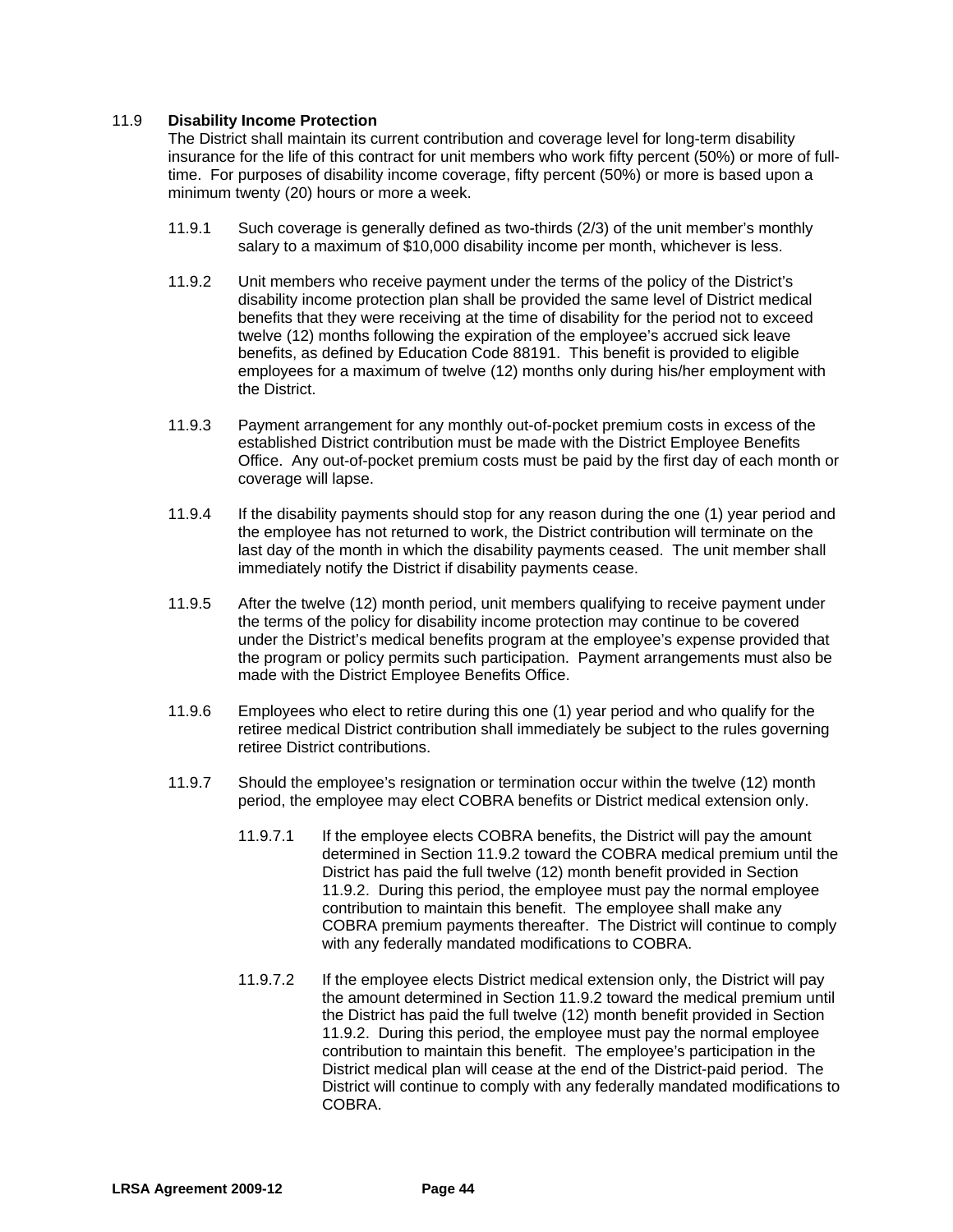## 11.10 **Unemployment Insurance**

The District participates in the statewide program of unemployment insurance for classified employees. Eligibility to receive benefits during periods of layoff or upon termination of employment is determined by the State Employment Development Department.

### 11.11 **Parking Fees**

Access to parking lots on District properties is provided to LRSA unit members as a fringe benefit. Costs for this parking shall not be chargeable to monies assigned to LRSA per the compensation formula defined in Appendices A and B.

## 11.12 **Health Care Benefit for Retirees**

- 11.12.1 The District shall make monthly contributions based upon the following schedule for full-time regular members of the bargaining unit age fifty-five (55) and over who have ten (10) prior years of service with the District at the time of retirement and who retired during the term of this contract and were employed before June 30, 1990.
- 11.12.2 For full-time regular members of the bargaining unit who were hired after June 30, 1990, the District shall make monthly contributions for full-time regular members of the bargaining unit who are age fifty-five (55) and over and have fifteen (15) prior years of service with the District at the time of retirement.
- 11.12.3 Contributions of up to \$197.00 per month for the eligible unit member who is retiring shall be made toward the premium cost of medical insurance for the retiree only.
- 11.12.4 The amount of the District contribution toward retiree health care benefits may exceed the above amount if such increase is determined by policies publicly adopted by the Board of Trustees. Retirees are bound by their choice of the District health plan made during the open enrollment period just prior to retirement and must participate continuously in the plan in order to remain in the selected District health plan.
- 11.12.5 The retiring employee may elect to be covered by a health plan other than a District health plan and the established monthly District contribution level shall apply. Once a health plan other than the District's plan is selected, the retiring employee or retiree will not be allowed to re-enroll in a District health plan unless an open enrollment period is granted by District providers.
- 11.12.6 In order to receive the District contribution upon retirement from the District, the employee must be vested in either the California Public Employees Retirement System (PERS) or the California State Teachers' Retirement System (STRS) and be collecting retirement benefits from either PERS or STRS. In accordance with state guidelines, the monthly retirement benefit received by the unit member who retired must exceed the cost of the monthly premium of the retiree participants in the Kaiser plan.
- 11.12.7 The monthly District contribution for health care benefits for the retiree shall be processed electronically utilizing the retiree's selected financial institution.
- 11.12.8 The District contribution as defined in Section 11.12.3 shall also apply to eligible members of the bargaining unit who retire between the ages of fifty (50) and fifty-five (55), if the unit member was receiving disability income under the District's disability income protection plan just prior to retirement and the qualifying years of service have been met.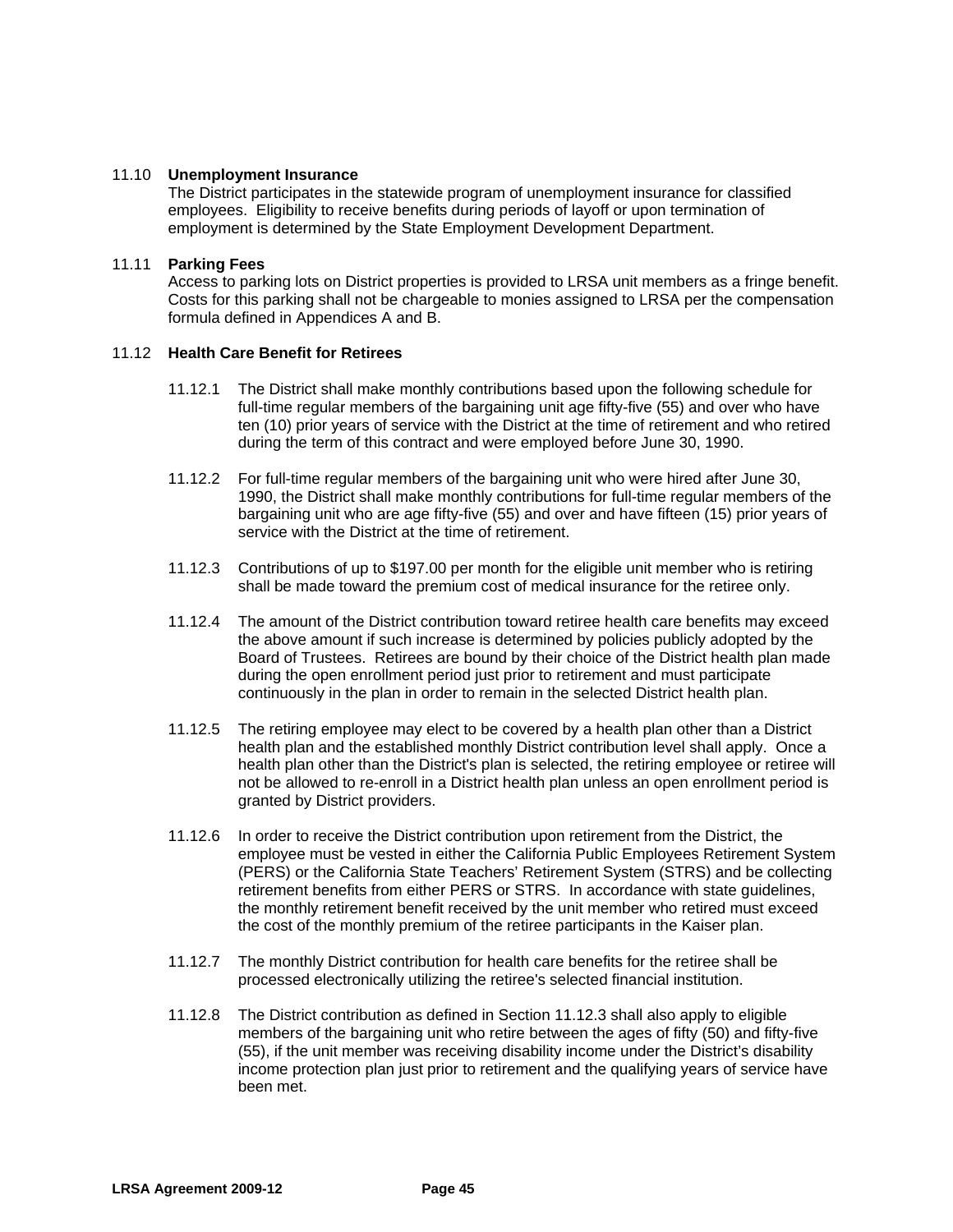## **Article 12: Grievance Procedure**

## 12.1 **Definition**

- 12.1.1 For the purpose of this Agreement, a grievance is an allegation, either oral or written, by a member of this bargaining unit, **a** group of members (if they allege the same violations), or the bargaining unit itself (if alleging a violation under Article 5) that the grievant (or grievants) has been adversely affected by a violation, misapplication, or misinterpretation of the terms of this Agreement.
- 12.1.2 Both parties agree that the purpose of this grievance procedure is to resolve grievances at the lowest possible administrative level.
- 12.1.3 All levels of the grievance procedure must, unless otherwise mutually agreed to by the parties of this Agreement, be exhausted prior to seeking of remedial relief.
- 12.1.4 If grievances that are not significantly different from one another are made by more than one (1) allegation document, the LRSA and District, by mutual agreement, shall be allowed to consolidate all such grievances and process them as if they were a single grievance.

## 12.2 **Exclusions**

Specifically excluded from this procedure are those issues, including dismissal actions, for which other appeal and adjudication processes are provided in state law, including any dispute concerning:

- a. Recognition
- b. No Strike Clause
- c. Management Rights
- d. Evaluation Standards Employed/Judgment Rendered
- e. Discipline/Discharge

## 12.3 **Conditions of the Grievance Process**

- 12.3.1 *Unit Member Representation* The unit member may be represented by the Association at any level of the grievance procedure.
- 12.3.2 *Definition of a Day* A day is any day Monday through Friday except legal and Board-declared holidays.
- 12.3.3 *Time Limits*

Time limits specified in the grievance procedure may be waived by mutual written consent of the unit member and the District. Failure to submit the grievance in accordance with time limits (unless waived by both parties) shall constitute abandonment of the grievance. Failure by the District to submit a written reply within the specified time at any step shall permit the grievant to proceed to the next grievance level.

- 12.3.3.1 Appendix C contains a grievance timetable-tracking sheet.
- 12.3.4 A grievance may be terminated at any time upon receipt of a signed statement from the unit member or his/her unit representative that the grievance has been resolved.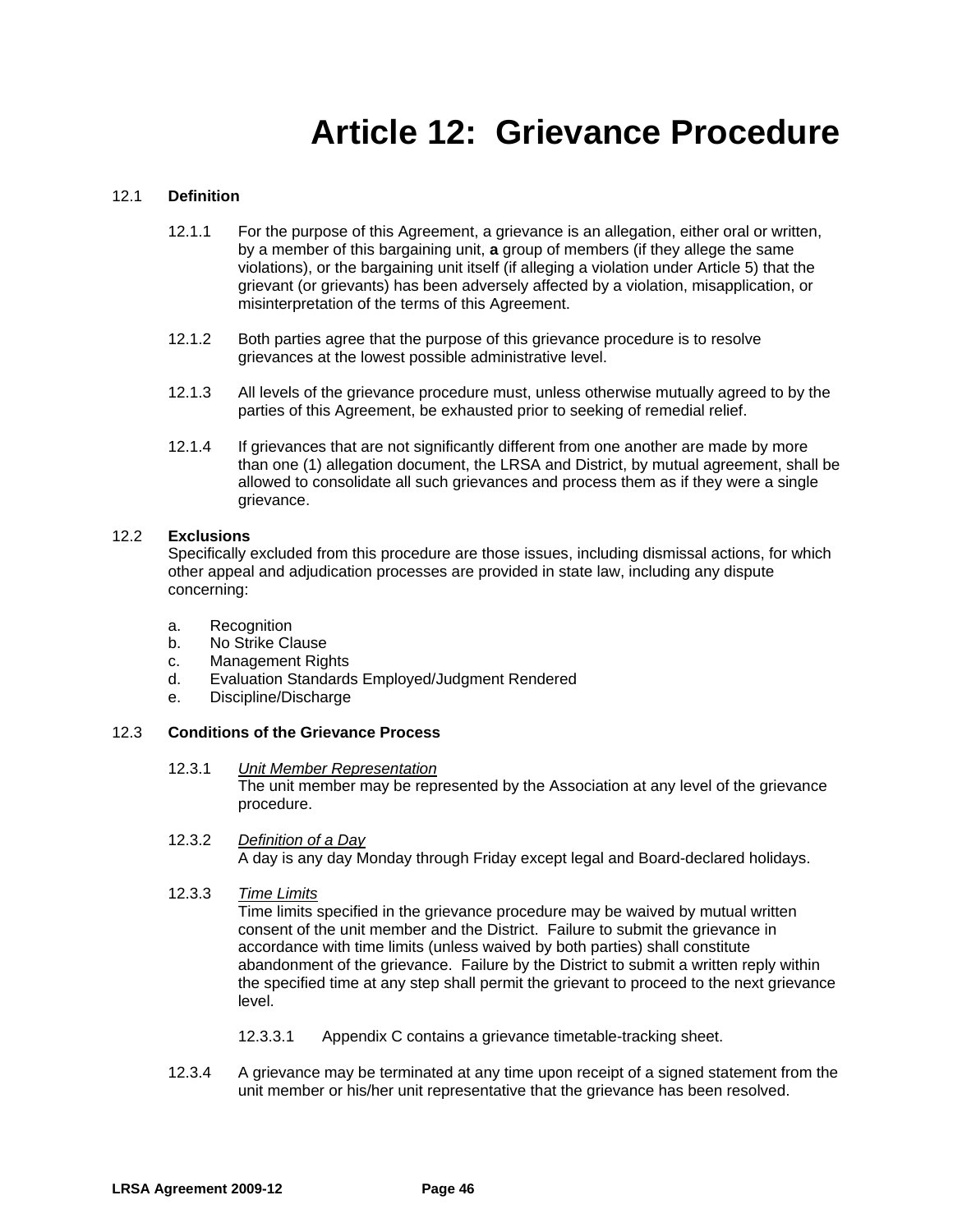## 12.3.5 *Release Time*

The grievant (and Association representative where applicable) and witnesses, when called, may be released from duty when necessary to attend official conferences or hearings with the District at each level of the grievance procedure.

## 12.3.6 *Grievant Rights*

Should the grievance proceed to a hearing before the Board of Trustees, the grievant has the right:

- a. To be present at the hearing
- b. To hear testimony presented to the Board
- c. To give testimony in his/her own behalf
- d. To call others to give testimony in his/her behalf
- e. To question (personally or through representation) any person giving testimony
- f. To be accompanied by counsel

## 12.3.7 *Records*

All records of the grievance shall be filed with the District Human Resources Office separately from the personnel files of the participants. Upon written authorization of a unit member, his/her designated representative may review the unit member's personnel file.

## 12.3.8 *Non-Reprisal*

Neither the Board of Trustees, nor any member of the administration nor the Association shall take reprisals affecting the employment status of any employee of the District by reason of the employee's participation in a grievance procedure.

## 12.3.9 *Consolidation*

If the same grievance or substantially the same grievance is made by more than one (1) grievant, LRSA and the District by mutual agreement shall be allowed to consolidate such grievances.

## 12.4 **Processing of Grievance**

Grievances will be processed in the following manner and within the stated time limits. A written grievance must be filed within twenty (20) working days of the time when the grievant knew, or with due diligence should have known, of the event giving rise to the alleged violation.

## 12.5 **Pre-Grievance Dispute Resolution**

Step 1:Prior to filing the written grievance, the unit member shall attempt to settle the dispute by meeting with the immediate supervisor. If the grievance is not resolved at the informal conference, the unit member may proceed to the formal grievance procedure by filing the grievance form or proceeding to Step 2 of pre-grievance dispute resolution.

Step 2: Parties should exhaust an alternate dispute resolution process before submitting a grievance at Level 1 of this procedure. This process may include the use of a disinterested third party to assist in the dispute resolution and/or may involve the next level of management along with a unit representative. A list of individuals trained in mediation or interest-based resolution processes will be maintained by the LRSA and the District so that a mutually agreed-upon person from this list can become a resource to this process. Timelines are held in abeyance during any pre-grievance dispute resolution process but can be restarted by either party at any time.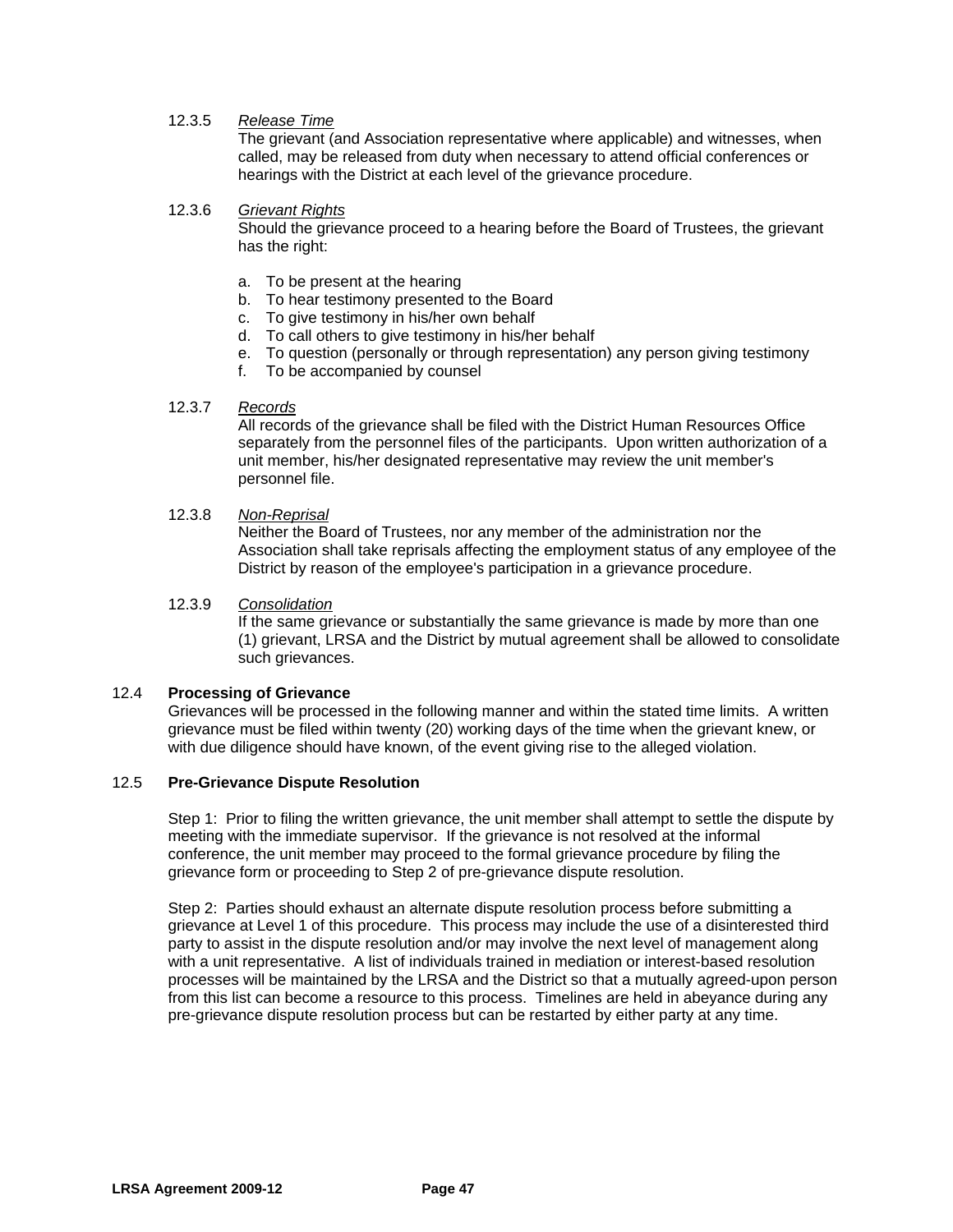## 12.6 **Grievance Dispute Resolution**

## 12.6.1 *Level I – Immediate Manager*

The grievance shall be reduced to writing on a District grievance form signed by the unit member and filed with the immediate manager. The grievance shall include the following information: A statement of the grievance and the facts upon which it is based; the remedial action requested; and the article and section of this Agreement alleged to have been violated. The resolution of the grievance will be prepared in writing by the immediate manager and submitted to the unit member within ten (10) working days of the pre-grievance dispute resolution.

## 12.6.2 *Level II – President or Designee (College); Deputy Chancellor or Designee (District Office)*

The unit member may appeal the decision at Level I within ten (10) working days after receipt of the written decision of the immediate manager by submitting all pertinent written materials to the President/Deputy Chancellor (or designee). The President/Deputy Chancellor (or designee) will meet with the unit member within ten (10) working days of receipt of the grievance and shall render a decision within ten (10) working days of the meeting.

## 12.6.3 *Level III – Chancellor or Designee*

The unit member may appeal the decision at Level II within ten (10) working days after receipt of the written decision of the President/Deputy Chancellor (or designee) by submitting all pertinent written materials to the Deputy Chancellor overseeing Human Resources (or designee) for forwarding to the Chancellor (or designee) for review. The Chancellor (or designee) will meet with the grievant and will present a written resolution to the grievant within fifteen (15) working days of the meeting.

## 12.6.4 *Level IV – Board of Review*

The LRSA on behalf of the grievant(s) may appeal the decision at Level III within ten (10) working days after receipt of the written decision of the Chancellor (or designee) to a Board of Review.

- a. The appeal shall be filed in the office of the Chancellor and shall include all pertinent written materials.
- b. The Board of Review shall consist of three (3) members. Those eligible to serve as chairperson of the Board of Review shall be limited to those obtained from a list from the State Mediation and Conciliation Service or those obtained from a list developed by PERB.
- c. Within ten (10) working days of receipt of the appeal, each party shall select a member of the Board of Review and shall so notify the office of the Associate Vice Chancellor of Human Resources.
- d. The office of the Associate Vice Chancellor of Human Resources shall obtain a list of seven (7) eligible participants developed by the State Mediation and Conciliation Service or Public Employment Relations Board.
- e. The chairperson shall be selected by alternate striking of names from the list obtained by the office of the Associate Vice Chancellor of Human Resources as mutually agreed.
- f. The cost of the services of the chairperson of the Board of Review, including per diem expenses, if any, travel and subsistence expense, the cost of recording hearings, the cost of any hearing room, and any costs ordered by the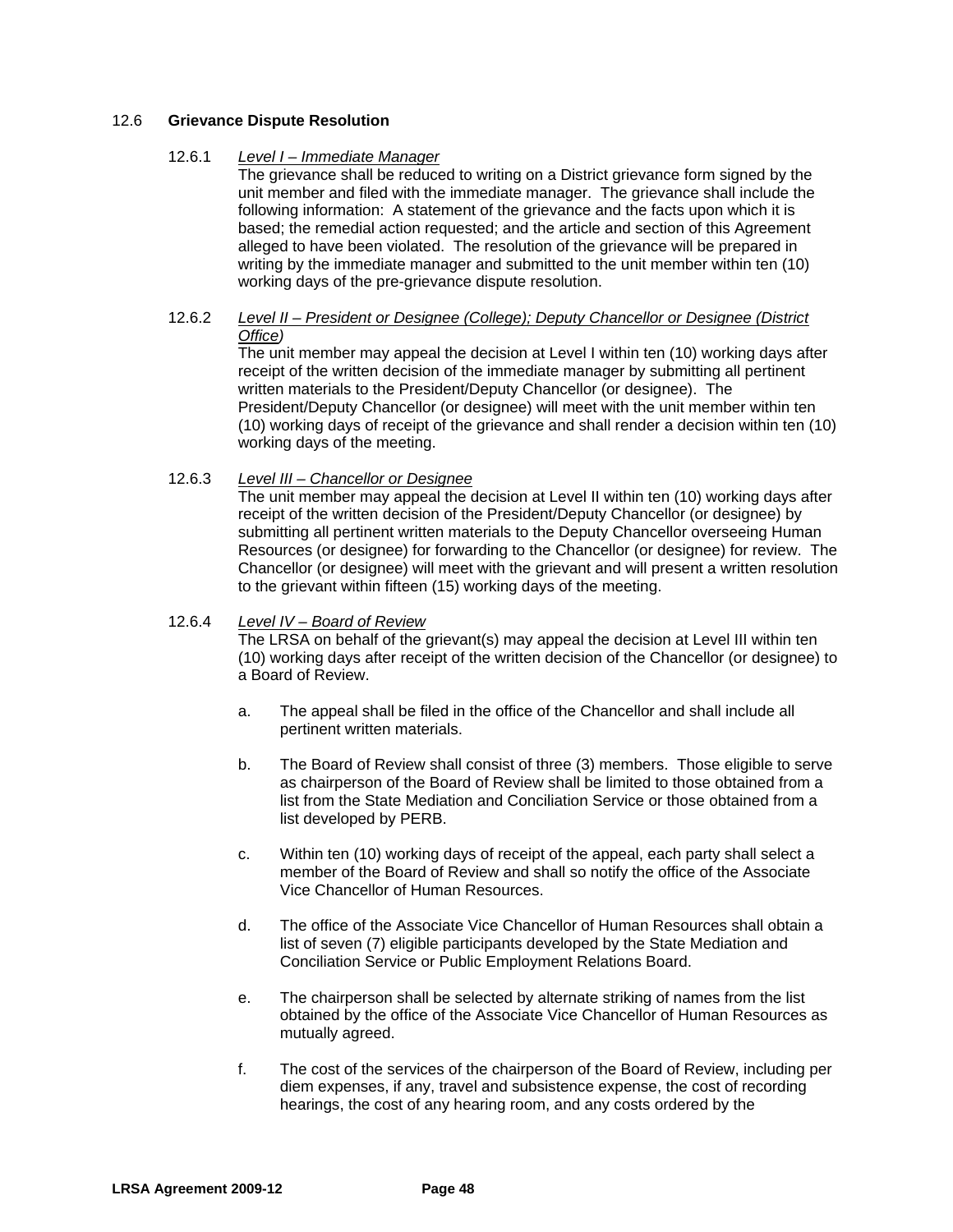chairperson will be shared equally by the parties. All other costs will be borne by the party incurring them.

- g. Every reasonable effort shall be made to conduct a hearing by the Board of Review with the parties to the grievance within twenty-five (25) working days. The parties to the grievance will be allowed to attend all hearings at which information is given to the Board of Review. Sessions of the Board of Review shall be private with attendance limited to the members of the Board of Review, the parties to the grievance, their representatives, if any, and witnesses called by the Board of Review. During the pendency of a proceeding before the Board of Review, no disclosure of the proceedings shall be made public without concurrence of the chairperson and the parties to the grievance. The Board of Review shall issue its decision no later than twenty (20) working days from the date of the close of the hearings. Its decision shall be in writing, shall include findings of fact, reasoning and conclusions on issues submitted, and shall be transmitted promptly to all parties in interest and the Board of Trustees.
- h. The Board of Review shall have no right to amend, modify, nullify, ignore, add to, or subtract from the provisions of this Agreement. They shall consider and decide only the specific issue submitted to them in writing by the Board's representative and the aggrieved and shall have no authority to make recommendation on any other issue not so submitted to them. The Board of Review shall be without power to make decisions contrary to or inconsistent with or modifying or varying in any way to applicable laws and rules and regulations having the force and effect of law.
- i. The decision of the Board of Review shall supersede all previous decisions and shall become binding on all parties unless appealed to the Board of Trustees by the aggrieved or the Chancellor within five (5) working days after receiving the Board of Review decision.
- j. The decision of the Board of Review shall not be binding except in cases where the remedy is payment by the District of \$5,000 or less. Cases where the amount in controversy is \$5,000 or less that are determined by the Board of Review shall be binding on the parties but shall not be considered precedent setting.
- k. Where any grievance is appealed to the Board of Review on which the Board has no power to rule, it shall be referred back to the parties without decision or recommendation on its merit.

## 12.6.5 *Final Level – Board of Trustees*

Except as provided in Section 12.6.4 (j), the decision of the Board of Trustees shall be final and supersede all previous decisions. The Board of Trustees shall render a final decision within forty-five (45) working days after receipt of the appeal and shall transmit it promptly to all parties in interest. If, during its deliberations on the matter, the Board of Trustees receives evidence from either party to the grievance, it shall immediately notify in writing the other party or the unrepresented grievant and provide them the opportunity to produce any evidence in response on the issue(s) in question before it renders its final decision.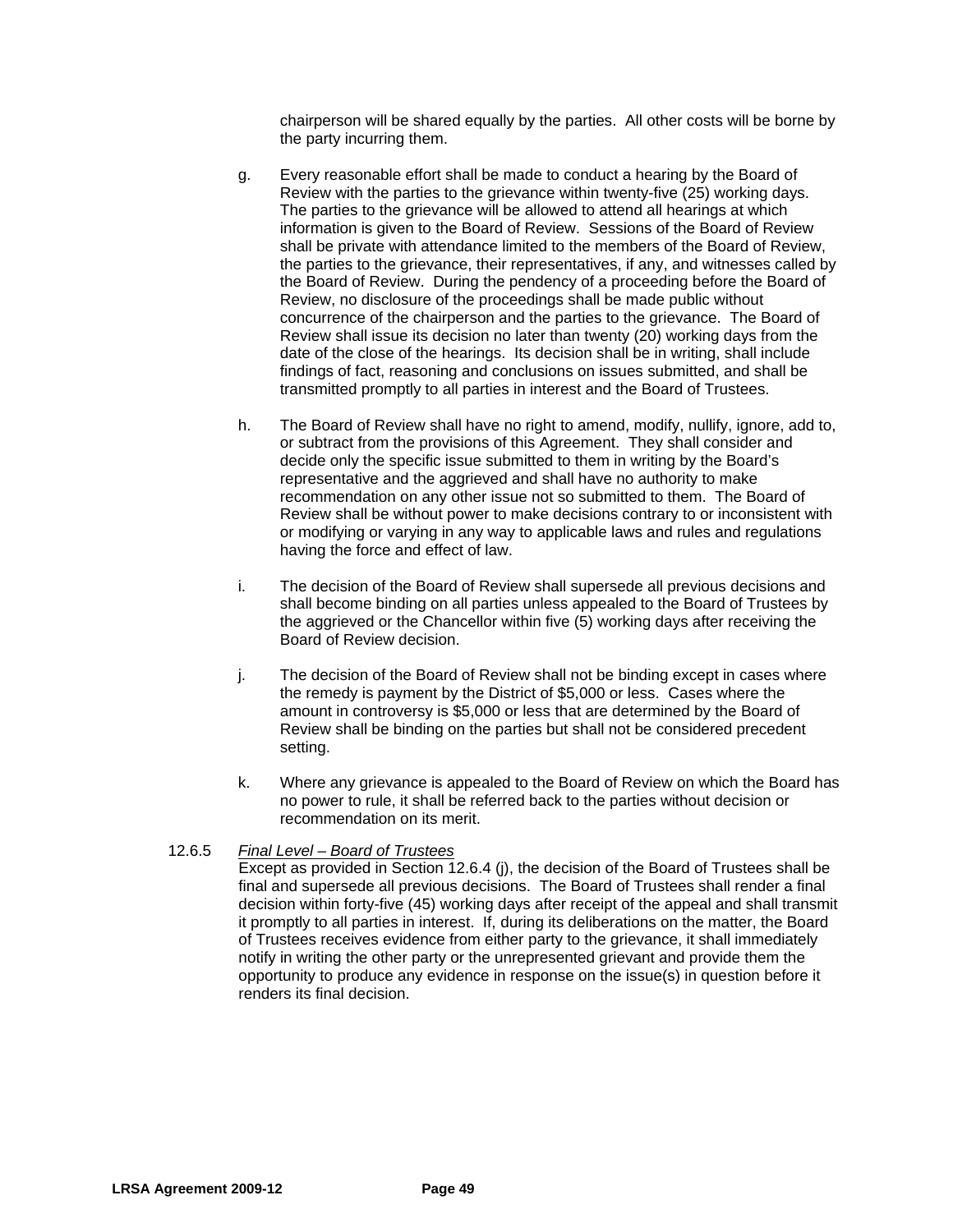## **Article 13: Safety**

## 13.1 **Safety**

Safety is a mutual concern to both employees and employer. The District recognizes its responsibility to comply with Cal-OSHA regulations in providing employees with safe working conditions. District employees and the Association recognize their duty to follow safe working procedures, to utilize appropriate safety gear, and to submit written reports of unsafe conditions. Employees should report conditions deemed to be unsafe or hazardous or which represent a danger to health or safety.

- 13.1.1 Any on-the-job disputes over safety conditions that cannot be resolved between the employee and the immediate supervisor will be addressed to the Location Safety Officer. Employees will report safety concerns to the officers designated at the location where the employee is permanently assigned.
	- 13.1.1.1 At this time Location Safety Officers designated by the Chancellor (or designee) are as follows:
		- a. College Campus Vice Presidents of Administration (or designees)
		- b. Facilities Management/District Office/Business and Economic Development Center – Associate Vice Chancellor of Facilities Management
	- 13.1.1.2 If the Location Safety Officer determines that the conditions are safe, the employee is expected to proceed with the required tasks. Failure to comply may result in disciplinary action. An employee may report the incident to the Location Safety Committee, if he/she finds the decision unsatisfactory. The committee will review the matter at a regularly scheduled meeting.

#### 13.2 **Location Safety Committees**

- 13.2.1 To ensure employer's/employees' recognition of the importance of a safe working environment and safe working conditions by both the District and the employees, Location Safety Committees shall be constituted on each campus of the District and Facilities Management/District Office.
- 13.2.2 A representative from each employee unit including Blue Collar, White Collar, Supervisors, Management/Confidential and faculty will be invited to serve on the Location Safety Committee. The President of the LRSA shall appoint one (1) member of the supervisors unit at the appropriate work location to each of the four (4) Location Safety Committees. The Location Safety Officer will assume responsibility for coordinating these meetings. Other individuals with concerns and/or expertise in the area of health and safety may be invited to serve on these committees as well.
- 13.2.3 A Safety Coordinator will be appointed from each safety committee to act as a safety representative to a district-wide committee.

#### 13.3 **Procedure**

13.3.1 The Location Safety Committees shall meet periodically to review and make recommendations on the following items: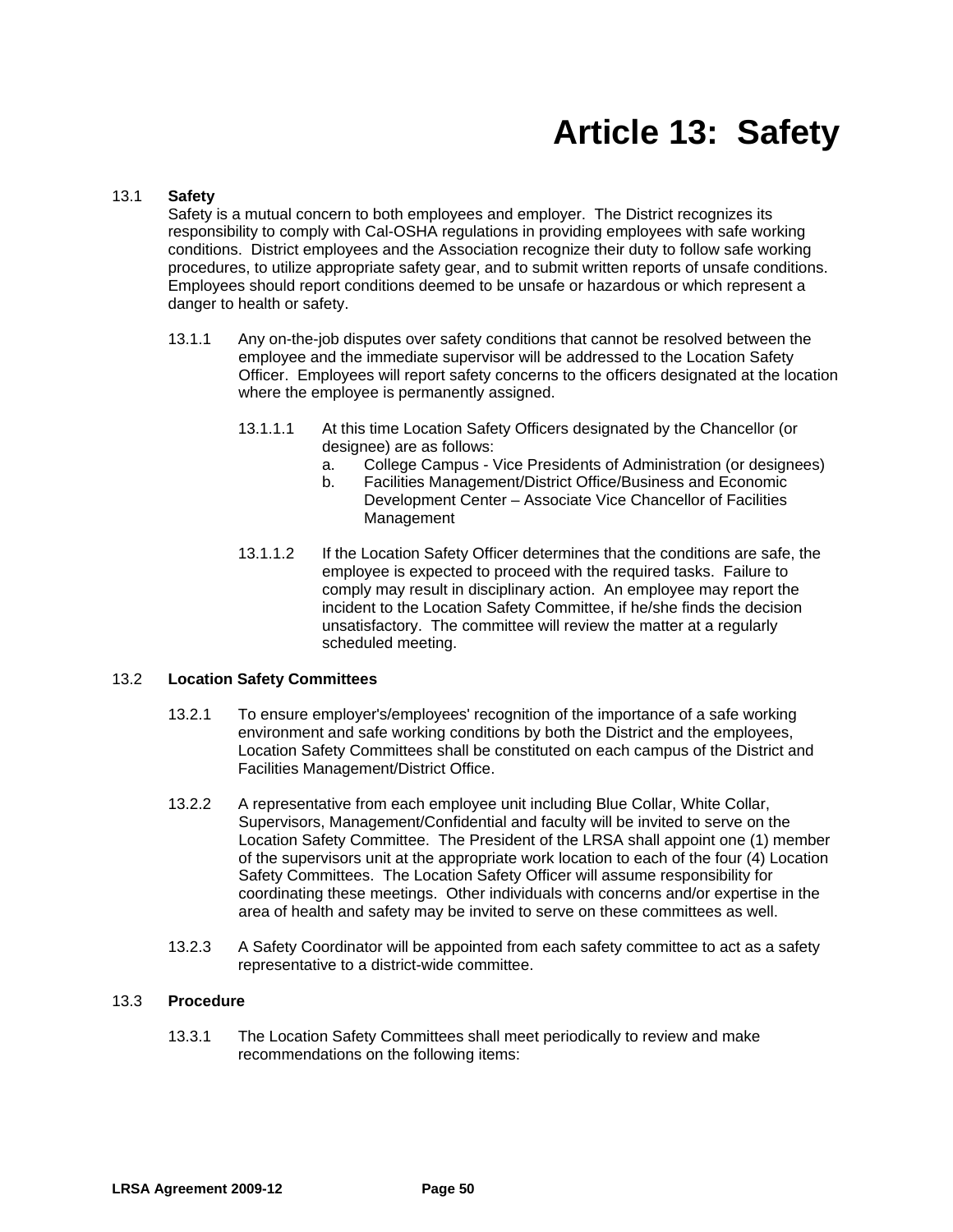- a. Accident reports filed by employees during the intervening period. The committee will examine the cause and develop a follow-up procedure for correction, if possible;
- b. Reports filed by employees or others of alleged safety deficiencies or problems or health hazards;
- c. Safety equipment, safety classes and other related safety matters, including safety procedures, safety handbooks, and the responsibility of employees concerning safety practices.
- 13.3.2 Location Safety Committee members shall first attempt to resolve safety problems on each campus or work site. Any unresolved safety problem not settled at the college/Facilities Management level may be appealed to the District Appeals Committee.
- 13.3.3 A listing of the safety committee membership at each site shall be provided annually to the LRSA. The LRSA will annually provide the District Human Resources Office with a list of supervisor appointments to all committees for which it has jurisdiction.

## 13.4 **District Appeals Committee**

A District Appeals Committee is hereby established composed of one (1) District safety representative appointed by the Chancellor (or designee) and one (1) member appointed by each employee organization. Any disputes involving safety which have not been settled at the college level will be presented at a scheduled hearing arranged by the District Appeals Committee.

Every effort will be made to provide a satisfactory solution to safety concerns. Recommendations of the District Appeals Committee will be presented to the Chancellor (or designee) whose decisions shall be final. This appeal procedure is provided in lieu of the regular grievance procedure of Article 12 and its use for safety problems is exclusive.

## 13.5 **Safety Equipment**

The District agrees to make available needed safety equipment recommended by the Location Safety Committees if approved by the Chancellor (or designee). Employees will be required to use the safety equipment when appropriate. Failure to do so may result in disciplinary action.

## 13.6 **Safety Classes**

The District agrees to compensate at the regular rate of pay any employee who is required by the District to attend safety classes and first aid classes outside of his/her normal workday.

## 13.7 **Training Information**

The District and the Los Rios Supervisors Association recognize the importance of training and information. Every effort will be made to disseminate information to employees describing the latest techniques in achieving a safe working environment. Films and visual aids may also be used from time to time.

## 13.8 **Safety Complaint Form**

The District will provide a safety complaint form. Those forms will be available on the respective work sites so that when alleged safety hazards exist a formal complaint may be filed.

#### 13.9 **Illness/Injury Prevention Plan**

The District will operate an Illness/Injury Prevention Plan as required by law. Members of the LRSA, after being informed of the procedures, will adhere to them.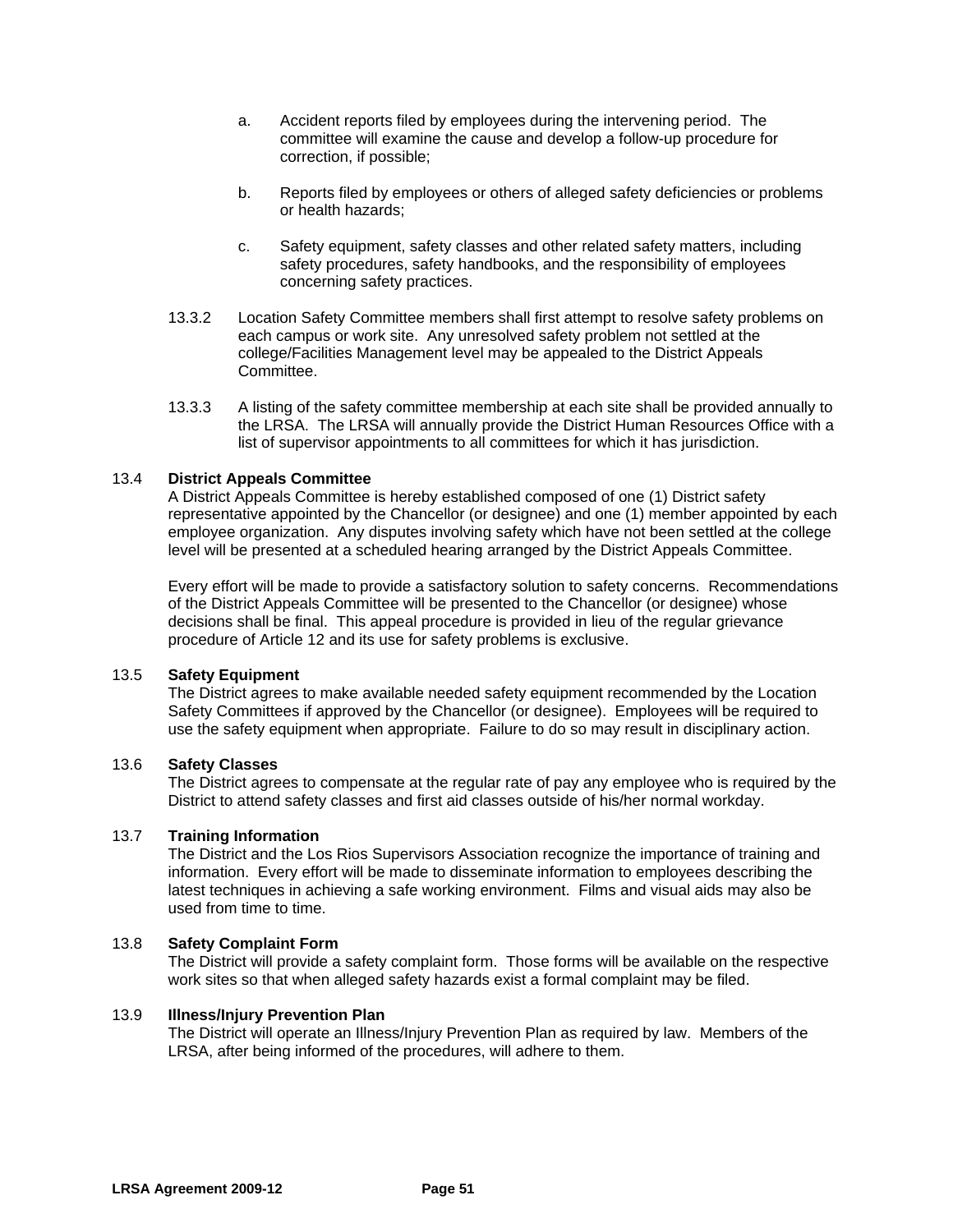## 13.10 **Police Uniforms**

- 13.10.1 The uniforms, equipment, identification badges, emblems and cards required to be worn by the employee shall be a District expense. Uniform, accessories and related equipment are required to be worn while on duty; exceptions are subject to the express consent of the Chief of Police
- 13.10.2 The District agrees to provide the following uniform and equipment items for all Captains prior to his/her starting date of employment:

## Uniform items:

- a. Three (3) navy blue uniform pants
- b. Three (3) navy blue long sleeve uniform shirts
- c. Three (3) navy blue short sleeve uniform shirts
- d. One (1) navy blue uniform jacket (Tuffy/Metro)
- e. Two (2) silver name tags (for shirt/jacket)
- f. One (1) pair of silver Captain's bars
- g. One (1) pair of leather uniform shoes
- 13.10.3 The following equipment items will be purchased and maintained by the District and will remain the property of the District. Upon termination of employment, the items will be returned to the District.

Equipment items:

- a. One (1) standard issue SigSauer 40 caliber firearm, holster, and magazine holder
- b. One (1) sam brown black leather duty belt
- c. One (1) key holder
- d. Four (4) belt keepers
- e. One (1) leather handcuff case and handcuffs
- f. One (1) pair of silver Captain's bars
- g. One (1) CPR kit with nylon case
- h. One (1) Streamlight SL20X or Stringer rechargeable flashlight with AC charger and ring holder
- i. One (1) mace/pepper spray and holder
- j. One (1) collapsible baton and holder
- k. One (1) safety vest
- l. Rain gear
- 13.10.4 After successful completion of the probationary period, the Captain shall be provided the following additional uniform items:
	- a. Three (3) navy blue uniform pants
	- b. Two (2) navy blue long sleeve uniform shirts
	- c. Two (2) navy blue short sleeve uniform shirts
	- d. One (1) pair of leather uniform shoes

The uniform items will be provided through use of a District purchase order issued to a vendor(s) selected by the District.

13.10.5 A uniform allowance of \$575 shall be provided to each Captain for each fiscal year after the first year. This allowance will be in the form of a District purchase order issued to a vendor(s) selected by the District. After a Captain is appropriately uniformed, the Captain may purchase additional equipment/uniform items with approval from the Chief of Police.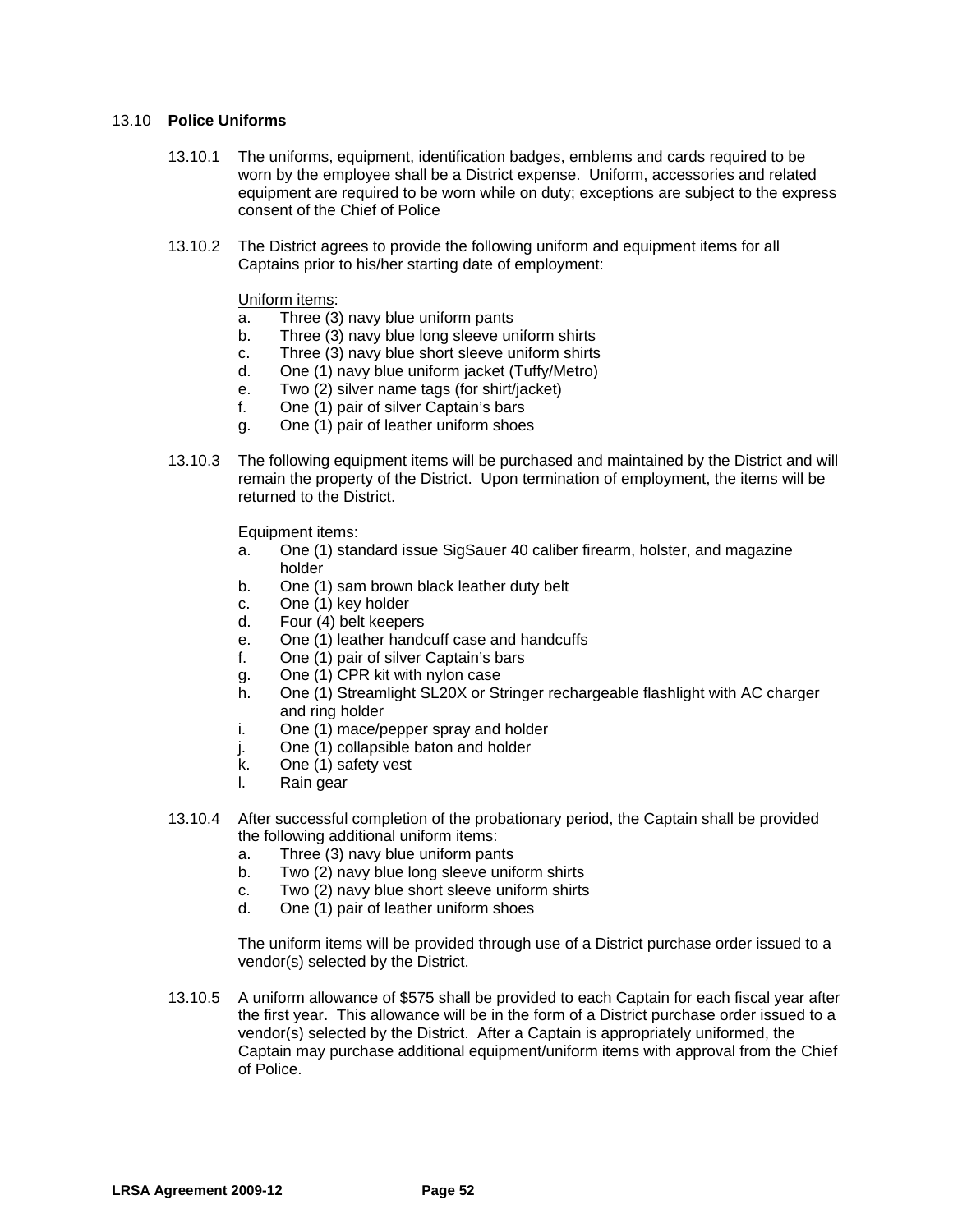- 13.10.6 Upon hiring, the Captain shall be issued one (1) Tuffy/Metro blue uniform jacket (see Section 13.10.2). Replacement of the jacket shall require the approval of the Chief of Police.
- 13.10.7 *Replacement of Equipment*

The District shall replace the safety equipment which is required by the District, which includes but is not limited to the items listed in 13.10.3 (equipment items only) which have become unserviceable through normal wear and tear or circumstances under which the equipment has become unusable through no fault of the employee.

13.10.8 The Police Services Committee shall develop a recommendation for the proper summer attire for Captains. This committee is composed of Police Captains and the Chief of Police.

## 13.11 **Safety Vest**

The District will provide one (1) custom fitted safety vest for each Captain which shall be worn by the employee at all times during the work day. The officer shall not be required to wear the safety vest when medical verification, in writing, is provided to the District by a physician.

## 13.12 **Facilities Management and Custodial Supervisor Uniforms**

- 13.12.1 The District shall provide eight (8) shirts and one (1) jacket to LRSA unit members in the following classifications:
	- a. HVAC Supervisor
	- b. Grounds Supervisor
	- c. Utilities Supervisor
	- d. Structures Supervisor
	- e. Facilities Maintenance Supervisor
	- f. Transportation Supervisor
	- g. Custodial Supervisor
	- h. Custodial/Receiving Supervisor

Uniform shirts and/or jackets are to be worn during scheduled work hours. The uniform shirts and jacket shall not be worn by unauthorized personnel or for activities outside the work environment or normal scope of duties.

- 13.12.2 LRSA unit members identified in Section 13.12.1 shall be issued up to eight (8) shirts on an annual basis in January as needed. Shirt options shall be shared by the Administrator of each department/section (FM, Custodial) after consultation with the appropriate department/section supervisors.
- 13.12.3 Uniforms shirts purchased for unit members specified in 13.12.1 and working at Facilities Management shall be embroidered with "Los Rios Facilities." Uniform shirts purchased for Custodial Supervisors and Custodial/Receiving Supervisors shall be embroidered with the unit member's college name. ID badges, if issued by the unit member's work location, shall be worn on the outer uniform garment (shirt or jacket) in view.
- 13.12.4 In the interest of security, uniform shirts must be turned in to the unit member's supervisor when ready to discard so they can be recycled into shop rags or destroyed. The uniforms shirts shall not be given to charitable organizations or disposed of in any other manner that would allow it to be worn by anyone other than the unit member.
- 13.12.5 LRSA unit members identified in Section 13.12.1 shall be issued one (1) approved jacket per year as needed. Jacket options shall be shared by the Administrator of each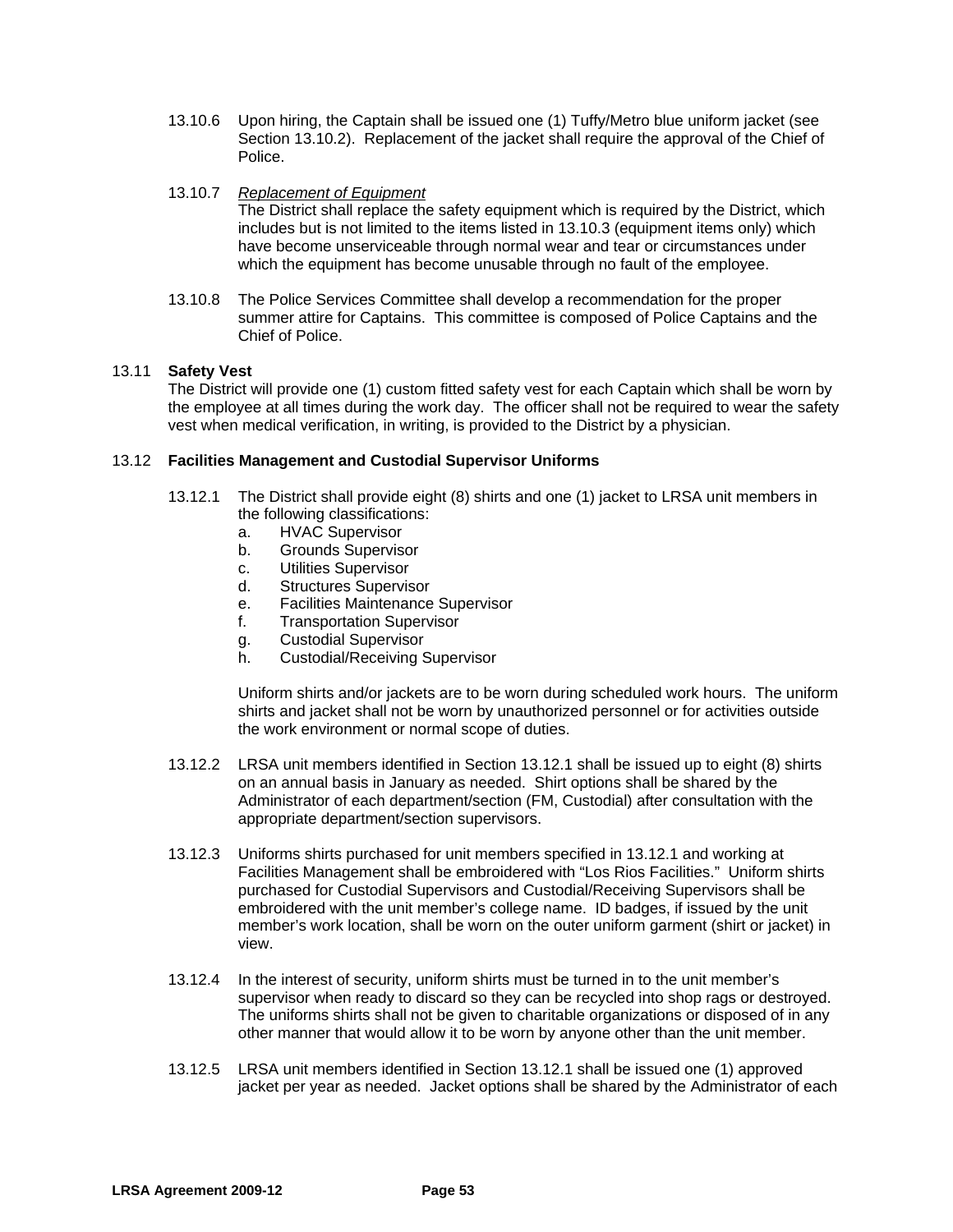department/section after consultation with the appropriate department/section supervisors.

13.12.6 Jackets can be replaced as needed with immediate approval of the unit member's supervisor. The old jacket must be turned in to the unit member's supervisor when ready to discard so it can be destroyed. The jacket shall not be given to charitable organizations or disposed of in any other manner that would allow it to be worn by anyone other than the unit member.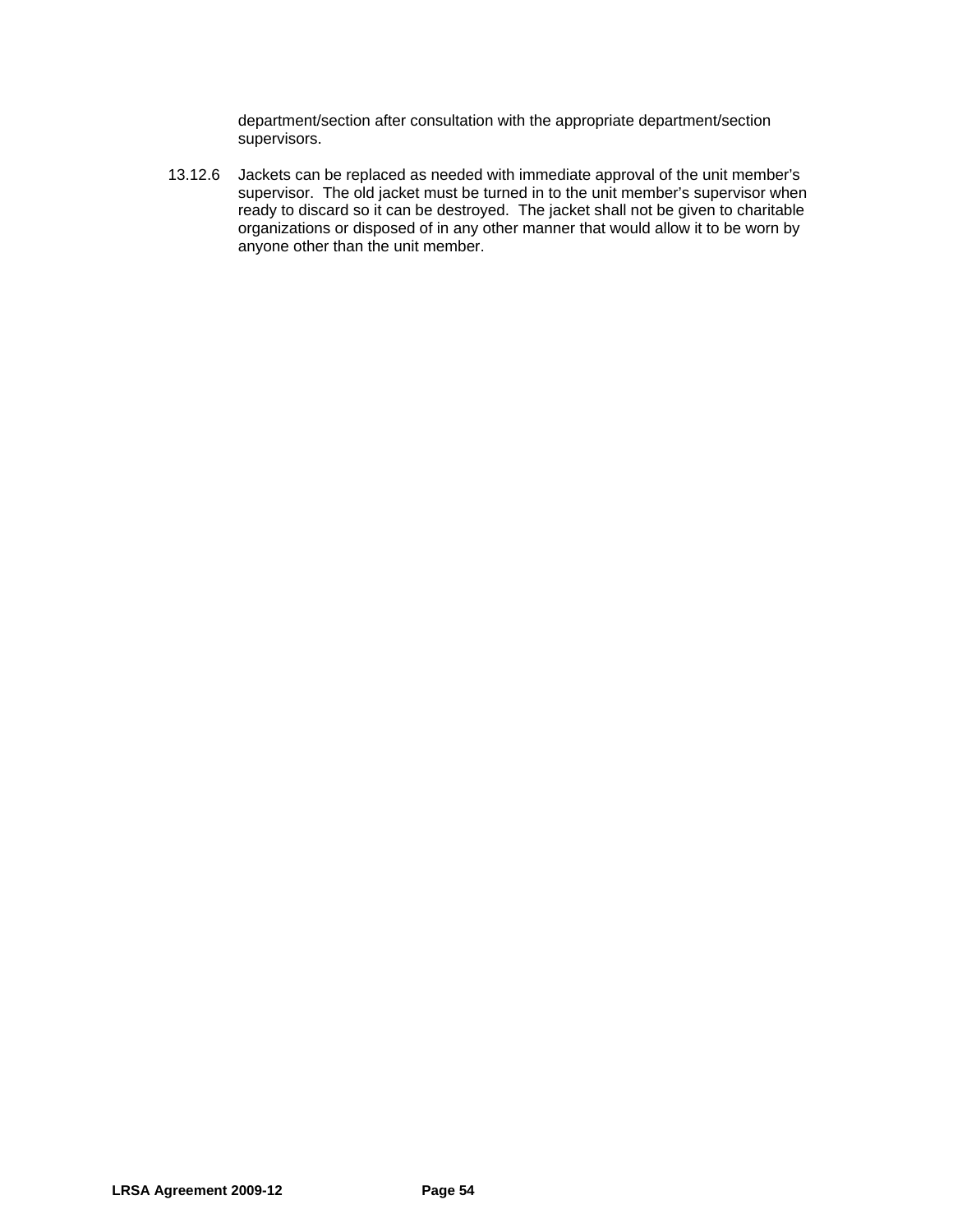# **Article 14: Savings Provision**

14.1 This Agreement sets forth the full and entire understanding of the parties regarding the matters contained herein and any other prior or existing understanding or agreement by the parties, whether formal or informal, regarding any such matters is hereby superceded.

With respect to other matters within the scope of negotiations, negotiations may be required during the term of this Agreement as provided in Section 14.2 below.

14.2 The parties agree that the provisions of this subsection shall apply only to matters which are not covered in this Agreement.

The parties recognize that during the term of this Agreement, it may be necessary for the District and/or LRSA to make changes in the areas within the scope of negotiations.

Prior to the implementation, the parties shall undertake negotiations regarding the impact of such changes on the employees or LRSA when the following exist:

- a. Where such changes would affect the working conditions of employees of LRSA.
- b. Where LRSA and the District agree to negotiate.
- 14.3 If a request to negotiate is submitted, said obligation to meet and confer in good faith over the impact of the proposed change shall be fulfilled prior to implementation of the change.
- 14.4 Any agreement/MOU resulting from such negotiations shall be executed in writing and shall become an addendum to this Agreement once approved by both LRSA and the District.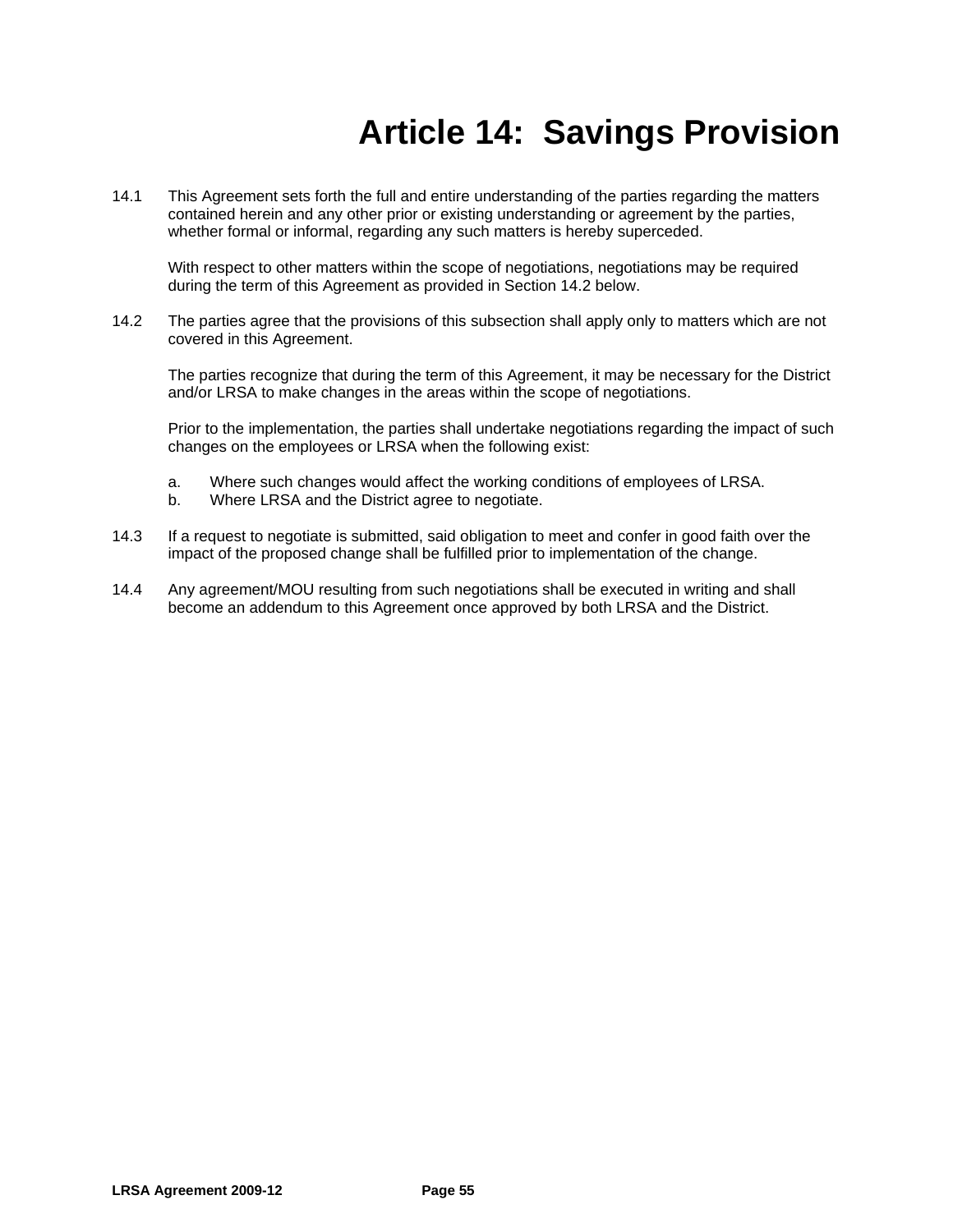# **Article 15: Non-Discrimination**

The District and the LRSA agree to not discriminate against any member represented by this contract on the basis of race, color, creed, national origin, religion, gender, age, sexual orientation, political beliefs, political activities, political affiliation or marital status and shall conform to the provisions of the Americans with Disabilities Act. Complaints of discrimination or sexual harassment will be addressed in accordance with established Board policies and administrative regulations and applicable laws. The LRSA supports the District's commitment to equity and diversity.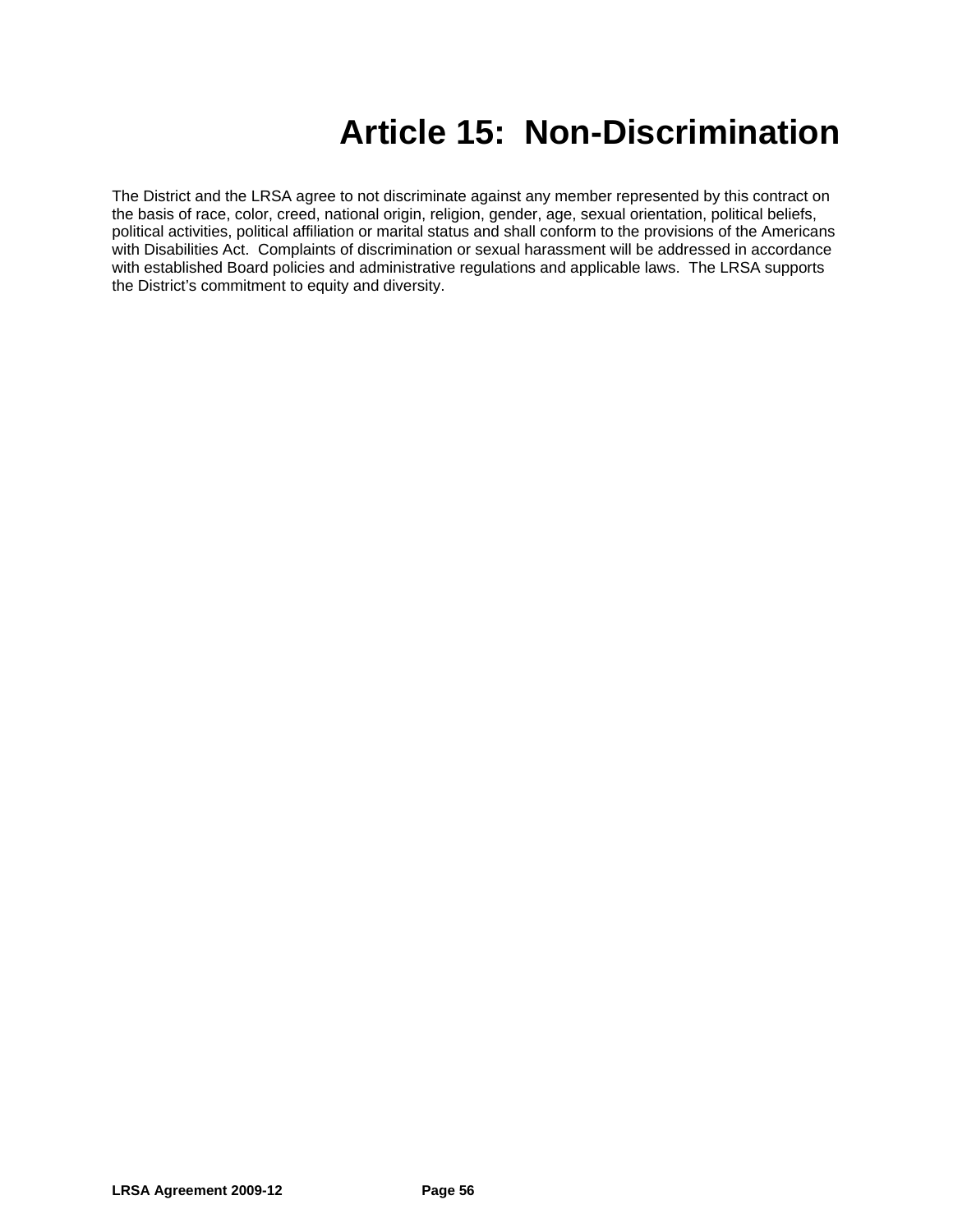# **Article 16: Support of Agreement**

In order that public education shall best be served and in the fullest spirit of Chapter 10.7 of the Government Code (Rodda Act) to promote high ideals of public employer-employee relations, the Association and the District agree to wholeheartedly support the terms and conditions of this contract.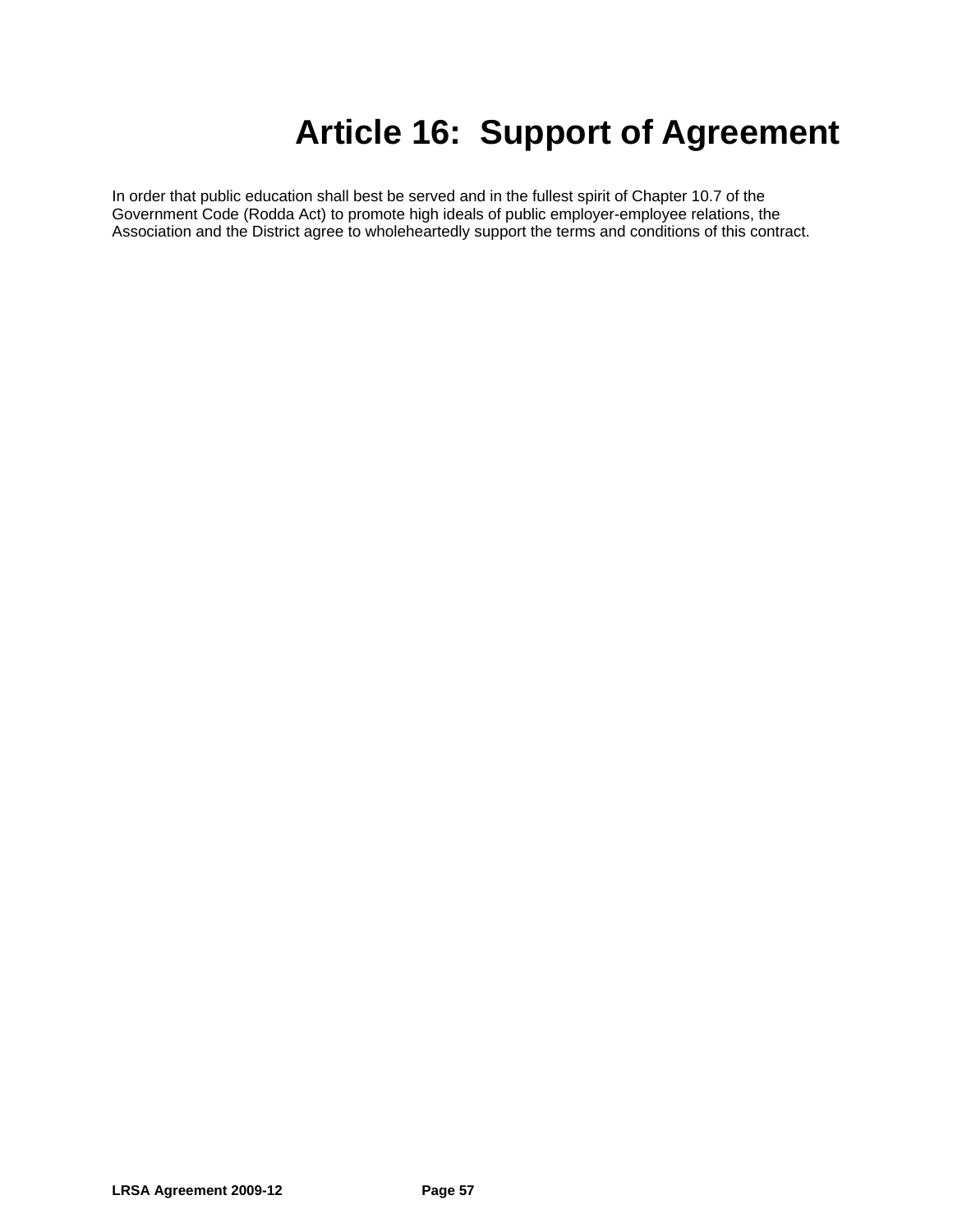# **Article 17: Effect of Agreement**

It is understood and agreed that the specific provisions contained in this Agreement shall prevail over District practices and procedures and over laws to the extent permitted by law. Nothing contained herein shall preclude the parties, should they mutually desire to do so, from meeting and consulting on issues not covered by this Agreement.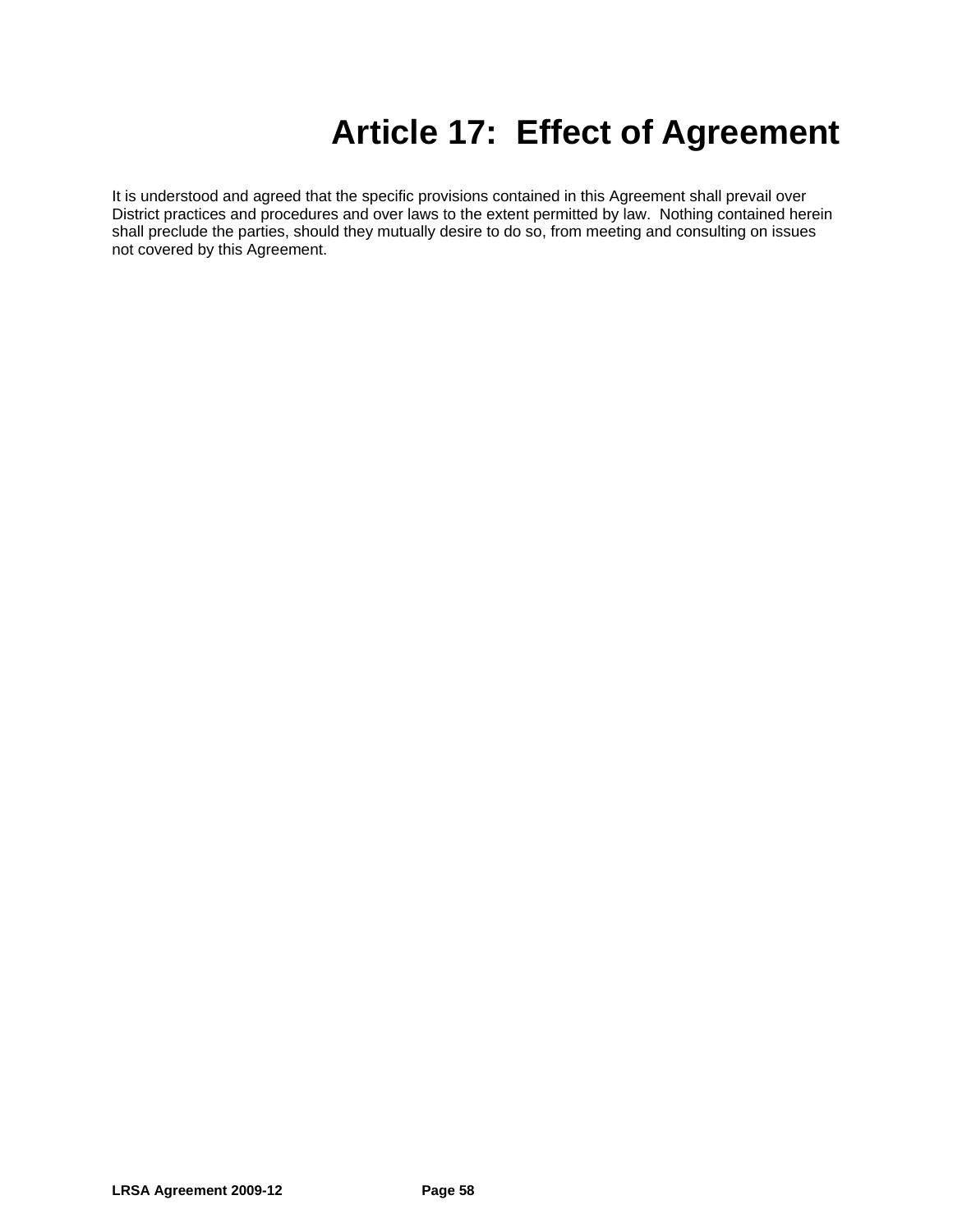## **Article 18: Term of Agreement**

- 18.1 This Agreement shall be effective July 1, 2009, through June 30, 2012, and shall be binding upon the Board, the Association and its members. This Agreement is to apply to all members of this unit who are employees of record as of the effective date of this Agreement. The parties acknowledge that this Agreement constitutes the full and complete commitment between parties and represents the completion of the bargaining obligation for the duration of this Agreement unless mutually agreed upon with respect to any subject or matter of bargaining, even though such subjects or matters may not have been within the knowledge or contemplation of either or both parties at the time of negotiations or signing of this Agreement.
- 18.2 The parties acknowledge that during the negotiations which resulted in the Agreement, each had the unlimited right and opportunity to make demands and proposals with respect to any subject or matter appropriate for collective bargaining, and the understandings and the agreements arrived at by the parties after the exercise of that right and opportunity are set forth in this Agreement. Therefore, the Board and the Association, for the life of this Agreement, each voluntarily and unqualifiedly waives the right and each agrees that the other shall not be obligated to bargain collectively unless mutually agreed upon with respect to any subject or matter, even though such subjects or matters may not have been within the knowledge or contemplation of either or both of the parties at the time that they negotiated or signed this Agreement.
- 18.3 This Agreement shall automatically be renewed and shall be binding for an additional one (1) year period unless either the Board or the Association gives written notice to the other not later than January 1 next prior to the aforesaid expiration date of the Agreement of its desire to modify the Agreement for a successive term or to terminate the Agreement.

IN WITNESS THEREOF, this Agreement has been duly executed by the parties this 17th day of June, 2009, to be effective July 1, 2009.

LOS RIOS SUPERVISORS ASSOCIATION LOS RIOS COMMUNITY COLLEGE DISTRICT

Christine Thomas, President **Pamela Haynes, President**,

By\_\_\_\_\_\_\_\_\_\_\_\_\_\_\_\_\_\_\_\_\_\_\_\_\_\_\_\_\_\_\_\_\_\_\_\_\_\_ By\_\_\_\_\_\_\_\_\_\_\_\_\_\_\_\_\_\_\_\_\_\_\_\_\_\_\_\_\_\_\_\_\_\_\_\_ Board of Trustees

 \_\_\_\_\_\_\_\_\_\_\_\_\_\_\_\_\_\_\_\_\_\_\_\_\_\_\_\_\_\_\_\_\_\_\_\_\_\_\_ \_\_\_\_\_\_\_\_\_\_\_\_\_\_\_\_\_\_\_\_\_\_\_\_\_\_\_\_\_\_\_\_\_\_\_\_\_ Marty Purmort, Vice President **Brice Harris**, Chancellor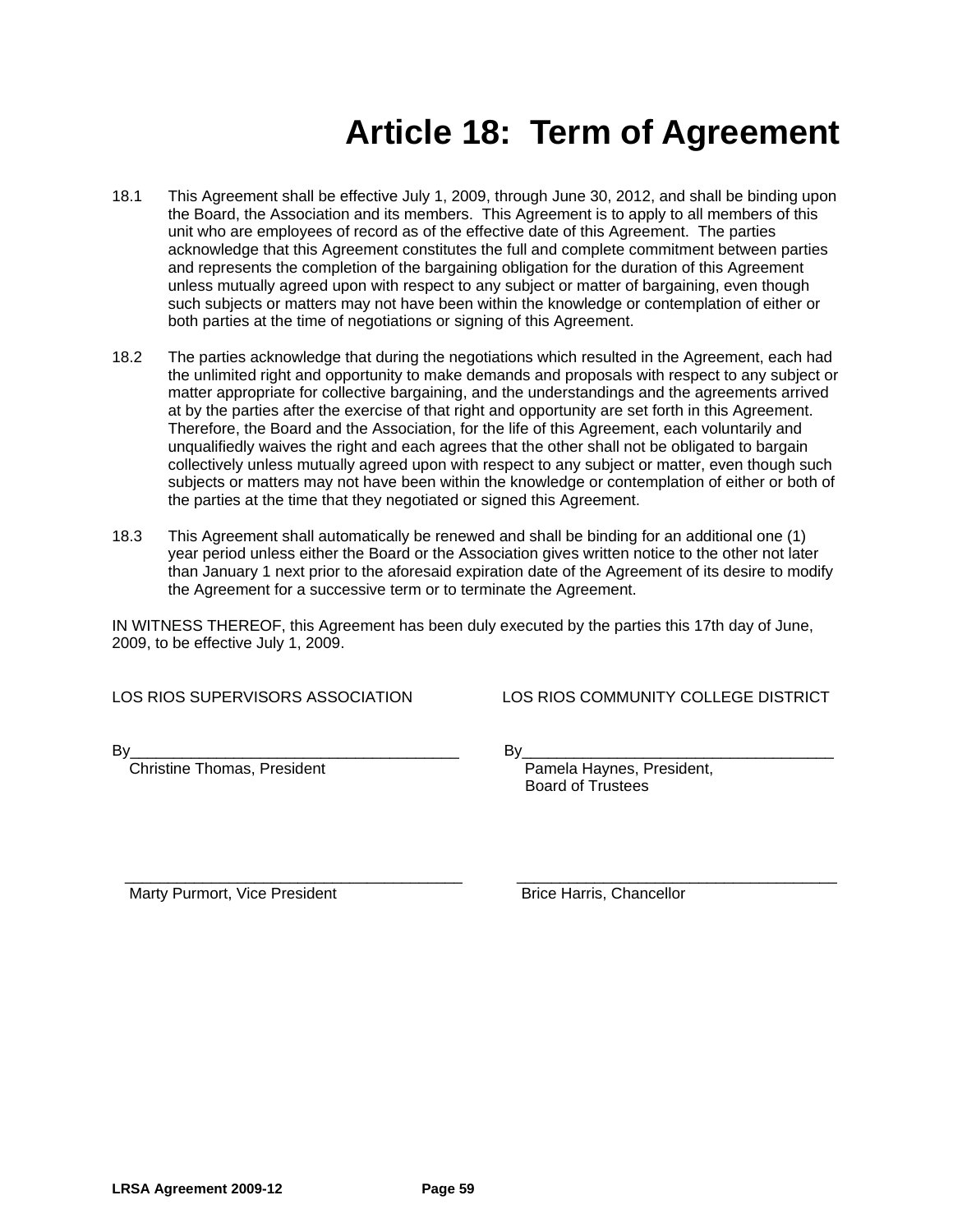# **Appendix A: Compensation 2009-10**

## A.1 **Funding Sources for Salary & Benefit Improvements**

The bargaining unit shall receive its proportionate share of eighty percent (80%) of certain new or increased unrestricted revenue that is above an established base amount.

The bargaining unit's proportionate share of such revenues is based upon:

- A.1.1 The unit's total salary and benefit cost, including the cost of District contribution towards health coverage for all authorized/filled positions associated with the LRSA unit is
- A.1.2 Which is compared to the total District salary, benefit and contribution costs for authorized/filled positions of all District employee groups.
- A.1.3 Authorized/filled positions funded from special programs/categorical funds are excluded from calculations of both LRSA unit's cost and other employee group costs.
- A.1.4 The related salary and benefit costs including the District contribution costs associated with District contract managers are also excluded.

The determination as to whether such defined revenues are "continuous" or "one-time-only" is defined below but may be modified during the term of this contract due to new State regulations. Such revenues and related base amounts associated with such revenues are defined as follows:

## A.2 **Program Based Funding (PBF) Revenue (Base, COLA & Growth)**

- A.2.1 The base amount for 2009-10 is the revenue level recognized in the 2008-09 fiscal year that was used for retroactive salary improvement calculations for that year. The base amount includes any Growth Funds and any Program Improvement Funds and is reduced by any State deficit which may be applied retroactively. Typically, the amount received in the preceding year per PBF provisions is the revenue recognized for that year if no statewide deficit is projected.
- A.2.2 Program Based Funding revenues are generally considered "continuous" funds and shall be used to fund continuing salary and benefit costs applicable to the LRSA unit members. New or increased Program Based Funding revenues above the base amount are generally derived from two sources: 1) Cost of Living Adjustments (COLA); and 2) Growth Funds. In addition, the District may receive Equalization funds under Program Based Funding provisions. The determination, availability, and distribution of the bargaining units proportionate share of new or increased Program Based Funding revenues due to the COLA factor is dependent upon the final adoption of the State Budget and the reliability of receiving such entitlements.
- A.2.3 Typically, an initial salary schedule improvement is implemented for the fiscal year which considers the amount of COLA funds authorized in the State Budget for community colleges provided that such COLA funds are reliable (no projected State funding deficit).
- A.2.4 After providing for specified District costs associated with such growth funds, available Growth Funds in 2009-10 which are attributed to PBF provisions are proportionately allocated to the unit. Available Growth Funds are further described in Attachment 1 and are considered "continuous" funds.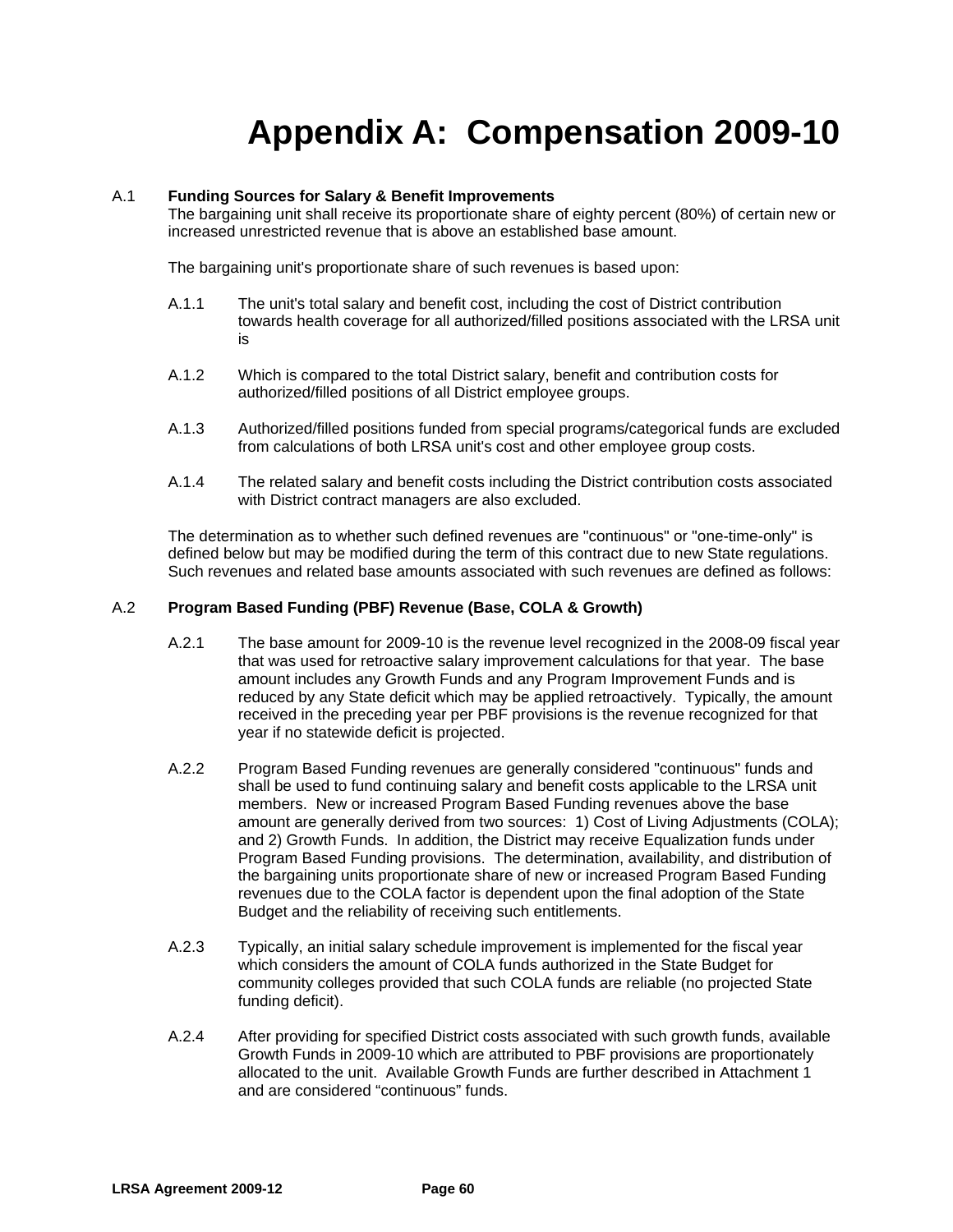A.2.5 Equalization funds are intended to "equalize" the funding for credit full-time equivalent students (FTES) funding across the State. Districts below the statewide average for credit FTES funding are designated as "low revenue." Equalization funds are provided infrequently and may or may not be distributed based upon the PBF determination of a "low revenue" district. However, when Equalization funds are provided, they are considered "continuous" and are included under the Program Based Funding provisions set forth in Appendices A and B.

## A.3 **Basic Skills Growth Revenue**

In 2007-08, the State discontinued funding Basic Skills over cap FTES. Basic Skills funds previously allocated as general purpose were funded under a categorical program titled "Basic Skills Initiative" and are no longer a revenue source for compensation.

## A.4 **Partnership for Excellence (PFE)**

In 2005-06 the Partnership for Excellence Program, previously funded separately by the State, was consolidated into the District's base funding.

## A.5 **Lottery Revenue**

The base amount for Lottery revenue is established at \$3.3M. Lottery revenue is considered onetime-only revenue and the proportionate amount of eighty percent (80%) of such funds distributed to the LRSA unit members is distributed on a one-time-only basis. Effective July 1, 2000, fifty percent (50%) of Lottery revenues above 1997-98 revenues are restricted per the conditions set forth in Proposition 20. Such restricted amounts may not be used for salaries and benefits and, therefore, are excluded from the provisions of this section.

## A.6 **District Contribution Reduction**

Should the District contribution for medical and dental coverage be reduced in 2009-10 below the preceding years established level, the related reduction in District contribution costs for unit members shall be returned to the unit as a source of funds which is available for redistribution.

A.6.1 The amount of funds attributed to any premium reductions in 2009-10 shall be distributed to members in combination with any Growth Funds.

## A.7 **Cost Reduction/Salary Savings**

The proportionate share of any cost savings which was previously funded from student growth funds as further described in Attachment 1 of this Agreement and salary savings described in Section A.15 of this Agreement shall be available to the unit as another source of funds.

A.7.1 The amount of funds attributed to the defined cost savings in 2009-10 shall be distributed to unit members in combination with any growth funds.

## A.8 **State Revenue Recalculation – Other Funding Sources**

Should revenues for Program Based Funding or other State revenue be increased or reduced as a result of retroactive calculations performed by the State Chancellor's Office (February 2011 Recalculation for 2009-10 or other State computations), such revenue adjustments shall be applied in the year the adjustment was made*.* 

## A.9 **Distribution or Allocation of Funds**

Unit members proportionate share of such additional funds shall be applied in the following priority order:

A.9.1 The cost of step increments for 2009-10 including any longevity cost increases for unit members.Any prior year step increment costs which were not adequately funded from previous year's continuing funds; then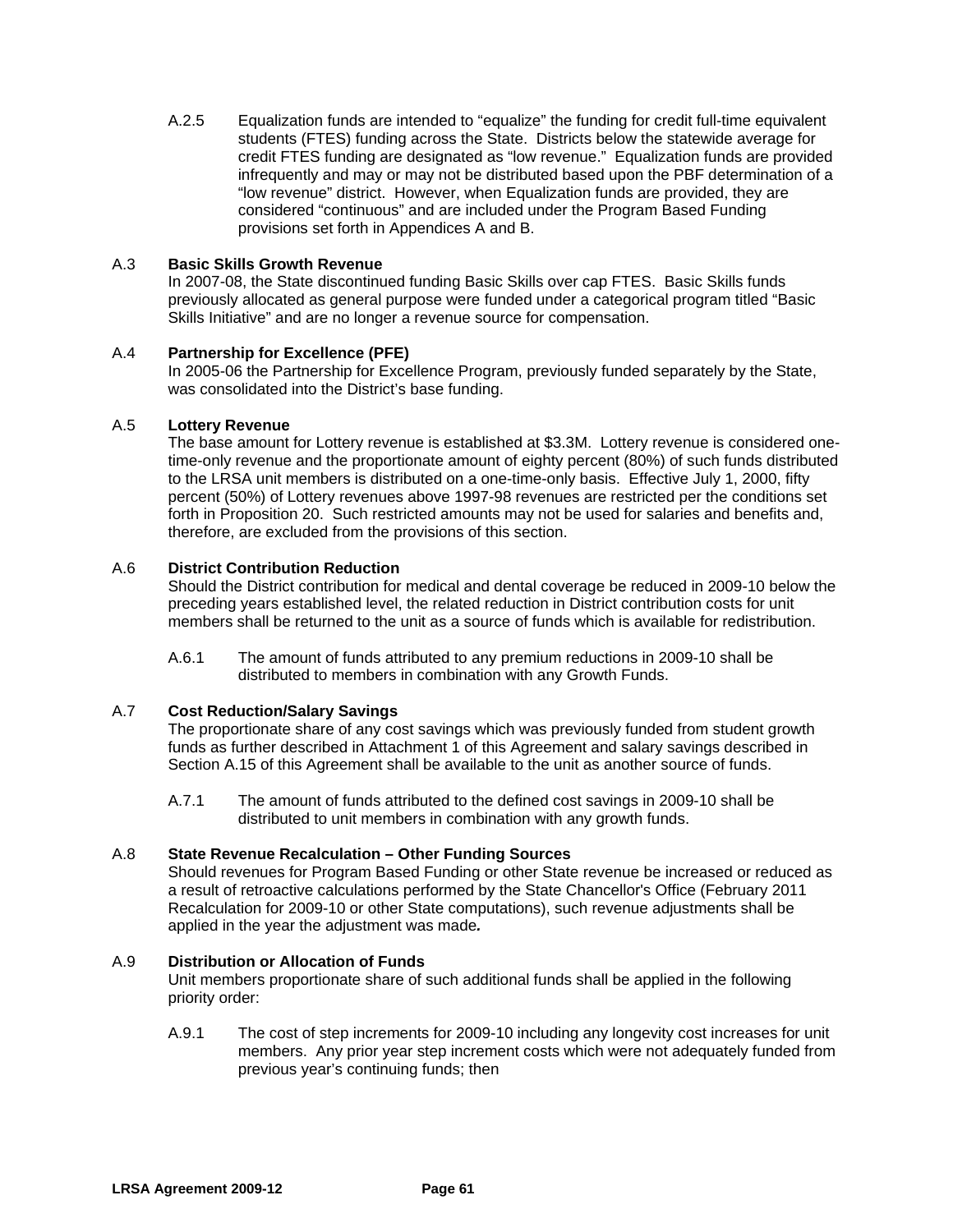- A.9.2 Any increased District cost of providing disability insurance coverage or unemployment insurance coverage to unit members in 2009-10; then
- A.9.3 The District contribution cost increases for medical coverage up to the lowest premium level established by the District health carriers in 2009-10.
	- A.9.3.1 The 2008-09 established District contribution level is currently \$746.66 per month (12 month basis) or as increased pursuant to this section shall be provided to each participating regular employee who works full-time and as further defined in Article 11.
- A.9.4 The increased cost in 2009-10 the District contribution for monthly dental premiums up to the 2009-10 monthly premium amount.
	- A.9.4.1 The 2008-09 established District contribution of \$117.00 per month (12 month basis) or as increased pursuant to this section shall be provided to each participating regular employee who works full-time and as further defined in Article 11.
- A.9.5 The increase in the premium for group life insurance (after the initial three (3) year term expires) for \$50,000 in term life insurance and accidental death and dismemberment coverage.
- A.9.6 Remaining funds shall be combined with the unit's proportionate share of available Growth Funds (Attachment 1) and provided as a retroactive salary improvement for 2009-10. The determination of the salary improvement will include evaluation of the provisions set forth in section 10.5.4 for addition of a twenty (20) year longevity increment. The cost of any salary and payroll-related fringe benefit improvements (continuous or one-time-only improvements) for 2009-10 shall be effective for services rendered as of July 1, 2009.
	- A.9.6.1 The cost of any salary schedule improvements provided in advance (Section A.2.3) of the final determination of revenues available to LRSA shall be considered in any retroactive salary calculations.
- A.10 Any improvements in District contribution levels to the medical and dental plans will be effective July 1, 2009. The amount of funds attributed to any premium reductions in 2009-10 shall be distributed to unit members in combination with any available Growth Funds (Attachment 1).
- A.11 The costs defined in Section A.9 are considered continuing costs and require "continuing" funds (as defined above) in order to continue the funding support of such costs in succeeding fiscal years. Any of the above costs funded in 2009-10 from one-time-only revenues (as defined above) shall be considered one-time-only distributions/improvements for 2009-10.
- A.12 The District and LRSA may meet annually during the term of the 2009-12 contract to discuss possible options for the redistribution of available revenues that are defined per Appendix A, Sections A.2 to A.8.
	- A.12.1 It is understood that the cost of funding annual step increments and increased District contribution for medical/dental coverage shall have first priority on such available funds.

## A.13 **Scheduled Distribution of Lottery Revenues**

The increase in funds attributable to Lottery revenues above the base amount stated in Section A.5 shall be considered one-time-only payments and will be distributed to the LRSA unit members on an annual basis with other retroactive salary compensation for the fiscal year.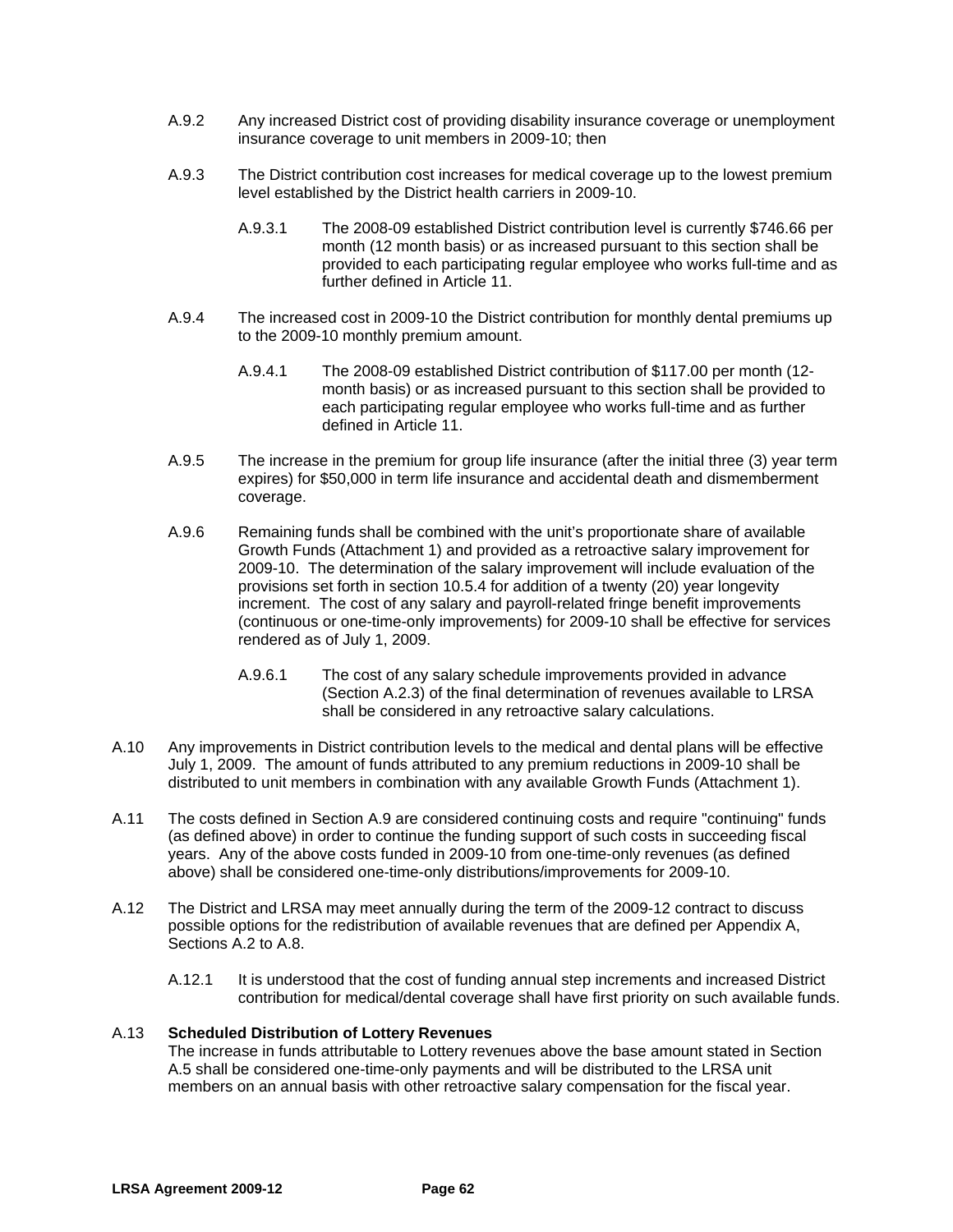- A.13.1 Lottery revenues for the fiscal year will be reasonably estimated at the time of processing any retroactive salary payments and the estimated lottery funds shall be included in the scheduled retroactive compensation improvement. Any revenue differences between actual lottery revenues received for this fiscal year compared to the lottery revenue estimates used for the improvements to salary and benefits shall be included in the succeeding fiscal year revenue distribution to LRSA.
- A.13.2 Lottery revenues below the base amount stated in Section A.5 shall reduce available continuous funds.
- A.13.3 The District Office Business Services staff shall inform the LRSA of the lottery amount received annually.

## A.14 **Distribution of Available Growth Revenues**

The distribution of available Growth Funds, as defined in Attachment 1, and any remaining State COLA revenues shall be distributed no later than sixty (60) days after the final status of such funds is determined by the State Budget Act, or the California Community Colleges Chancellor's Office, or the close of the District's fiscal year, whichever is later.

## A.15 **Salary Savings – 2009-10**

After consideration for replacement costs, net salary schedule savings (decrements) realized from unit members' retirements, resignations and changes to categorically funded assignments which occurs in 2009-10 may be used to:

- A.15.1 Address the unit's proportionate share of any reductions in Program Based Funding revenues which is above the defined base, and
- A.15.2 Remaining net salary savings (decrements) shall be included in the distribution or allocation of funds to unit members as described in A.14.

Salary savings resulting from unclaimed Dependent Care Assistance Program or Flexible Spending Plan elections by LRSA unit members will revert to the unit members who participated in the plan(s) per Internal Revenue Service code net of any costs associated with the plan administration.

## A.16 **Other Unrestricted Funds**

Should other new State unrestricted revenues become available in 2009-10 as a result of changes in funding legislation or excess unrestricted funds above the State's appropriation limit become available, such new revenue source(s) shall be subject to further negotiations.

A.16.1 The District shall notify the LRSA unit of such new unrestricted revenues that are subject to further negotiations.

## A.17 **Excluded Revenue/Funding Sources**

Other State revenues not defined herein, and other categorical apportionment funds, state apprenticeship, and other restricted or designated revenue sources shall be excluded from any computations of the bargaining unit's proportionate share of funds.

## A.18 **Ten Percent (10%) Limitation**

Should the 2009-10 revenues as defined above provide sufficient funding for salary, fringe, and health benefit improvements, including step and longevity changes and other mutually agreed upon allocations which result in a distribution in excess of ten percent (10%), such excess funds above ten percent (10%) shall be subject to further negotiations.

A.18.1 The District shall notify the LRSA unit of such excess funds above the ten percent (10%) level as it relates to the revenues defined herein.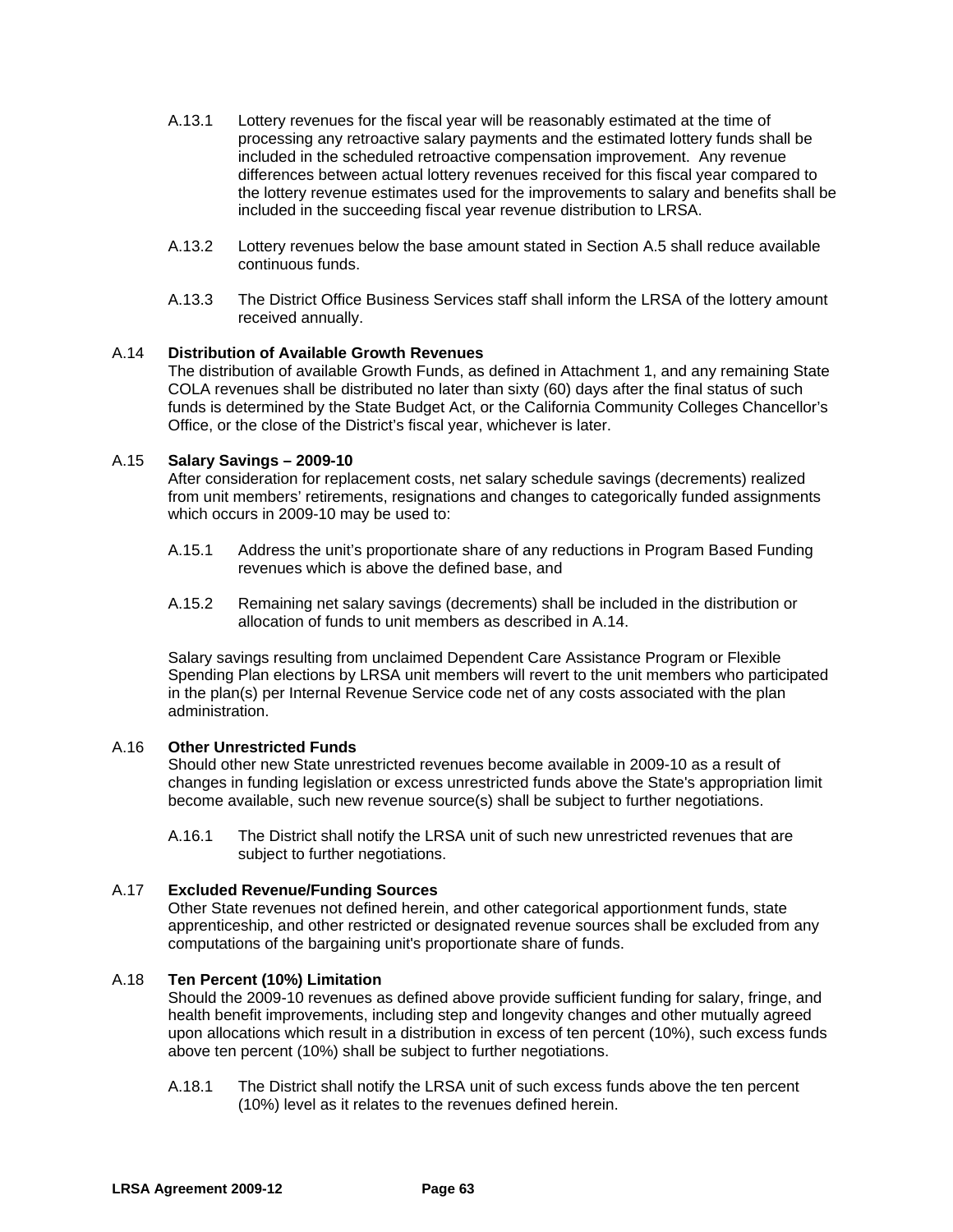## A.19 **Review of District Records**

Records maintained by the District Office Business Services Office related to the implementation and calculation of LRSA's proportionate share of the defined funds shall be available for review by designated representatives of LRSA. LRSA and Business Services representatives shall meet at a mutually agreeable time. Business Services representatives will provide copies of any records upon request of the designated representatives during their review of the records.

Annual reports summarizing the calculation of LRSA's proportionate share of defined funds and the allocation/distribution of such funds shall be prepared by Business Services representatives. All such summary reports relating to the implementation of Articles 10 and 11 and related appendices shall be available to designated representatives of the LRSA.

## A**.**20 **Changes in Funding Formulas for Community Colleges**

Should the funding formula for community colleges change substantially for 2009-10 which affect the application of the contract provisions, the above Sections A.2 to A.5 shall not apply. Such new unrestricted funding provisions shall be subject to further negotiation for 2009-10.

#### A.21 **Reduction or Insufficient Defined Revenues in 2009-10**

Should the total of all defined revenue/resources for 2009-10 be less than or equal to the various specified base amounts stated in Sections A.2 through A.6 above, LRSA unit members shall bear their proportionate share of such reduced or insufficient funding levels. Such reduced revenues shall be calculated as specified in this section.

- A.21.1 LRSA's proportionate share of computed revenue reductions shall be applied, but not limited to: a) salary schedule adjustments; b) workload adjustments; c) suspension of salary schedule step advancements; or d) other adjustments as mutually agreed to by LRSA and the District.
- A.22 If the total of 2009-10 defined revenues are calculated at a lower level than received in 2009-10, the cost savings described in Attachment 1 and Section A.15 shall offset such decreased revenues. The bargaining unit's proportionate share shall be based upon eighty percent (80%) of PBF revenue reductions and other revenue.
	- A.22.1 If 2009-10 defined revenues have increased above 2008-09 specified levels, the calculated cost savings per Attachment 1 shall be considered another source of revenues.

## A.23 **Cost Advances**

The cost of any 2009-10 step increments and other additional payroll related benefit costs for 2009-10 which are not sufficiently funded shall then be considered advanced by the District for 2009-10. Any costs advanced which are insufficiently funded by the District shall have first priority in the utilization of LRSA's proportionate share of defined revenues in 2010-11 or the subsequent year.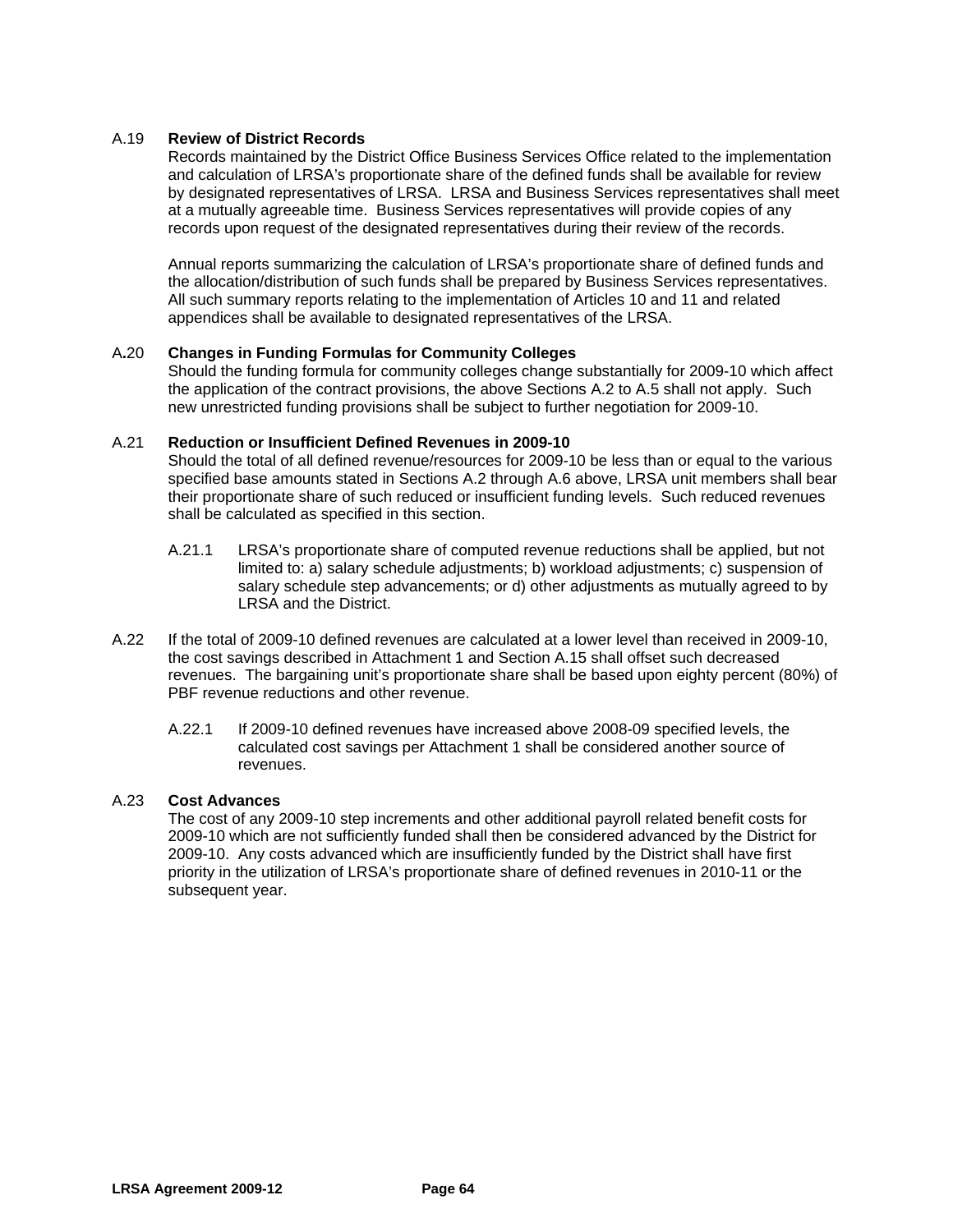# **Appendix B: Salary & Benefits 2010-11 & 2011-12**

## B.1 **Salary & Benefits – 2010-11 & 2011-12**

Salary and fringe benefit improvements, including step changes and improvements to the District contribution for medical and dental insurance, shall be determined for fiscal years 2010-11 and 2011-12 in accordance with the provisions stated in Appendix A, Salary and Benefits 2009-10, of this Agreement and all such improvements as determined for the respective contract year shall be effective at the start of the particular fiscal year.

## B.2 **Funding Sources for Salary & Benefit Improvement – 2010-11 & 2011-12**

Eighty percent (80%) of such revenues defined in Appendix A, Salary and Benefits 2009-10, shall be allocated and distributed in the same manner for 2010-11 and 2011-12. Related base amounts for each contract year are defined in Sections B.3 to B.4.

## B.3 **Program Based Funding (PBF) Revenue**

The base amount is the amount recognized or received in the previous year per Program Based Funding (PBF) provisions. PBF base revenue includes any 2010-11 or 2011-12 Growth Funds, Program Improvement Funds, and any other revenues which are computed as Base Revenue pursuant to PBF provisions by the State of California, Chancellor's Office. Such PBF base revenue may also be reduced by any retroactively applied State deficit**.** 

B.3.1 New or increased Program Based Funding revenues above the base amount are generally derived from two sources: 1) Cost of Living Adjustments (COLA) and 2) Growth Funds. Any other categories of unrestricted Program Based Funding financing formula which are added or modified in the contract year shall also be allocated to the LRSA unit members in accordance with provisions stated in Appendix A of this Agreement. Any reduction in funds resulting from Title V, Section 53310 provisions (75:25 Full-time/Part-time faculty ratio) shall reduce new or increased funds.

## B.4 **Lottery Revenue**

The base amount for Lottery revenue is established at \$3.3M. Effective July 1, 2000, fifty percent (50%) of Lottery revenues above 1997-98 revenues are restricted per the conditions set forth in Proposition 20. Such restricted amounts may not be used for salaries and benefits and, therefore, are excluded from the provisions of this section.

## B.5 **District Contribution Reduction**

Should the District contribution for medical/dental coverage be reduced in the respective contract year below the preceding year's established level, the related reduction in District contribution costs for unit members shall be returned to the unit as a source of funds which is available for redistribution.

## B.6 **Cost Reduction/Salary Savings**

The proportionate share of any cost savings which were previously funded from student growth revenues and as further described above and in Appendix A shall be considered as a source of funds which is available for redistribution.

## B.7 **Other Funding Sources**

Should revenues for Program Based funding be increased or reduced as a result of retroactive calculations performed by the State Chancellor's Office, such revenue adjustments shall be applied in the year the adjustment was made by the State.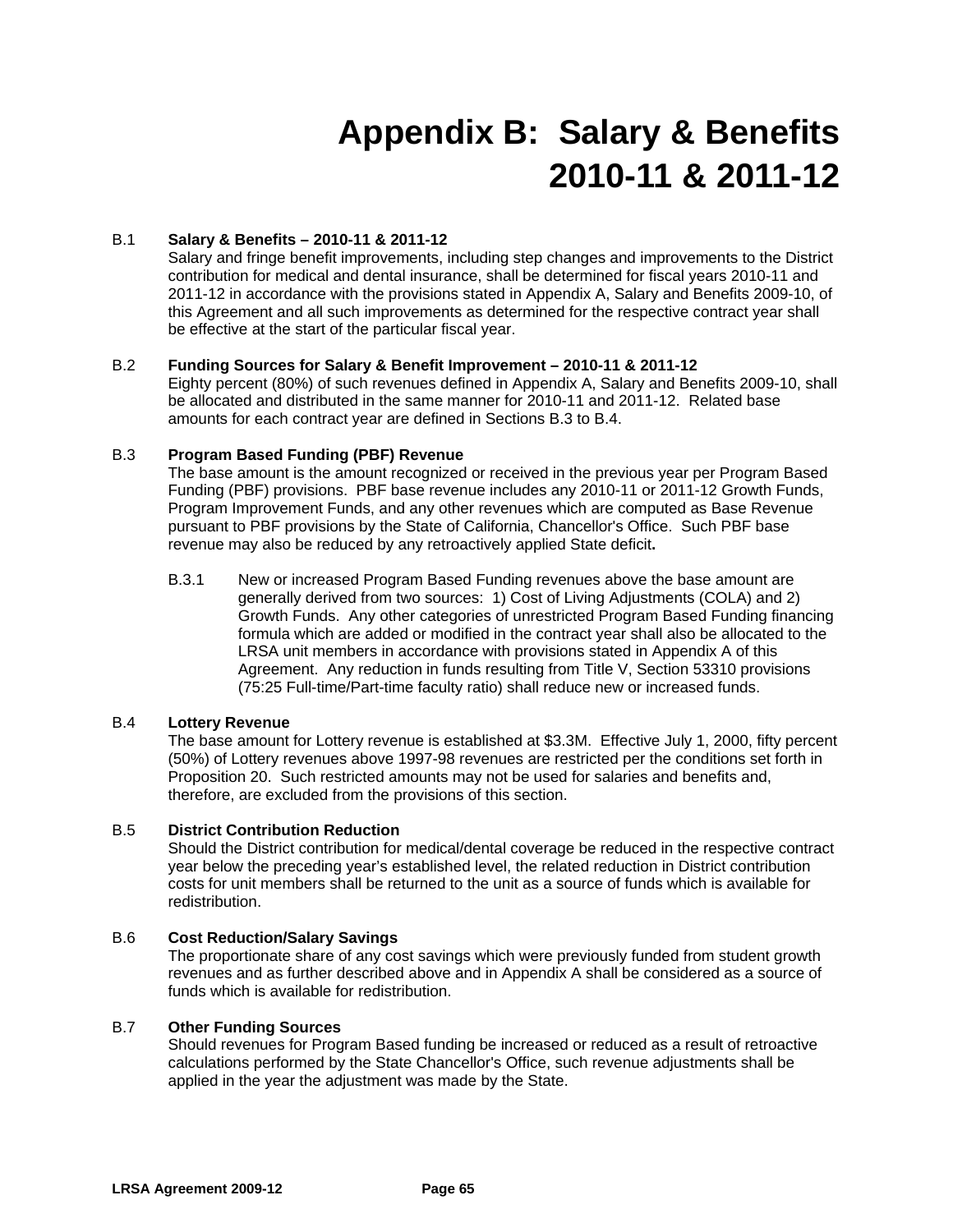## B.8 **Distribution or Allocation of Funds**

LRSA unit members shall receive their proportionate share of such increased revenues which shall be applied in the same priority order as listed in Appendix A of this Agreement except that any previous years' continuing costs of LRSA unit members funded from one-time-only revenues that year shall have first priority.

## B.9 **Available Growth Revenues**

Available Growth Funds as defined in Attachment 1 shall be proportionately distributed to LRSA on a continuous or one-time-only basis dependent upon the nature of such funds received by the District. The same terms stated in Appendix A of this Agreement shall apply to the 2010-11 and 20011-12 contract year.

## B.10 **Reduction or Insufficient Defined Revenues – 2010-11 and 2011-12**

Should the total of all defined revenues for the respective contract year be less than or equal to the base amounts stated in Sections B.3 to B.4, or sufficient revenues are not received to fund the full cost of step and longevity increments and other increased payroll related benefits, LRSA unit members shall bear their proportionate share of eighty percent (80%) of such reduced or insufficient funds. Such reduced revenues shall be calculated as specified in Appendix A.

LRSA's proportionate share of computed revenue reductions shall be applied, but not limited to: a) salary schedule adjustments; b) workload adjustments; c) suspension of salary schedule step advancements; or d) other adjustments as mutually agreed to by LRSA and the District.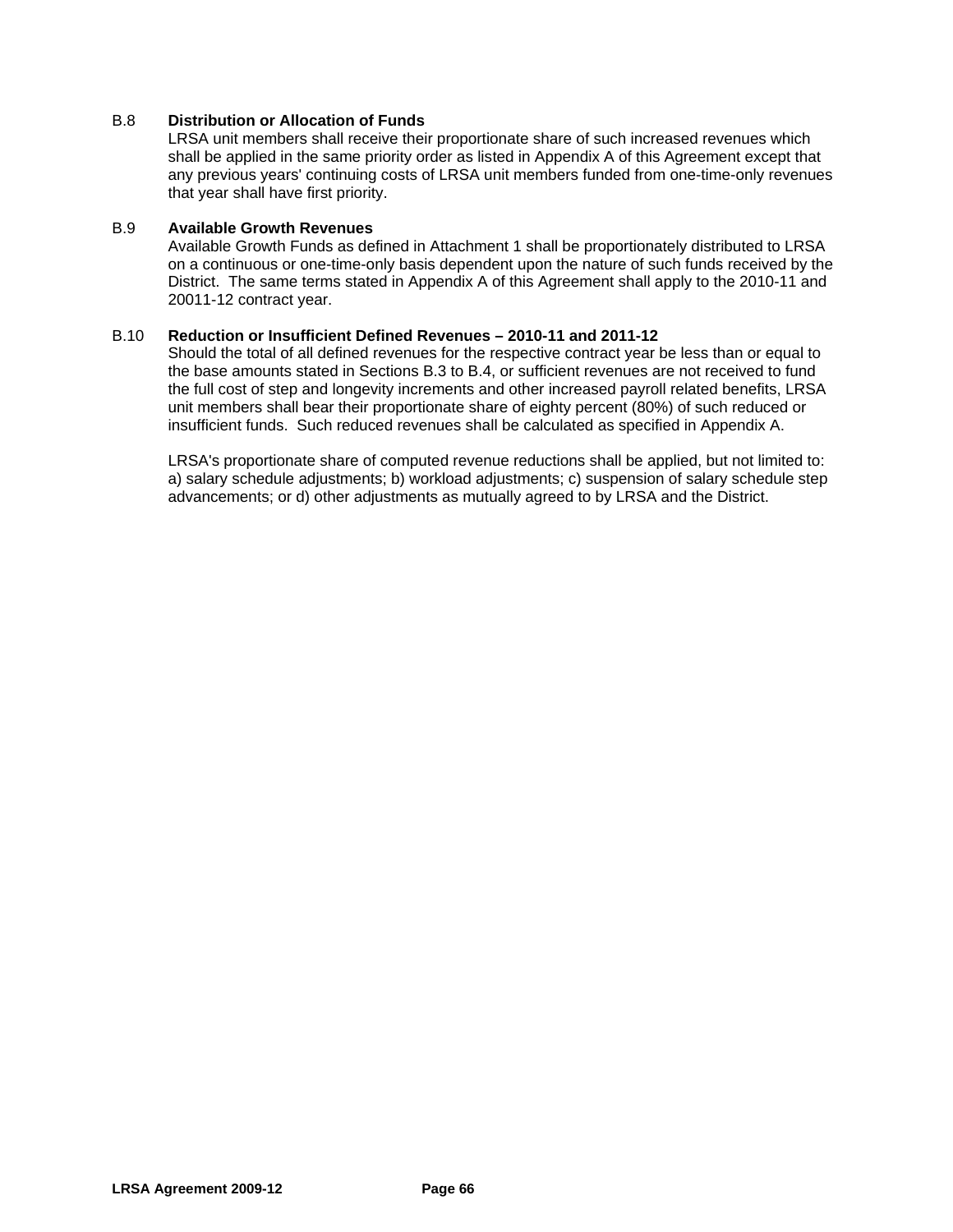## **Attachment 1: Calculation of Available Growth Revenues & Related Growth Costs 2009-12**

The following information has been prepared to describe how District growth revenues are appropriated for defined growth costs in order to serve the additional students of our District and the funding.

## 1.1 **Calculation of Available Growth Revenue**

Eighty percent (80%) of growth funds per Program Based Funding provisions received in 2009-10 shall be initially appropriated in the following manner:

- 1.1.1 The increased costs associated with each year's actual full-time equivalent (FTE) instructional level for which is above the previous year's actual instructional staffing level.
	- 1.1.1.1 The actual instructional staffing level for each year shall be determined after the end of the third week of Spring and shall be based upon the average of the Fall/Spring third week instructional FTE level for that year plus the change in FTE for the Summer term above the base level of 122.34 subject to Section 1.1.1.1.1 below. For this provision, the Summer term is the term occurring prior to the Fall term for the fiscal year.
		- 1.1.1.1.1 To calculate the growth in instructional FTE for the Summer term, a productivity level of 450 will be used. If the actual Summer term productivity is below 450, Growth Funds will not be charged for FTE utilized below the 450 level.
	- 1.1.1.2 Such costs shall be computed based upon the 2008-09 standard part-time FTE cost of \$48,379 plus any salary schedule improvements provided in 2008-09 except the standard adjunct cost for Summer term instruction will not include the health and welfare benefit costs; and
		- a. for 2009-10, additional improvements provided in 2009-10 applied to the standard adjunct FTE cost, as adjusted for 2008-09; then
		- b. for 2010-11, additional improvements provided for 2010-11 applied to the standard adjunct FTE cost, as adjusted for 2009-10; then
		- c. for 2011-12, additional improvements provided for 2011-12 applied to the standard adjunct FTE cost, as adjusted for 2010-11.
	- 1.1.1.3 The increased cost over the previous year's related to contracted instruction, such as public safety, instructional programs and other contracts;
	- 1.1.1.4 The determination of actual staffing level utilized, increased contracted instruction costs, and actual enrollment growth revenues received for the contract year shall be made no later than sixty (60) days following the close of the District's fiscal year end. Potential State funding deficits may reduce expected growth revenue.The records maintained by the District Office Business Services Office shall be used to determine actual staffing levels.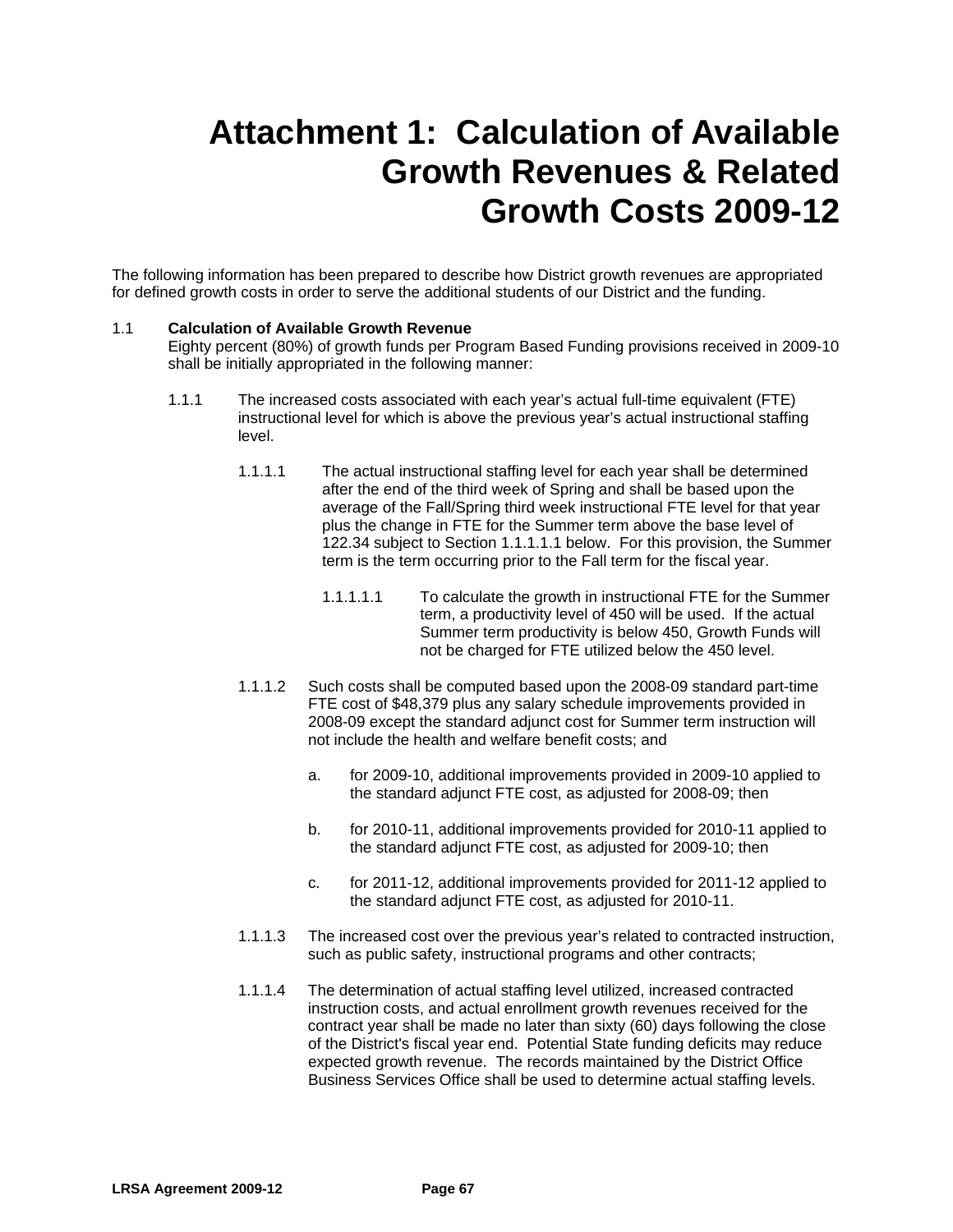- 1.2.1 The salary and fringe benefit annual contract cost in the contract year of additional certificated counselors required to maintain a counselor/student ratio of 1:900;
	- 1.2.1.1 Such positions shall be hired for the start of the following Fall semester; and
	- 1.2.1.2 Continuing growth funds shall be committed for the additional authorized counseling positions and any unused continuing funds set aside for this purpose in the contract year shall be proportionately distributed to the unit on a one-time-only basis; then
- 1.3.1 The cost of additional full-time faculty required to be hired as specified in Title V provisions.The incremental salary and fringe benefits costs due to conversion of parttime instructional FTE to regular instructional positions and salary and benefit costs of other non-classroom faculty positions shall be funded from specified growth funds. The standard cost of salary and payroll related fringe benefit cost for 2008-09 is established at \$28,818 for converted instructional FTE. The standard cost of salary and payroll related fringe benefit costs for newly hired non-classroom faculty (164 or 174 days) is \$74,134 and \$96,926 respectively for 2008-09.The established District contribution costs toward health benefits shall be considered. The standard costs for required faculty hires pursuant to Title V provisions shall be increased by any salary schedule and fringe benefit improvements provided in 2008-09 and salary improvements provided in 2009-10, 2010-11, and 2011-12, as applicable;
	- 1.3.1.1 The salary and benefit costs of the additional full-time faculty hired shall consider whether such hires were for the start of the Spring semester or the following Fall semester.
	- 1.3.1.2 Continuing growth funds shall be committed for any positions authorized in the contract year; and
	- 1.3.1.3 Any unused continuing growth funds set aside for this purpose shall be proportionately distributed to the unit on a one-time-only basis.
	- 1.4.1 The salary and fringe benefit cost of additional classified positions which are needed as a result of District enrollment growth or new education sites, and
		- 1.4.1.1 The maximum number of additional full-time equivalent (FTE) classified staff required due to enrollment growth shall be based upon the District's current growth factor percentage assigned by the State multiplied by the total classified FTE level authorized for the year. Authorized classified FTE includes White Collar, Specialists, Blue Collar, Supervisory and Confidential positions funded with general purpose revenues.
		- 1.4.1.2 Classified positions (FTE) which are funded with categorical resources/revenues are excluded from this computation; then
		- 1.4.1.3 The additional classified FTE shall be in place no earlier than the Spring semester of the contract year or on or after July 1 of the succeeding year.
		- 1.4.1.4 The actual number of additional classified staff (FTE) authorized for the contract year and the related salary and benefit costs of such positions shall be funded from continuing growth funds.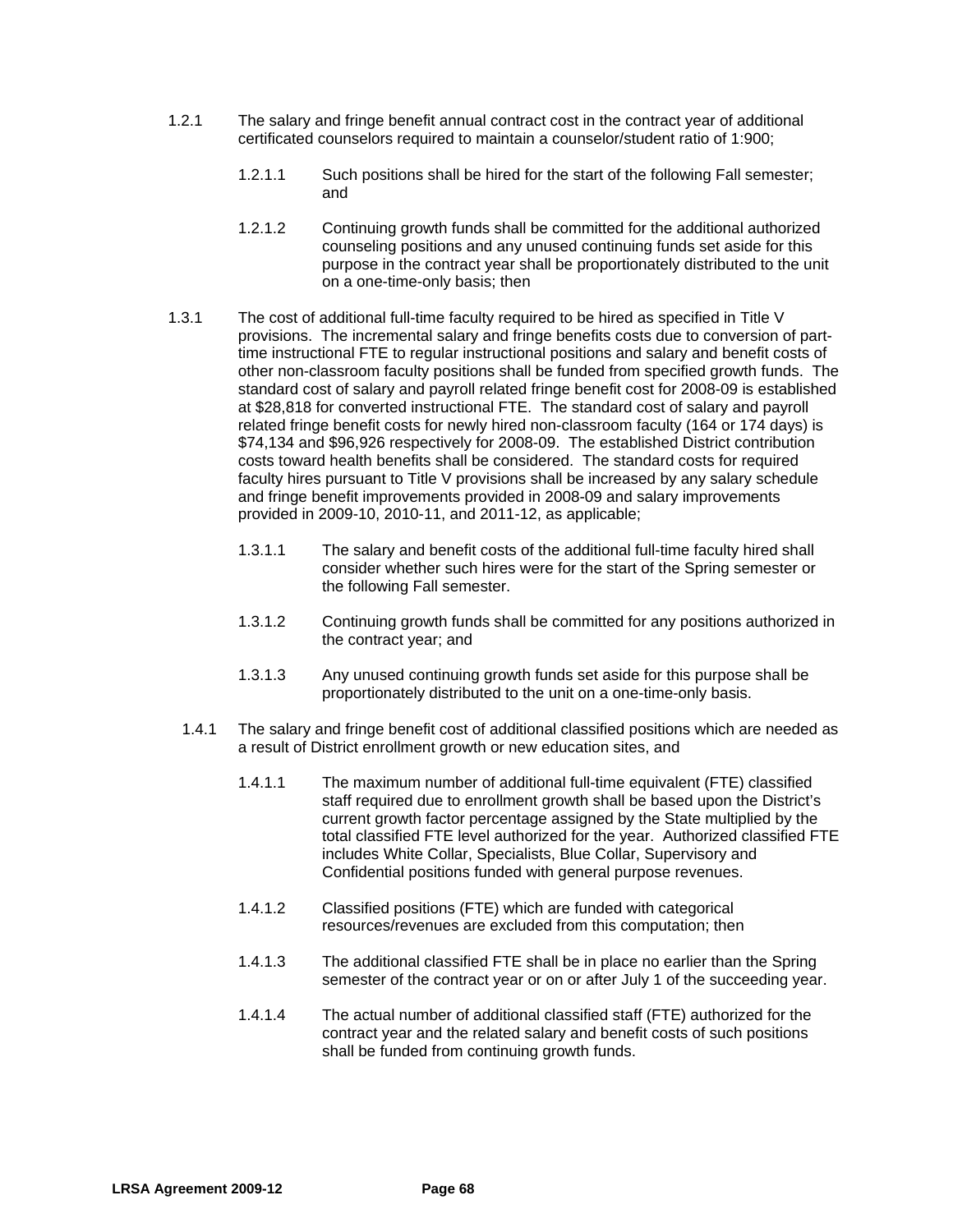- 1.4.1.5 The cost of any retroactive salary improvements for the additional classified positions which are authorized in a given contract year shall be provided from growth funds; and
- 1.4.1.6 Any unused continuing growth funds appropriated for new classified staff positions shall be included in Available Growth Funds and proportionately distributed to the unit on a one-time-only basis.
- 1.5.1 Additional administrative positions shall not be funded from growth funds.
- 1.6.1 Then*,* Available Growth Funds shall be distributed proportionately to LRSA in accordance with Sections A & B.
- 1.7.1 The distribution of any State growth revenues as defined in this contract shall be distributed to unit members no later than sixty (60) days after the final status of such funds is determined by the State Budget Act or the California Community Colleges' Chancellor's Office or the close of the District fiscal year, whichever is later.

## 1.8.1 **Cost Reductions**

The cost reductions related to those items listed below shall be calculated and applied as an additional source of funds. Typical items previously funded from growth revenue are:

- 1.8.1.1 The cost reductions associated with the actual instructional FTE utilized for the academic year based upon the average of the Fall/Spring third week instructional FTE level which is below the previous year's actual instructional staffing level. The standard 2008-09 part-time cost per FTE \$48,379, as defined per Section 1.1.1.2, shall be used to determine instructional cost savings, and
- 1.8.1.2 The cost reductions in the contract year attributed to the annual salary and fringe benefit cost due to the reduced number of full-time-equivalent (FTE) certificated counselors required to maintain a counselor/student ratio of 1:900. The previous year's required counseling FTE shall be used as a base to determine the net reduction in FTE for the current contract year. The standard 2008-09 part-time cost per FTE of \$68,065 (@ 174 days) as adjusted for any salary schedule improvements provided in 2008-09 or thereafter or the standard cost for entry level Schedule A shall be used to determine such cost reductions.

Actual counselor staffing FTE levels above the required staffing level of 900:1 shall be used in the determination of cost reductions if such levels are greater.

- 1.8.1.3 Any other cost reductions due to staffing changes (reduction) which were previously funded from growth funds as further described Sections 1.1.1 to 1.4.1.
- 1.8.1.4 The total amount of cost savings as determined above shall be proportionately distributed to LRSA.
- 1.9.1 Available Growth Revenue for 2010-11 and 2011-12 shall be determined in the same manner as 2008-09 contract year except that:
	- 1.9.1.1 The actual instructional staffing levels expressed in full-time equivalent (FTE) terms in either 2010-11 or 2011-12 which is greater than the actual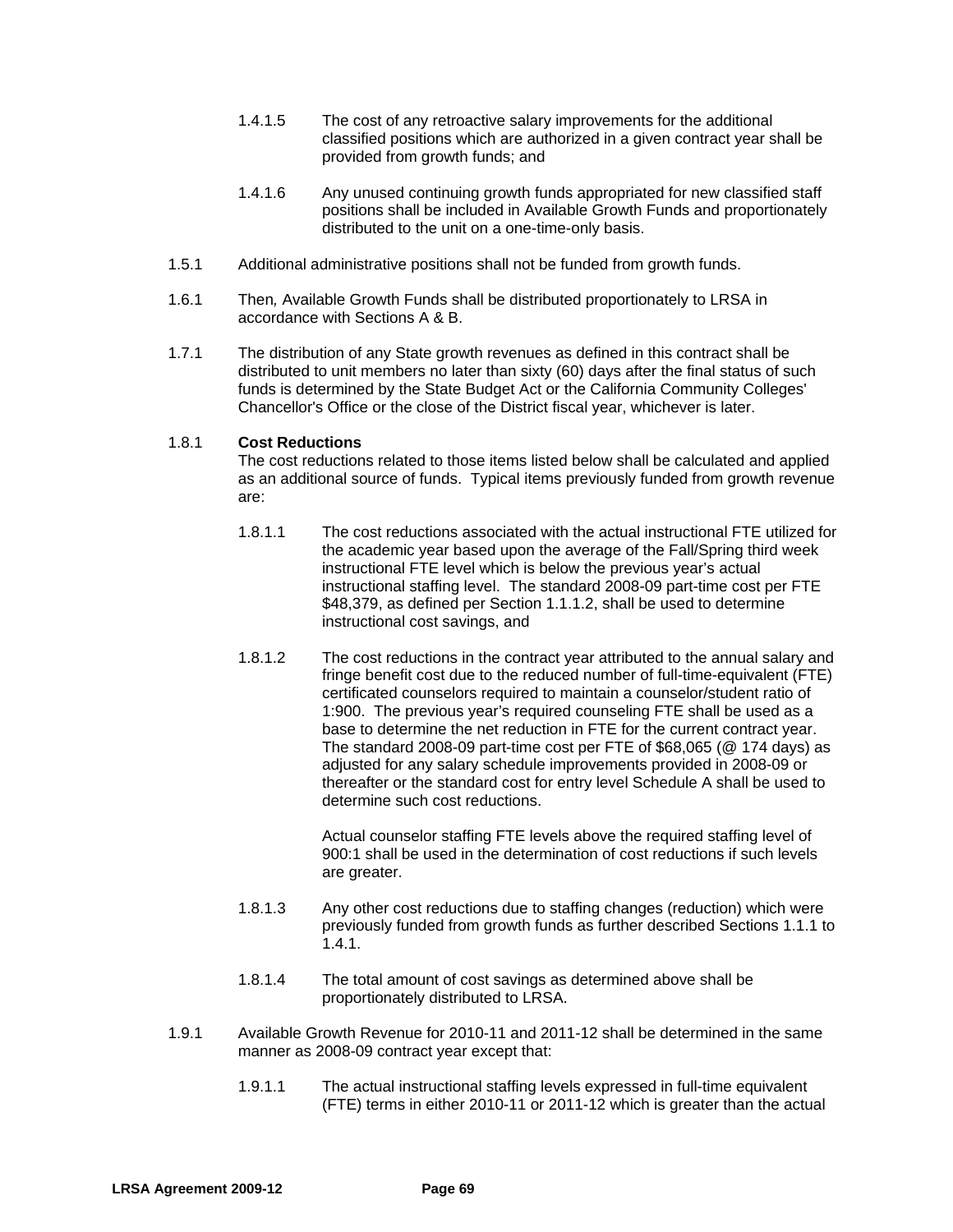FTE level of the previous year shall be determined for the particular contract year; and, in addition,

- 1.9.1.2 Standard part-time FTE cost \$48,379 as defined in 2008-09 shall be adjusted for salary schedule improvements provided in 2008-09 and 2009- 10.
- 1.9.1.3 The standard net faculty conversion cost increase amounting to \$28,818 plus the established District contribution cost towards health benefits for any conversions of part-time instructional FTE shall be adjusted for any salary schedule and benefit improvements provided in 2008-09, 2009-10 and 2010-011.
- 1.9.1.4 The increased (or decreased) cost of contracted instructional programs in 2008-09 or in 2009-10 over the previous year's level.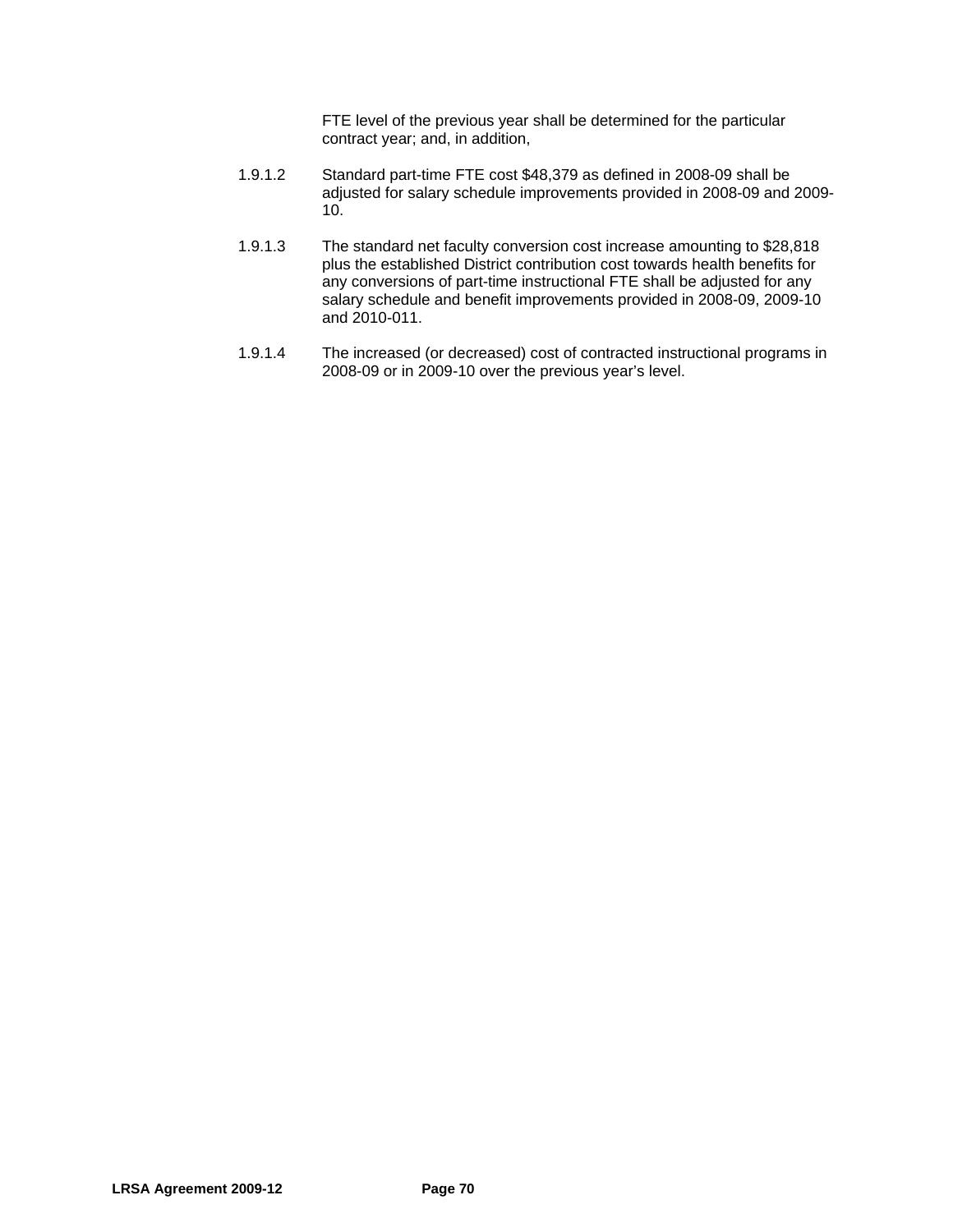## **Appendix C: Forms**

This appendix provides a listing of forms available that support contract language. It is the intent of this Agreement to have these available online at the Human Resources Forms Web page http://www.losrios.edu/hr/HumanResourcesForms.htm in addition to the Human Resources office.

- **Report of Performance**
- **Supervisor's Self Evaluation/Staff Feedback Survey**
- **LRSA Grievance Time Table**
- **Reimbursement of Tuition**
- **Travel Authorization and Reimbursement Claim (not available online; available in campus offices** and the Accounting Operations Department at the District Office)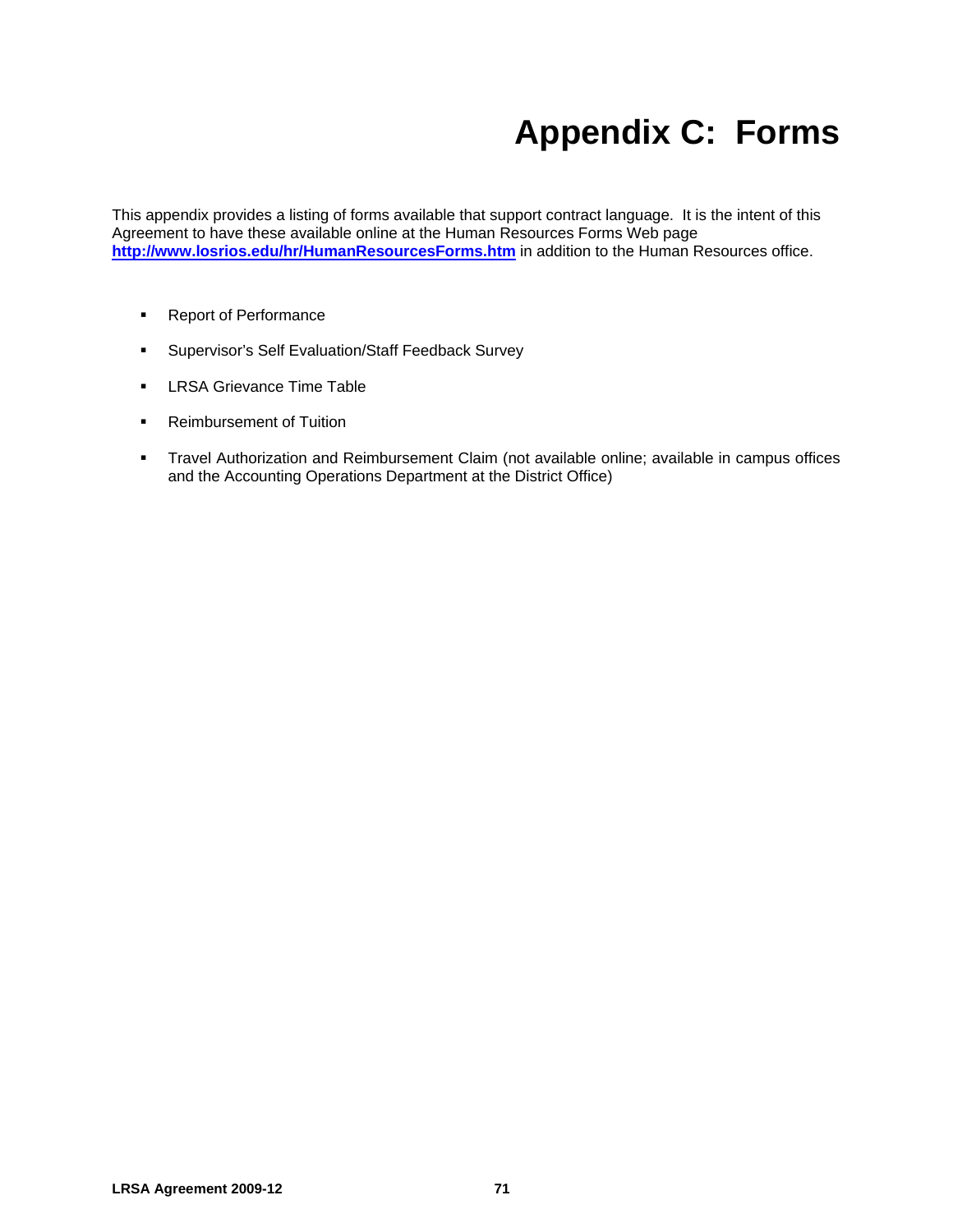# **Appendix D: Position Classifications**

LRSA includes supervisors in the following position classifications:

- **Accounting Operations Supervisor**
- **Bookstore Supervisor Educational Center**
- **Business Services Supervisor**
- **CalWORKS Supervisor**
- **Campus Operations Supervisor**
- **EXEC** Child Development Center Supervisor
- **College IT Systems Supervisor**
- **Community Services Supervisor**
- **Counseling Supervisor**
- Custodial Supervisor
- **EXECUST CUSTODIAL/Receiving Supervisor**
- **Disabled Students Programs and Services Supervisor**
- **Educational Center Supervisor**
- **Employee Benefits Supervisor**
- **EOP&S Supervisor**
- **Facilities Maintenance Supervisor**
- **Facilities Management Operations Supervisor**
- **Facilities Projects Supervisor**
- **Financial Aid Supervisor**
- **Fiscal Services Supervisor**
- **Food Service Manager**
- **General Accounting Supervisor**
- **General Services Supervisor, Risk Management**
- **Grounds Supervisor**
- **-** Heating/Ventilation/Air Conditioning Supervisor
- **Instructional Computer Laboratory Supervisor**
- **IT Application Systems Supervisor**
- **Media Resources Supervisor**
- **Payroll Supervisor**
- Police Captain
- **Printing Services Supervisor**
- **Purchasing Supervisor**
- **Records and Admissions Supervisor**
- **SRPSTC Office Supervisor**
- **Structures Supervisor**
- **Student Services Supervisor, CalWORKs/Career and Job Opportunity Center/Re-Entry**
- **Student Support Services Supervisor**
- **Transportation Supervisor**
- **Utility Systems Supervisor**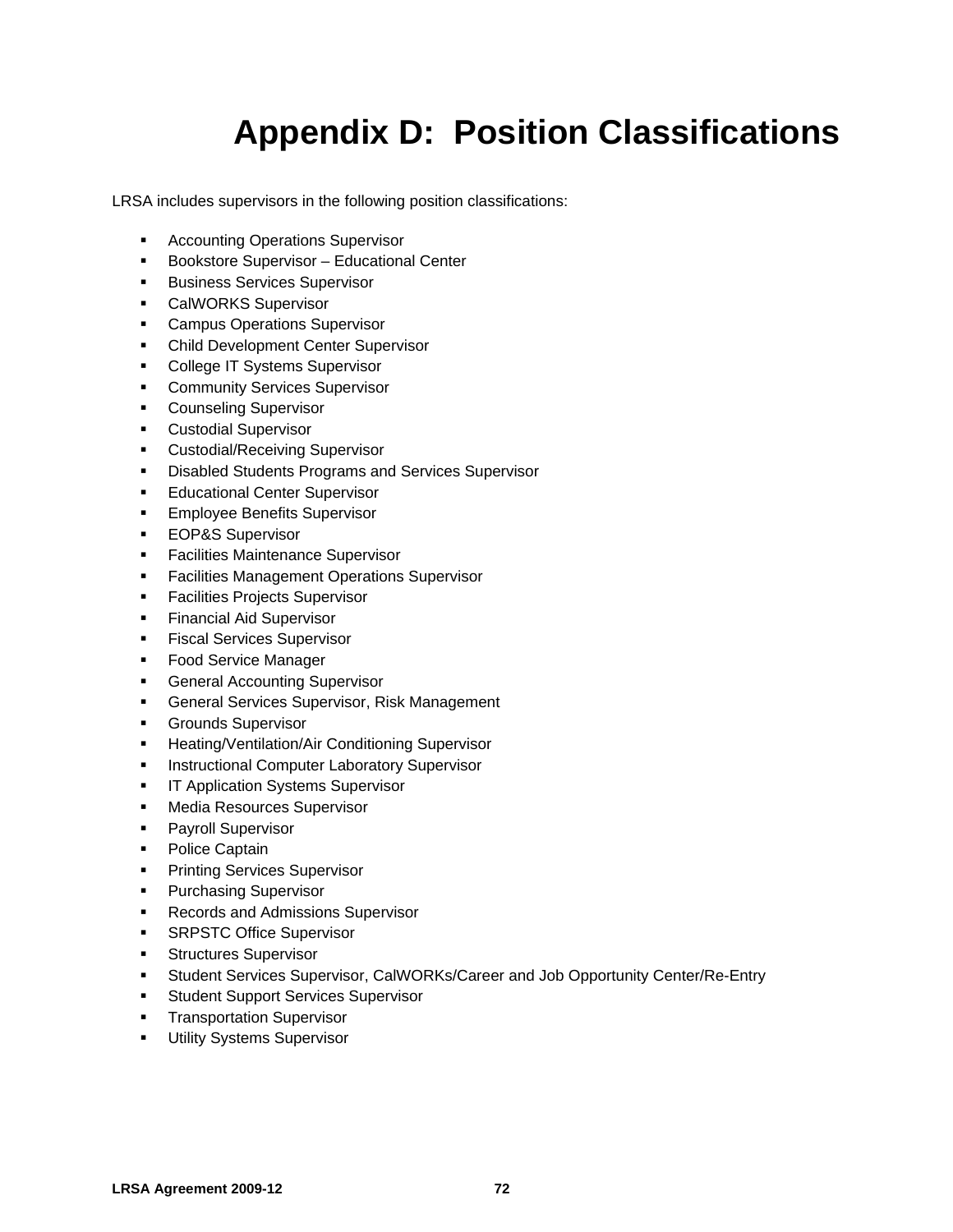#### **A**

## **B**

| the control of the control of the control of the control of the control of the control of the control of the control of the control of the control of the control of the control of the control of the control of the control |  |
|-------------------------------------------------------------------------------------------------------------------------------------------------------------------------------------------------------------------------------|--|
|                                                                                                                                                                                                                               |  |
|                                                                                                                                                                                                                               |  |
|                                                                                                                                                                                                                               |  |
| Dependent Care Assistance  49                                                                                                                                                                                                 |  |
|                                                                                                                                                                                                                               |  |
| <b>District Contribution for Less</b>                                                                                                                                                                                         |  |
|                                                                                                                                                                                                                               |  |
|                                                                                                                                                                                                                               |  |
| <b>Medical Expense Flexible</b>                                                                                                                                                                                               |  |
|                                                                                                                                                                                                                               |  |
|                                                                                                                                                                                                                               |  |
| Medical Insurance for Retirees  52                                                                                                                                                                                            |  |
|                                                                                                                                                                                                                               |  |
|                                                                                                                                                                                                                               |  |
| Unemployment Insurance  52                                                                                                                                                                                                    |  |
|                                                                                                                                                                                                                               |  |
|                                                                                                                                                                                                                               |  |
|                                                                                                                                                                                                                               |  |

## **C**

| Custodial Supervisor Uniform  60 |  |
|----------------------------------|--|

#### **D**

| Dependent Care Assistance  49      |  |
|------------------------------------|--|
|                                    |  |
|                                    |  |
| Duties of Supervisory Employees 11 |  |

## **E**

| <b>Educational Leaves</b> |  |
|---------------------------|--|
|                           |  |
|                           |  |
|                           |  |
|                           |  |
|                           |  |

## **F**

| Facility Management Uniform  60 |  |
|---------------------------------|--|
|                                 |  |
|                                 |  |

## **G**

| Pre-Grievance Dispute Resolution 54 |  |
|-------------------------------------|--|
|                                     |  |
|                                     |  |

#### **H**

#### **I**

Industrial Accident/Illness ..............................32,35

## **J**

| u |  |
|---|--|
|   |  |

## **L L L L L L L L L L**

| General Conditions Governing 40   |
|-----------------------------------|
|                                   |
| Industrial Accident/Illness 32,35 |
|                                   |
|                                   |
|                                   |
|                                   |
|                                   |
| Short-Term Military Leave 36      |
|                                   |
|                                   |
|                                   |
|                                   |
|                                   |
| Educational, Part-Time 44         |
|                                   |
| Health Leave, Long-Term43         |
| Military Leave, Long-Term43       |
|                                   |
|                                   |
|                                   |
|                                   |
|                                   |

#### **M**

| Medical Expense Flexible Spending Account50 |  |
|---------------------------------------------|--|
|                                             |  |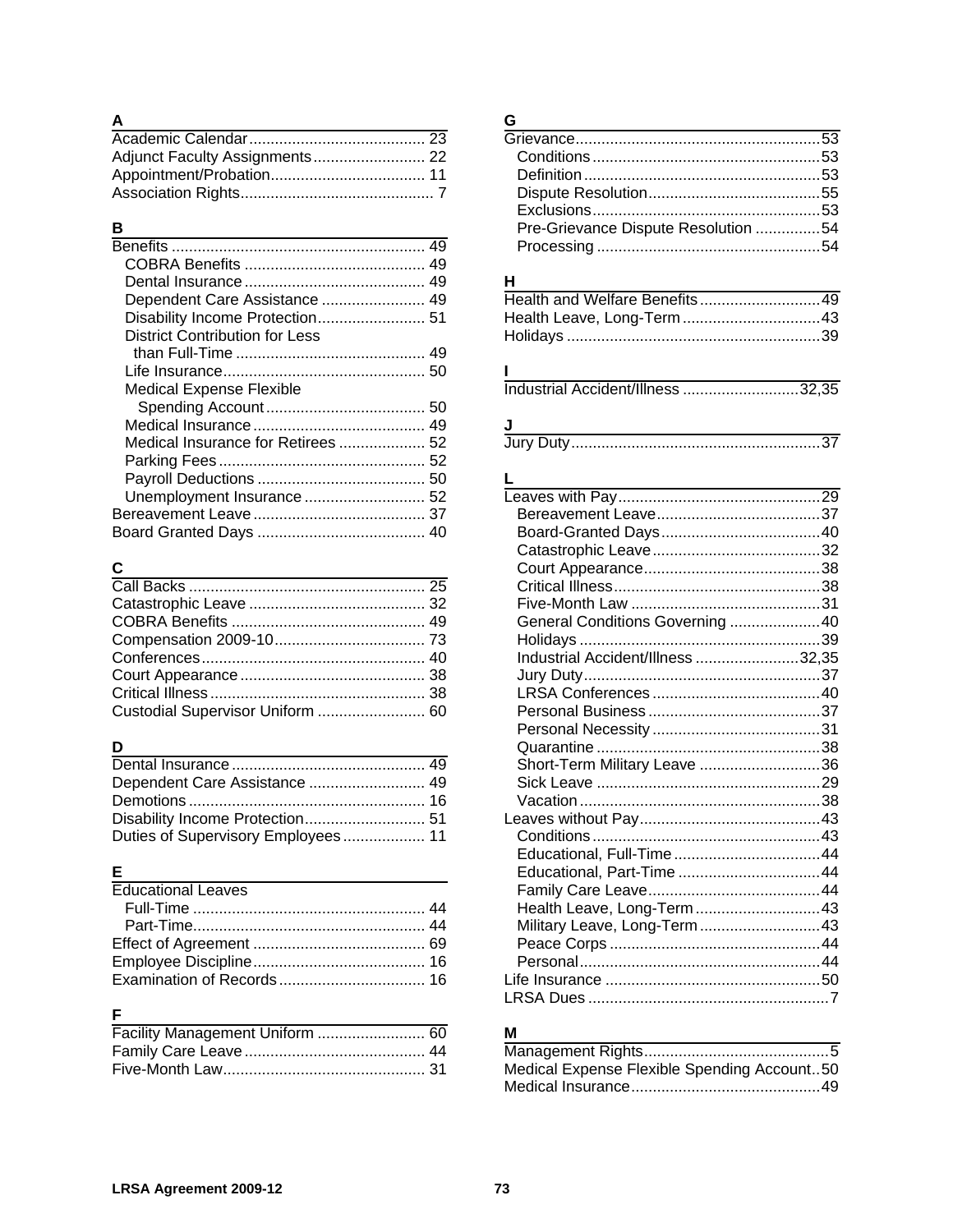#### **M (continued)**

| <b>Military Leaves</b> |  |
|------------------------|--|
|                        |  |
|                        |  |

## **N**

## **O**

#### **P**

| Evaluation Categories 14,15               |  |
|-------------------------------------------|--|
| Evaluation Components 13                  |  |
| Principles of Evaluation 13               |  |
|                                           |  |
|                                           |  |
|                                           |  |
|                                           |  |
|                                           |  |
|                                           |  |
|                                           |  |
|                                           |  |
|                                           |  |
|                                           |  |
| PFE Classified Staff Development Funds 17 |  |
| Staff Development Leave 18                |  |
| Tuition Reimbursement 17                  |  |
|                                           |  |
|                                           |  |
|                                           |  |

## **Q**

|--|--|

## **R**

| Release Time, LRSA Representatives  8 |  |
|---------------------------------------|--|
| Repayment of Money Owed District  47  |  |

## $\frac{S}{C}$

| S                                 |  |
|-----------------------------------|--|
|                                   |  |
| Custodial Supervisor Uniform  60  |  |
|                                   |  |
| Facilities Management Uniform  60 |  |
| Illness/Injury Prevention Plan 58 |  |

## **S (continued)**

| Location Safety Committee57               |  |
|-------------------------------------------|--|
|                                           |  |
|                                           |  |
|                                           |  |
|                                           |  |
|                                           |  |
|                                           |  |
|                                           |  |
| <b>Additional Compensation for</b>        |  |
|                                           |  |
| Initial Salary Placement  45              |  |
| Longevity Earned Across Units46           |  |
|                                           |  |
| Out of Classification Work 46             |  |
| Repayment of Money Owed District  47      |  |
|                                           |  |
| Salary and Benefits, 2010-11 / 2011-12 79 |  |
|                                           |  |
|                                           |  |
|                                           |  |
|                                           |  |
|                                           |  |
| Maternity / Paternity / Birth of Child 30 |  |
|                                           |  |
| Transfer Between Employees31              |  |
| Use for Personal Necessity 31             |  |
|                                           |  |
|                                           |  |
|                                           |  |
|                                           |  |
|                                           |  |
|                                           |  |
| Number of Leaves per Year21               |  |
|                                           |  |
| Retirement Service Credit22               |  |
|                                           |  |
|                                           |  |
|                                           |  |
|                                           |  |

#### **T**

| Administratively Initiated 12 |  |
|-------------------------------|--|
|                               |  |
|                               |  |
|                               |  |
|                               |  |

## **U**

| Uniforms |  |
|----------|--|
|          |  |
|          |  |
|          |  |